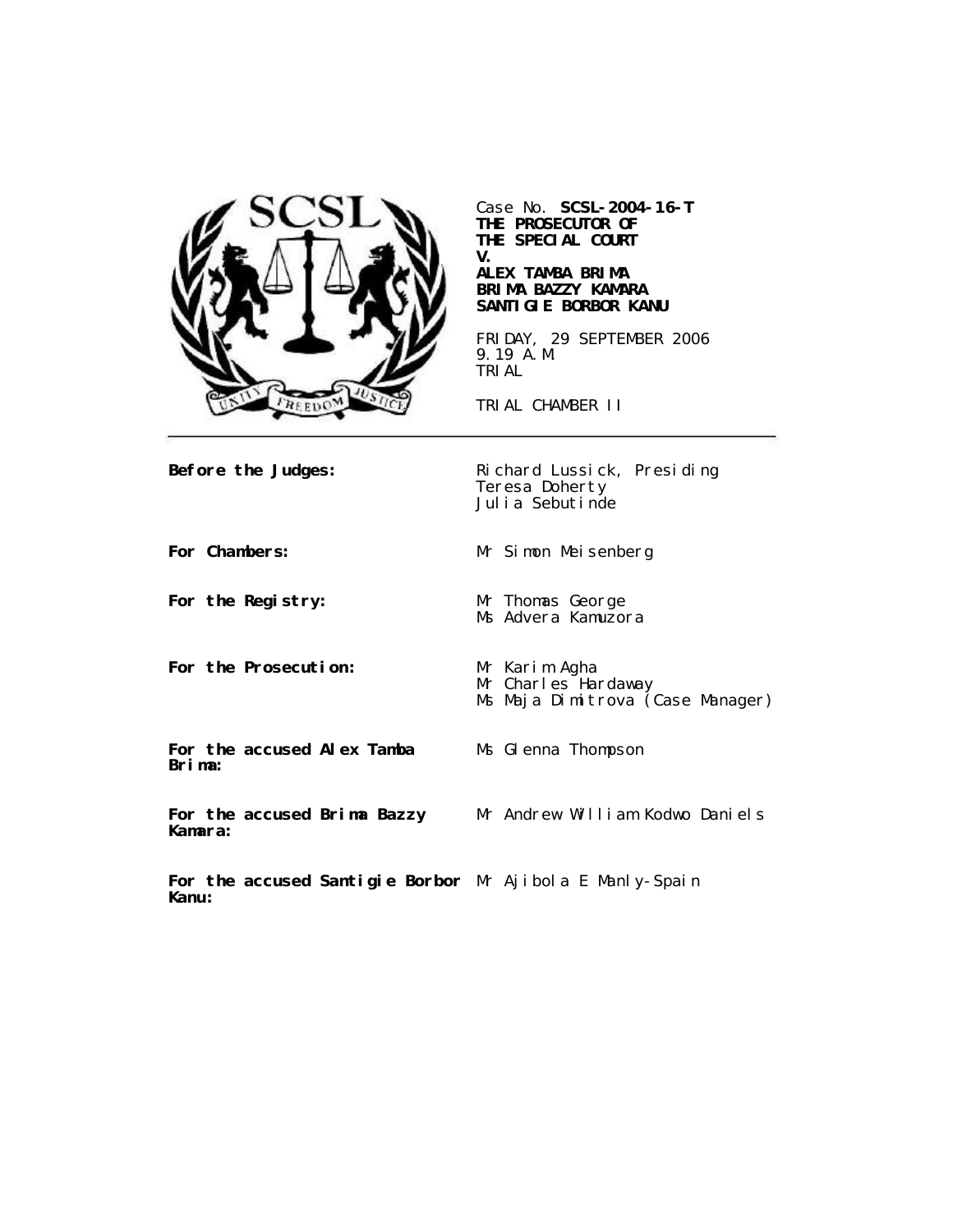|          | $\mathbf{1}$     | [AFRC29SEP06A - MD]                                              |
|----------|------------------|------------------------------------------------------------------|
|          | $\boldsymbol{2}$ | Friday, 29 September 2006                                        |
|          | 3                | [Open session]                                                   |
|          | 4                | [The accused present]                                            |
| 09:17:31 | 5                | [The witness entered court]                                      |
|          | 6                | [Upon commencing at 9.19 a.m.]                                   |
|          | 7                | Good morning, before we commence the<br>PRESIDING JUDGE:         |
|          | 8                | hearing today, we have received a communication from the second  |
|          | $\boldsymbol{9}$ | accused, Mr Kamara and he expressly waives his right to be       |
| 09:20:06 | 10               | present today. So the hearing will continue in his absence       |
|          | 11               | pursuant to Rule 60.                                             |
|          | 12               | Now, Mr Witness, you will recall yesterday that you took an      |
|          | 13               | oath to tell the truth and I'm reminding you now that you are    |
|          | 14               | still bound by that oath; is that clear?                         |
| 09:20:26 | 15               | THE WITNESS:<br>0kay.                                            |
|          | 16               | PRESIDING JUDGE: Good morning, Mr Manly-Spain.                   |
|          | 17               | MR MANLY-SPAIN:<br>Yes, good morning. I am replacing             |
|          | 18               | Mr Knoops, who had to leave.                                     |
|          | 19               | PRESIDING JUDGE: Yes, he did mention that yesterday in           |
| 09:20:45 | 20               | Court. I think, from memory he said he would be back on the 9th? |
|          | 21               | MR MANLY-SPAIN:<br>Yes.<br>Your Honour, I have an application    |
|          | 22               | or a pleading on behalf of the third accused. He would like to   |
|          | 23               | be excused after the break this morning for some personal        |
|          | 24               | He will come back in the afternoon.<br>reasons.                  |
| 09:21:14 | 25               | PRESIDING JUDGE:<br>Could I take it that, he's quite happy       |
|          | 26               | for you to represent him in his absence?                         |
|          | 27               | MR MANLY-SPAIN:<br>Yes, Your Honour.                             |
|          | 28               | PRESIDING JUDGE:<br>Thank you, Mr Manly-Spain.                   |
|          | 29               | MR MANLY-SPAIN:<br>Thank you.<br>Thank you, Your Honour.         |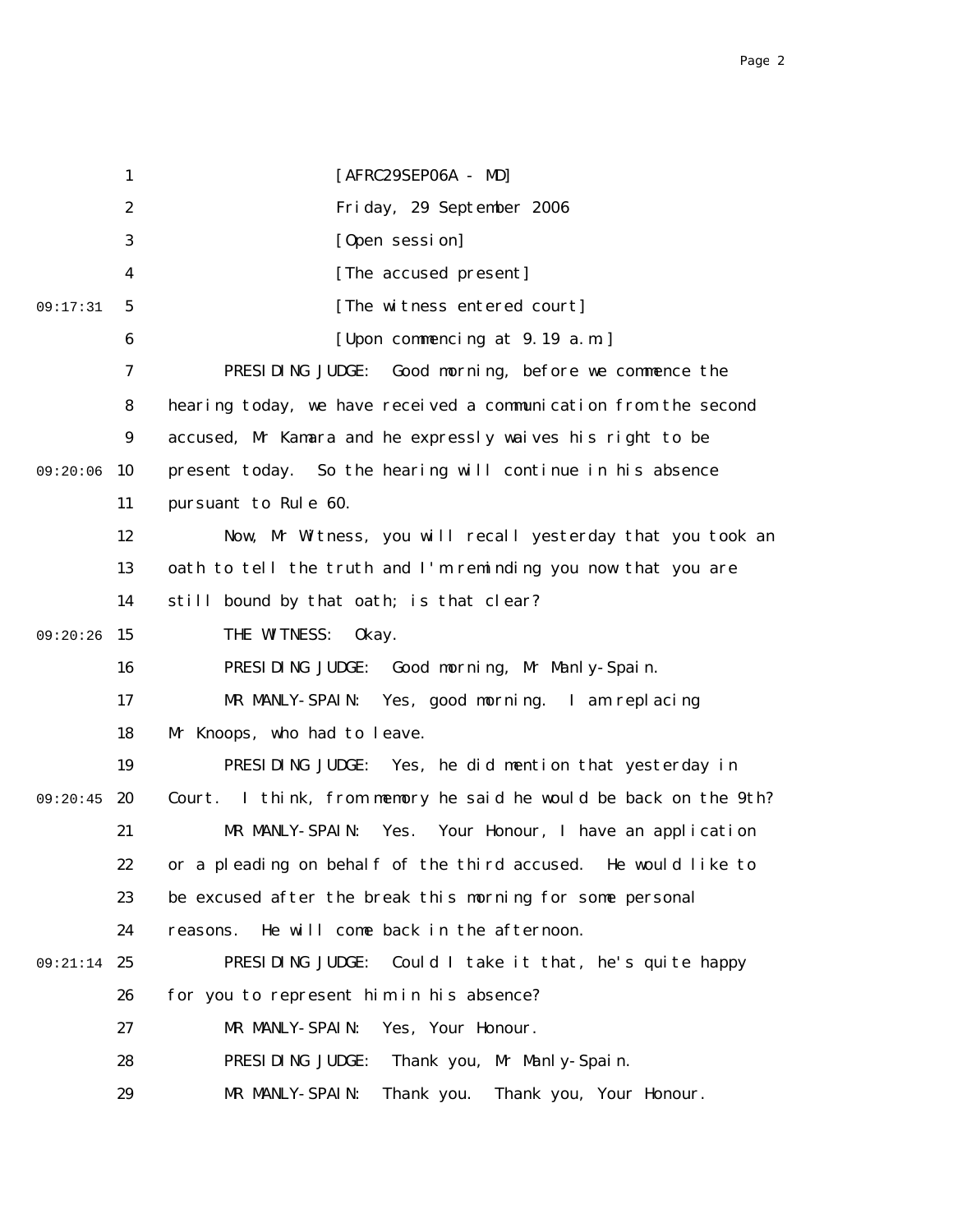|          | $\mathbf{1}$     | [Trial Chamber conferred]                                         |
|----------|------------------|-------------------------------------------------------------------|
|          | $\boldsymbol{2}$ | PRESIDING JUDGE: Yes, Mr Manly-Spain that application is          |
|          | $\boldsymbol{3}$ | granted and your client can absent himself after the break in     |
|          | $\boldsymbol{4}$ | view of the fact that you will be here to protect his interests.  |
| 09:21:48 | $5\phantom{.0}$  | Thank you, Your Honour.<br>MR MANLY-SPAIN:                        |
|          | 6                | PRESIDING JUDGE: Yes, Mr Hardaway.                                |
|          | 7                | MR HARDAWAY:<br>Thank you, Your Honours. Good morning.            |
|          | 8                | DAB-100 [Continued]<br><b>WITNESS:</b>                            |
|          | 9                | [The witness answered through interpreter]                        |
| 09:21:56 | 10               | CROSS- EXAMINATION BY MR HARDAWAY:                                |
|          | 11               | Mr Witness, good morning.<br>Q.                                   |
|          | 12               | Good morning, sir.<br>A.                                          |
|          | 13               | Q.<br>Mr Witness, when we broke off yesterday, we were talking    |
|          | 14               | about diamond mining; do you remember that?                       |
| 09:22:08 | 15               | A.<br>Yes, I can recall.                                          |
|          | 16               | And you had stated that you had worked for a diamond mining<br>Q. |
|          | 17               | company before?                                                   |
|          | 18               | A.<br>Yes.                                                        |
|          | 19               | Q.<br>You would agree with me, sir, that a man of your position   |
| 09:22:32 | 20               | and your intelligence working for a diamond mining company, you   |
|          | 21               | would know quite a lot about diamond mining, wouldn't you?        |
|          | 22               | A. Yes.                                                           |
|          | 23               | And among the things that you would know is how to find the<br>Q. |
|          | 24               | potentially best areas to mine diamonds, wouldn't you?            |
| 09:22:48 | 25               | I said yesterday that diamond business was left with the<br>A.    |
|          | 26               | Now, there are times where they would say that if I<br>guard.     |
|          | 27               | worked here, I would be able to get diamonds, and you would see a |
|          | 28               | certain area and you say if I mined here, I would not be able to  |
|          | 29               | get diamonds, but he might be able to get, so that everything is  |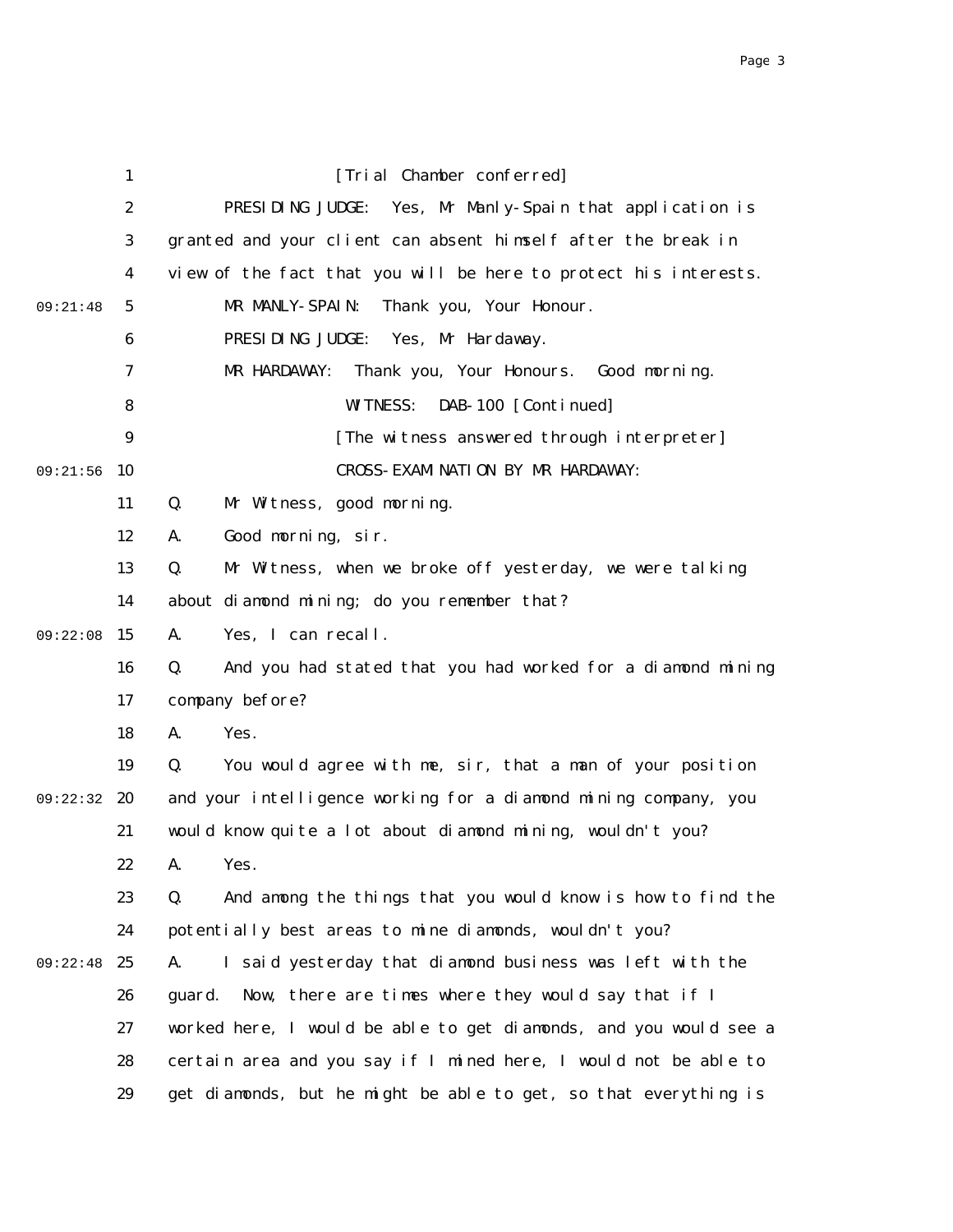|          | $\boldsymbol{2}$ | But that is based upon -- you would pick the areas based<br>Q.     |
|----------|------------------|--------------------------------------------------------------------|
|          | 3                | upon your knowledge and experience in the diamond mining           |
|          | 4                | industry; is that correct?                                         |
| 09:23:23 | $\mathbf{5}$     | A.<br>Yes.                                                         |
|          | 6                | Now, Mr Witness, during the AFRC government the SLAs and<br>Q.     |
|          | 7                | RUF were mining diamonds together, weren't they?                   |
|          | 8                | No, they were not together.<br>A.                                  |
|          | $\boldsymbol{9}$ | I put it to you, sir that in Kono District, during the AFRC<br>Q.  |
| 09:23:53 | 10               | government, the RUF and the SLAs were engaged in diamond mining    |
|          | 11               | as a joint enterprise; what is your response?                      |
|          | 12               | I had already said I do not know about mining. I did not<br>A.     |
|          | 13               | I did not mine together. During the time of the AFRC, we<br>mi ne. |
|          | 14               | were afraid. We couldn't even go out to go walking.                |
| 09:24:16 | 15               | Mr Witness [overlapping speakers] you were mining.<br>Q.<br>Again, |
|          | 16               | and maybe I should have clarified this in the beginning, we can    |
|          | 17               | go a lot faster if you would just listen to the question and it    |
|          | 18               | can be answered usually "yes, " "no, " or "I don't know." If I     |
|          | 19               | want an explanation from you, I will ask you for it. Are we        |
| 09:24:37 | 20               | clear, sir?                                                        |
|          | 21               | I do understand, man. You asked me initially and I told<br>A.      |
|          | 22               | you no.                                                            |
|          | 23               | Now, Mr Witness, based upon your position in<br>Q.<br>Thank you.   |
|          | 24               | the community you had occasion to call public meetings, didn't     |
| 09:25:01 | 25               | you?                                                               |
|          | 26               | Yes.<br>A.                                                         |
|          | 27               | Q.<br>And you called public meetings during the AFRC government,   |
|          | 28               | di dn't you?                                                       |

1

left to the guard.

29 A. I did not summon public meetings.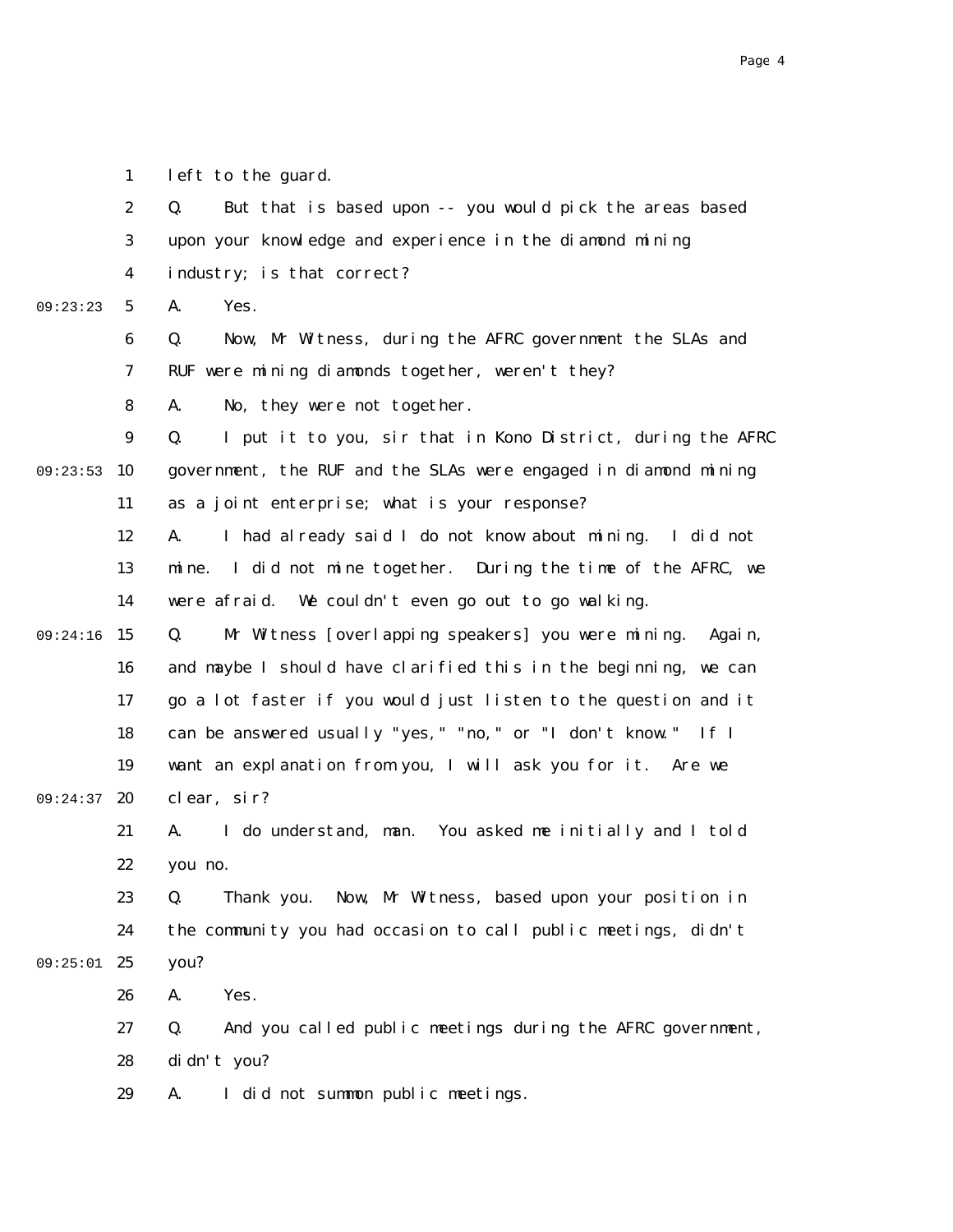2 3 4 5 6 7 8 9 09:25:58 10 11 12 13 14 09:26:19 15 16 17 18 19 09:26:37 20 21 22 23 24 09:27:00 25 26 27 28 29 09:25:35 was in power? A. I did not call public meetings. Q. You were -- A. I as an individual. Q. -- were there public meetings in which you spoke during the AFRC government? A. I do not have an idea about that. I do not know anything about that. I did not say anything in a public meeting during the AFRC regime. Q. Were there public meetings during the AFRC regime, in your area? A. No public meeting did not take place in my own area where I was. During the time of -- at that time the military officers, who were there, before the coup took place. Q. I am not asking you before the coup, sir. I'm asking you during the -- A. Okay. Q. [Overlapping speakers] -- no public meetings took place in your area during the AFRC government. Yes, no or I don't know? A. I said no. Q. Okay. Now, Mr Witness, if there were no public meetings, how would you get information to your people concerning the events of the day, the events in Freetown which you testified you knew everything about? How would you communicate that? A. They would meet me. From the time that the coup took place, they would come to me in the morning. Anything that they had, they would come and tell me. Q. So, Mr Witness, what would you do, if you received

Q. You never called a public meeting during the time the AFRC

1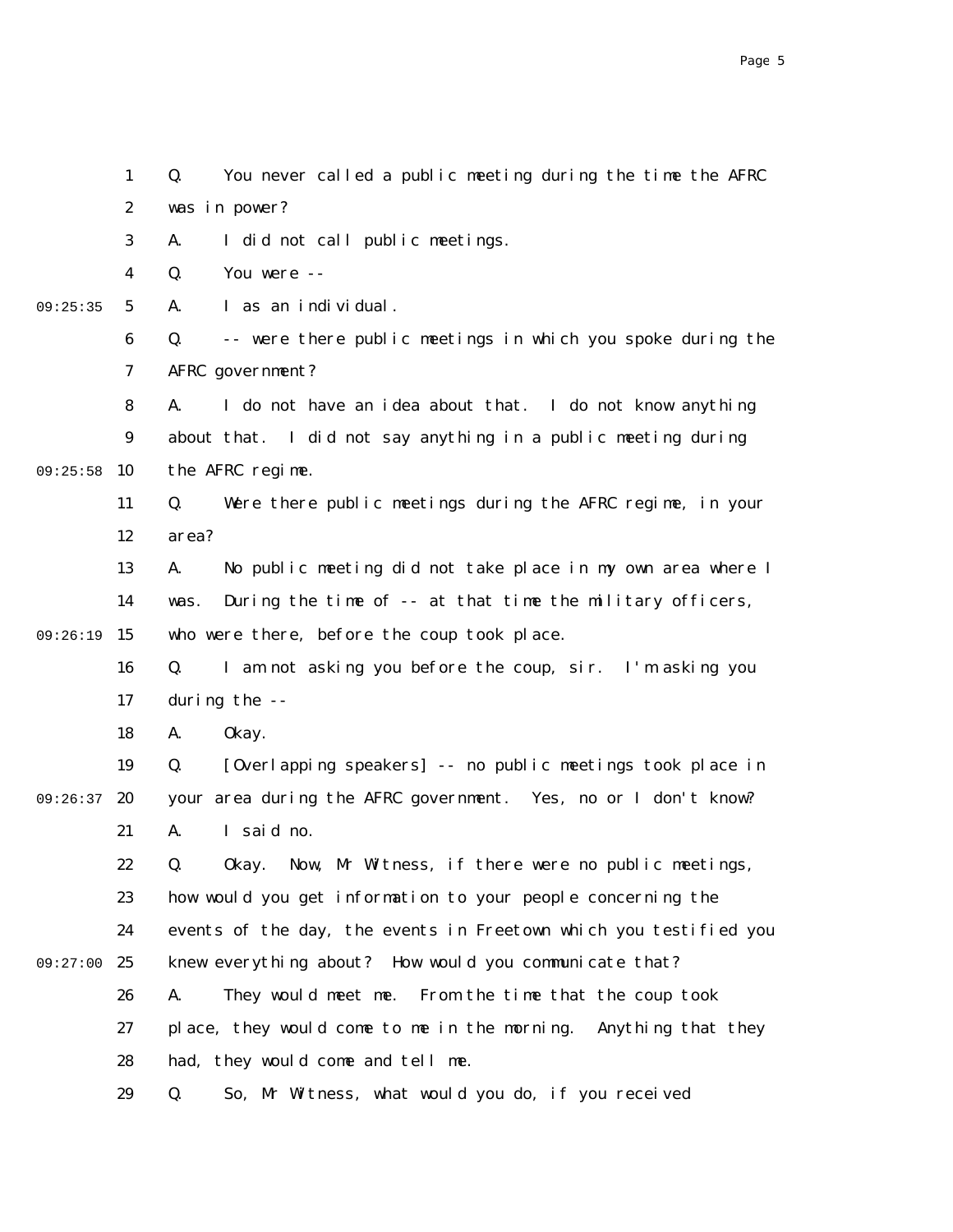1 2 3 4 5 6 7 8 9 09:27:59 10 11 12 13 14 09:28:17 15 16 17 18 19 09:28:42 20 21 22 23 24 09:29:02 25 26 27 28 29 09:27:37 information from Freetown, that the SLAs were going to come to your area and burn it down? What would you do? How would you let the people know? A. That was what I said, that every morning the people would come. The subjects would come. Early in the morning they would come to me, all of them. We would sit there and discuss in the house. Q. So what you are saying is that the people would come to you for meetings and you would brief them every morning; is that correct? A. What would happen in our own locality, that was what I and they had been discussing. Q. Now that we've established that you've had meetings, sir, during these meetings you told the people, you told the public to support the AFRC, RUF alliance because they needed minerals to buy weapons, didn't you? A. No. I and nobody had held those meetings. Q. During these meetings, Mr Witness, you also convinced the people to help identify viable mining areas for the AFRC/RUF alliance, didn't you? A. No. Q. Mr Witness, during the AFRC government, Sam Bockarie - well first off, do you know Sam Bockarie? Have you heard the name before? A. I have heard the name, but I do not know him. Q. Again, Mr Witness, if I want further explanation, I'll ask you? A. Okay. Q. During the time of the AFRC government, Sam Bockarie was in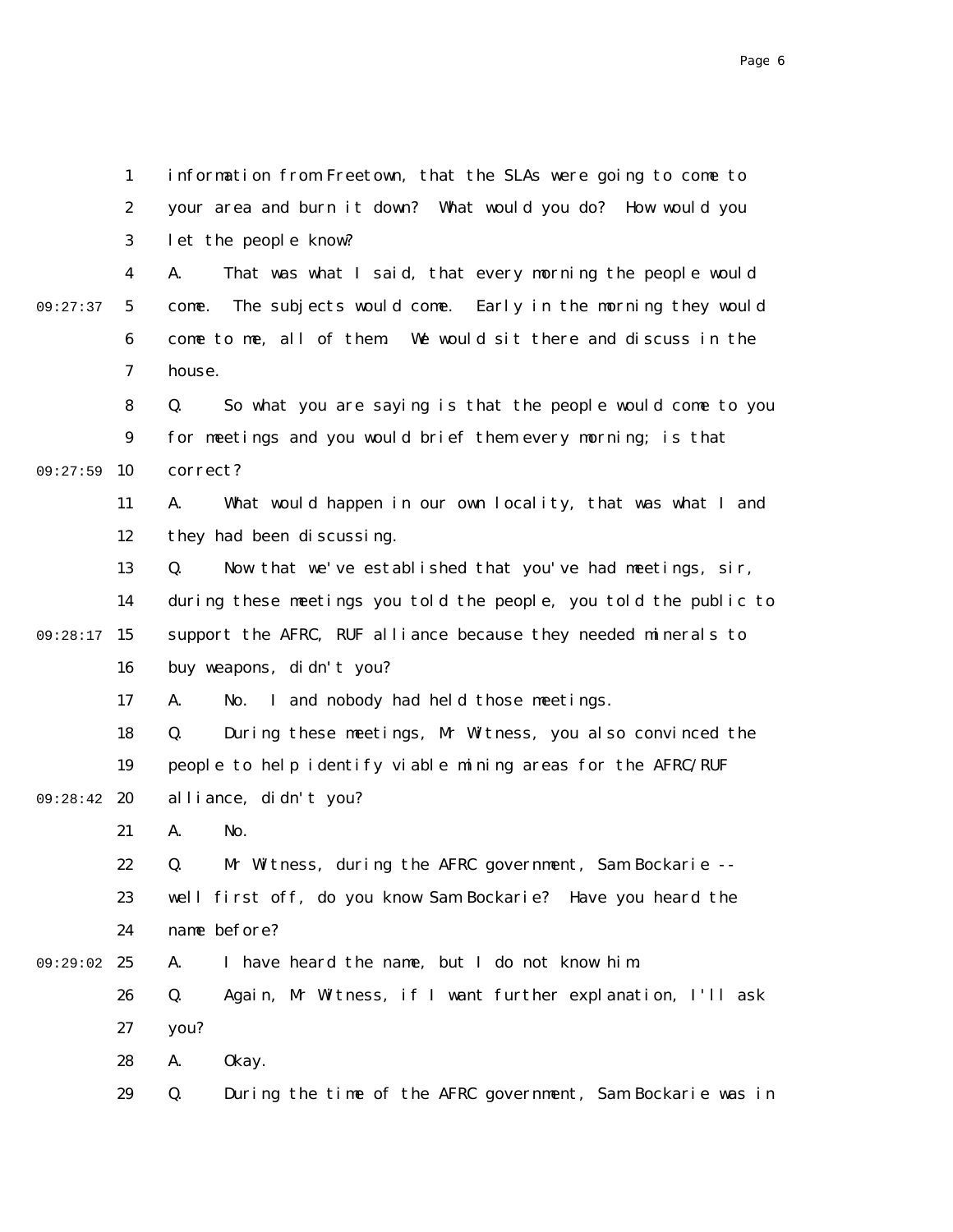|          | $\boldsymbol{2}$ | Yes, I heard about this.<br>A.                                    |
|----------|------------------|-------------------------------------------------------------------|
|          | 3                | Q.<br>You are a close friend of Sam Bockarie, aren't you?         |
|          | $\boldsymbol{4}$ | I did not know Sam Bockarie.<br>A.                                |
| 09:29:34 | 5                | Q.<br>Sam Bockarie allowed you to mine diamonds in Kono without   |
|          | 6                | being harassed, didn't he?                                        |
|          | $\boldsymbol{7}$ | It was not like that.<br>A.                                       |
|          | 8                | He appointed you chairman of minerals for Kono, didn't he?<br>Q.  |
|          | 9                | Sam Bockarie?                                                     |
| 09:29:50 | 10               | No, sir.<br>A.                                                    |
|          | 11               | Q.<br>Part of your duties as chairman of minerals for Kono was to |
|          | 12               | organise all the mining activities for the AFRC/RUF alliance,     |
|          | 13               | wasn't it?                                                        |
|          | 14               | Your Honour, would the learned attorney<br>THE INTERPRETER:       |
| 09:30:14 | 15               | repeat the question?                                              |
|          | 16               | THE WITNESS:<br>[Overlapping speakers] take no appointment        |
|          | 17               | from nobody.                                                      |
|          | 18               | Your Honours, would the learned attorney<br>THE INTERPRETER:      |
|          | 19               | repeat the question.                                              |
| 09:30:27 | 20               | MR HARDAWAY: I will repeat the question, but he already           |
|          | 21               | answered it.                                                      |
|          | 22               | PRESIDING JUDGE:<br>He has already answered. You've missed        |
|          | 23               | it, Mr Interpreter, but the witness didn't. The answer is on      |
|          | 24               | record.                                                           |
| 09:30:38 | 25               | MR HARDAWAY:                                                      |
|          | 26               | Q.<br>I put it to you, Mr Witness -- strike that.<br>The RUF and  |
|          | 27               | the SLAs forced civilians to mine diamonds for them in Kono       |
|          | 28               | during the AFRC regime, didn't they?                              |
|          | 29               | It wasn't true.<br>A.                                             |

1

Kono, wasn't he?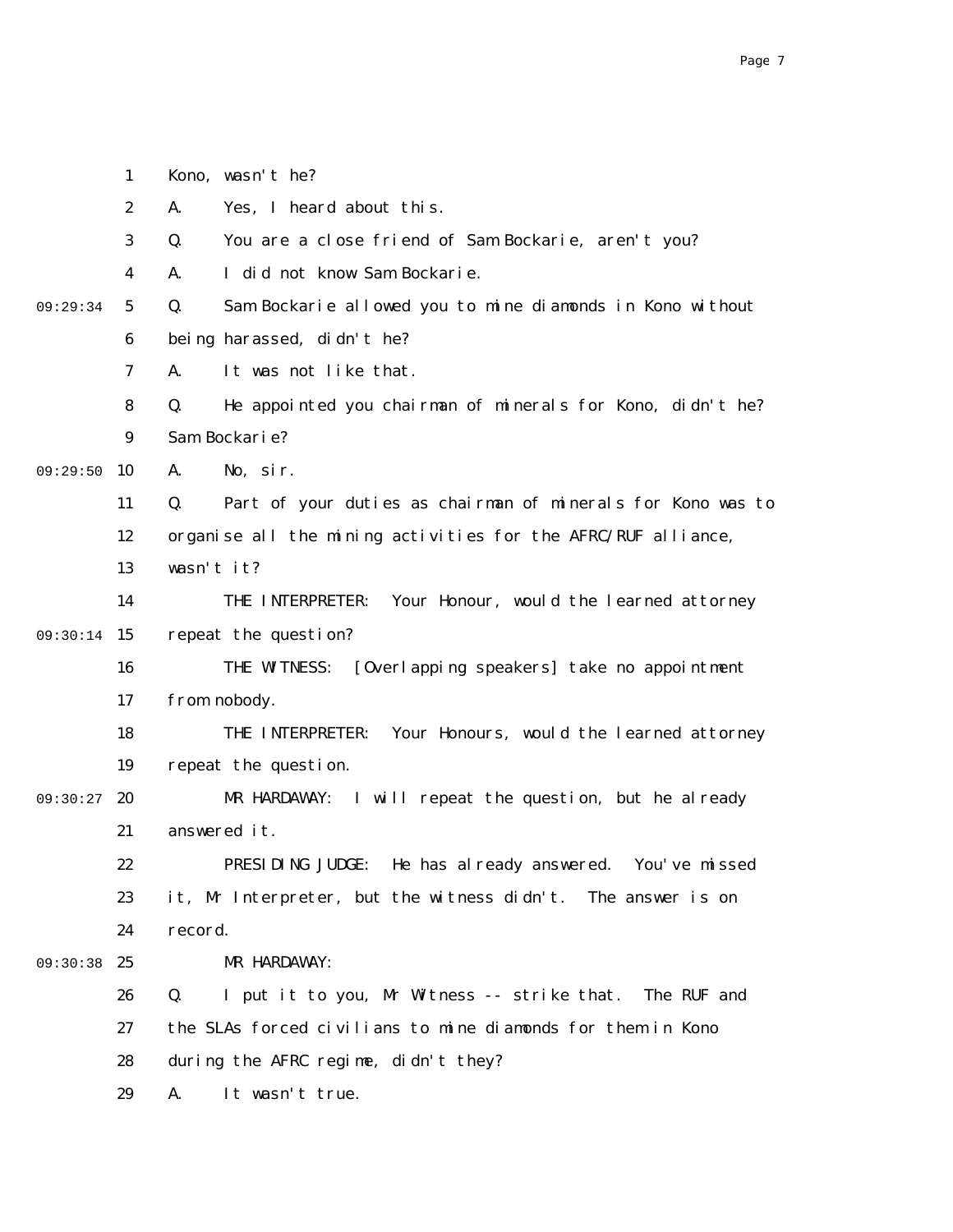|          | $\mathbf{1}$     | I put it to you, sir, that the AFRC -- during the AFRC<br>Q.      |
|----------|------------------|-------------------------------------------------------------------|
|          | $\boldsymbol{2}$ | government, the SLAs and the RUF working together, forced         |
|          | 3                | civilians to mine diamonds for them, and that you were complicit  |
|          | 4                | in that; what is your response?                                   |
| 09:31:13 | $5\phantom{.0}$  | During the time of the AFRC, the SLA that were in Kono with<br>A. |
|          | 6                | the RUF, no, they were not in agreement at all. In fact, they     |
|          | 7                | were not in the same place.                                       |
|          | 8                | But Mr Witness, you testified that they were in the same<br>Q.    |
|          | $\boldsymbol{9}$ | place yesterday; you are changing your story today?               |
| 09:31:37 | 10               | No, they were in Kono, in the Kono District. They were --<br>A.   |
|          | 11               | they were in Kono but they were not in the same place. They were  |
|          | 12               | in the same district but they were not together.                  |
|          | 13               | Thank you, Mr Witness. Now, Mr Witness, you know the first<br>Q.  |
|          | 14               | accused, Alex Tamba Brima, don't you?                             |
| 09:31:56 | 15               | No, sir.<br>A.                                                    |
|          | 16               | Do you know a woman by the name of Digba?<br>Q.                   |
|          | 17               | I did not know her.<br>A.                                         |
|          | 18               | Q.<br>Digba's full name is Margaret Digba Brima. Do you know      |
|          | 19               | anyone by that name?                                              |
| 09:32:21 | 20               | No, sir.<br>A.                                                    |
|          | 21               | Now, Mr Witness, again, based upon your position in the<br>Q.     |
|          | 22               | community, and the information that you would have at your        |
|          | 23               | disposal about everything going on, in Kono District, you would   |
|          | 24               | hear of when important people came in and out of Kono District;   |
| 09:32:49 | 25               | you would agree with me on that, wouldn't you?                    |
|          | 26               | Yesterday, I said that we ourselves were not happy during<br>A.   |
|          | 27               | that time of the AFRC.                                            |
|          | 28               | Q.<br>Mr Witness, answer the question. The question is simple:    |
|          | 29               | Based upon your position in the community, and the information    |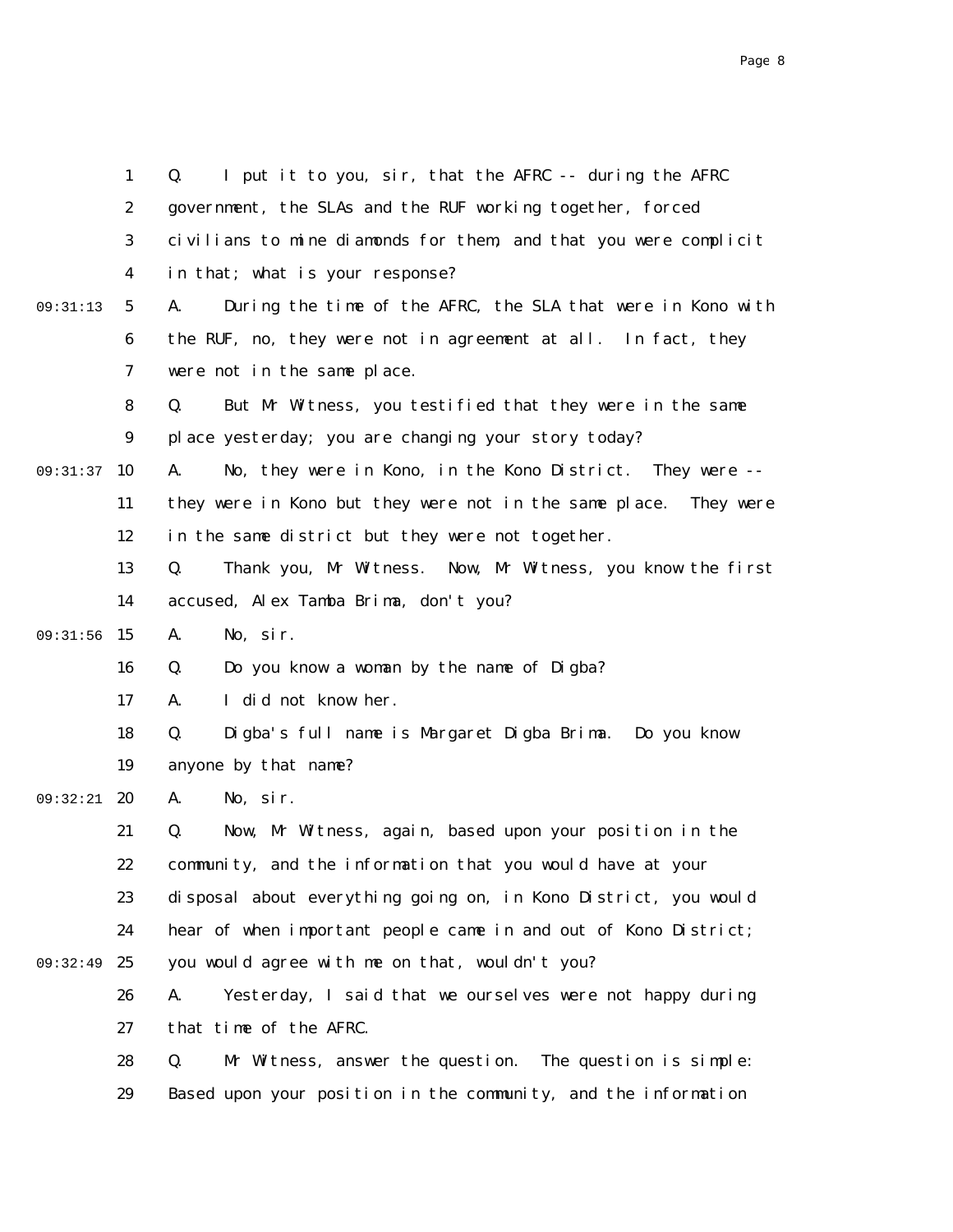1 2 3 4 5 6 7 8 9 09:34:00 10 11 12 13 14 09:34:25 15 16 17 18 19 09:34:38 20 21 22 23 24 09:34:56 25 26 27 28 29 09:33:33 that you have from all over, the multiple sources of information that you have, if somebody important were to come into Kono District, you would know about it, wouldn't you; "yes," "no" or "I don't know"? A. I would not know all. Q. So if an important person, say, such as Johnny Paul Koroma, were to come to Kono, you wouldn't know about that, would you? A. Except if it's put on over wire, that's all right but, if it was not like that, I would not be able to know. Q. So you say you only rely on some sources of information but not on others to do your job? A. The information, if I listen to a radio, if I was fortunate to listen to a radio, then I would get it and what the other citizens came -- THE INTERPRETER: Your Honours, would the witness go a little bit slow? PRESIDING JUDGE: Mr Witness, you are speaking too quickly for the interpreter. Could you please repeat what you said? THE WITNESS: Okay. Okay. PRESIDING JUDGE: Yes. What was your answer? THE WITNESS: I've forgotten. MR HARDAWAY: Q. I will repeat the question. A. Okay. Q. So what you are saying, Mr Witness, is that you only rely on some sources of information to do your job as opposed to all of the sources of information, which you testified to yesterday? A. I said that if I was fortunate to listen to BBC, and I had information, okay, but what my subjects would come and tell me,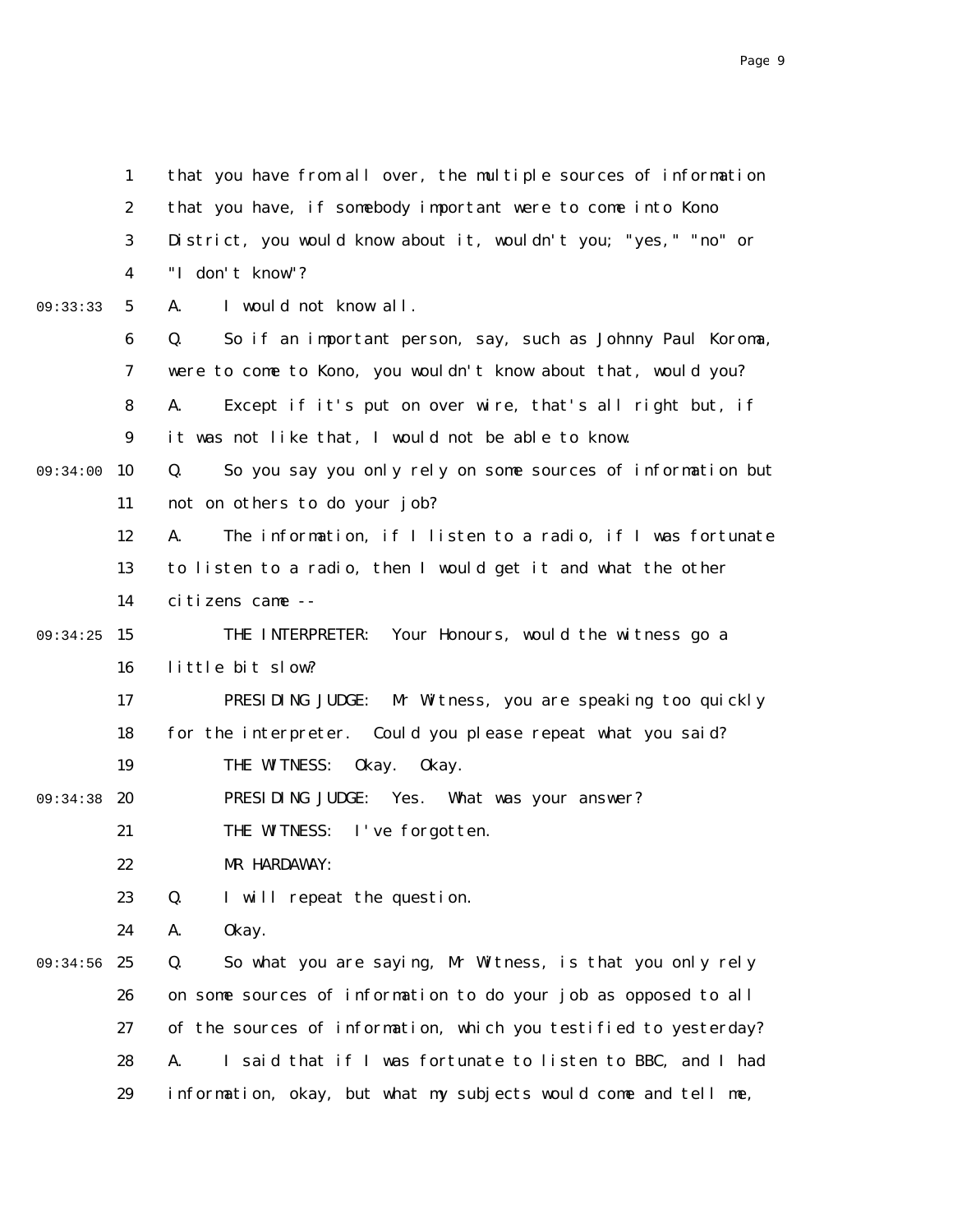1 2 3 4 5 6 7 8 9 09:36:06 10 11 12 13 14 09:36:40 15 16 17 18 19 20 21 22 23 24 09:37:35 25 26 27 28 29 09:35:37 09:37:09 what had been happening around us, we would sit together and we would know it and know what to do. That was all. Q. So, if a senior member of the AFRC government came to Kono, and let's say came to Yengema, you wouldn't necessarily know about it until that person arrived; is that your evidence? A. This is what I was trying to say. Q. The first accused, Alex Tamba Brima, he made visits to Yengema, didn't he? A. I do not know if he went to Yengema because I did not see him there. I don't even know him. Q. Mr Witness, going back again to your position, and the multiple sources of information that you have at your disposal, and your evidence that you knew and wanted and kept up-to-date with everything in Freetown, from the coup to the intervention, other than Corporal Gborie, as you testified to, did you hear the names of anybody else who overthrew, who helped overthrow the Kabbah government? A. It's -- it was only Tamba Gborie who went on the air, who announced that he was the one that had overthrown the government. That was the individual that I knew. Q. Now, did you -- now, during this time, there were people from Freetown who came to Kono, regular civilians, soldiers, things of that nature; is that right, Mr Witness? A. Could you repeat the question? I don't understand it. Q. During the AFRC government, there would be people who would travel from Freetown to Kono and even from Freetown to the area that you were involved in, wasn't it? A. Yes, there was movement. People had been moving. Q. And you had occasion to talk to these people, didn't you?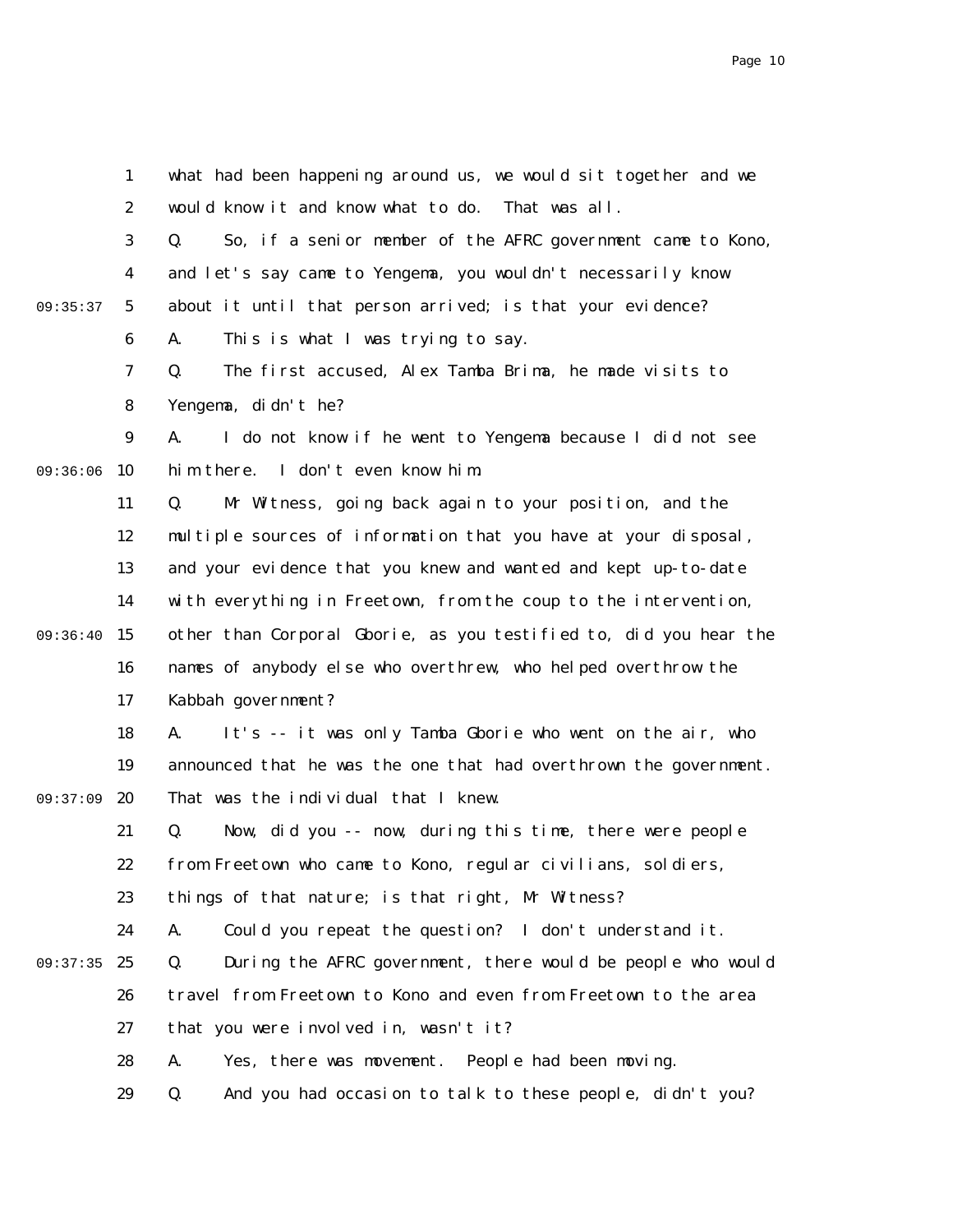2 3 4 5 6 7 8 9 09:38:32 10 11 12 13 14 09:38:55 15 16 17 18 19 09:39:11 20 21 22 23 24 25 26 27 28 29 09:38:14 09:39:39 individual not come to me. He or she would go to his or her own business. Q. And you wouldn't ask them about information from what's going on in Freetown? A. If somebody went to you then you would ask him, say, but if somebody went and did not go to you, how would you be able to ask him or her? Q. Well, based on your position, sir, you are in charge of getting all the information to make sure your people are well cared for. You wouldn't think it's important to talk to somebody coming from Freetown as to what's going on in Freetown? You wouldn't use that as a source of information? A. The one who would have come to me, and who I knew, then I would ask but, whosoever did not come to me, I would not ask that individual because all of us afraid. We would not even come outside. Everybody was inside. Q. Okay, Mr Witness. After we've established that you've talked to people from Freetown during the AFRC government, who came from Freetown to Kono, you never asked them about who took over the government, from Kabbah? A. They themselves said that -- they said that it was Sankoh, and the others said that they heard Tamba Gborie who made the announcement and, after the announcement, they left and came. Q. So what you're saying is immediately after the overthrow of the Kabbah government people came from Freetown to Kono, spoke with you, and left; is that your evidence? "Yes" or "no"? PRESIDING JUDGE: I'm not sure if that's a fair question, Mr Hardaway. He didn't say immediately after the overthrow. He

A. No. If he did not have any business with me, nobody, that

1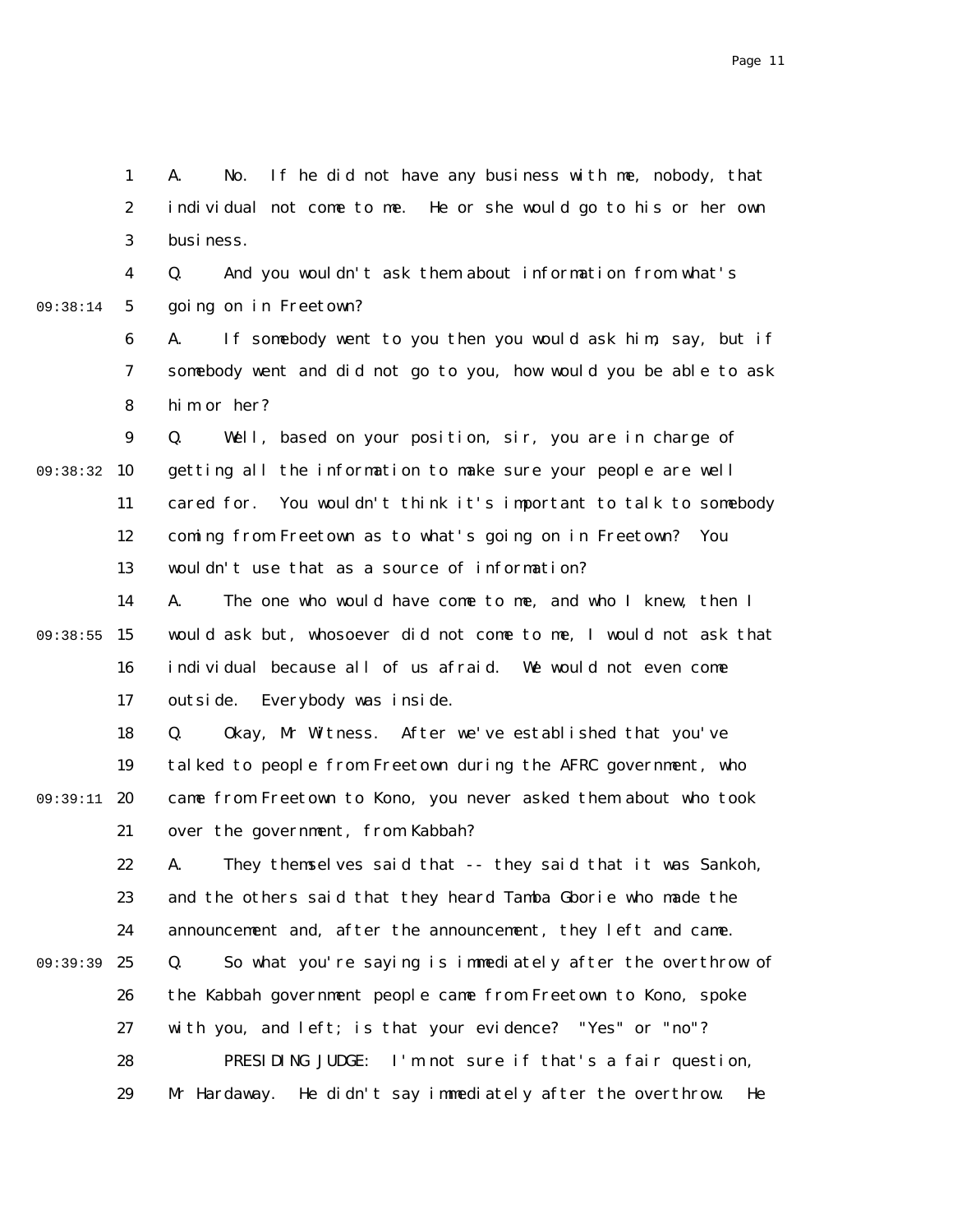1 2 3 4 5 6 7 8 9 09:40:27 10 11 12 13 14 09:40:49 15 16 17 18 19 20 21 22 23 24 25 26 27 28 29 09:40:11 09:41:07 09:41:28 didn't put any time limit on when he spoke to these people. MR HARDAWAY: I would -- I understand that, Your Honour, but based on how the answer was delivered, that was the impression that I received. I can clear it up. PRESIDING JUDGE: Well, in its present form it's impossible for him to answer that by "yes" or "no" without explaining. MR HARDAWAY: I will clarify that, Your Honour. I will ask another question. Q. Mr Witness, throughout the entire period of the AFRC government, that's from coup to intervention, people from Freetown would travel through Kono; is that correct? A. Yes. Q. And you would talk with these people, not necessarily all of them, but you would talk with some of these people, wouldn't you? A. Yes. Q. And during this time you never asked them about who, other than the name you mentioned, Corporal Gborie, overthrew the SLPP government? You never asked them that? A. That was all they told me. I don't ask them because there was no need for me to ask -- to have asked them because I had heard over the radio that it was Corporal Gborie who overthrew, so there was no need for me to ask them again who overthrew the government. Q. Okay. Let me ask you again, Mr Witness: You never asked these people coming from Freetown to Kono about the structure of the AFRC government? Who was in charge of which ministry? A. I was not interested in them, so I did not ask. Q. You didn't even ask them who in the AFRC was in charge of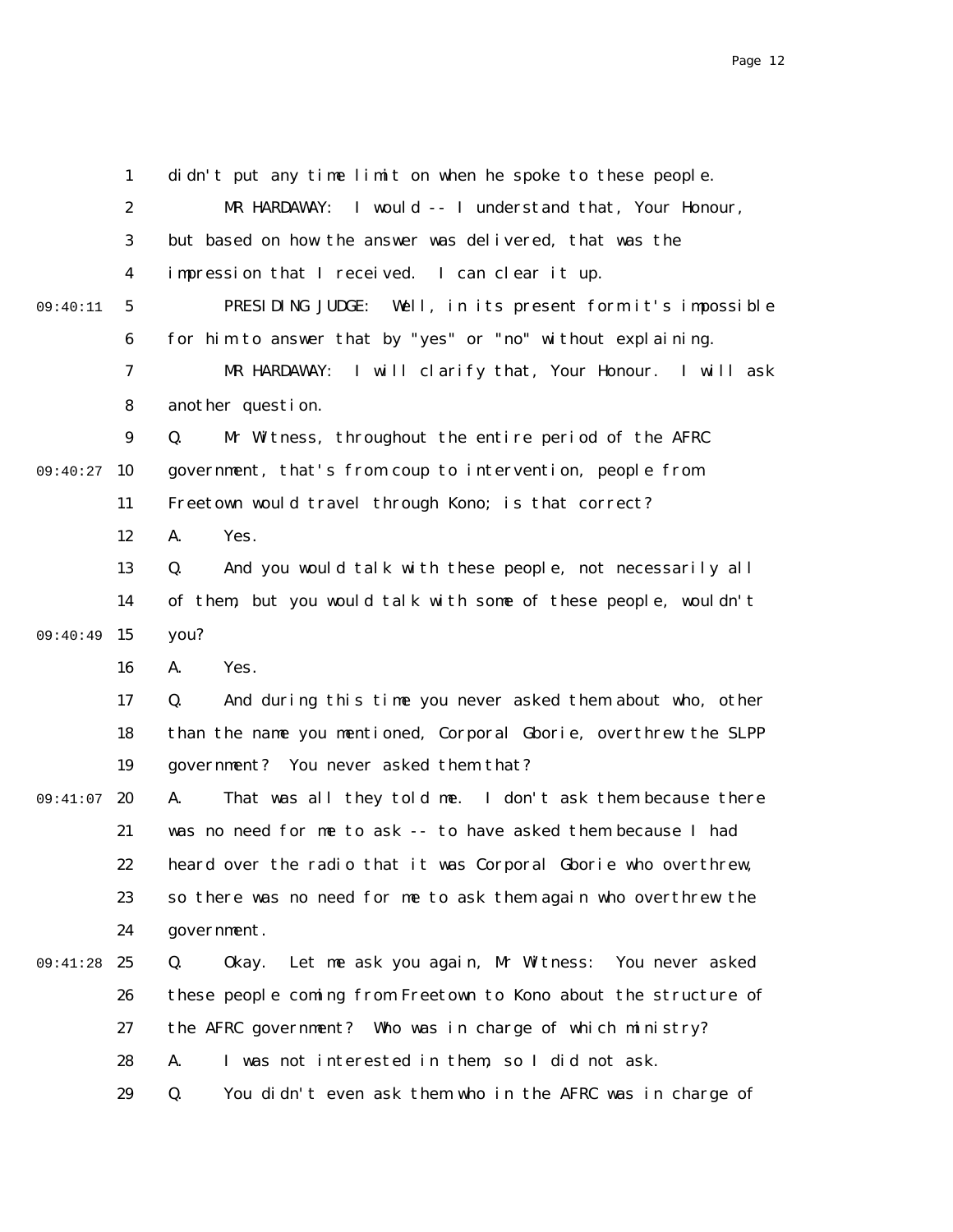|          | $\mathbf{1}$     | mining and minerals? You didn't even ask them that?               |
|----------|------------------|-------------------------------------------------------------------|
|          | $\boldsymbol{2}$ | At all not.<br>A.                                                 |
|          | 3                | Don't you think that's something you probably should --<br>Q.     |
|          | 4                | would have asked since you have experience in diamond mining, and |
| 09:42:02 | $\mathbf 5$      | you are in a diamond mining area of Kono?                         |
|          | $\boldsymbol{6}$ | I did not -- I did not like that government so I did not<br>A.    |
|          | 7                | even gave them scope for -- so that we could have discussions.    |
|          | 8                | See, we did not discuss anything concerning mining.               |
|          | $\boldsymbol{9}$ | All right. So you said you did not like the AFRC<br>Q.            |
| 09:42:23 | 10               | government; correct?                                              |
|          | 11               | The overthrow, yes.<br>A.                                         |
|          | 12               | Now, I put it to you, Mr Witness, that the AFRC government<br>Q.  |
|          | 13               | was overthrown by other ranked soldiers of the Sierra Leone Army; |
|          | 14               | what is your response?                                            |
| 09:42:39 | 15               | I don't have an idea about that.<br>A.                            |
|          | 16               | Yet you worked with the SLA soldiers, according to your<br>Q.     |
|          | 17               | testimony, in Kono, during the AFRC government?                   |
|          | 18               | Before they take over.<br>A.                                      |
|          | 19               | Q.<br>I'm asking after the takeover?                              |
| 09:43:08 | 20               | After, yes.<br>A.                                                 |
|          | 21               | Thank you. Now, you have testified, Mr Witness, that<br>Q.        |
|          | 22               | ECOMOG had removed the AFRC from power in what is known as the    |
|          | 23               | intervention; do you remember that?                               |
|          | 24               | Yes.<br>A.                                                        |
| 09:43:27 | 25               | Q.<br>And that you said afterwards that the soldiers left Kono    |
|          | 26               | and headed north; is that correct?                                |
|          | 27               | Yes.<br>A.                                                        |
|          | 28               | Q.<br>How soon after the intervention did the soldiers, according |
|          | 29               | to you, leave Kono and headed north?                              |
|          |                  |                                                                   |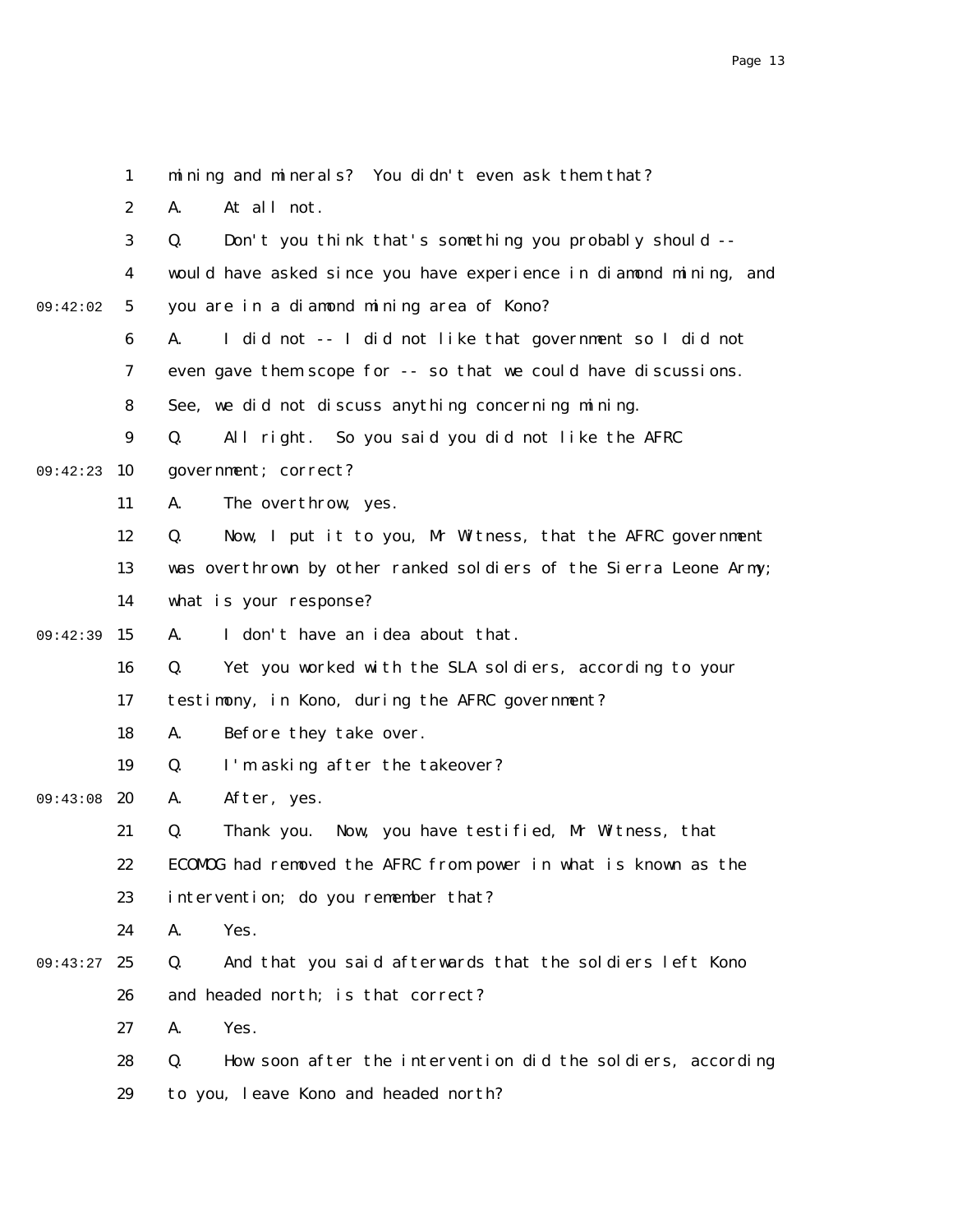|          | $\mathbf{1}$     | After the intervention, it would be about a week to ten<br>A.     |
|----------|------------------|-------------------------------------------------------------------|
|          | $\boldsymbol{2}$ | days later, when the jets went and bombed.                        |
|          | 3                | Now, Mr Witness, when did the Kamajors come to occupy Kono?<br>Q. |
|          | 4                | After when the SLA had pulled out, when the jet went and<br>A.    |
| 09:44:22 | $\mathbf{5}$     | left the bomb at the military headquarter, there at Ngaia         |
|          | $\boldsymbol{6}$ | Junction, everybody became panicked, so the civilians, the        |
|          | 7                | soldiers, they all three pulled out with all their families.      |
|          | 8                | They said they were going to Makeni. They were going to join      |
|          | $\boldsymbol{9}$ | those in Makeni. From there, the civilians themselves, we         |
| 09:44:40 | 10               | ourselves, we started pulling out. I was there the next day.      |
|          | 11               | Finally we left the place, we went. So after that, now, that was  |
|          | 12               | the time that the Kamajors came.                                  |
|          | 13               | Q.<br>What month and what year did they come to Kono?             |
|          | 14               | The year was 1998. The month was April.<br>A.                     |
| 09:45:00 | 15               | Q.<br>All right.<br>Within that?                                  |
|          | 16               | Yes, within that.<br>A.                                           |
|          | 17               | Now, the Kamajors came to drive out the RUF and the SLAs<br>Q.    |
|          | 18               | who were part of the AFRC government, weren't they? That was      |
|          | 19               | their reason for coming to Kono, wasn't it?                       |
| 09:45:21 | 20               | When they heard that the SLA and everybody had pulled out<br>A.   |
|          | 21               | in Kono, that was why they came inside.                           |
|          | 22               | Q. So, just so I am clear, Mr Witness, they came inside           |
|          | 23               | because the SLA had left? They weren't there to fight the --      |
|          | 24               | they weren't there to fight the SLAs and RUF?                     |
| 09:45:48 | 25               | They only came in quietly. Nobody knew whether<br>A.<br>No, no.   |
|          | 26               | they had any other intention because all those ones had left.     |
|          | 27               | Okay. So, if the Kamajors came in quietly, and you did not<br>Q.  |
|          | 28               | know their intentions, well, let me back that up a little bit.    |
|          | 29               | Do you, or at that time, did you consider the Kamajors to be a    |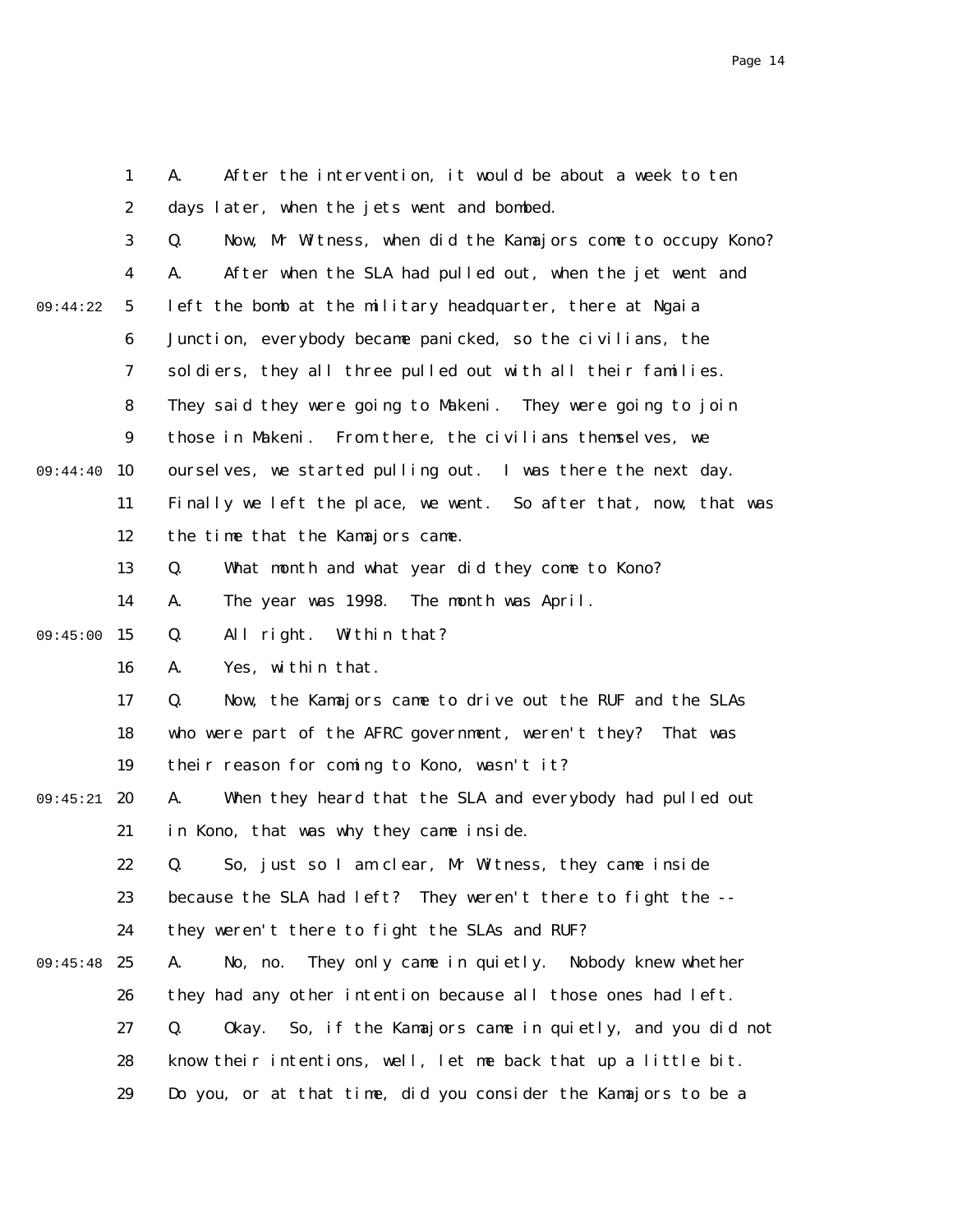1 force for good?

2 A. During that time, yes.

3 Q. Okay.

4 A. Because the Kamajors were on the side of government.

5 6 7 8 09:46:31 Q. Okay, Mr Witness. Now, if the Kamajors were on the side of government, and they came into Kono quietly, and you did not know their intentions, but you knew they were a force for good, why did you run away?

9 09:46:55 10 11 12 A. When I heard that the Kamajors had come, I also came back. At the time the Kamajors were not there, by then, the SLAs had all pulled out, we all pulled out. But later when I heard the Kamajors had come to Kono, I came back.

13 14 09:47:14 15 16 Q. I put it to you, Mr Witness, that you ran away when the Kamajors came in because you were afraid that you would be killed as being a collaborator of the AFRC government; what is your response?

> 17 A. It's never happened that way. I came.

18 19 09:47:41 20 Q. Now, Mr Witness, you had mentioned that you had assisted ECOMOG in a clean-up operation in around March and April of 1998; do you remember that?

> 21 A. Yes. Yes.

22 23 Q. And, during this clean-up operation, you had mentioned that you had captured some people; do you remember that?

24 09:47:57 25 26 27 A. I didn't say I captured some people. I never knew. It was the ECOMOG and a few civilians, who went with the ECOMOG to do the mopping-up operation. They arrested people and brought them. I was not the person, I was not there.

> 28 29 Q. You saw the people who they arrested; is that correct? A. Yes, yes. That's correct.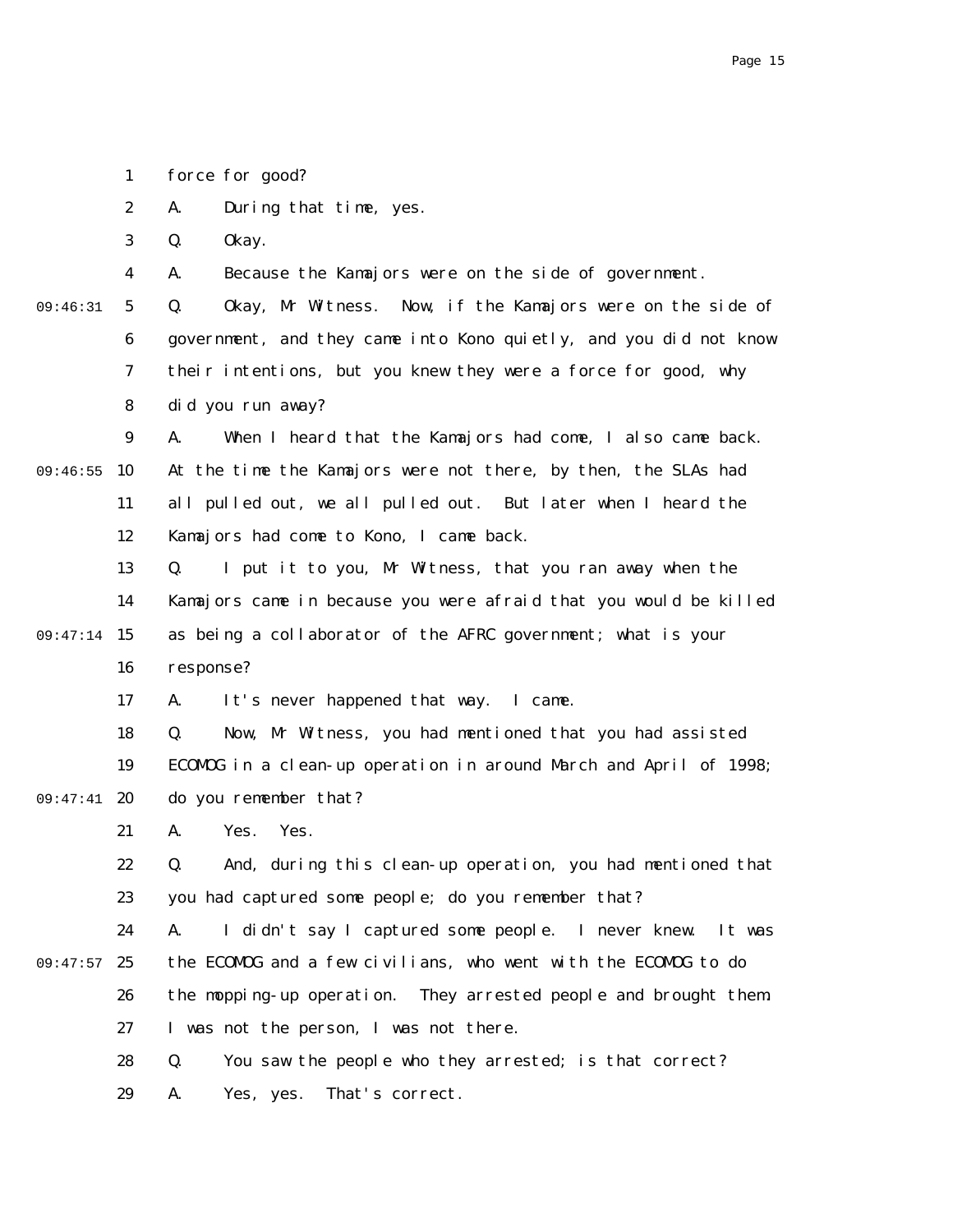1 2 Q. And you said and these people, who had been captured, had explained themselves do you remember that?

3 A. Yes.

4 Q. How did they explain themselves?

09:48:36

5 6 7 8 9 09:49:01 10 11 12 13 14 15 16 17 18 19 20 21 22 23 24 09:50:04 25 26 09:49:29 09:49:46 A. Well, when they were captured and brought, at any time they were asked, they said they never knew anywhere they were not able to run. That was why they were around. But then later, when they were asked, were you the only people who were in town here? Why did the other people go and you decided to stay? In that case, if you come here and meet here again, then, we will -- from there, they were asked. They said, how were the people? They said, and they explained, that was the time we came to realise that when the people had come, the Kamajors had come. We were there with the Kamajors when we heard guns fire. It was about two midnight and it was coming very closer, but all of us decided to run away, together with the Kamajors. After a month I decided to come back. We never knew the people who came firing. Q. I'm not asking you about that, sir. A. It was those people who came and told us. Q. I'm asking you about the people who were captured; how did they explain themselves? And again, sir, if I want an explanation from you, I will ask you for it. Do you understand? A. Okay, sir. Q. The question again is: The people who ECOMOG captured, who you saw, how did they explain themselves? A. That is what I have explained. They said they were unable

27 28 29 to run because they never knew anywhere to go to. That is why they decided to go anywhere and they therefore -- they decided to stay around. But they asked them: Why did the other people run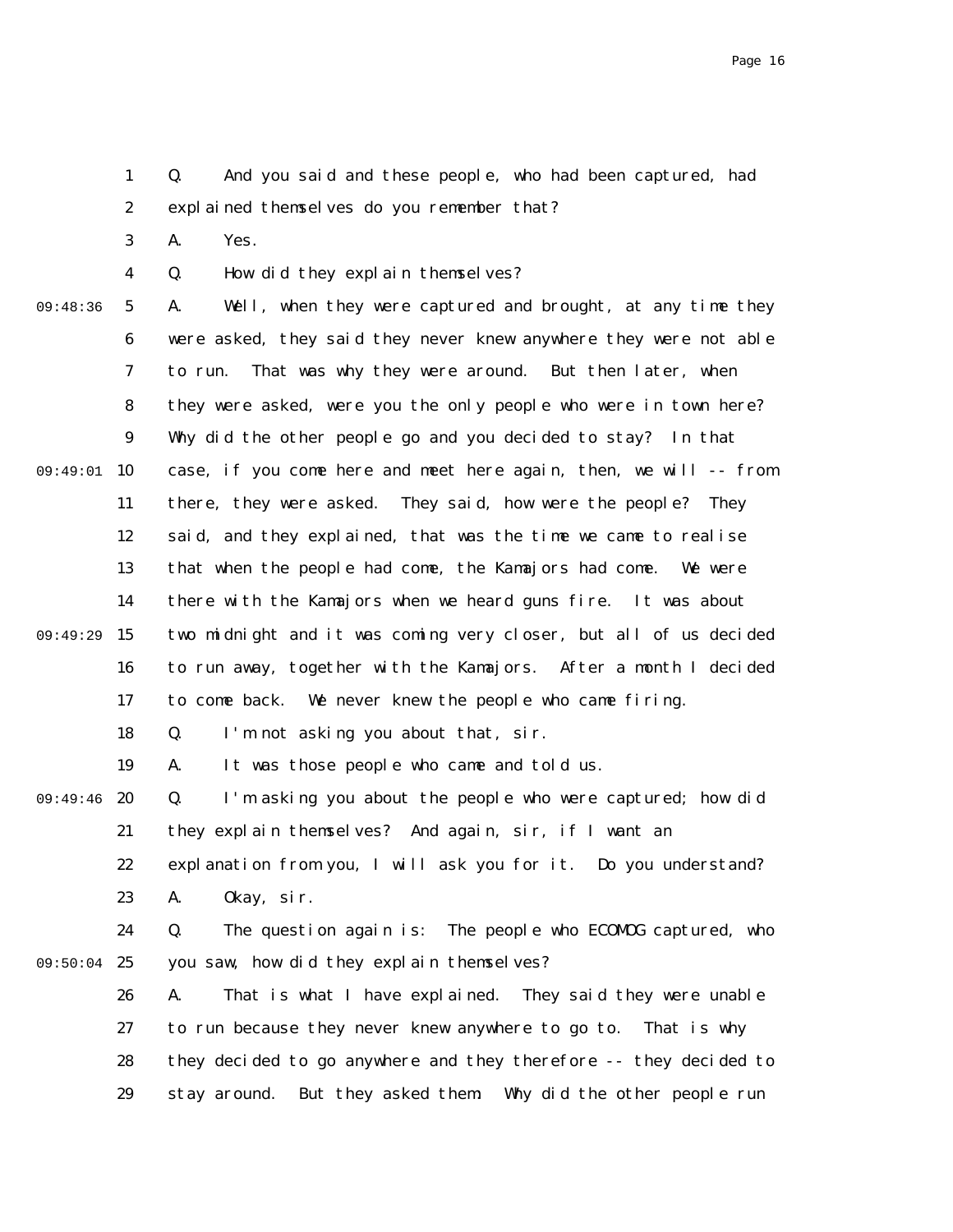1 away and you decided to stay?

|          | $\boldsymbol{2}$ | Thank you, Mr Witness. Is this -- first off, which ECOMDG<br>Q.    |
|----------|------------------|--------------------------------------------------------------------|
|          | 3                | battalion did this mopping-up exercise?                            |
|          | $\boldsymbol{4}$ | It was the 5th Battalion.<br>A.                                    |
| 09:50:42 | $\sqrt{5}$       | And is this the only mopping-up exercise that you were<br>Q.       |
|          | 6                | involved in, the one in which these people were captured?          |
|          | 7                | That mopping-up operation, I have told you, that I was not<br>A.   |
|          | 8                | We just showed them the way, for them to go, because<br>with them. |
|          | $\boldsymbol{9}$ | when somebody comes to your place and, he is there, he want to do  |
| 09:51:08 | 10               | something, he must go around the surroundings and make checks.     |
|          | 11               | That was why we gave them people so that they would go with them.  |
|          | 12               | Probably they would take them to Yengema, and that was where they  |
|          | 13               | captured the people. That was where they captured them and         |
|          | 14               | brought them.                                                      |
| 09:51:25 | 15               | So that was your only involvement in that mopping-up<br>Q.         |
|          | 16               | exercise; is that what you are saying?                             |
|          | 17               | That was all.<br>A.                                                |
|          | 18               | Mr Witness, did you ever go on a mopping -- did you ever go<br>Q.  |
|          | 19               | or hear of a mopping-up exercise by 5th Battalion to Burkina?      |
| 09:52:27 | 20               | I don't know anything about Burkina. I only know about<br>A.       |
|          | 21               | Kono District.                                                     |
|          | 22               | Q.<br>0kay.                                                        |
|          | 23               | That was where I was limited to. I don't know anything<br>A.       |
|          | 24               | about that you are talking about.                                  |
| 09:52:27 | 25               | Now, Mr Witness, before you gave your evidence here today,<br>Q.   |
|          | 26               | you spoke to people and gave a statement to the Defence about      |
|          | 27               | what you are going to talk about today, didn't you?                |
|          | 28               | Since the people who went and took evidence from me, at<br>A.      |
|          | 29               | Kono, since then, I have not seen anybody else.                    |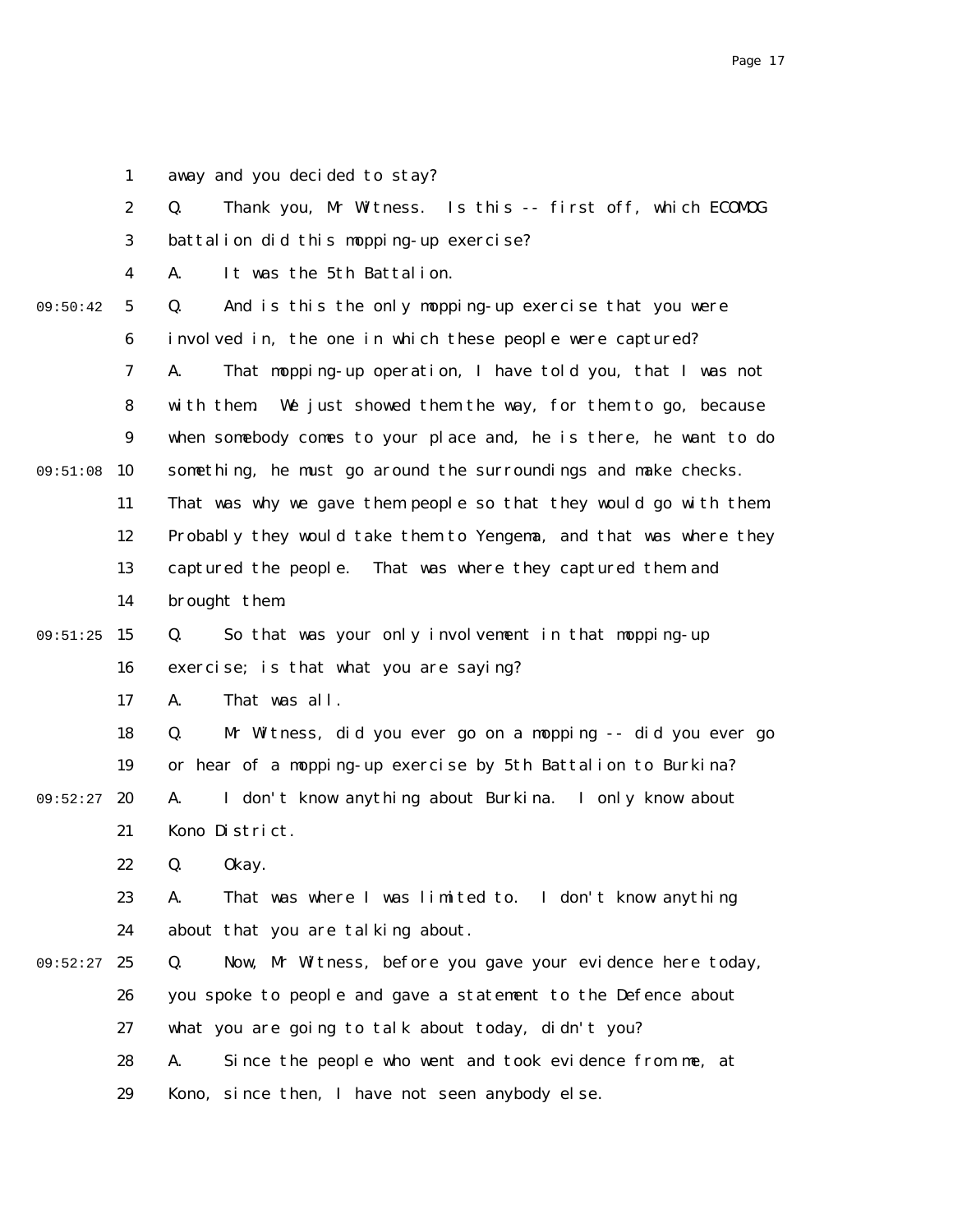1 2 Q. But you did give a statement while you were in Kono; is that correct?

3 A. Yes.

4 5 6 7 09:52:45 Q. Mr Witness, the Prosecution is given a summary of the statement that you've provided, and I want to read part of that to you and I'm going to ask you some questions about that, all right?

> 8 A. Okay, sir.

9 09:53:03 10 11 12 13 14 09:53:36 15 Q. "The mopping-up was conducted by the 5th Battalion. Four civilians were arrested for collaborating with the AFRC. The arrestees said Koroma had been led to Burkina by the RUF." My question to you, sir, is: Did you tell -- the people who took your statement, did you tell them that, that the people who were arrested for collaborating with the AFRC? Did you tell them that?

16 17 A. Yes. That was what I just explained. That was the reason why they were arrested.

18 19 09:53:49 20 21 22 23 24 25 09:54:09 Q. Mr Witness, yesterday, when asked by my learned friend on the other side about the people who were arrested, you said that there was no AFRC involvement. Do you remember that? A. Those people were not soldiers. They were civilians in the town, the township. They were in the town. At any time we ran away, they did not run. They were not soldiers. I am not saying -- Q. You said --

26 27 28 29 A. -- they are soldiers; they are civilians. MS THOMPSON: Your Honour, I rise because I am not sure whether my friend is trying to say that what was said yesterday is inconsistent with what he said today. The question yesterday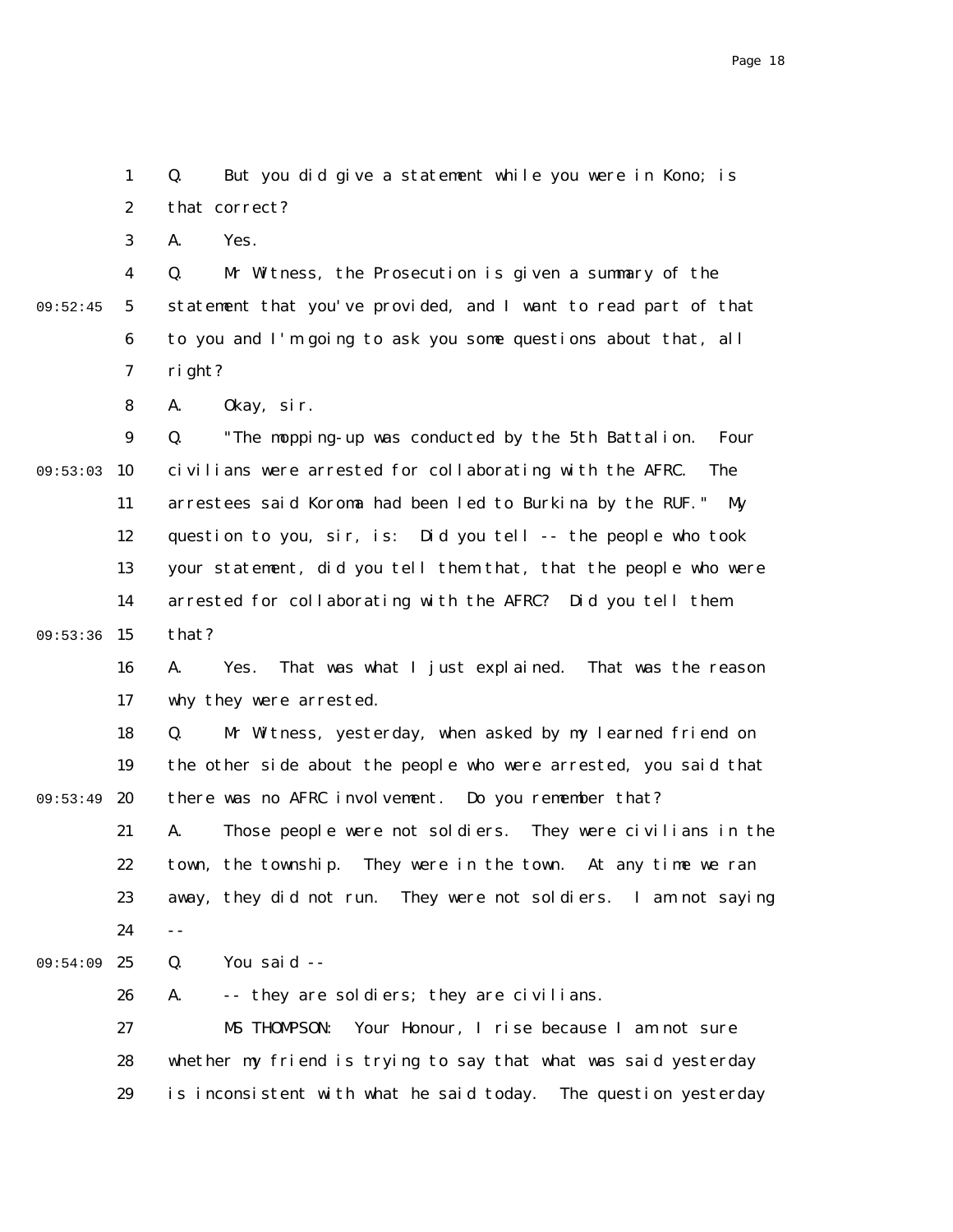|          | 1                | related to AFRC, and the question today relates to RUF. How is  |
|----------|------------------|-----------------------------------------------------------------|
|          | $\boldsymbol{2}$ | that inconsistent with the answer that was given yesterday?     |
|          | 3                | The question that I'd asked, Your Honour, as<br>MR HARDAWAY:    |
|          | 4                | related to part of the statement said they were AFRC            |
| 09:54:35 | $5\phantom{.0}$  | sympathisers. I haven't got to the RUF part of the summary yet. |
|          | 6                | And he is saying, yes, I said they were AFRC sympathisers and   |
|          | 7                | yesterday he clearly stated these people weren't involved with  |
|          | 8                | the AFRC.                                                       |
|          | $\boldsymbol{9}$ | PRESIDING JUDGE:<br>Well, that is not how you put the           |
| 09:54:50 | 10               | question, Mr Hardaway.                                          |
|          | 11               | MR HARDAWAY: I'll rephrase it, Your Honour.                     |
|          | 12               | Mr Witness, you stated that the people who were captured<br>Q.  |
|          | 13               | yesterday, were not involved with the AFRC, didn't you; yes or  |
|          | 14               | no?                                                             |
| 09:55:08 | 15               | I said they were captured because they said they were<br>A.     |
|          | 16               | collaborators and they refused to run away.<br>They didn't go   |
|          | 17               | anywhere, they were around. That was why they were arrested.    |
|          | 18               | I know you said that in your statement, sir. I'm talking<br>Q.  |
|          | 19               | about your evidence yesterday. In your evidence yesterday, you  |
| 09:55:28 | 20               | did not mention they were collaborators; yes or no?             |
|          | 21               | Collaborator, I said that was what they said. They said<br>A.   |
|          | 22               | because they didn't go they were arrested because they were     |
|          | 23               | collaborators.                                                  |
|          | 24               | I put it to you, sir, that you didn't say that yesterday.<br>Q. |
| 09:55:48 | 25               | You said in your statement -- I say you are changing your story |
|          | 26               | and I say that you are lying; what is your response?            |
|          | 27               | Your Honour, I object.<br>The issue yesterday<br>MS THOMPSON:   |
|          | 28               | was whether there was any AFRC involvement. That is different   |
|          | 29               | from one being accused of being a collaborator and/or a         |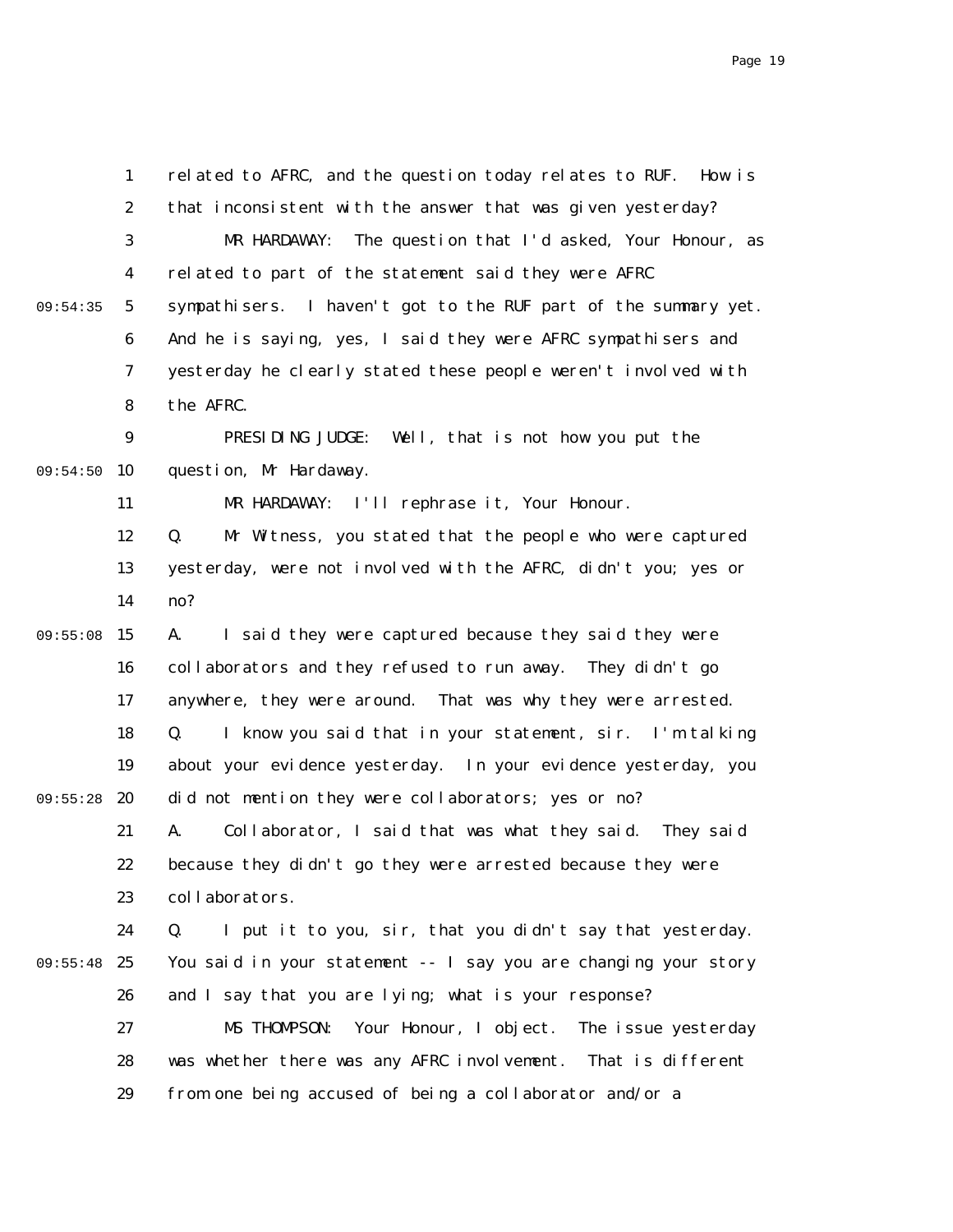|          | $\mathbf{1}$     | sympathiser. Being a collaborator, there's an accusation. It is  |
|----------|------------------|------------------------------------------------------------------|
|          | $\boldsymbol{2}$ | not a statement to say that someone is involved and they are two |
|          | $\boldsymbol{3}$ | different aspects:<br>One to do with involvement and simple      |
|          | $\boldsymbol{4}$ | language construction, minimum language to do with the           |
| 09:56:19 | $5\phantom{.0}$  | involvement, and the other is to do with whether one is accused  |
|          | $\boldsymbol{6}$ | of being a sympathiser or collaborator. There is no              |
|          | 7                | inconsistency between the evidence that was given yesterday and  |
|          | 8                | that which is being given now.                                   |
|          | $\boldsymbol{9}$ | PRESIDING JUDGE: Do you wish to reply, Mr Hardaway?              |
| 09:56:34 | 10               | Your Honour, collaboration, I would submit by<br>MR HARDAWAY:    |
|          | 11               | its very definition, means involvement. But I can ask another    |
|          | 12               | question that hopefully can clear this up.                       |
|          | 13               | PRESIDING JUDGE: Well, the easiest way to clear it up is         |
|          | 14               | to quote the evidence verbatim that he said yesterday.           |
| 09:56:48 | 15               | I unfortunately don't have the draft<br>MR HARDAWAY:             |
|          | 16               | transcript of that, Your Honour, but I can move on. I can move   |
|          | 17               | on.                                                              |
|          | 18               | Mr Witness, the people who you said were arrested<br>Q.          |
|          | 19               | yesterday, they were executed, weren't they?                     |
| 09:57:02 | 20               | Yes, sir.<br>A.                                                  |
|          | 21               | Is it your evidence now that they were arrested for being<br>Q.  |
|          | 22               | AFRC collaborators?                                              |
|          | 23               | That was why. They said they refused to run away.<br>A.          |
|          | 24               | Mr Witness --<br>Q.                                              |
| 09:57:20 | 25               | A.<br>They accused some people.                                  |
|          | 26               | Mr Witness --<br>Q.                                              |
|          | 27               | Yes.<br>A.                                                       |
|          | 28               | -- again, a simple yes or no. They were executed because<br>Q.   |
|          | 29               | they were AFRC collaborators, weren't they?                      |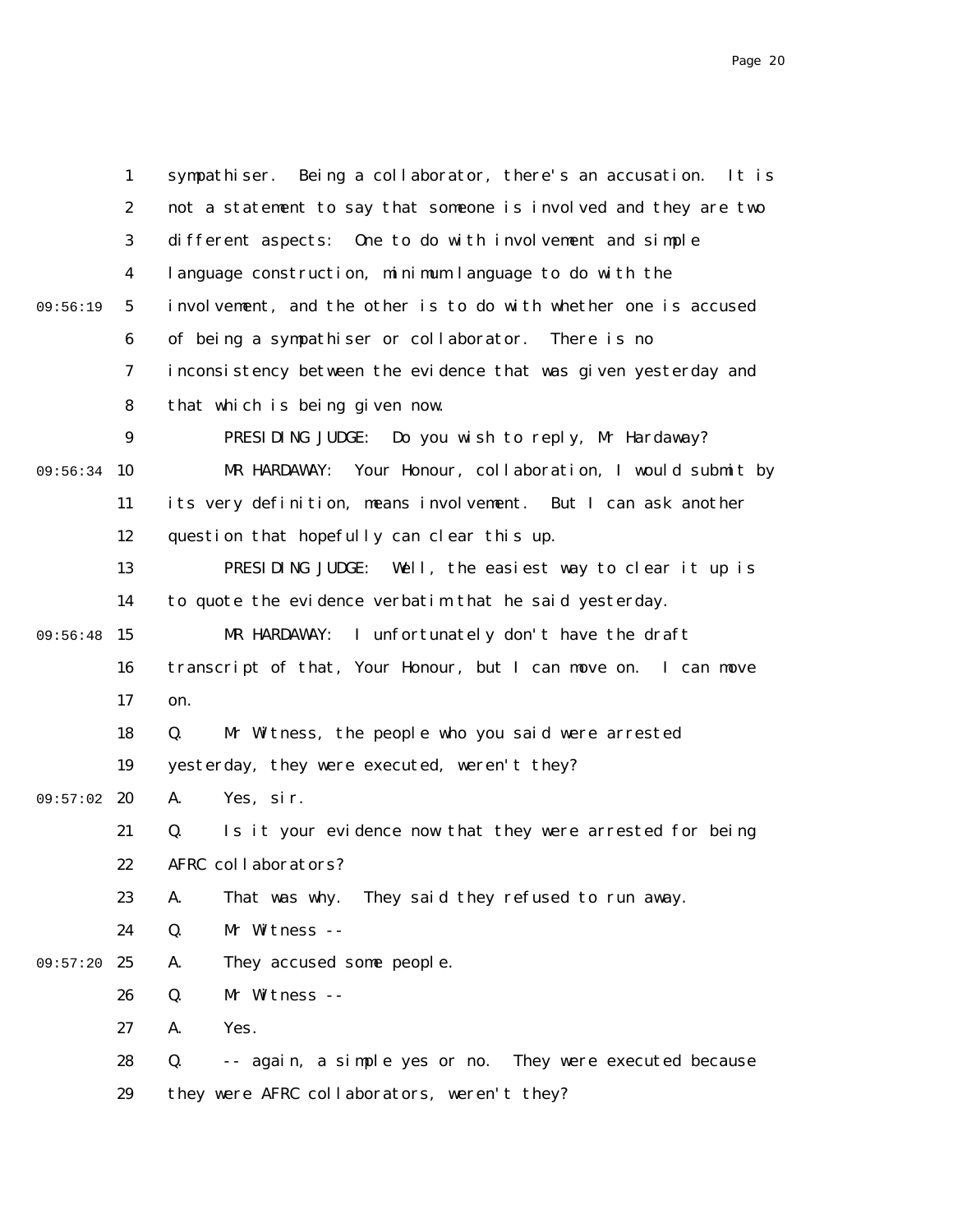1 2 3 A. That was what they said and that was the evidence given against them by people. It was people who gave such evidence against them.

4 Q. Thank you, Mr Witness.

09:57:43

5 6 A. I am not saying I. That was people gave evidence against them.

7 8 9 09:58:00 10 Q. I'm not saying that you gave evidence that they were collaborators, Mr Witness. Again, listen to the question. You never mentioned that they were collaborators, yesterday, did you; yes or no? The record can speak for itself.

11 12 13 14 09:58:15 15 16 17 18 19 09:58:33 20 21 22 MS THOMPSON: Your Honour, I object again. If my learned friend wants to put any inconsistencies, then let him make use of the transcript from yesterday, but yesterday's evidence was to do with involvement. The witness's answers today has to do with accusations, which is why he has said this is what people said, this is what people said against them, this is the evidence that was given against them. Involvement and accusations are two different things. Accusations is other's perception of what one might have done and this is not what this witness was talking about yesterday. If there is an inconsistency then my learned friend can solve this by using the transcript. There is one available. It was sent to all of us.

23 24 09:58:46 25 PRESIDING JUDGE: We are back to what I stated before, Mr Hardaway. We have to know the precise terms of what he did say yesterday.

> 26 27 28 MR HARDAWAY: Well, that being the case, Your Honour, I would ask for a brief adjournment so I can get the transcript and I can put the exact language to him.

29 PRESIDING JUDGE: Legal officer, do we need an adjournment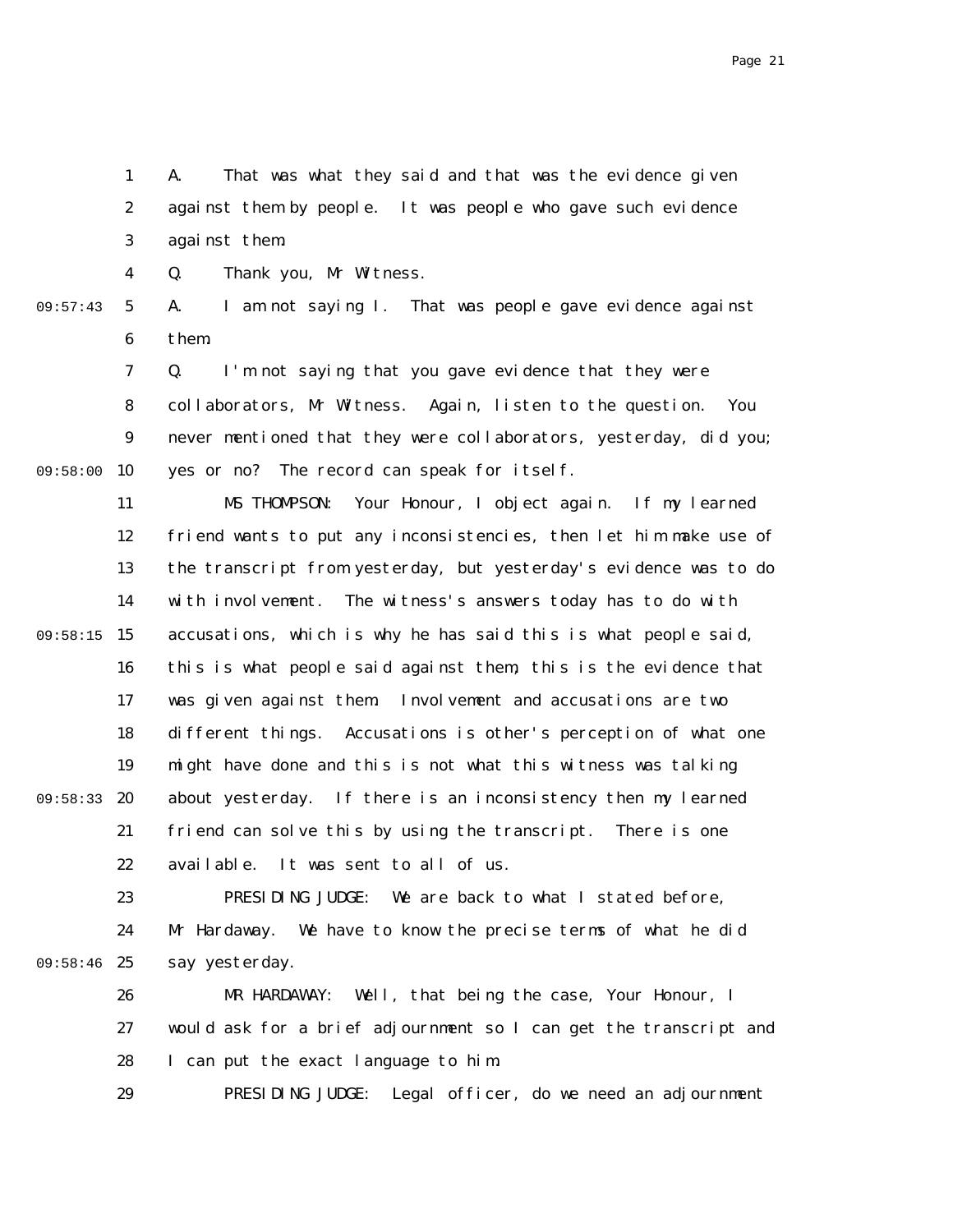|          | $\mathbf{1}$     | to do that? We will have examination-in-chief print it out now     |
|----------|------------------|--------------------------------------------------------------------|
|          | $\boldsymbol{2}$ | and you can find that passage, Mr Hardaway.                        |
|          | 3                | Very well, Your Honour. While it's printing<br>MR HARDAWAY:        |
|          | 4                | Your Honour, I can proceed, if the Court so chooses.               |
| 09:59:52 | $\mathbf{5}$     | PRESIDING JUDGE:<br>You can move on in the meantime.<br>Yes.       |
|          | 6                | MR HARDAWAY:<br>Thank you.                                         |
|          | 7                | Q.<br>Mr Witness, you had testified that you had heard the names   |
|          | 8                | of various RUF commanders in Kono District; is that correct?       |
|          | $\boldsymbol{9}$ | A.<br>Yes.                                                         |
| 10:00:12 | 10               | And among the names were Issa, Superman and Vandi; is that<br>Q.   |
|          | 11               | correct?                                                           |
|          | 12               | A.<br>Yes.                                                         |
|          | 13               | I put it to you, sir, that Ibrahim Bazzy Kamara was a<br>Q.        |
|          | 14               | senior commander of the AFRC in Kono; what is your response?       |
| 10:00:31 | 15               | The people whose names I called were the people I heard<br>A.      |
|          | 16               | about.                                                             |
|          | 17               | Now, Mr Witness, you had stated that you had seen and heard<br>Q.  |
|          | 18               | of various attacks in the Kono District as well; do you remember   |
|          | 19               | that?                                                              |
| 10:00:55 | 20               | A.<br>I don't understand that question.                            |
|          | 21               | You had received information that there were various<br>Q.         |
|          | 22               | attacks in Kono, didn't you?                                       |
|          | 23               | That was what I said.<br>A.                                        |
|          | 24               | Q.<br>Among those areas under attack was Koidu Town; do you        |
| 10:01:13 | 25               | remember that?                                                     |
|          | 26               | A.<br>When -- when was that, that I said they attacked?            |
|          | 27               | You had mentioned that ECOMOG had -- went to<br>Q.<br>Koi du Town. |
|          | 28               | Koidu Town to attack; do you remember that?                        |
|          | 29               | A.<br>That -- that -- yeah, okay. Okay. That is okay.              |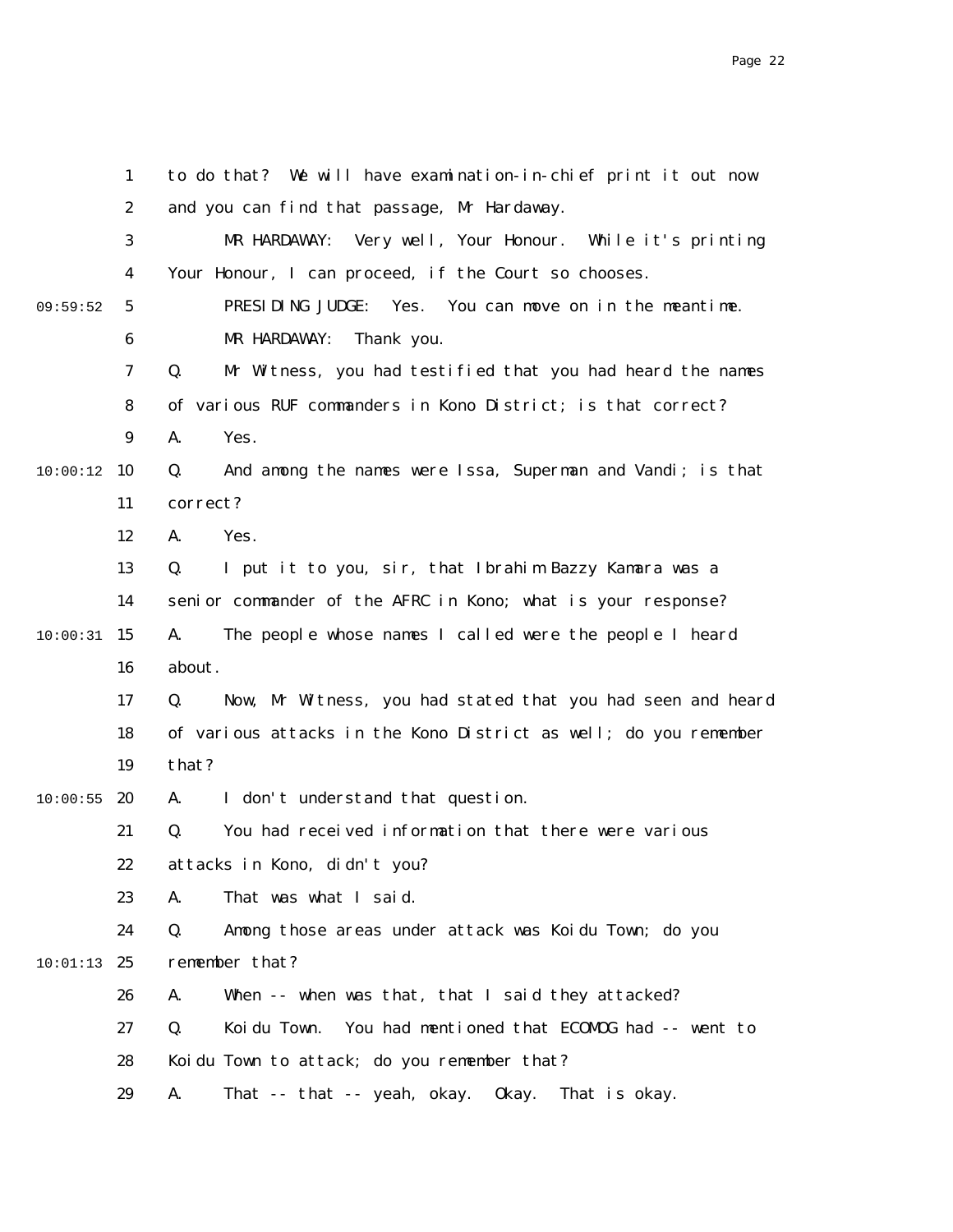|          | $\mathbf{1}$     | I put it to you, sir, that the attacks in Kono, from<br>Q.        |
|----------|------------------|-------------------------------------------------------------------|
|          | $\boldsymbol{2}$ | mid-February to mid-June of 1998, was done by a mixed force of    |
|          | 3                | SLA and RUF; what is your response?                               |
|          | 4                | They were the people -- what -- what did you say they did?<br>A.  |
| 10:02:02 | $\mathbf{5}$     | I didn't understand when you said "they did that," what is that?  |
|          | $\boldsymbol{6}$ | Q.<br>The attack that you have testified to, I put it to you,     |
|          | 7                | sir, that between mid-February and mid-June of 1998 it was done   |
|          | 8                | by a mixed force of SLA soldiers and RUF; what is your response?  |
|          | $\boldsymbol{9}$ | A.<br>No.                                                         |
| 10:02:30 | 10               | Q.<br>Now, Mr Witness, what are some of the towns that are near   |
|          | 11               | Koi du Town?                                                      |
|          | 12               | Lebanon, Koakoyima, Simbakoro, those are all towns that are<br>A. |
|          | 13               | very close to Koidu Town.                                         |
|          | 14               | Q.<br>Are you familiar with the town of Meiyor?                   |
| 10:03:00 | 15               | MR HARDAWAY:<br>And Meiyor is spelt, Your Honour,                 |
|          | 16               | M-E-I-Y-O-R.                                                      |
|          | 17               | Q.<br>Are you familiar with that town, sir?                       |
|          | 18               | I don't know that particular town. Sometimes I heard about<br>A.  |
|          | 19               | the name. I normally passed through there but I have never        |
| 10:03:22 | 20               | stepped down there.                                               |
|          | 21               | Q.<br>Now, is Koidu Town within your area of responsibility,      |
|          | 22               | based upon your position?                                         |
|          | 23               | No, sir.<br>A.                                                    |
|          | 24               | During the attacks of ECOMDG on Koidu Town, as you have<br>Q.     |
| 10:03:39 | 25               | testified, you said that it was partially occupied by the RUF and |
|          | 26               | partially occupied by ECOMDG?                                     |
|          | 27               | A.<br>Yes, that was what I said yesterday.                        |
|          | 28               | Your Honours, may I have a brief moment? And<br>MR HARDAWAY:      |
|          | 29               | I do have the transcript in front of me just to find the other    |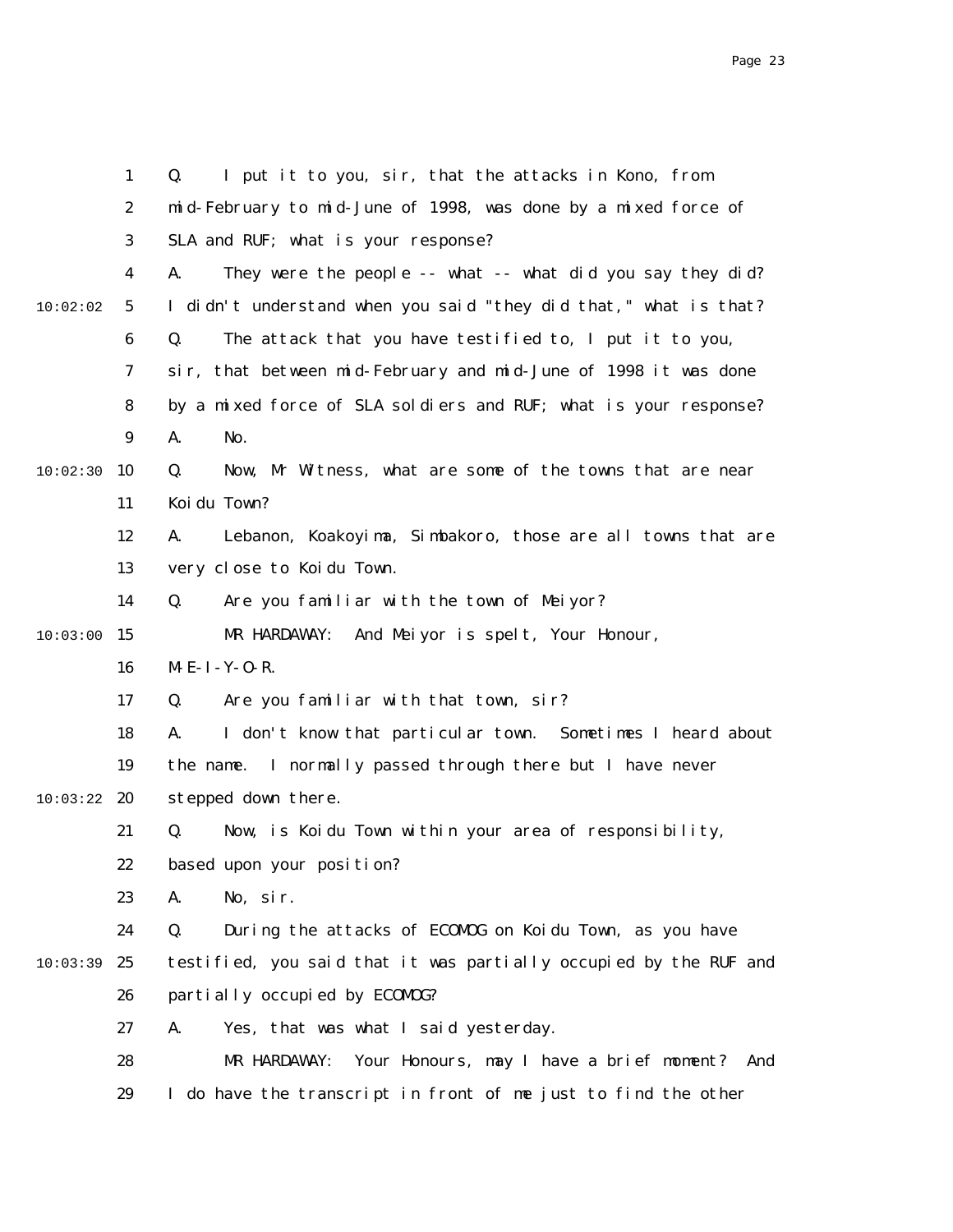|          | $\mathbf{1}$     | passage?                                                          |
|----------|------------------|-------------------------------------------------------------------|
|          | $\boldsymbol{2}$ | PRESIDING JUDGE: Yes, by all means.                               |
|          | 3                | MR HARDAWAY:<br>Thank you, Your Honours.                          |
|          | $\boldsymbol{4}$ | Mr Witness, I want to go back to the point as it relates to<br>Q. |
| 10:05:25 | $5\phantom{.0}$  | the four people who you say in your statement were AFRC           |
|          | 6                | collaborators; all right?                                         |
|          | 7                | I said that was what people said.<br>A.                           |
|          | 8                | I have the transcript of your chief, in front of me, sir,<br>Q.   |
|          | 9                | and I will read it. It is page 117. It is lines 14 and 15 and     |
| 10:05:57 | 10               | the reading is as follows: "Question" -- actually I will back     |
|          | 11               | that up for a reference, Your Honour. I will start from line 8.   |
|          | 12               | PRESIDING JUDGE: All right. But just to be -- no, I was           |
|          | 13               | just about to say that, to be precise in the reference, you are   |
|          | 14               | referring to the transcript of the 28th of September; is that     |
| 10:06:19 | 15               | correct?                                                          |
|          | 16               | That is correct, Your Honour. May I proceed,<br>MR HARDAWAY:      |
|          | 17               | Your Honour?                                                      |
|          | 18               | PRESIDING JUDGE:<br>Yes.                                          |
|          | 19               | MR HARDAWAY:                                                      |
| 10:06:37 | 20               | I'm starting, just reading, line 8:<br>Q.                         |
|          | 21               | "A.<br>When we entered we captured some. We, they                 |
|          | 22               | killed some and they captured two who explained                   |
|          | 23               | themselves to us.                                                 |
|          | 24               | "Q.<br>Mr Witness, in this encounter, did you see any             |
| 10:06:54 | 25               | soldiers who said they were part of the SLA?                      |
|          | 26               | "A.<br>During that time when we went there we did not             |
|          | 27               | see any sol di er.                                                |
|          | 28               | "Q.<br>Did you see anyone who said they were part of              |
|          | 29               | the AFRC?                                                         |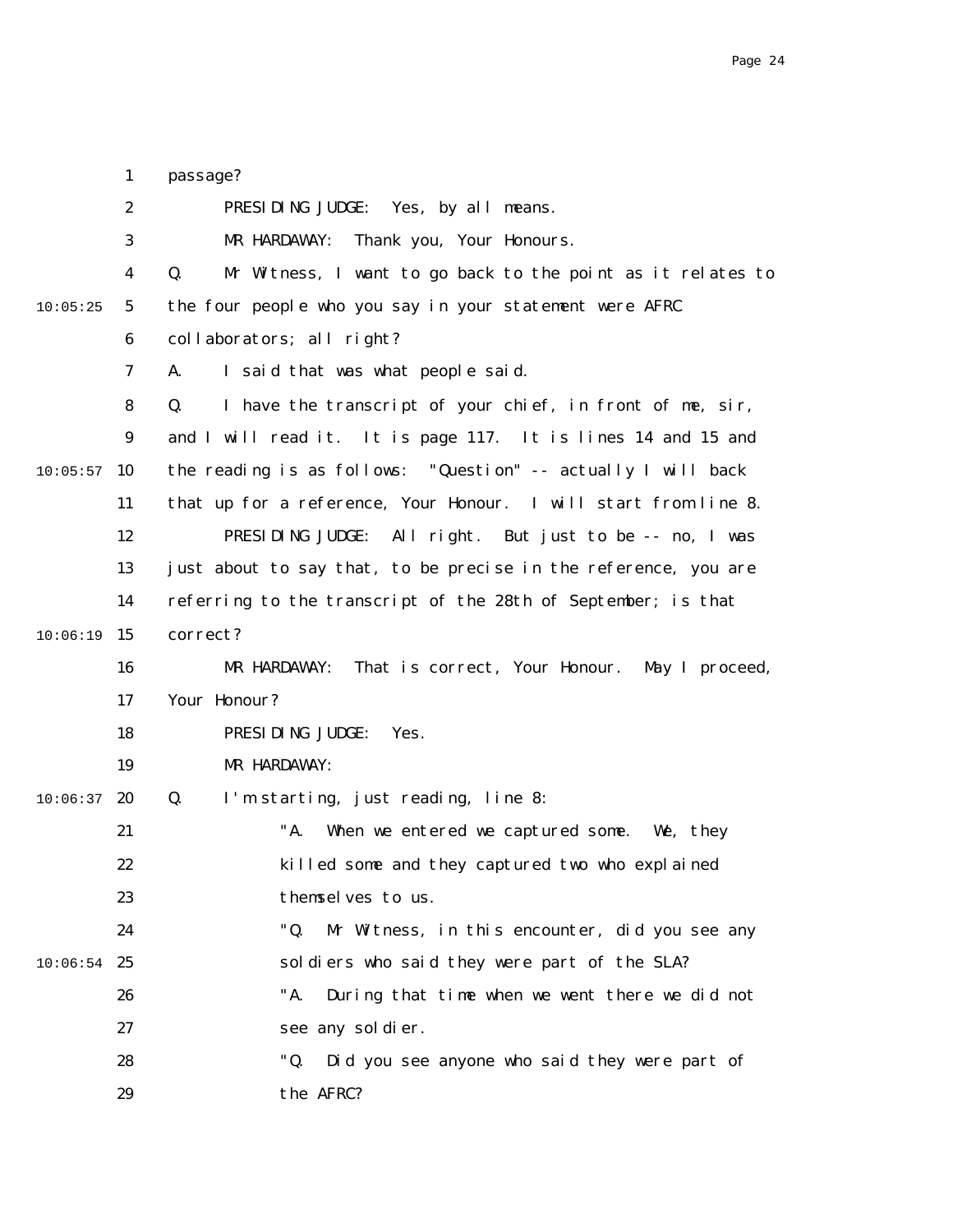1 2 3 4 5 6 7 8 9  $10:07:49$  10 11 12 13 14  $10:08:01$  15 16 17 18 19  $10:08:12$  20 21 22 23 24 10:08:32 25 26 27 28 29 10:07:25 "A. No." MR HARDAWAY: That concludes the reading, Your Honour. Q. So you never mentioned anything about AFRC collaborators in your evidence yesterday, did you? MS THOMPSON: Objection, Your Honour. The question was people, "anyone who said." That is to say those who were arrested said. Not what others said but what those who were arrested said. The question, "Did you see anyone who said they were part?" Not, "Did you see anyone who someone else said was part?" MR HARDAWAY: I will clarify that again, Your Honour, and actually, Your Honour, going on this draft, this is a draft, this isn't the final, and it says at the top, "The rough draft cannot be quoted in any pleading or for any other purpose and may not be filed with any Court." So I don't know how the Court wishes to proceed with that. PRESIDING JUDGE: Well, we are just doing this to see what was said yesterday. MR HARDAWAY: Okay. Very well, Your Honour. Q. You said you -- PRESIDING JUDGE: I must say that I will hear further submissions from you, if you want to, Mr Hardaway, but I must say that I think you are talking about two different things. MR HARDAWAY: Actually, Your Honour, based upon his evidence just now, I can clarify it. PRESIDING JUDGE: Well, the state of the batting at the moment is that the witness is saying that other people accused these four that were executed -- MR HARDAWAY: Right.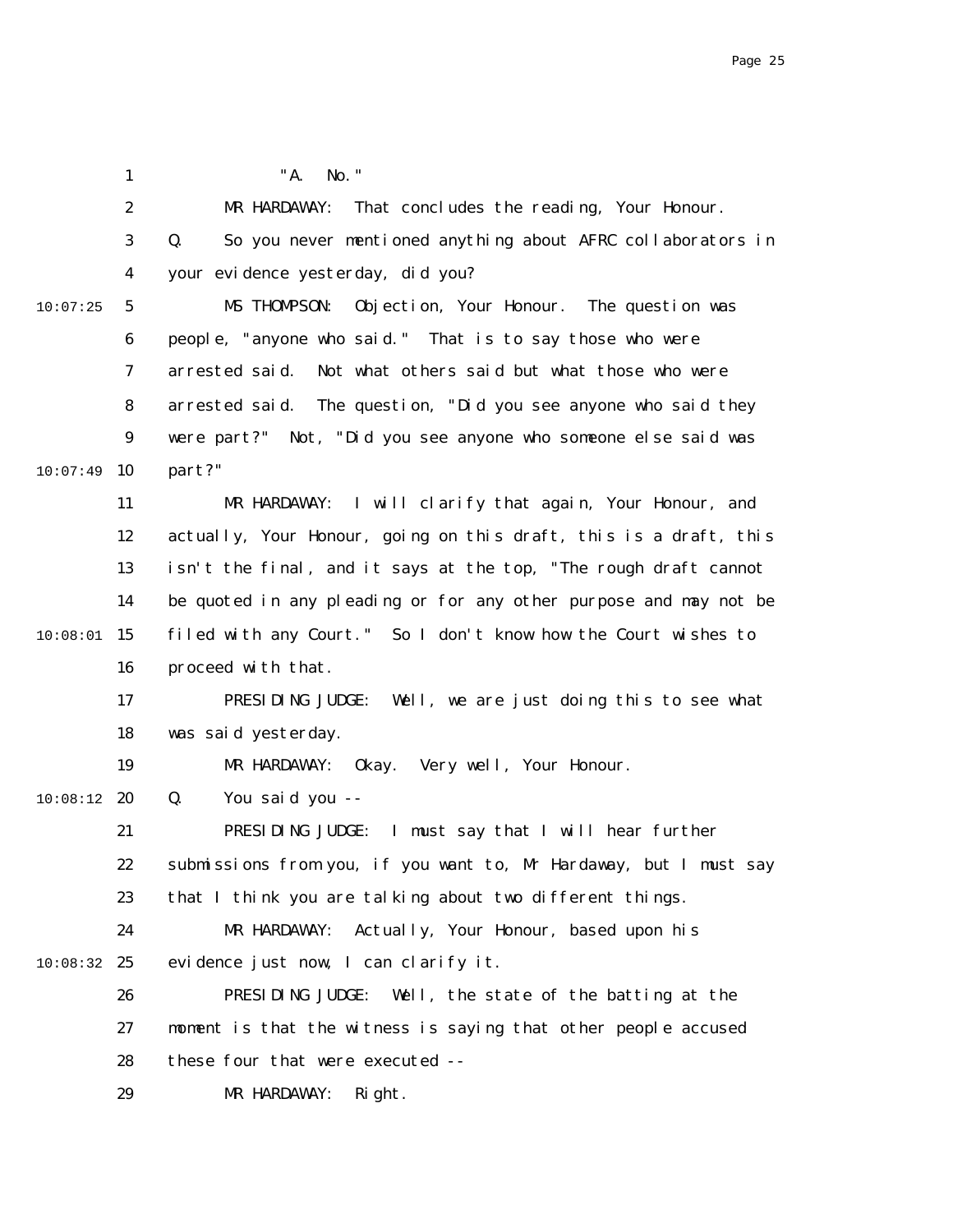1 2 3 4 5 6 7 8 9 10:09:12 10 11 12 13 14  $10:09:30$  15 16 17 18 19  $10:09:56$  20 21 22 23 24 10:10 25 26 27 28 29 10:08:55 PRESIDING JUDGE: -- as being collaborators. He did not, the tone of his answer was that he did not necessarily agree that they were collaborators. MR HARDAWAY: Okay, I can -- that is fine, Your Honour. PRESIDING JUDGE: Now, you are going back to what he said yesterday, that he admitted, he denied seeing anyone who said they were paid -- part of the AFRC. I think that's a different topic altogether. MR HARDAWAY: I can clarify it, Your Honour, then I will move on quickly. Q. Mr Witness, it's your evidence today that people told you these people were executed were AFRC collaborators; is that correct? A. Which ones? The ones that were arrested? Q. The people who were arrested and executed. It is your evidence that -- it is your evidence today that people told you that they were AFRC collaborators; is that correct? A. Yes. They didn't tell me. They said it -- some civilians -- they give them the information about them. Q. And did you see these civilians who were giving them this information? A. People were so plenty. People were plenty. Q. So you would -- A. That were giving. Q. -- so you would agree with me that you saw people who were saying that these people who were executed were AFRC collaborators; yes? A. The people who were giving things, they -- it -- the soldiers -- they reported as soldiers. When they came back --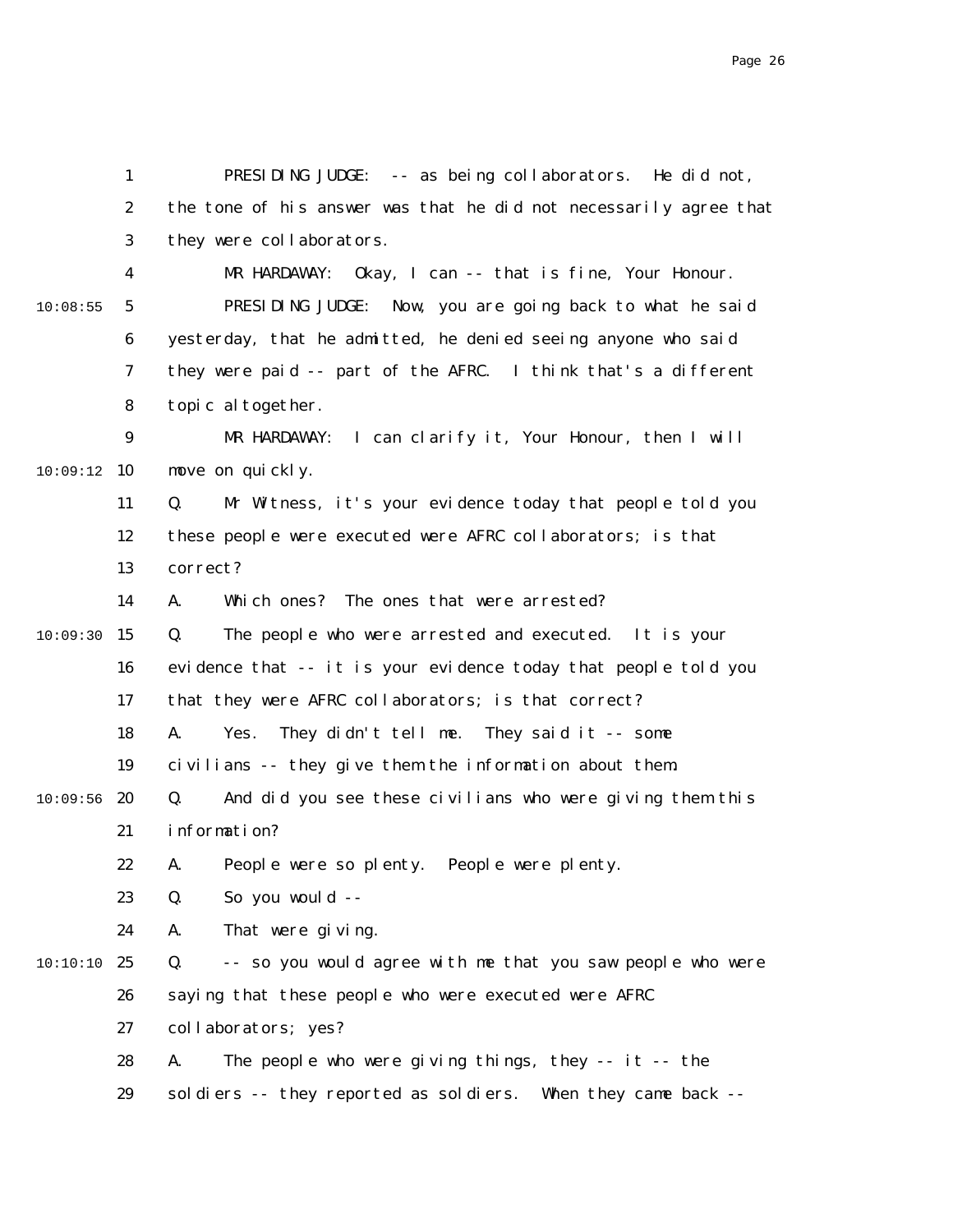2 3 4 5 6 7 8 9 10:11:06 10 11 12 13 14  $10:11:17$  15 16 17 18 19 20 21 22 23 24  $10:12:05$  25 26 27 28 29 10:10:46 10:11:40 A. -- they were just asking them questions. Q. -- my question is simple; "yes" or "no"? Did you see anybody who was saying the people who were executed were AFRC collaborators? "Yes," "no" or "I don't know"? A. Yes. Q. Thank you. In your evidence yesterday, you said, and I refer specifically, Your Honours, to lines 14 and 15, so that is what my learned friend is focusing on, where it said: "Q. Did you see anyone who said they were part of the AFRC?" And you gave the answer, "No." So which is it? PRESIDING JUDGE: No, I won't allow that question, Mr Hardaway. MR HARDAWAY: Very well. PRESIDING JUDGE: I will tell you why: Because he was asked yesterday about seeing anyone who admitted that they were part of the AFRC. And today, you are asking him did he see anyone who said some other people were AFRC collaborators. They are two different things altogether. MR HARDAWAY: I will move on, Your Honour. Q. Mr Witness, going back to Koidu Town, you said that you've heard of Meiyor, correct? Near Koidu Town? A. Yes, yes, I know about Meiyor. Q. During the ECOMOG attack the RUF occupied Meiyor, didn't they? A. Yes. Q. I put it to you, sir, that ECOMOG had occupied all of Koidu Town and that the RUF had occupied the surrounding areas; what is your response?

1

Q. Mr Witness --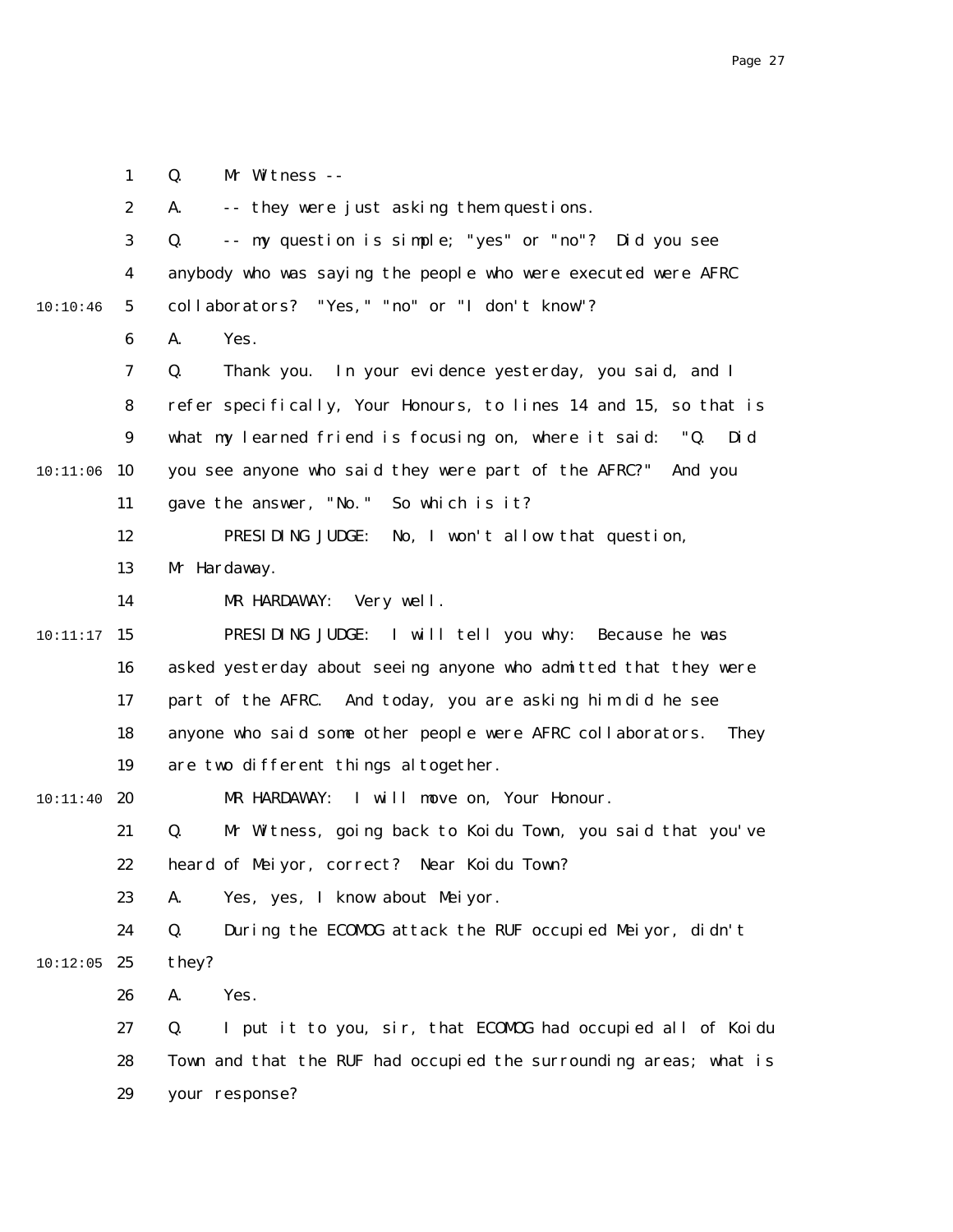|          | $\mathbf{1}$     | ECOMOG had, did not take the entire township of Koidu.<br>A.<br><b>The</b> |
|----------|------------------|----------------------------------------------------------------------------|
|          | $\boldsymbol{2}$ | township is too big. ECOMOG was unable to take the whole town.             |
|          | 3                | Mr Witness, you went to Freetown in December of 1998; is<br>Q.             |
|          | 4                | that correct?                                                              |
| 10:12:40 | $5\phantom{.0}$  | A.<br>Yes, yes, I came to Freetown.                                        |
|          | $\boldsymbol{6}$ | And you stayed there until when, 2000?<br>Q.                               |
|          | 7                | 1998, yes, I was here in Freetown. Up to 2000.<br>A.                       |
|          | 8                | So you were in Freetown during the invasion in 1999,<br>Q.<br>0kay.        |
|          | $\boldsymbol{9}$ | weren't you?                                                               |
| 10:13:06 | 10               | 1999, yes, I was here during January 6th.<br>A.                            |
|          | 11               | Q.<br>During what? I didn't hear you.                                      |
|          | 12               | 1999.<br>A.                                                                |
|          | 13               | PRESIDING JUDGE:<br>Well, look, I didn't hear that answer                  |
|          | 14               | either, Mr Interpreter. He said "yes."                                     |
| 10:13:29 | 15               | THE INTERPRETER:<br>During January 6.                                      |
|          | 16               | MR HARDAWAY:                                                               |
|          | 17               | Q.<br>During the invasion of Freetown, sir, did you see or hear            |
|          | 18               | of any killings?                                                           |
|          | 19               | A.<br>Yes, sir.                                                            |
| 10:13:46 | 20               | What did you hear about killings?<br>Q.                                    |
|          | 21               | Even in our surroundings they were killing people. We were<br>A.           |
|          | 22               | indoors. We normally never used to come outside, in fact, during           |
|          | 23               | that time.                                                                 |
|          | 24               | JUDGE SEBUTINDE: Mr Hardaway, are we talking about                         |
| 10:14:08 | 25               | Freetown now?                                                              |
|          | 26               | Yes, I am talking Freetown during the<br>MR HARDAWAY:                      |
|          | 27               | invasion. I will clarify, Your Honour.                                     |
|          | 28               | Q.<br>During the Freetown invasion, which is January 6th, you              |
|          | 29               | said you saw -- you heard of killings; correct?                            |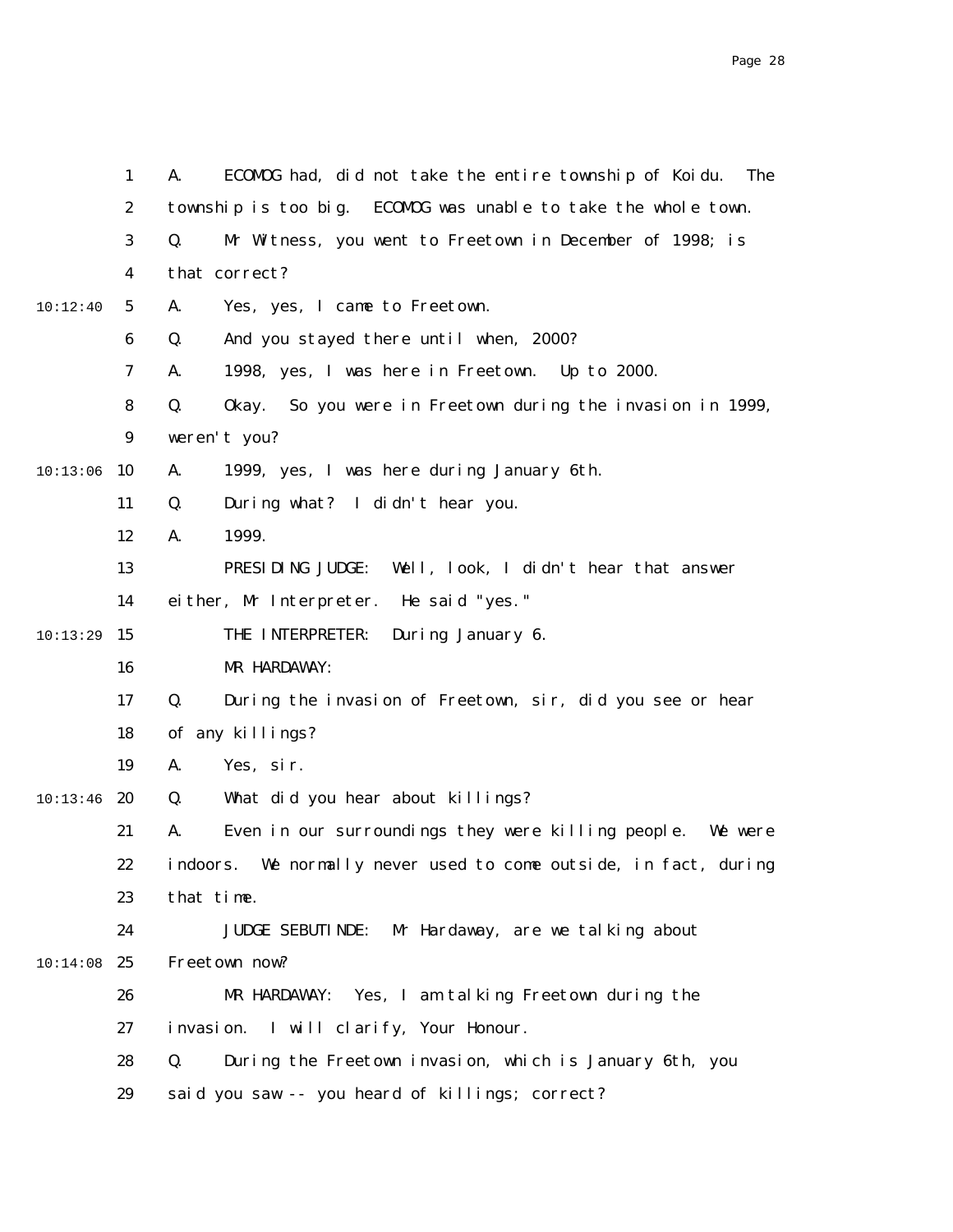|          | $\mathbf{1}$     | A.            | Yes, sir.                                                       |
|----------|------------------|---------------|-----------------------------------------------------------------|
|          | $\boldsymbol{2}$ | Q.            | Who was doing these killings, sir?                              |
|          | 3                | A.            | I don't know the people who were killing.                       |
|          | 4                | Q.            | Did you see or hear of any amputations in Freetown during       |
| 10:14:39 | $5^{\circ}$      |               | this -- during this period -- during the invasion?              |
|          | 6                | A.            | Yes, I heard about hacking; I heard about killings and          |
|          | 7                | others.       |                                                                 |
|          | 8                | Q.            | Did you hear about any rapes?                                   |
|          | $\boldsymbol{9}$ | A.            | Yes, I heard people say it.                                     |
| 10:15:01 | 10               | Q.            | And did you hear of any mutilations?                            |
|          | 11               | A.            | Yes, I saw people's hands chopped off.                          |
|          | 12               | Q.            | And did you see or hear of any abductions?                      |
|          | 13               | A.            | Yes, sir.                                                       |
|          | 14               | Q.            | Did you see or hear of any children being involved in any       |
| 10:15:27 | 15               |               | of the crimes that you talked about in Freetown during the      |
|          | 16               | i nvasi on?   |                                                                 |
|          | 17               | A.            | No, sir.<br>No.                                                 |
|          | 18               | Q.            | Did you later come to find out who led -- who invaded           |
|          | 19               |               | Freetown, in January 6th, 1999?                                 |
| 10:15:47 | 20               | A.            | Yes.                                                            |
|          | 21               | Q.            | And who was it?                                                 |
|          | 22               | A.            | I came to know that later.                                      |
|          | 23               | Q.            | Who was it? Who led the -- who -- who invaded Freetown in       |
|          | 24               | January 1999? |                                                                 |
| 10:16:03 | 25               | A.            | They said it was a combined force of AFRC and RUF.              |
|          | 26               | Q.            | The invasion, the leader of that Freetown invasion was the      |
|          | 27               |               | first accused, Alex Tamba Brima, aka Gullit, wasn't it?         |
|          | 28               | A.            | Well, I don't hear his name. The person whose name I heard      |
|          | 29               |               | about was Sam Bockarie. I have never heard about that name that |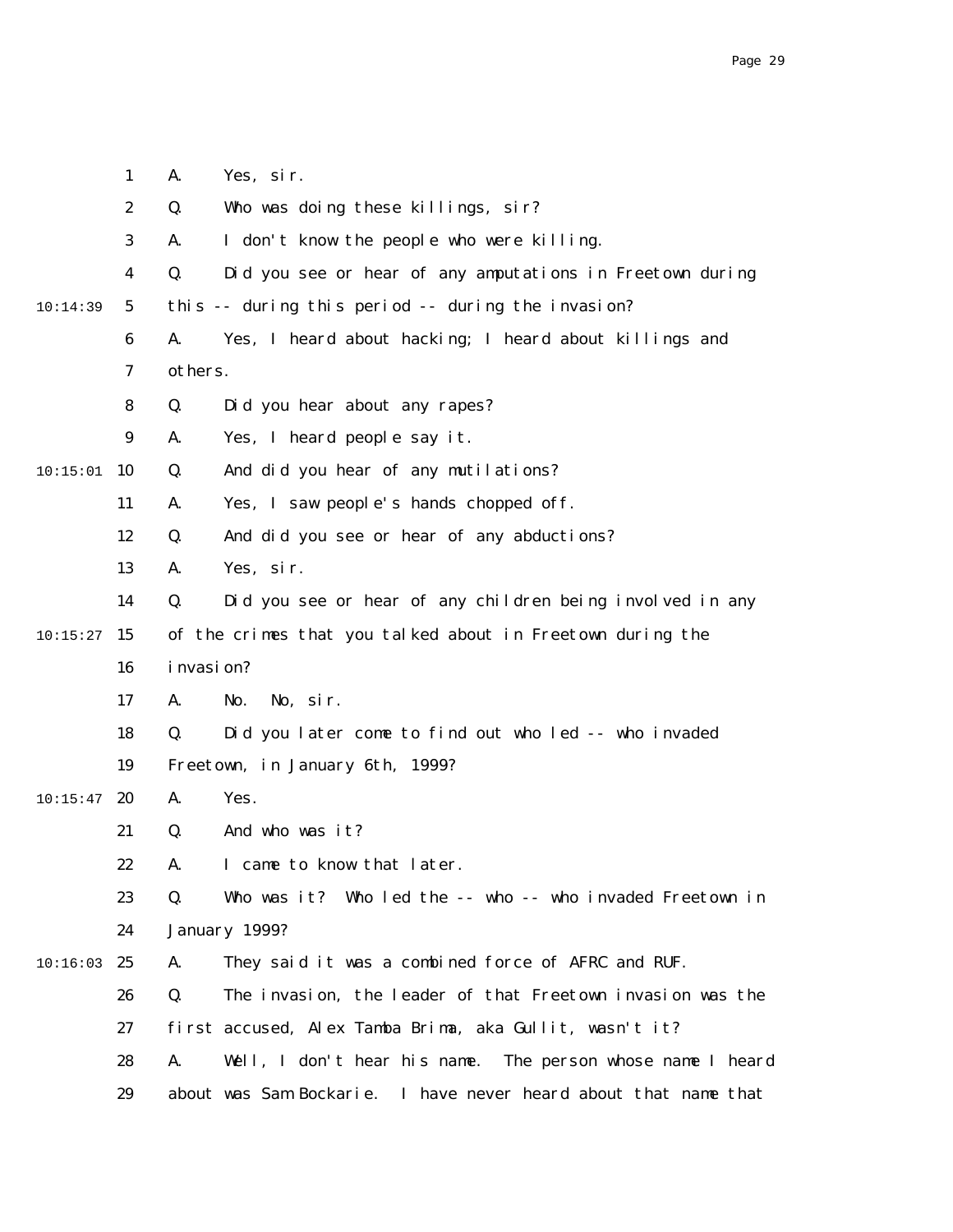|  | you called, sir. |  |
|--|------------------|--|
|--|------------------|--|

|          | $\boldsymbol{2}$ | So you heard that Sam Bockarie led the invasion in<br>Q.            |
|----------|------------------|---------------------------------------------------------------------|
|          | 3                | Freetown; is that your evidence?                                    |
|          | 4                | That was what I knew because he was the one that had been<br>A.     |
| 10:16:46 | $\sqrt{5}$       | talking over the BBC, so I knew that it was he.                     |
|          | 6                | Q.<br>I put it to you that Alex Tamba Brima was the leader of the   |
|          | 7                | Freetown invasion in January of 1999; what is your response?        |
|          | 8                | That's what you say, sir, but I don't know.<br>A.                   |
|          | $\boldsymbol{9}$ | The second in command -- let me rephrase that.<br>Q.<br>When did    |
| 10:17:16 | 10               | you hear Sam Bockarie on the BBC, during the Freetown invasion?     |
|          | 11               | When?                                                               |
|          | 12               | I cannot recall the time, the exact time. I cannot recall.<br>A.    |
|          | 13               | But it was during the actual invasion; would you agree with<br>Q.   |
|          | 14               | that?                                                               |
| 10:17:43 | 15               | A.<br>It was after January 6. That was the time that they had       |
|          | 16               | That was -- he was the one that had been<br>been interviewed.       |
|          | 17               | talking on behalf of the group.                                     |
|          | 18               | The second in command --<br>Q.                                      |
|          | 19               | The Court's indulgence for one moment.<br>MR HARDAWAY:              |
| 10:18:06 | 20               | Mr Witness, what exactly was Sam Bockarie saying on the<br>Q.       |
|          | 21               | BBC?                                                                |
|          | 22               | He said a lot. See, I cannot recall. From that time up to<br>A.     |
|          | 23               | now, I say I cannot recall.                                         |
|          | 24               | Q.<br>Can you recall anything that Sam Bockarie said?               |
| 10:18:28 | 25               | The one that I think, see, what he said about, he said that<br>A.   |
|          | 26               | a warship was coming and he talked about that ship.<br>It was only  |
|          | 27               | that part that I can remember up to now.<br>He said one country had |
|          | 28               | sent a ship that was on its way and that's the only thing that I    |
|          | 29               | can remember now.                                                   |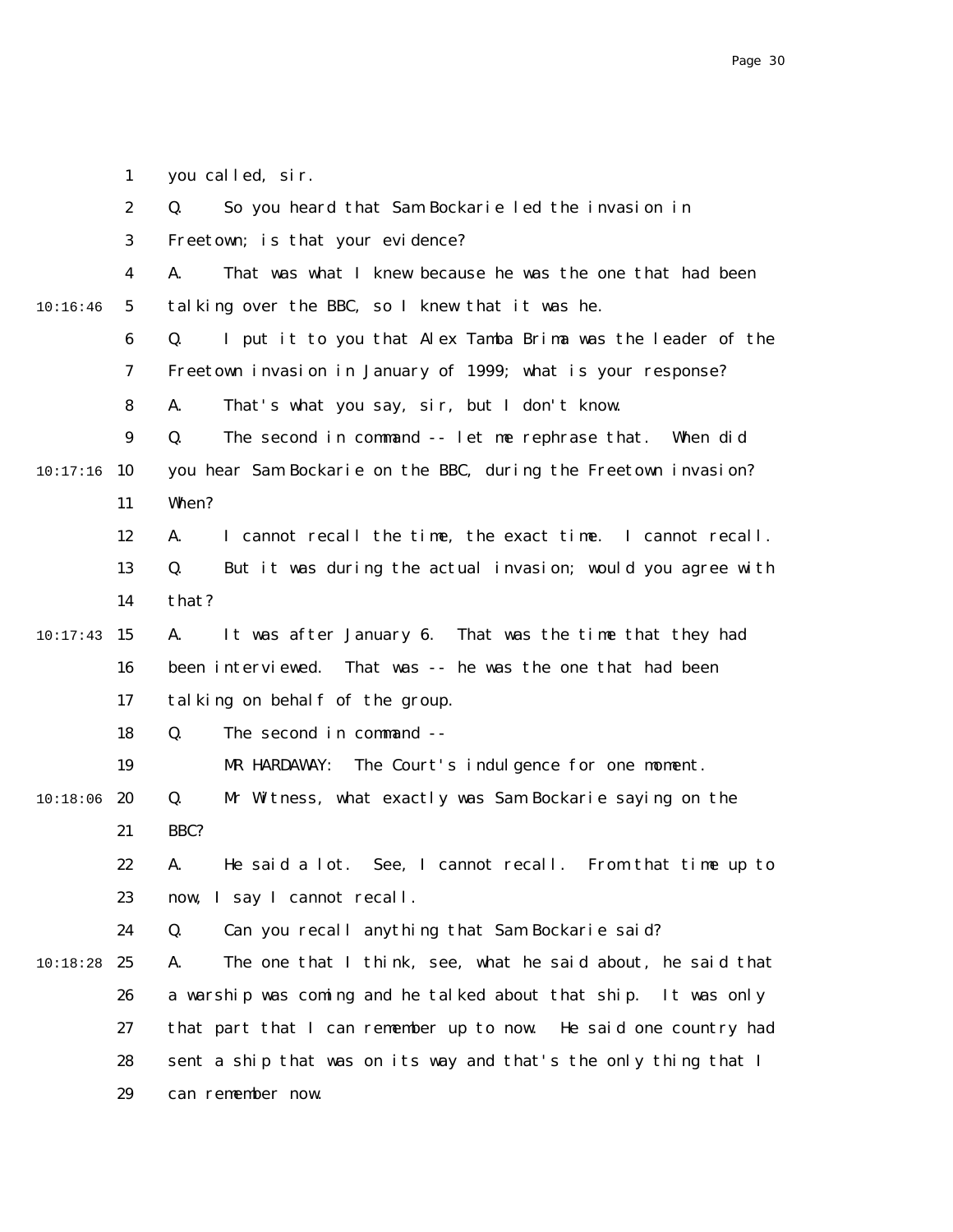|          | $\mathbf{1}$     | Q.<br>Did he say that his troops were in Freetown, that Sam              |
|----------|------------------|--------------------------------------------------------------------------|
|          | $\boldsymbol{2}$ | Bockarie's troops were in Freetown; did he say that?                     |
|          | $\bf{3}$         | A.<br>Yes, sir.                                                          |
|          | $\boldsymbol{4}$ | Mr Witness, the second in command of the Freetown invasion<br>Q.         |
| 10:19:17 | $5\overline{ }$  | was Ibrahim Bazzy Kamara, wasn't it?                                     |
|          | 6                | I don't know about that. I only knew about Sam Bockarie<br>A.            |
|          | 7                | because he was the one who had been talking over the wires, and I        |
|          | 8                | knew that he was the one that invaded Freetown. I did not know           |
|          | 9                | about any other person.                                                  |
| 10:19:36 | 10               | Q.<br>I put it to you, sir, that Ibrahim Bazzy Kamara was the            |
|          | 11               | second in command to Alex Tamba Brima for the Freetown invasion          |
|          | 12               | of January 1999; what is your response?                                  |
|          | 13               | Well, well, I -- I don't know. I didn't know.<br>A.                      |
|          | 14               | Mr Witness, Santigie Borbor Kanu, aka Five-Five, was one of<br>Q.        |
| 10:19:59 | 15               | the commanders in the invasion of Freetown, wasn't he?                   |
|          | 16               | I don't know, sir.<br>A.                                                 |
|          | 17               | I put it to you that Santigie Borbor Kanu, aka Five-Five,<br>Q.          |
|          | 18               | was one of the commanders of the Freetown invasion in January            |
|          | 19               | 1999; what is your response?                                             |
| 10:20:18 | 20               | That was what he said. I don't know. I don't know.<br>A.<br>$\mathbf{I}$ |
|          | 21               | don't have anything to say about that. I don't know.<br>I did not        |
|          | 22               | hear about his name. I did not know him.                                 |
|          | 23               | Mr Witness, from the Freetown invasion until today, other<br>Q.          |
|          | 24               | than Sam Bockarie, did you come to know of any of the leaders or         |
| 10:20:47 | 25               | participants in the Freetown invasion?                                   |
|          | 26               | No, sir.<br>A.                                                           |
|          | 27               | I forgot to ask this before; forgive me, Mr Witness.<br>Q.<br>You        |
|          | 28               | are from Kono; is that correct?                                          |
|          | 29               | Yes, sir.<br>A.                                                          |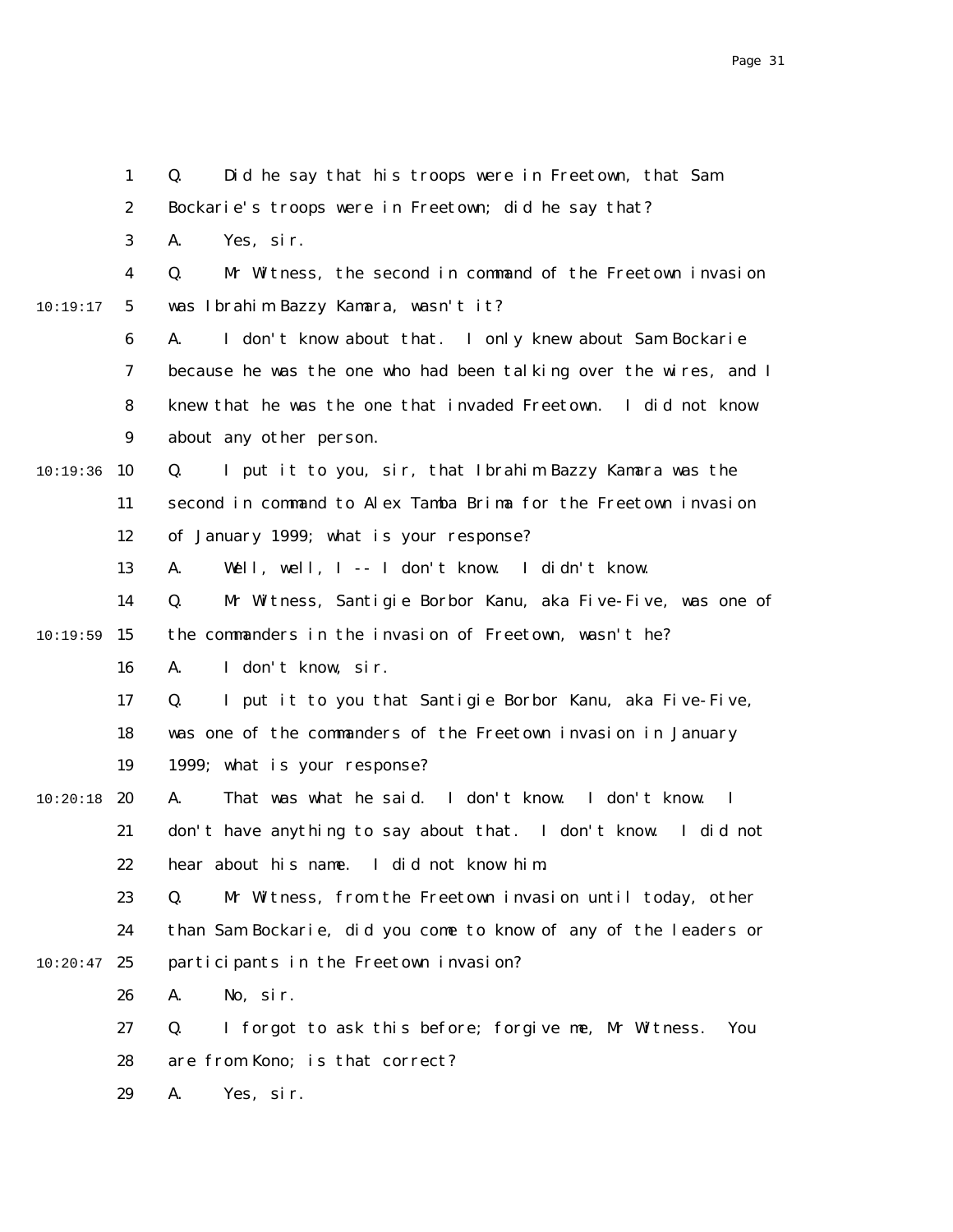|          | $\mathbf{1}$     | And you are a Kono by tribe?<br>Q.                                 |
|----------|------------------|--------------------------------------------------------------------|
|          | $\boldsymbol{2}$ | Yes, sir.<br>A.                                                    |
|          | 3                | The Kono tribe is a very proud tribe, aren't they, sir?<br>Q.      |
|          | $\boldsymbol{4}$ | I don't know what you mean --<br>A.                                |
| 10:21:25 | $5\phantom{.0}$  | They are a very proud -- they are a very proud --<br>Q.            |
|          | $\boldsymbol{6}$ | -- saying that Kono is a proud tribe; of what?<br>A.               |
|          | 7                | -- the people who are Kono are a very proud and strong<br>Q.       |
|          | 8                | people, aren't they?                                               |
|          | 9                | They are strong. That doesn't mean that they are proud.<br>A.      |
| 10:21:42 | 10               | Now [indiscernible] we know that they are strong.<br>Q.<br>0kay.   |
|          | 11               | If a Kono man were in trouble his fellow Kono men would come to    |
|          | 12               | defend him, wouldn't they?                                         |
|          | 13               | Your Honour, I object to this.<br>MS THOMPSON:<br>This is          |
|          | 14               | hypothetical. If there -- if there are facts then I will request   |
| 10:21:59 | 15               | my learned friend, I would ask that my learned friend actually     |
|          | 16               | puts the facts to the witness, rather than putting hypothetical    |
|          | 17               | situations to the witness.                                         |
|          | 18               | PRESIDING JUDGE: Yes.<br>What do you reply to that,                |
|          | 19               | Mr Hardaway?                                                       |
| 10:22:11 | 20               | I am asking him his own -- well, I will make<br>MR HARDAWAY:       |
|          | 21               | it specific to him I will make it specific to him.                 |
|          | 22               | Q. You would consider yourself a strong Kono man, wouldn't         |
|          | 23               | you?                                                               |
|          | 24               | A.<br>Yes, sir.                                                    |
| 10:22:24 | 25               | Q.<br>And if another Kono man is in trouble, as a strong Kono      |
|          | 26               | you would come to help him, wouldn't you?<br>man.                  |
|          | 27               | If he is wrong, I would tell him that he is<br>No, sir.<br>A.      |
|          | 28               | That is what I came here and swore. See, I would not add<br>wrong. |
|          | 29               | and not subtract. If a Kono man does something that's bad, I       |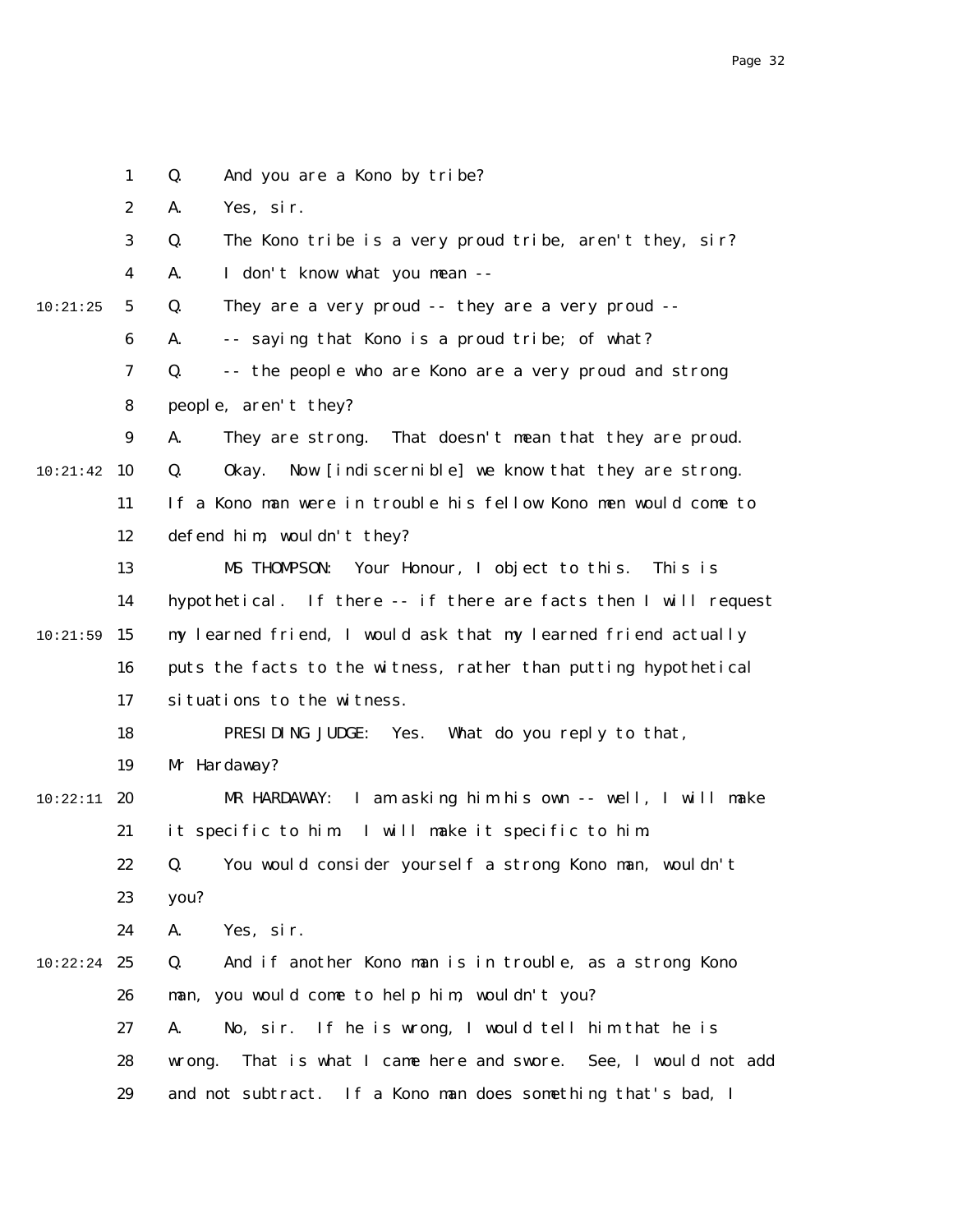1 2 3 4 5 6 7 8 9 10:23:03 10 11 12 13 14  $10:23:18$  15 16 17 18 19 10:23:30 **20** 21 22 23 24  $10:23:46$  25 26 27 28 29 10:22:55 would tell the Kono man that he had done something that's bad. I wouldn't say that because he is my Kono brother I would back him, no. Q. I put it to you, sir, that you are lying. PRESIDING JUDGE: What's he lying about? MR HARDAWAY: His whole evidence. PRESIDING JUDGE: Put that to him. MR HARDAWAY: Q. I put it to you, sir, that your entire evidence is a lie and that you are only here to lie on behalf of the first accused who is a fellow Kono man; what is your response? A. It's not true. MR HARDAWAY: I'm through with you, Mr Witness. I have no further questions, Your Honour. PRESIDING JUDGE: Thank you, Mr Hardaway. Ms Thompson, anything in re-examination? MS THOMPSON: Yes, Your Honour, just a few questions. RE-EXAMINED BY MS THOMPSON: Q. Mr Witness, you recall that you were asked questions, I think it was yesterday, about your job with the NDMC; do you recall that? MR HARDAWAY: Objection, Your Honour. I didn't bring up the NDMC in cross-examination. PRESIDING JUDGE: Yes. What do you say to that, Ms Thompson? MS THOMPSON: My recollection was working with the NDM - perhaps I mumbled -- but certainly working with diamonds. I will check my notes but -- PRESIDING JUDGE: He -- the witness was certainly asked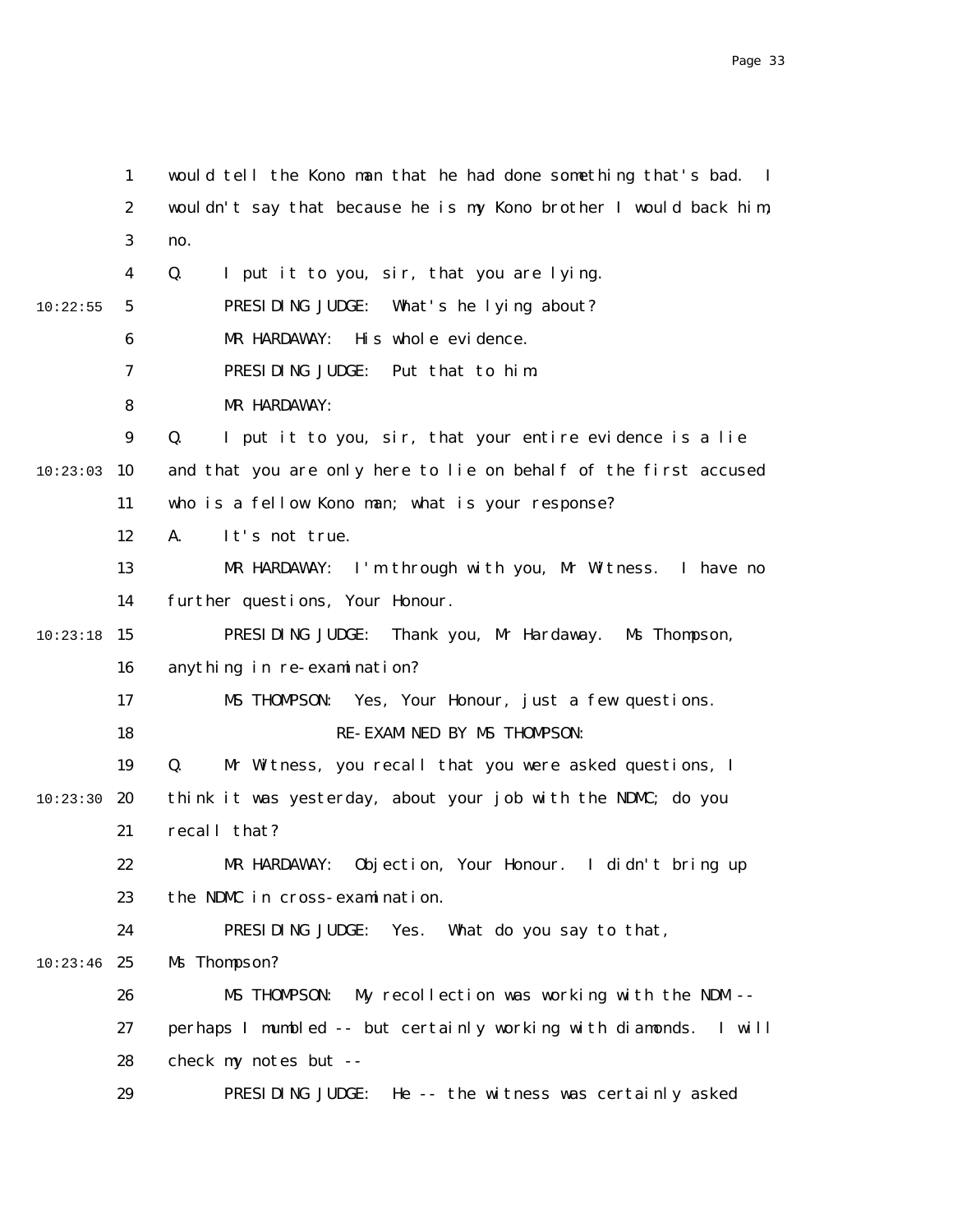1 2 questions about diamond mining but I don't recall a reference to NDMC.

|          | 3                | Your Honour, he's answered -- he was asked<br>MS THOMPSON:        |
|----------|------------------|-------------------------------------------------------------------|
|          | 4                | about diamond mining and his answer was "I worked for the         |
| 10:24:16 | $\sqrt{5}$       | National Diamond Mining Company. It was not during the AFRC       |
|          | 6                | period." And then there were questions as to his expertise and    |
|          | 7                | knowledge of diamond mining which followed. May I proceed, Your   |
|          | 8                | Honour?                                                           |
|          | $\boldsymbol{9}$ | HIS HONOUR:<br>Yes, go on.                                        |
| 10:24:22 | 10               | MS THOMPSON:                                                      |
|          | 11               | Mr Witness, can you tell us what your job was exactly at<br>Q.    |
|          | 12               | the MDNC - NDMC, I should say?                                    |
|          | 13               | I was the administrative clerk.<br>A.                             |
|          | 14               | As an administrative clerk, did you have any direct -- did<br>Q.  |
| 10:24:54 | 15               | you directly work with diamonds, I should say, as an              |
|          | 16               | administrative clerk?                                             |
|          | 17               | No, ma'am. You would not even see the diamonds<br>No, sir.<br>A.  |
|          | 18               | with your eyes. It was just paper business.                       |
|          | 19               | Mr Witness, you've also been asked a lot of questions about<br>Q. |
| 10:25:13 | 20               | your position and what you might know as a result of your         |
|          | 21               | Now, I'm going to ask you, and bear in mind that you<br>position. |
|          | 22               | are a protected witness, so, be careful. One of the positions     |
|          | 23               | you held was in 1998; do you recall that?                         |
|          | 24               | A.<br>Yes, ma'am.                                                 |
| 10:25:39 | 25               | Q.<br>Now, I don't want you to give names.<br>Can you tell this   |
|          | 26               | Court if you reported to any specific organisation?               |
|          | 27               | Yes, I used to report to the ECOMOG commander.<br>Anything,<br>A. |
|          | 28               | any information that I had, I would pass it on to him.            |
|          | 29               | Apart from the ECOMOG commander, in 1998, did you report to<br>Q. |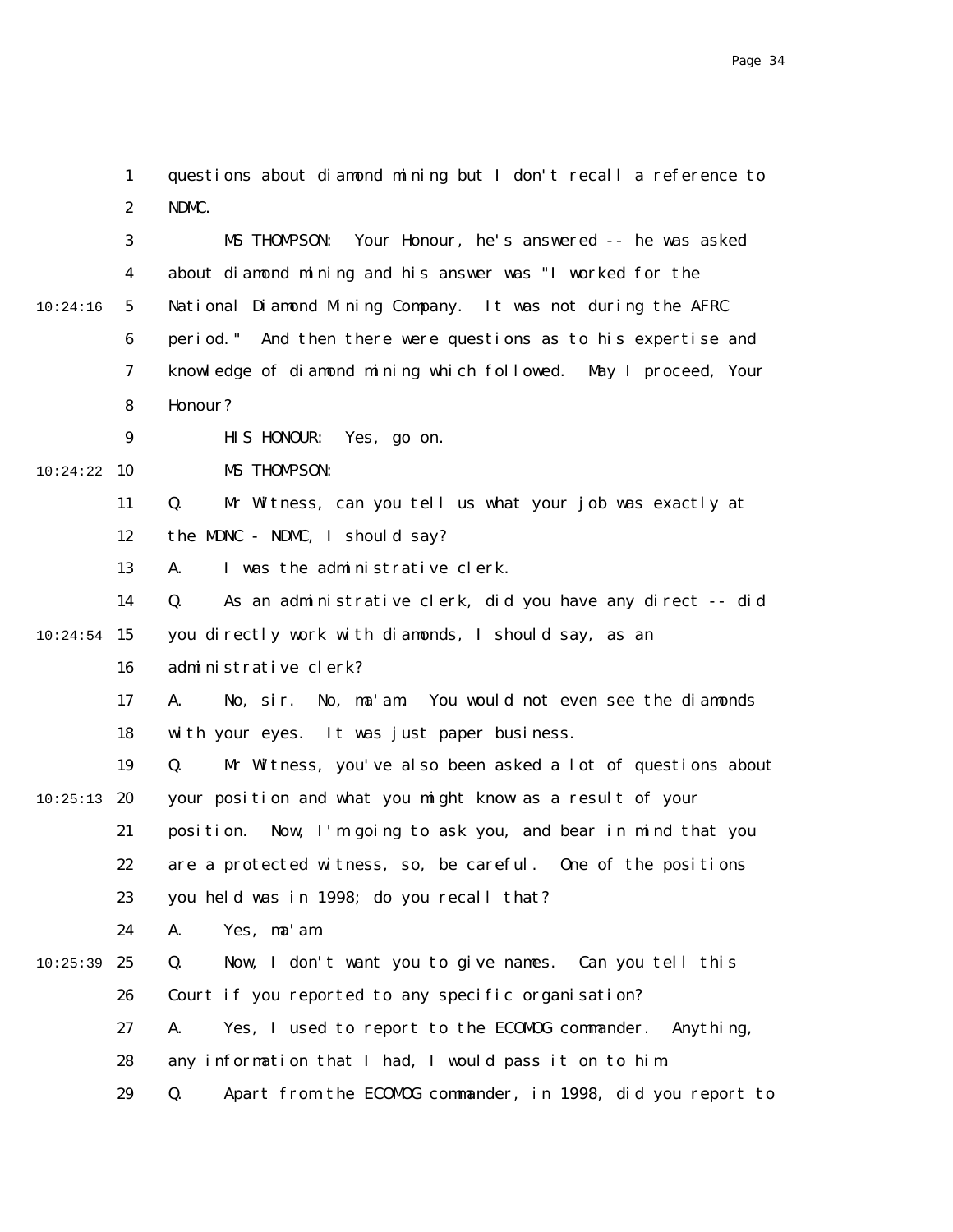1 anybody else, apart from the ECOMOG commander?

2 A. No.

|          | 3                | Now, you were asked today whether you worked with SLA<br>Q.        |
|----------|------------------|--------------------------------------------------------------------|
|          | $\boldsymbol{4}$ | soldiers after the takeover and you answered "yes"?                |
| 10:26:27 | $\sqrt{5}$       | No, we had not been working together. We were very close.<br>A.    |
|          | 6                | They would come and talk to me and they would go back. If          |
|          | 7                | somebody came to you, you will not drive him no, you don't say     |
|          | 8                | no, just come to me. I and they had not been working, so they      |
|          | $\boldsymbol{9}$ | were soldiers and I was a civilian. How would I and they work      |
| 10:26:46 | 10               | together? They would just come. They would come, they visited      |
|          | 11               | me and they would say chief how was the area and I would say       |
|          | 12               | there was no problem I would say that we were there. That was      |
|          | 13               | all.<br>But to say that -- say all of us had been participating to |
|          | 14               | work together, no. See, it was not that I and they had been        |
| 10:27:03 | 15               | working.                                                           |
|          | 16               | Thank you, Mr Witness. That's very good.<br>That's very<br>Q.      |
|          | 17               | Now, what I want to know is this interaction that you've<br>clear. |
|          | 18               | just told us about, do you recall which government was in power    |
|          | 19               | when these soldiers would come and visit you?                      |
| 10:27:22 | 20               | Throughout, even -- even before the take-over, soldiers had<br>A.  |
|          | 21               | been coming to me. They said any assistance that they wanted,      |
|          | 22               | I'd say I would help. That was how it operated, even before the    |
|          | 23               | take-over, because it was in our place that the military           |
|          | 24               | Even before the take-over, we all together<br>headquarters was.    |
| 10:27:41 | 25               | were in the same place.                                            |
|          | 26               | Thank you, Mr Witness.<br>Sorry, Mr Witness, just one more.<br>Q.  |
|          | 27               | Now, you mentioned a few minutes ago that you heard Sam Bockarie   |
|          | 28               | Apart from Sam Bockarie, during the January 6th<br>over the BBC.   |
|          | 29               | invasion, did you hear anyone else, over the BBC, in relation to   |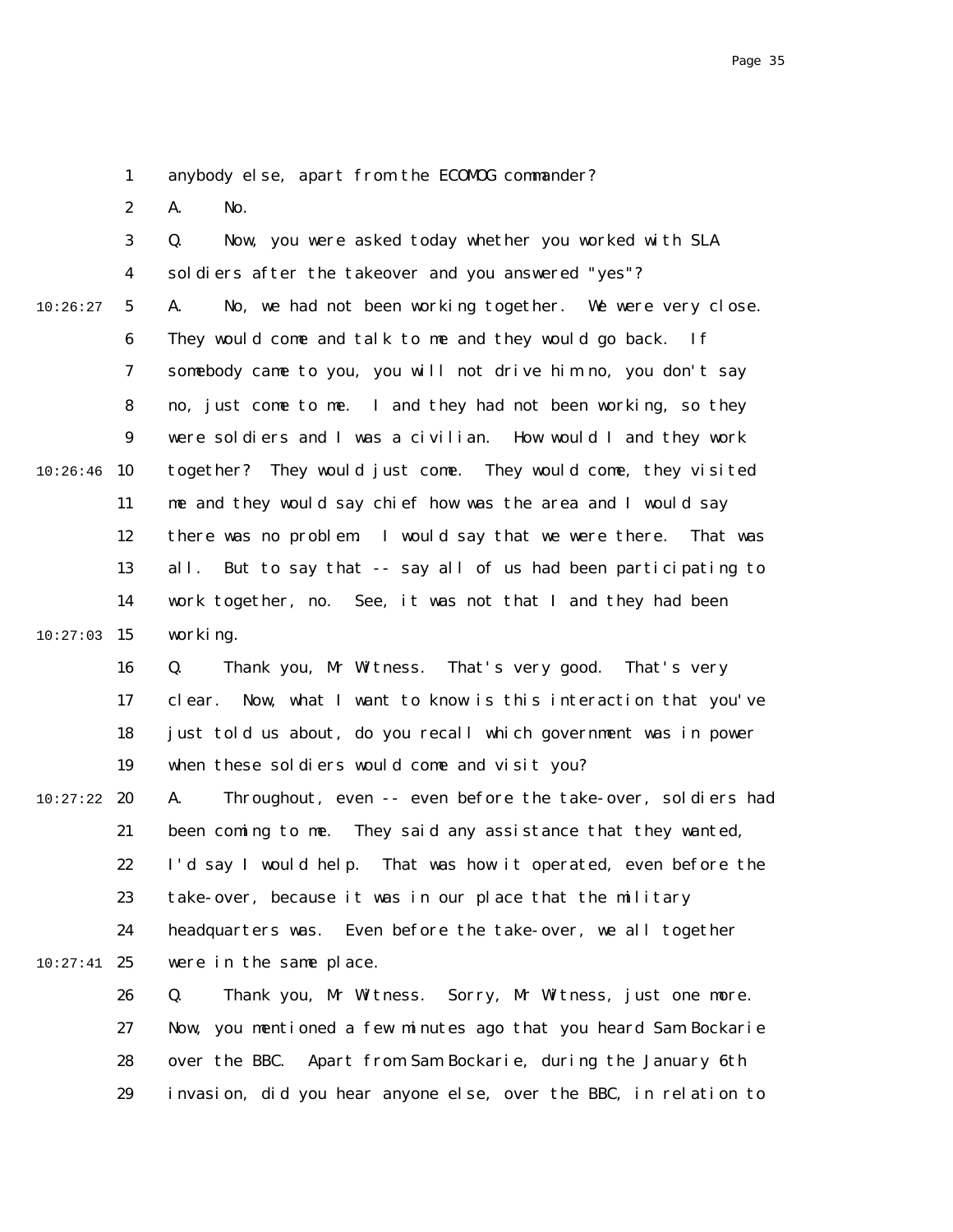|               | $\mathbf{1}$     | the January 6th invasion?                                        |
|---------------|------------------|------------------------------------------------------------------|
|               | $\boldsymbol{2}$ | No, ma'am.<br>A.                                                 |
|               | 3                | Thank you, Mr Witness. Thank you very much.<br>MS THOMPSON:      |
|               | 4                | Sorry, that concludes my re-examination.                         |
| 10:28:16      | $5\overline{)}$  | PRESIDING JUDGE:<br>Yes.<br>Thank you, Ms Thompson.              |
|               | $\bf{6}$         | <b>QUESTIONED BY THE COURT:</b>                                  |
|               | 7                | <b>JUDGE DOHERTY:</b>                                            |
|               | 8                | Mr Witness, during the period of the AFRC government, did<br>Q.  |
|               | $\boldsymbol{9}$ | you actually go to the mining sites in the Kono area?            |
| 10:28:34      | <b>10</b>        | A.<br>No, ma'am.                                                 |
|               | 11               | <b>JUDGE DOHERTY:</b><br>Thank you.                              |
|               | 12               | PRESIDING JUDGE:<br>Yes. Well, thank you for coming to Court     |
|               | 13               | and giving evidence, Mr Witness. Your testimony is now finished, |
|               | 14               | and we are going to arrange for you to be able to leave the      |
| 10:28:52      | 15               | courtroom in a moment or so. So just sit there for -- until the  |
|               | 16               | curtains have been drawn.                                        |
|               | 17               | [The witness withdrew]                                           |
|               | 18               | PRESIDING JUDGE: I understand the next witness is going to       |
|               | 19               | be DAB-156?                                                      |
| $10:30:12$ 20 |                  | That is so, Your Honour, yes.<br>MS THOMPSON:                    |
|               | 21               | <b>WITNESS:</b><br><b>DAB-156</b> [Sworn]                        |
|               | 22               | [The witness answered through interpreter]                       |
|               | 23               | <b>EXAMINED BY MS THOMPSON:</b>                                  |
|               | 24               | Ms Thompson, what language will this<br><b>JUDGE SEBUTINDE:</b>  |
| 10:32:09      | 25               | witness take?                                                    |
|               | 26               | Krio, Your Honour.<br>MS THOMPSON:                               |
|               | 27               | Q.<br>Madam Witness, good morning.                               |
|               | 28               | Good morning, ma'am.<br>A.                                       |
|               | 29               | Madam Witness, I'm going to ask you some questions today.<br>Q.  |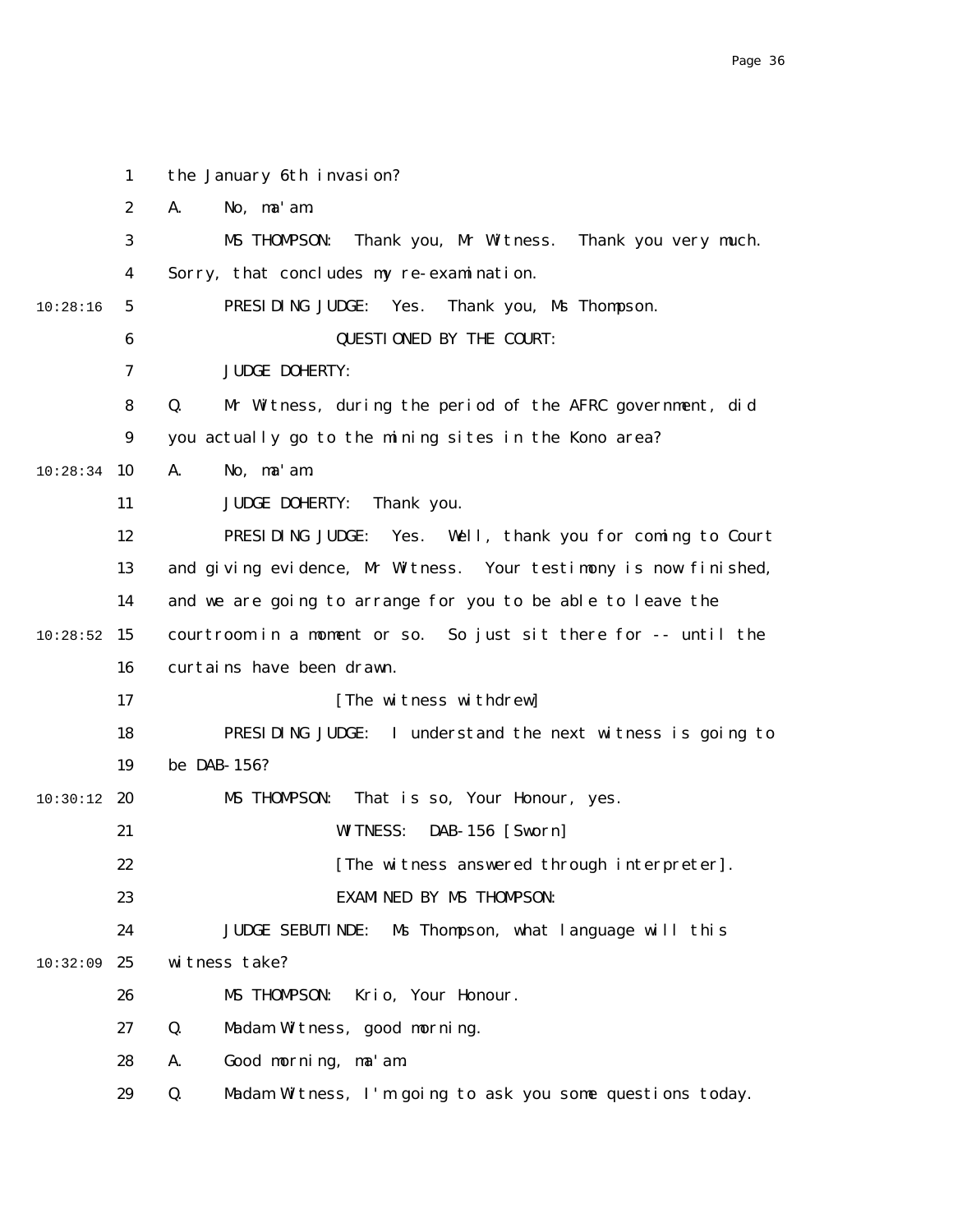|          | $\mathbf{1}$     | A.       | 0kay.                                                             |
|----------|------------------|----------|-------------------------------------------------------------------|
|          | $\boldsymbol{2}$ | Q.       | Please listen carefully to my questions. Answer as best           |
|          | 3                | you can. |                                                                   |
|          | 4                | A.       | 0kay.                                                             |
| 10:33:25 | $\mathbf{5}$     | Q.       | And then, don't forget that what you say is being                 |
|          | $\boldsymbol{6}$ |          | translated, and we are writing it down. When I finish my friends  |
|          | 7                |          | on this side might have some questions and then my friends on     |
|          | 8                |          | that side might also have some questions.                         |
|          | $\boldsymbol{9}$ | A.       | 0kay.                                                             |
| 10:33:51 | 10               | Q.       | Now, I know you haven't been feeling well so --                   |
|          | 11               | A.       | 0kay.                                                             |
|          | 12               | Q.       | -- so if you try and listen to the questions, and then            |
|          | 13               |          | answer the question directly, we will try and get through this -- |
|          | 14               | A.       | 0kay.                                                             |
| 10:34:06 | 15               | Q.       | -- as fast as we can, okay? So we won't keep you too long.        |
|          | 16               | A.       | 0kay.<br>0kay.                                                    |
|          | 17               | Q.       | Thank you.<br>Madam Witness --                                    |
|          | 18               |          | THE INTERPRETER: Your Honours, would the witness be               |
|          | 19               |          | instructed to come closer to the mic.                             |
| 10:34:23 | 20               |          | PRESIDING JUDGE:<br>Madam Witness, the interpreter is having      |
|          | 21               |          | trouble hearing you. Can you please bring that microphone a       |
|          | 22               |          | little closer to you. Thank you.                                  |
|          | 23               |          | THE WITNESS:<br>0kay.                                             |
|          | 24               |          | MS THOMPSON:                                                      |
| 10:34:39 | 25               | Q.       | Madam Witness, you are 26 years of old -- sorry, 26 years         |
|          | 26               | of age?  |                                                                   |
|          | 27               | A.       | Yes, sir.                                                         |
|          | 28               | Q.       | And you are married with a child?                                 |
|          | 29               | A.       | Yes.                                                              |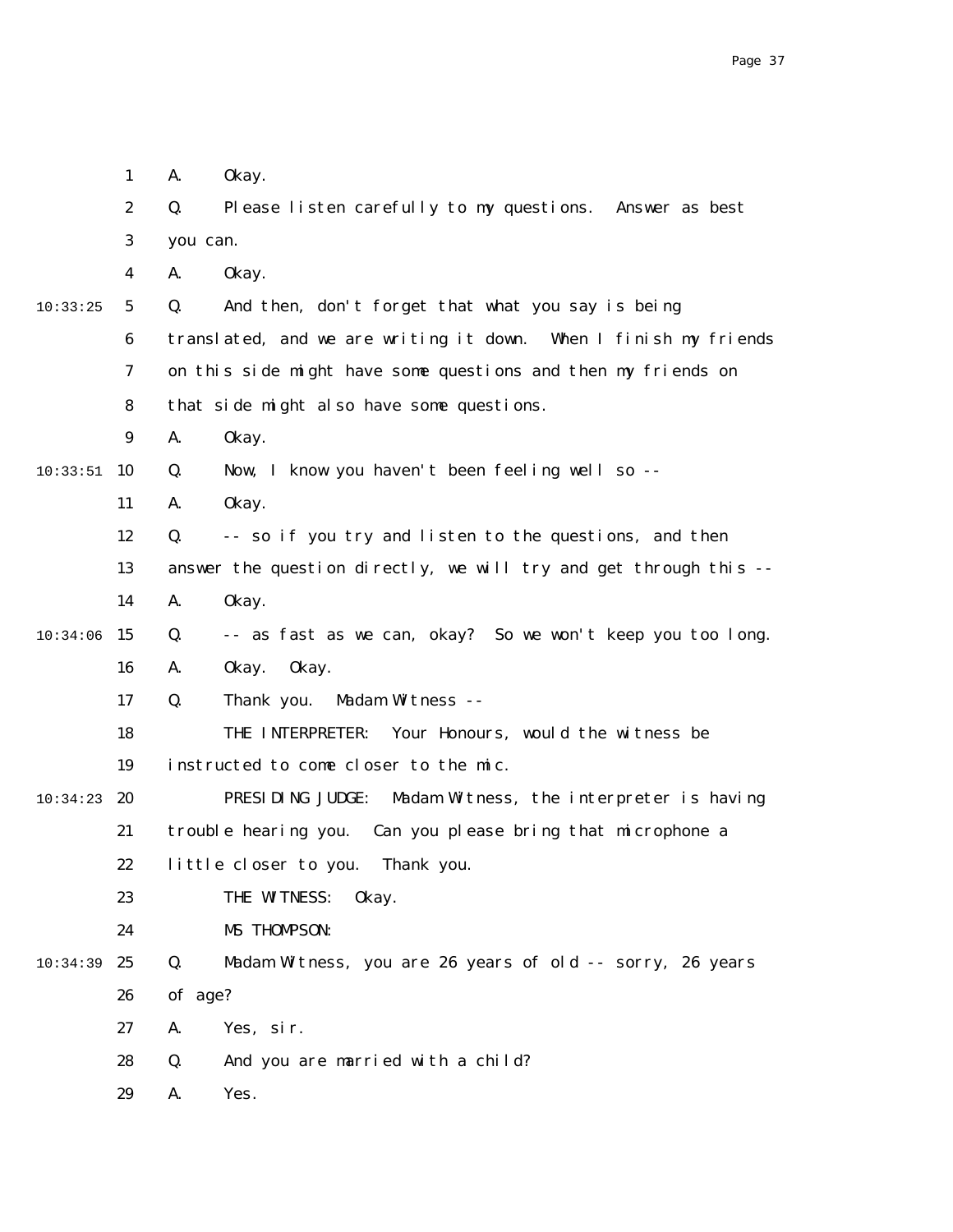|          | $\mathbf{1}$     | Q.    | You are, in fact, a Fullah by tribe?                          |
|----------|------------------|-------|---------------------------------------------------------------|
|          | $\boldsymbol{2}$ | A.    | Yes.                                                          |
|          | 3                | Q.    | And you live in the greater Freetown area?                    |
|          | 4                | A.    | I was born in Kono.                                           |
| 10:35:17 | $\mathbf{5}$     | Q.    | Yes, Madam Witness. I haven't got to that stage yet.<br>I'm   |
|          | $\boldsymbol{6}$ |       | talking about where you live now. You live somewhere just     |
|          | 7                |       | outside Freetown?                                             |
|          | 8                | A.    | Yes.                                                          |
|          | 9                | Q.    | You are educated up to Form 2, secondary school?              |
| 10:35:36 | 10               | A.    | Yes.                                                          |
|          | 11               | Q.    | And, as you've told us, you were born in Kono?                |
|          | 12               | A.    | Yes.                                                          |
|          | 13               | Q.    | Madam Witness, May 1997, do you remember that month and       |
|          | 14               | year? |                                                               |
| 10:35:56 | 15               | A.    | I can recall '97.                                             |
|          | 16               | Q.    | Can you tell us if you can recall if anything<br>0kay.        |
|          | 17               |       | happened in Sierra Leone in that year?                        |
|          | 18               | A.    | Yes.                                                          |
|          | 19               | Q.    | What was that?                                                |
| 10:36:17 | 20               | A.    | That was the time that they overthrew.                        |
|          | 21               | Q.    | Overthrew who?                                                |
|          | 22               | A.    | When I -- I have been hearing that it was the AFRC.           |
|          | 23               | Q.    | Where were you when you heard that the AFRC had<br>0kay.      |
|          | 24               |       | overthrown?                                                   |
| 10:36:42 | 25               | A.    | I was in Koidu Town.                                          |
|          | 26               | Q.    | Do you know who they overthrew?                               |
|          | 27               | A.    | No.                                                           |
|          | 28               | Q.    | Madam Witness, I'm going to take a jump from May 1997 to      |
|          | 29               |       | February 1998; do you remember if anything happened in Sierra |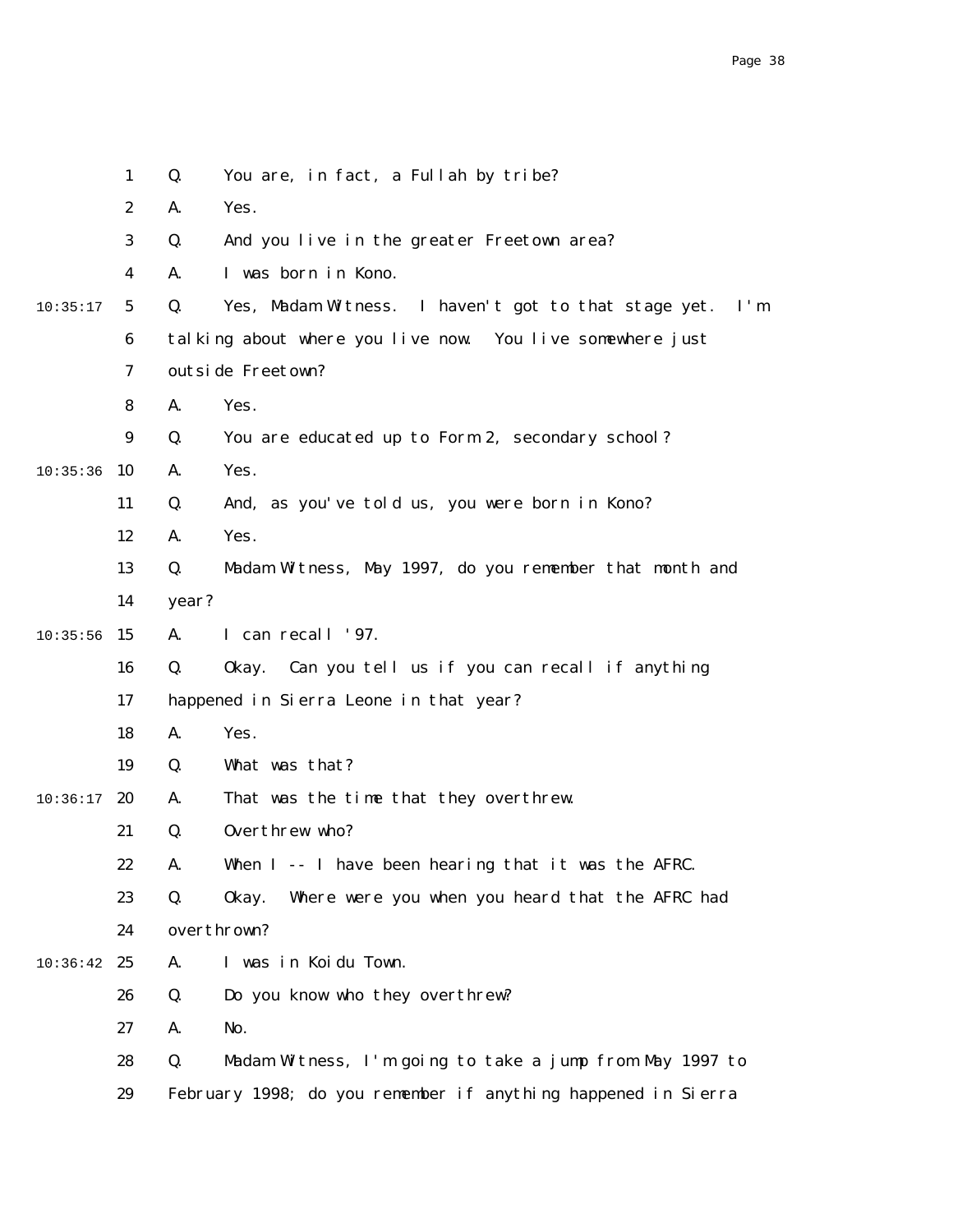|          | 1                | Leone around February 1998?                                       |
|----------|------------------|-------------------------------------------------------------------|
|          | $\boldsymbol{2}$ | A.<br>Yes.                                                        |
|          | 3                | Can you tell us what that was?<br>Q.                              |
|          | 4                | Well, the one that I can recall, was the time when they<br>A.     |
| 10:37:38 | $5\phantom{.0}$  | ousted the AFRC government.                                       |
|          | 6                | Where were you then, Madam Witness?<br>Q.                         |
|          | 7                | I was still in Koidu Town.<br>A.                                  |
|          | 8                | What were you doing in Koidu Town?<br>Q.                          |
|          | 9                | Well, there all my family were.<br>A.                             |
| 10:38:00 | 10               | After you heard that the government had been -- or the AFRC<br>Q. |
|          | 11               | had been ousted, do you recall anything happening in Kono? In     |
|          | 12               | Koidu Town where you were, sorry?                                 |
|          | 13               | Because where I was, I was --<br>A.<br>Yes.                       |
|          | 14               | Q.<br>Please don't call the man's name -- you were a neighbour to |
| 10:38:36 | 15               | someone?                                                          |
|          | 16               | I was a neighbour to somebody who was the -- a relative of<br>A.  |
|          | 17               | the soldiers.                                                     |
|          | 18               | Do you know what -- if that person worked?<br>Q.                  |
|          | 19               | Yes.<br>A.                                                        |
| 10:38:52 | 20               | What work did he do?<br>Q.                                        |
|          | 21               | Well, he was in charge of the diamond that was being dug.<br>A.   |
|          | 22               | Q.<br>Okay. Madam Witness, now, you said -- you told us that in   |
|          | 23               | answer to the question if anything happened. Now, I want you to   |
|          | 24               | tell me now if anything happened in Koidu?                        |
| 10:39:15 | 25               | During that time anything happened?<br>A.                         |
|          | 26               | Q.<br>Yes, Madam Witness.<br>Please tell us.                      |
|          | 27               | Well, when I was a neighbour to that -- to that old man,<br>A.    |
|          | 28               | when we were trying to pull out, there was one other Lebanese who |
|          | 29               | sent for two trucks of Kamajors.<br>That was what made us to fear |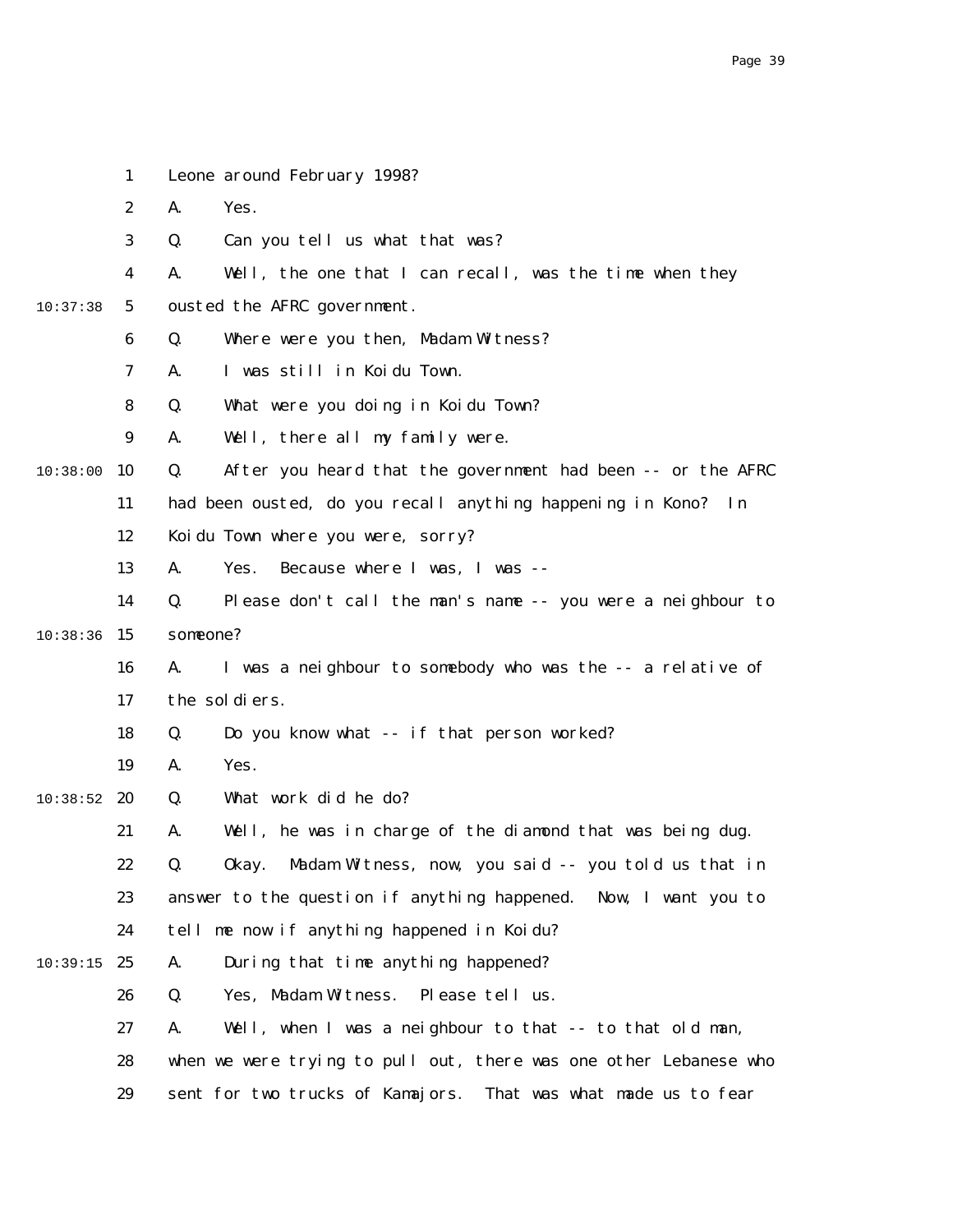|          | $\mathbf{1}$     | because I was helping that old man to show some house, some                 |
|----------|------------------|-----------------------------------------------------------------------------|
|          | $\boldsymbol{2}$ | works, so they had been even pointing to some soldier families to           |
|          | 3                | be killed.<br>So what made me to leave Koidu with the pa, I even            |
|          | 4                | saw where one MP was burnt. He be put some tires around him at              |
| 10:40:25 | 5                | They've burnt him. That made me to be afraid and I<br>main Opera.           |
|          | $\boldsymbol{6}$ | left Kono Town and I came to Kabala.                                        |
|          | 7                | Okay, Madam Witness. I didn't quite get what it is you did<br>Q.            |
|          | 8                | for this man. Can you repeat that please? I just had works.<br>$\mathbf{I}$ |
|          | $\boldsymbol{9}$ | don't know whether Your Honours heard anything different.                   |
| 10:40:51 | 10               | PRESIDING JUDGE:<br>No, ask her again.                                      |
|          | 11               | MS THOMPSON:                                                                |
|          | 12               | Madam Witness, please, I'm going to ask you the question<br>Q.              |
|          | 13               | again but please try and speak slowly and make sure the                     |
|          | 14               | interpreter --                                                              |
| 10:41:04 | 15               | 0kay.<br>A.                                                                 |
|          | 16               | -- so that the interpreter will interpret. You mentioned<br>Q.              |
|          | 17               | that you did something for this man; what was it that you did?              |
|          | 18               | Well, we were neighbours. He used to send me and I used to<br>A.            |
|          | 19               | do some household chores. He would ask me to fetch water for him            |
| 10:41:25 | 20               | so that he could wash. So when I was so close to him, the                   |
|          | 21               | neighbours saw that I was so close to this old man, so that was             |
|          | 22               | what made me to be with him in his place.                                   |
|          | 23               | Okay, Madam Witness. You said you left with this old man.<br>Q.             |
|          | 24               | Apart from yourself and this --                                             |
| 10:41:48 | 25               | Yes.<br>A.                                                                  |
|          | 26               | -- old man, did anybody else leave with you?<br>Q.                          |
|          | 27               | Yes.<br>A.                                                                  |
|          | 28               | Don't call their names, but just were they relatives?<br>Q.                 |
|          | 29               | It was -- it was the old man's members of his family<br>Yes.<br>A.          |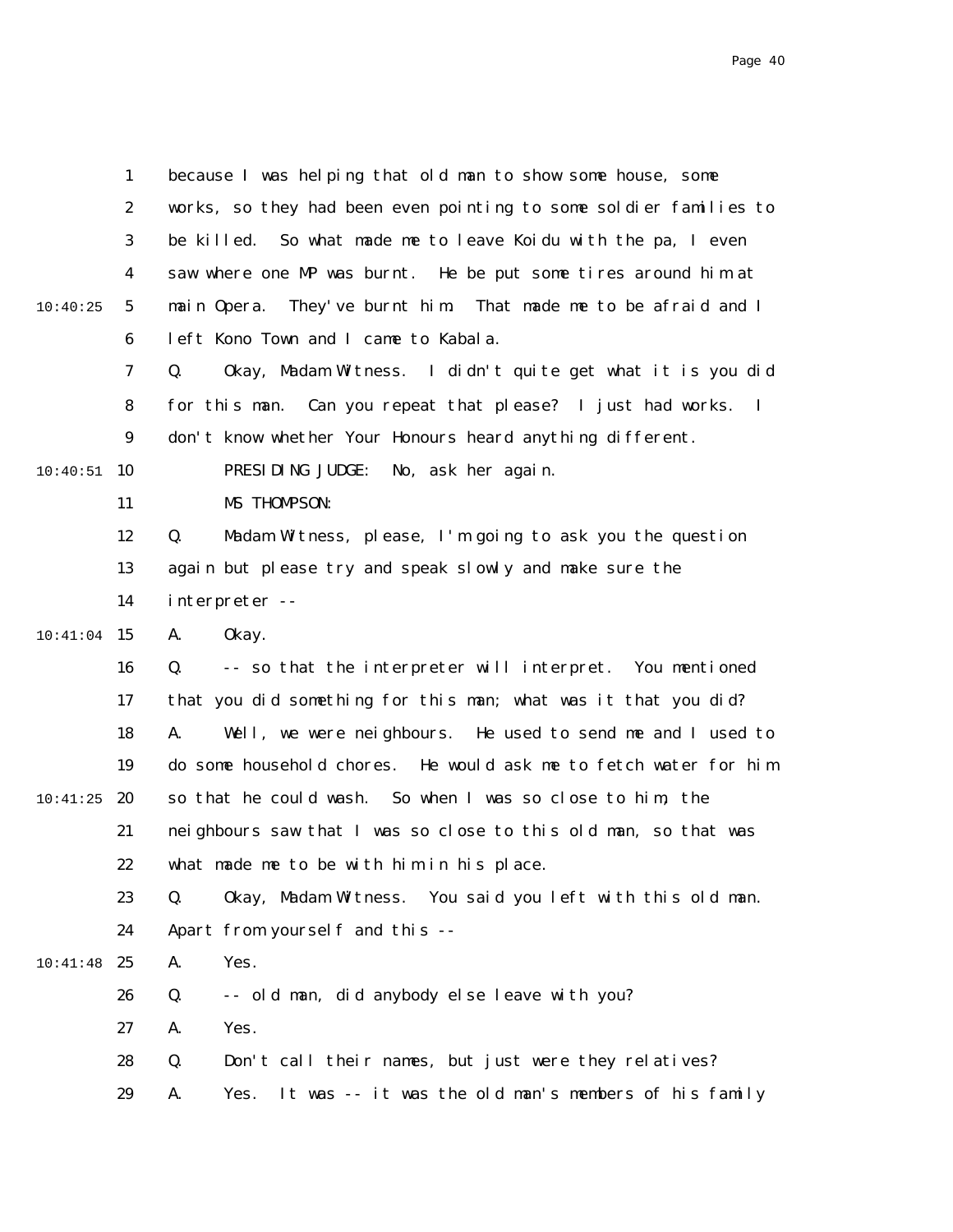|          | $\mathbf{1}$     | and other people that were my friends, all of us left together.   |
|----------|------------------|-------------------------------------------------------------------|
|          | $\boldsymbol{2}$ | Q.<br>Madam Witness, where did you go?                            |
|          | 3                | Well, from the time that we left Koidu Town, we walked to<br>A.   |
|          | 4                | go through Mansofinia.<br>From Mansofinia --                      |
| 10:42:39 | $5\phantom{.0}$  | Q.<br>Just hold on a minute.<br>Just hold on.<br>You went to      |
|          | $\boldsymbol{6}$ | How long did it take you from Koidu Town to<br>Mansofinia.        |
|          | 7                | Mansofinia?                                                       |
|          | 8                | Ms Thompson, is that Mansofia [sic] or<br><b>JUDGE SEBUTINDE:</b> |
|          | $\boldsymbol{9}$ | Mansofinia?                                                       |
| 10:42:53 | 10               | Mansofinia, the one we've heard before.<br>MS THOMPSON:           |
|          | 11               | <b>JUDGE SEBUTINDE:</b><br>That's not what the interpreter said.  |
|          | 12               | I'm just wondering if it is two different places.                 |
|          | 13               | I think -- let me put it back to the witness.<br>MS THOMPSON:     |
|          | 14               | Madam Witness, where did you go from Koidu Town? Can you<br>Q.    |
| 10:43:10 | 15               | tell us again, please?                                            |
|          | 16               | From Koidu Town, we walked -- because we passed some<br>A.        |
|          | 17               | villages, the Tombudu part and we came to Mansofinia.             |
|          | 18               | MS THOMPSON:<br>I think it's a question of pronunciation,         |
|          | 19               | Your Honour.                                                      |
| 10:43:32 | 20               | Okay, Madam Witness. How long did it take you to get to<br>Q.     |
|          | 21               | Mansofinia?                                                       |
|          | 22               | A. Well, I cannot lie. But I cannot recall the date.<br>See,      |
|          | 23               | I've never walked so, while I was in a hurry so as to know about  |
|          | 24               | my families.                                                      |
| 10:43:57 | 25               | When you got to where you were going to Mansofinia, did<br>Q.     |
|          | 26               | anything happen there?                                            |
|          | 27               | Well, we did not stop there.<br>A.                                |
|          | 28               | Q.<br>Where did you go after that?                                |
|          | 29               | We went -- we went to Kurubonla, to Bunbuna.<br>A.                |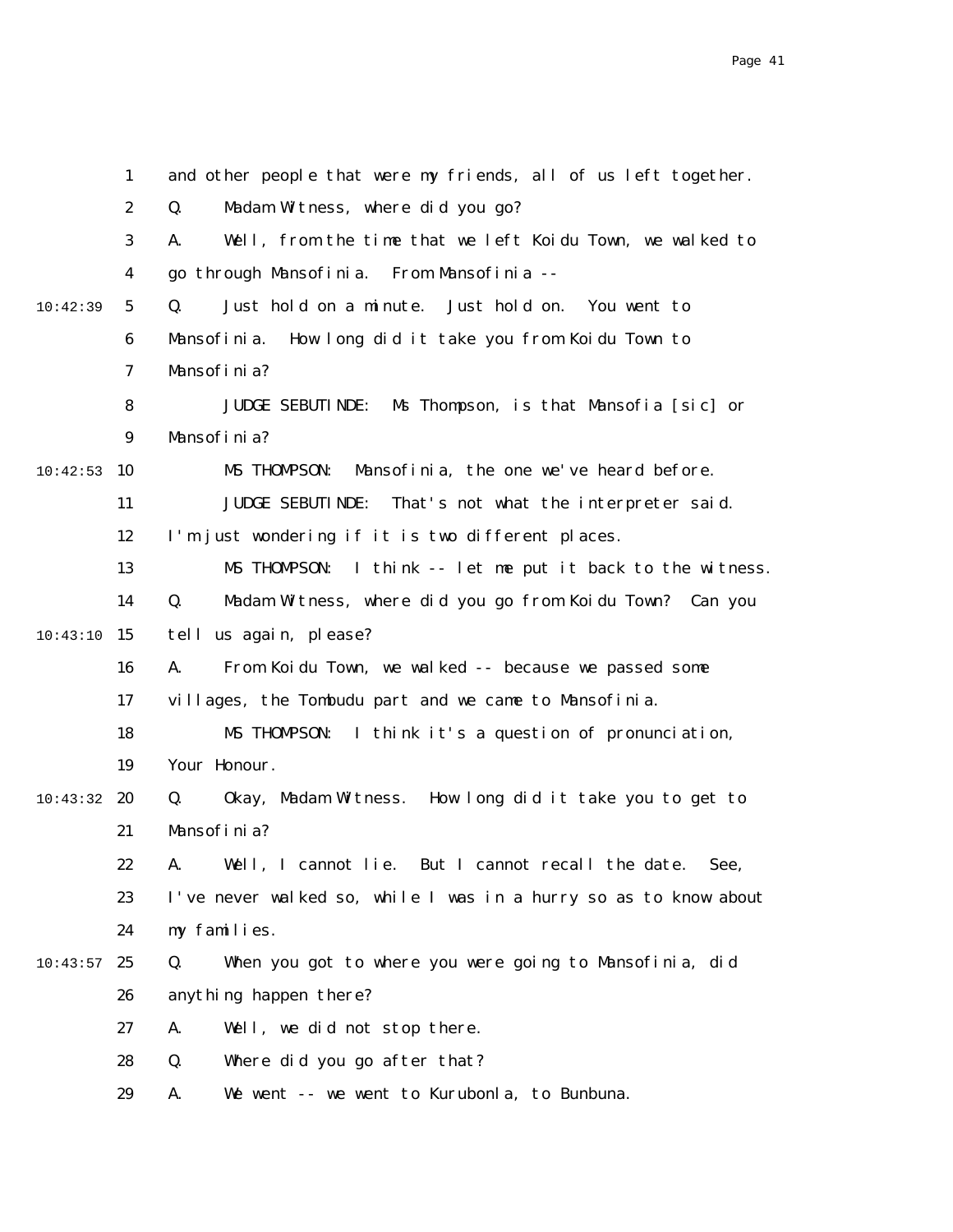1 Q. Did you stay there?

|          | $\boldsymbol{2}$ | We were at Bunbuna. There we spent the night. We found<br>A.      |
|----------|------------------|-------------------------------------------------------------------|
|          | 3                | some food and we ate. From there, we walked and went to Binkolo.  |
|          | 4                | Q.<br>Your Honours, Bunbuna is B-U-N-B-U-N-A, and Binkolo is,     |
| 10:44:51 | $\mathbf{5}$     | B-I-N-K-O-L-O. Did anything happen at Binkolo?                    |
|          | $\boldsymbol{6}$ | Well, nothing happened there that was bad that I knew about<br>A. |
|          | 7                | but, when we arrived at Binkolo, the old man with whom I was, he  |
|          | 8                | came and saw some soldiers who knew him. So they gave me a        |
|          | 9                | vehicle so that we could go to Kabala Town. In that particular    |
| 10:45:23 | 10               | area we did not walk. We went by vehicle.                         |
|          | 11               | Q.<br>Madam Witness, do you know the names of some of these       |
|          | 12               | soldiers you met at Binkolo?                                      |
|          | 13               | Well, I don't know. It was the old man that knew him.<br>A.       |
|          | 14               | That knew them. It was because of the old man that they did that  |
| 10:45:50 | 15               | favour to us.                                                     |
|          | 16               | PRESIDING JUDGE:<br>Anywhere that is convenient now,              |
|          | 17               | Ms Thompson.                                                      |
|          | 18               | MS THOMPSON:<br>I will stop there, Your Honour, because we        |
|          | 19               | are actually moving to a new area and I hadn't realised the time. |
| 10:46:02 | 20               | PRESIDING JUDGE:<br>Thank you. Witness, we are going to have      |
|          | 21               | a short break now. I will just warn you. You are not permitted    |
|          | 22               | to discuss the evidence or the case with any other person; is     |
|          | 23               | that clear?                                                       |
|          | 24               | THE WITNESS:<br>0kay.                                             |
| 10:46:17 | 25               | PRESIDING JUDGE: All right. We will adjourn the Court             |
|          | 26               | until 11.05.                                                      |
|          | 27               | [Break taken at 10.45 a.m.]                                       |
|          | 28               | [Upon resuming at 11.08 a.m.]                                     |
|          | 29               | PRESIDING JUDGE:<br>Yes, Ms Thompson.                             |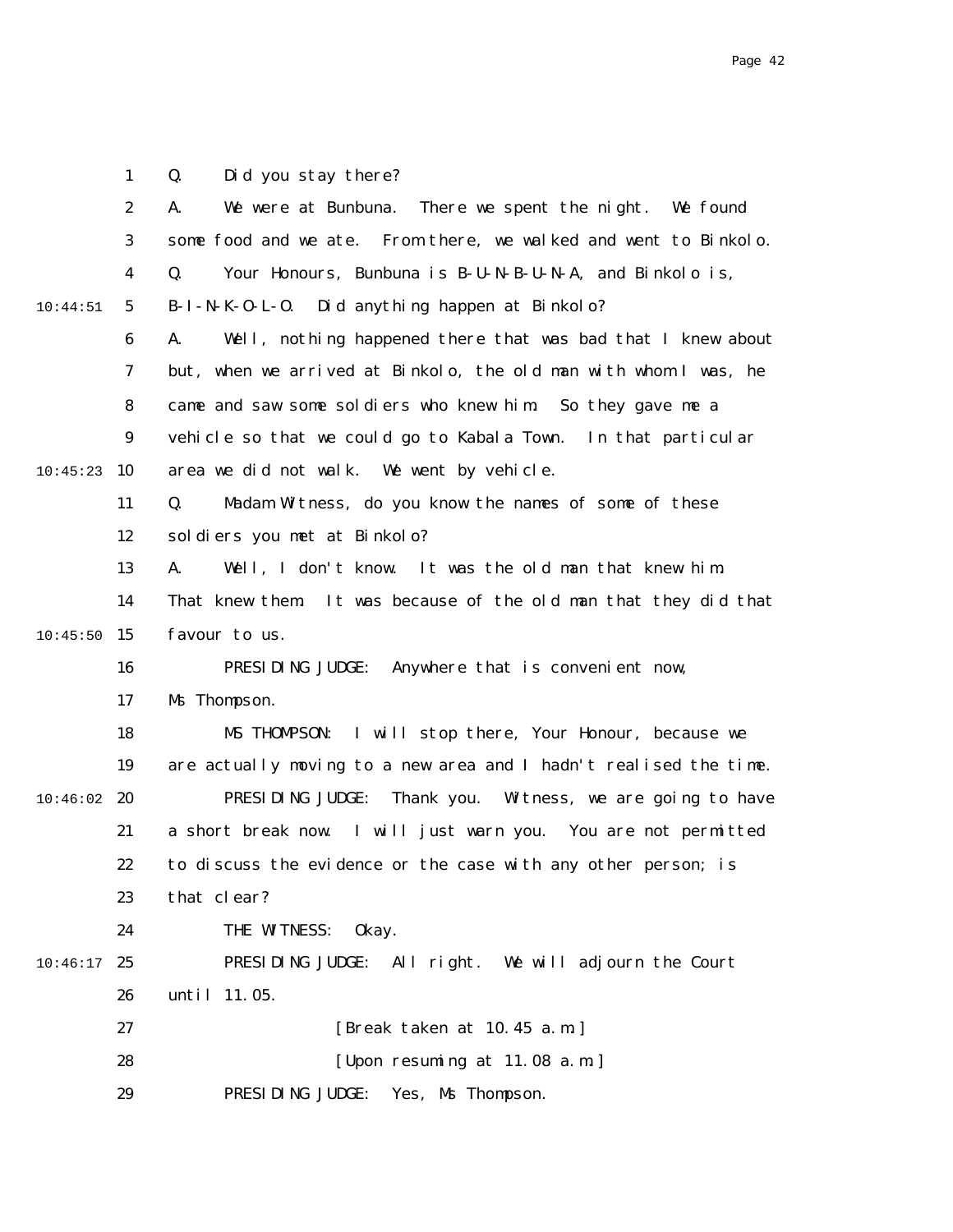|          | 1                | MS THOMPSON:<br>Thank you, Your Honour.                                |
|----------|------------------|------------------------------------------------------------------------|
|          | $\boldsymbol{2}$ | Q.<br>Madam Witness, we're going to continue from where we left        |
|          | 3                | off before we had the short break. Now, you said that this old         |
|          | 4                | man went to Kabala in a vehicle. Did you eventually arrive at          |
| 11:09:26 | $5\overline{ }$  | Kabal a?                                                               |
|          | 6                | Yes, that very day, we were able to enter Kabala, from<br>A.           |
|          | 7                | Binkolo to Kabala.                                                     |
|          | 8                | Q.<br>When you arrived at Kabala, did anything happen to you?          |
|          | $\boldsymbol{9}$ | A.<br>Yes.                                                             |
| 11:09:53 | 10               | Q.<br>Can you please tell the Court.                                   |
|          | 11               | When we reached Kabala, the old man went and saw his<br>A.<br>Yes.     |
|          | 12               | He was with him. I also went and looked out for my own<br>son.         |
|          | 13               | family members. Because my mother hid from Kabala, so I went           |
|          | 14               | Just when I went to my family members, but at that time,<br>there.     |
| 11:10:29 | 15               | the whole town was in turmoil. It was at that time that Junior         |
|          | 16               | Lion met me. The place where he met me, he held me.<br>He raped        |
|          | 17               | He beat me on my forehead. Even as I'm talking to you, you<br>me.      |
|          | 18               | can see I have -- I have the scar there.                               |
|          | 19               | Q.<br>Madam Witness --                                                 |
| 11:11:04 | - 20             | I'm even ashamed of letting the public see it.<br>A.                   |
|          | 21               | Q.<br>Madam Witness, are you okay to continue? Madam Witness,          |
|          | 22               | are you okay to continue?                                              |
|          | 23               | JUDGE SEBUTINDE: We used to have a box of tissues --                   |
|          | 24               | THE WITNESS: Let me tell you. Before I get to this                     |
| 11:11:39 | 25               | particular area of my explanation, I will not feel fine at all.        |
|          | 26               | Please, give me a little bit of chance. Let me come back to            |
|          | 27               | myself.                                                                |
|          | 28               | Madam Witness, you can take a drink.<br><b>JUDGE SEBUTINDE:</b><br>You |
|          | 29               | might feel better.                                                     |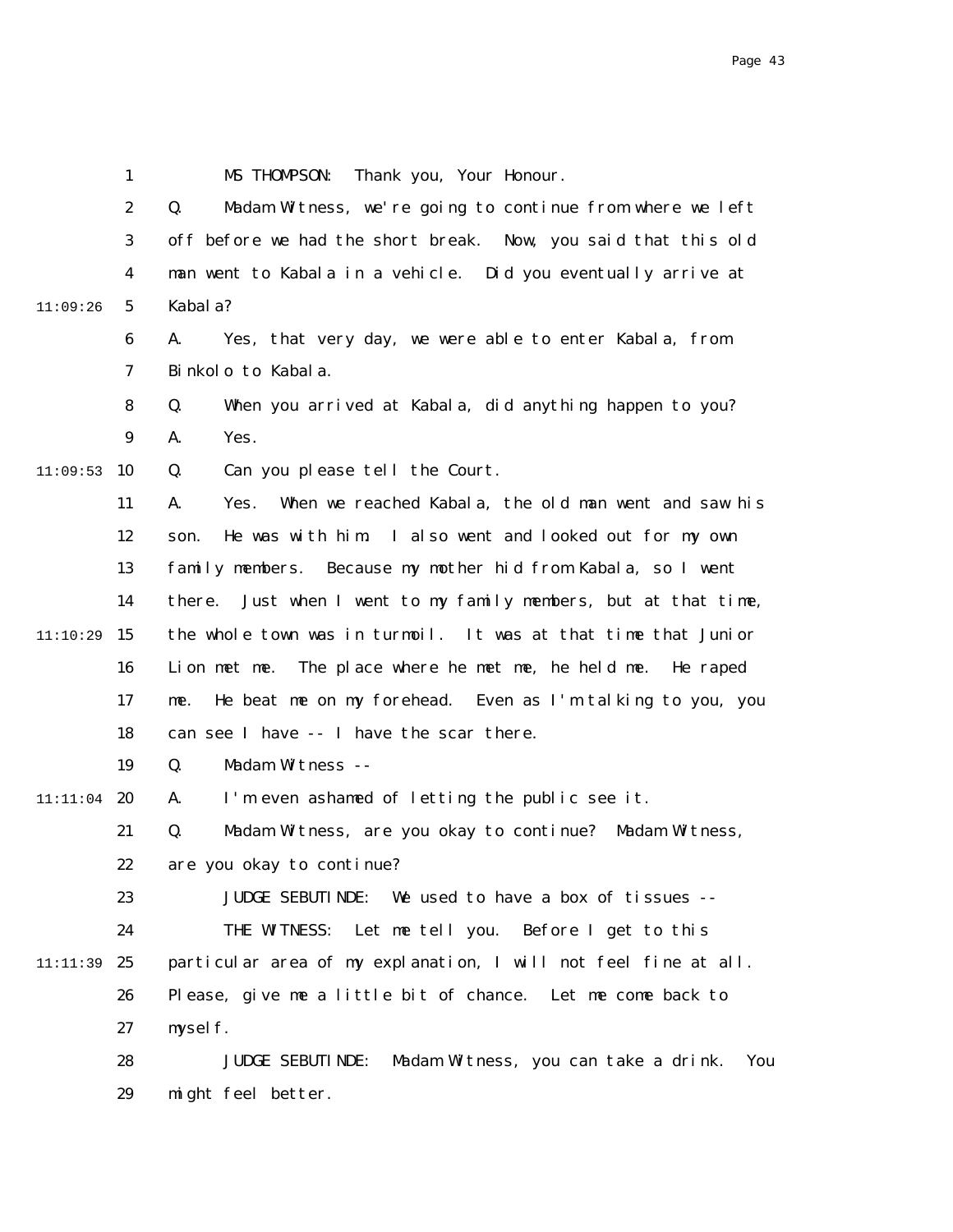|          | $\boldsymbol{2}$ | Madam Witness, I'm not going to ask you to dwell on that<br>Q.     |
|----------|------------------|--------------------------------------------------------------------|
|          | 3                | experience, okay. It's on the record. I'll move on.<br>Does that   |
|          | $\boldsymbol{4}$ | help?                                                              |
| 11:14:14 | $\mathbf{5}$     | A.<br>Yes.                                                         |
|          | 6                | If you're okay to move on, shall we move on now?<br>Q.             |
|          | 7                | Yes.<br>A.                                                         |
|          | 8                | Q.<br>Please take it easy and take it slowly.<br>0kay.             |
|          | $\boldsymbol{9}$ | 0kay.<br>A.                                                        |
| 11:14:36 | 10               | After that, what you've just told the Court, did you<br>Q.         |
|          | 11               | continue to stay in Kabala?                                        |
|          | 12               | From there, he, the same Junior Lion took me from<br>A.<br>No.     |
|          | 13               | Kabala and when he finished, he used the main line to go to Kono.  |
|          | 14               | Did you go to Kono with him?<br>Q.                                 |
| 11:15:19 | 15               | Yes, yes.<br>A.                                                    |
|          | 16               | When you arrived at Kono, can you recall where exactly in<br>Q.    |
|          | 17               | Kono you went to?                                                  |
|          | 18               | Yes, I can recall the place. It was at Five-Five Spot.<br>It<br>A. |
|          | 19               | was on the main Masingbi Road.                                     |
| 11:15:49 | 20               | Did you meet anyone there when you arrived there?<br>Q.            |
|          | 21               | Yes, we met plenty people there. But that particular day,<br>A.    |
|          | 22               | I did not -- I was not used to the people, but the next day, I     |
|          | 23               | saw people coming to visit him. I heard a man's name was called,   |
|          | 24               | Colonel Savage.<br>The man had red eyes.                           |
| 11:16:26 | 25               | Madam Witness, how long did you spend in Kono?<br>Q.               |
|          | 26               | Well, we stayed there for a long time because I was not<br>A.      |
|          | 27               | happy to stay under such a situation.                              |
|          | 28               | Did you see eventually leave Kono?<br>Q.                           |
|          | 29               | A.<br>Yes.                                                         |

1

MS THOMPSON: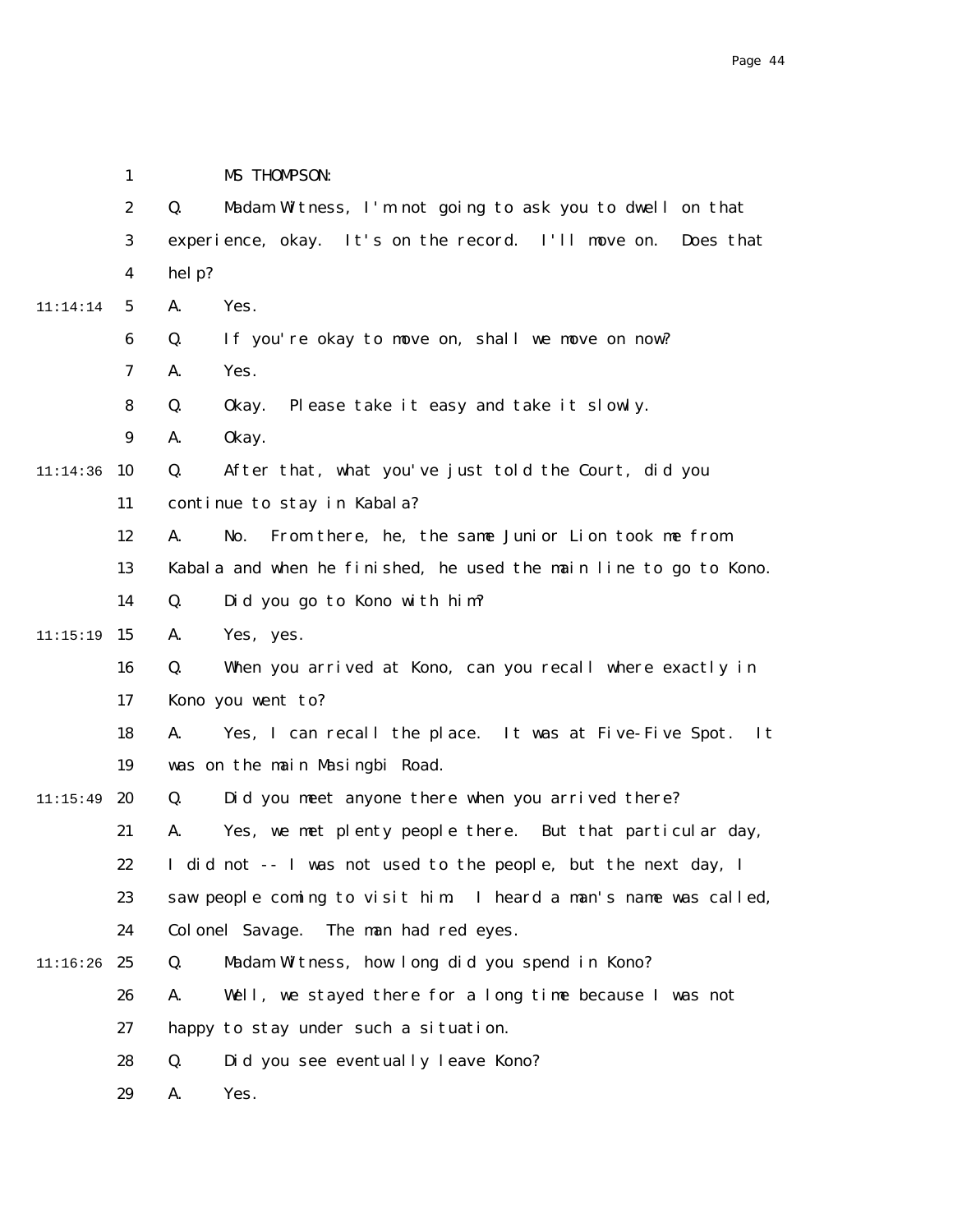|          | $\mathbf{1}$     | Where did you go?<br>Q.                                            |
|----------|------------------|--------------------------------------------------------------------|
|          | $\boldsymbol{2}$ | I was not the only person that left Koidu Town.<br>We all<br>A.    |
|          | 3                | came back, he himself with Junior Lion, and his boys.              |
|          | 4                | Do you know the names of these boys?<br>Q.                         |
| 11:17:23 | $5\phantom{.0}$  | I cannot recall their names, most of them, because they<br>A.      |
|          | $\boldsymbol{6}$ | were plenty.                                                       |
|          | 7                | Now, when you -- I'm not sure if you told us this, but when<br>Q.  |
|          | 8                | you left Kono, where did you say you went to?                      |
|          | $\boldsymbol{9}$ | Objection, Your Honour. Asked and answered.<br>MR HARDAWAY:        |
| 11:17:50 | 10               | She said Koidu Town.                                               |
|          | 11               | PRESIDING JUDGE: I thought I heard her say she'd left              |
|          | 12               | Koidu Town, not arrived at it.                                     |
|          | 13               | [Indi scerni ble] Your Honour.<br>MR HARDAWAY:                     |
|          | 14               | MS THOMPSON:<br>That's the question I was asking, Your             |
| 11:18:03 | 15               | I know she said they left Koidu Town, but I wasn't sure<br>Honour. |
|          | 16               | whether she said where they went to. That's the question I was     |
|          | 17               | putting back to her.                                               |
|          | 18               | When you left Koidu Town, where did you go?<br>Q.                  |
|          | 19               | Well, we came back to Mansofinia. To Mansofinia, we came<br>A.     |
| 11:18:27 | 20               | to Kurubonla.                                                      |
|          | 21               | Do you remember how you travelled from Koidu Town to<br>Q.         |
|          | 22               | Mansofinia?                                                        |
|          | 23               | Yes.<br>A.                                                         |
|          | 24               | How did you travel?<br>Q.                                          |
| 11:18:42 | 25               | We came on foot to go there.<br>A.                                 |
|          | 26               | Then from Mansofinia, you said you went to Kurubonla.<br>Q.<br>How |
|          | 27               | did you travel to Kurubonla?                                       |
|          | 28               | There, also, we walked on foot.<br>A.                              |
|          | 29               | Q.<br>How long did it take you from Mansofinia to Kurubonla?       |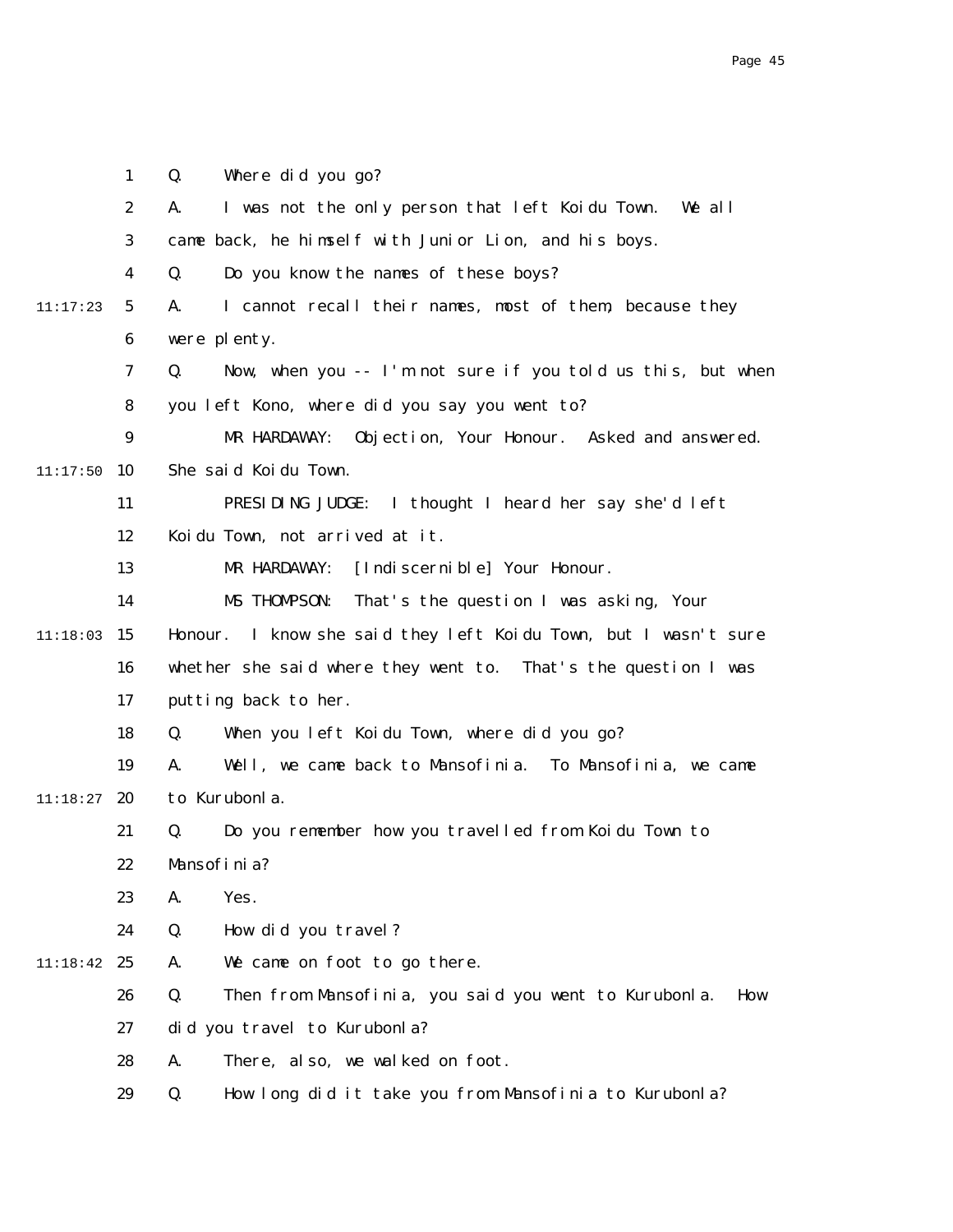|          | $\mathbf{1}$     | Well, I don't want to lie. I cannot recall that.<br>A.            |
|----------|------------------|-------------------------------------------------------------------|
|          | $\boldsymbol{2}$ | When you got to Kurubonla, who did you find -- did you find<br>Q. |
|          | 3                | anyone in Kurubonla?                                              |
|          | $\boldsymbol{4}$ | We met many people there at Kurubonla.<br>A.<br>Yes.              |
| 11:19:34 | $5\phantom{.0}$  | These people, do you know if they belonged to any fighting<br>Q.  |
|          | 6                | faction?                                                          |
|          | 7                | A.<br>Well, at that time when I reached there, because the people |
|          | 8                | with whom I went, together with Junior Lion, we met people there, |
|          | 9                | we met soldiers there, and the wives of soldiers, and we met some |
| 11:20:07 | 10               | other people, including civilians.                                |
|          | 11               | Q.<br>These soldiers that you met, did they have a leader?        |
|          | 12               | But that particular day, I was not -- I could not<br>A.<br>Yes.   |
|          | 13               | know that person. It was when I stayed for some time that I came  |
|          | 14               | to know the leader for them there.                                |
| 11:20:37 | 15               | Q.<br>When you came to know the leader, did you know his name;    |
|          | 16               | did you come to know his name?                                    |
|          | 17               | A.<br>Yes.                                                        |
|          | 18               | What was that name?<br>Q.                                         |
|          | 19               | A.<br>It was Sergeant Musa who was the head for them.             |
| 11:20:56 | 20               | Did SAJ Musa have a deputy?<br>Q.                                 |
|          | 21               | There were people who deputised him.<br>A.<br>Yes.                |
|          | 22               | Do you know their names?<br>Q.                                    |
|          | 23               | Yes, I can recall some of their names.<br>A.                      |
|          | 24               | Can you please tell the Court?<br>Q.                              |
| 11:21:26 | 25               | Yes.<br>A.                                                        |
|          | 26               | Q.<br>Madam Witness, I think I asked you if you could tell the    |
|          | 27               | Court the names of the deputy.                                    |
|          | 28               | A.<br>The people that I can recall that I knew deputised him, and |
|          | 29               | I think they were -- they did things in common, because I was now |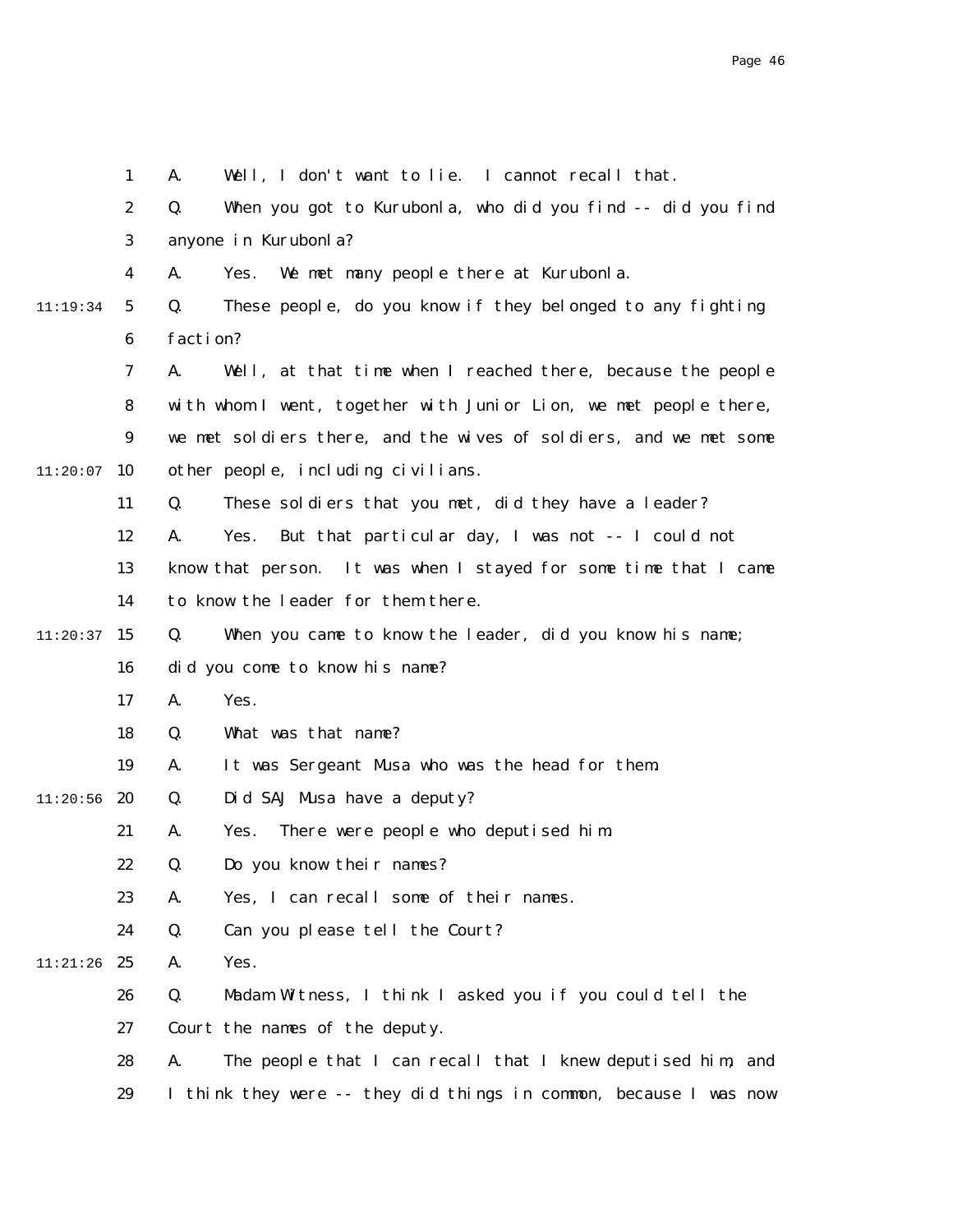|          | $\mathbf{1}$     | staying with them for some time. I had been used to them<br><b>There</b> |
|----------|------------------|--------------------------------------------------------------------------|
|          | $\boldsymbol{2}$ | was one FAT and there was King and he himself, Junior Lion.              |
|          | 3                | Those are the names that I can recall.                                   |
|          | 4                | Q.<br>This FAT, do you know if he has a surname?<br>0kay.                |
| 11:22:46 | $5\phantom{.0}$  | MR HARDAWAY:<br>Objection. Leading.                                      |
|          | $\boldsymbol{6}$ | PRESIDING JUDGE: I'll allow it. He's come up in evidence                 |
|          | 7                | before. We all know the other name that Ms Thompson's referring          |
|          | 8                | It's an easy question, Madam Witness. You either know the<br>to.         |
|          | $\boldsymbol{9}$ | answer or you don't. All you have to do is so say.                       |
| 11:23:16 | 10               | THE WITNESS: I didn't get you clear.                                     |
|          | 11               | MS THOMPSON:                                                             |
|          | 12               | Q.<br>Now, you mentioned one FAT. You mentioned King and you             |
|          | 13               | mentioned Junior Lion. I asked -- the question I'm asking you,           |
|          | 14               | FAT, does he have a surname? Do you remember if he has a                 |
| 11:23:34 | <b>15</b>        | surname?                                                                 |
|          | 16               | Well, I cannot recall the surname, because I never knew it.<br>A.        |
|          | 17               | I only heard people call him FAT.                                        |
|          | 18               | All right, Madam Witness, let's move on. Now, how long did<br>Q.         |
|          | 19               | you stay in Kurubonla for? Sorry, I withdraw that. I withdraw            |
| 11:24:00 | 20               | that. I'll ask you another question: Whilst in Kurubonla, did            |
|          | 21               | anything happen?                                                         |
|          | 22               | A. Well, what I can recall that happened, because I was there            |
|          | 23               | under the auspices of Junior Lion, because he told me at all             |
|          | 24               | times what I should do, but at a point in time, I found out about        |
| 11:24:25 | 25               | a man who was called Simon, and he spoke to King and he said that        |
|          | 26               | he knew me, so I should stay with him. And at that time, King            |
|          | 27               | was Junior Lion's friend, so anything he tells Junior Lion,              |
|          | 28               | Junior Lion will take it.<br>Therefore, Junior Lion decided to           |
|          | 29               | release me.<br>And, at that time, I stayed with him this                 |
|          |                  |                                                                          |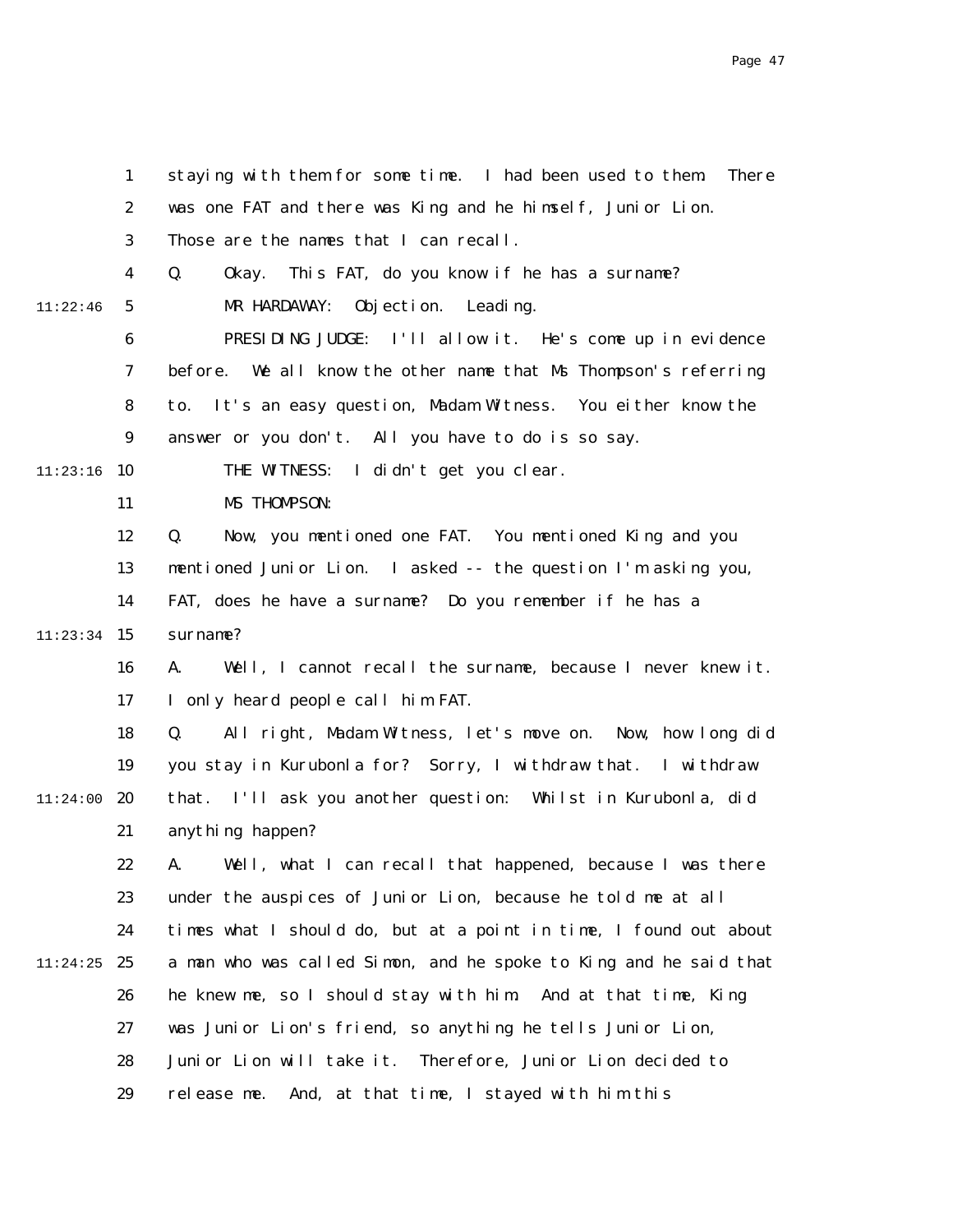|          | $\boldsymbol{2}$ | MS THOMPSON:<br>Your Honours, I think that is likely to           |
|----------|------------------|-------------------------------------------------------------------|
|          | 3                | identify this witness, the name of the person she subsequently    |
|          | 4                | went to stay with. It may be an idea, for the purpose of          |
| 11:25:01 | $\mathbf{5}$     | protecting her identity, for that name to be redacted off the     |
|          | 6                | records, and I will then tell her not to mention that person's    |
|          | 7                | name again.                                                       |
|          | 8                | Right. That last name can be redacted.<br>PRESIDING JUDGE:        |
|          | $\boldsymbol{9}$ | MS THOMPSON:                                                      |
| 11:25:18 | 10               | Madam Witness, you remember you mentioned a name of the<br>Q.     |
|          | 11               | person you went to stay with. Just now, you just mentioned the    |
|          | 12               | name.                                                             |
|          | 13               | The person who took me to Mansofinia was Junior Lion.<br>A.       |
|          | 14               | Yes, I know that. I know that. Listen carefully to what<br>Q.     |
| 11:25:44 | 15               | This is important. You've mentioned that<br>I'm saying, please.   |
|          | 16               | King asked Junior Lion to release you; not so?                    |
|          | 17               | Yes.<br>A.                                                        |
|          | 18               | And you went to stay with another person.<br>Q.                   |
|          | 19               | Yes.<br>A.                                                        |
| 11:26:06 | 20               | That person's name you just called it, please don't call it<br>Q. |
|          | 21               | again, okay?                                                      |
|          | 22               | 0kay, sir.<br>A.                                                  |
|          | 23               | If you want to, you can refer to -- you can refer to him,<br>Q.   |
|          | 24               | but not by name, all right?                                       |
| 11:26:36 | 25               | 0kay.<br>A.                                                       |
|          | 26               | Q.<br>When you went to stay with this person, what did you go to  |
|          | 27               | stay with this person as?                                         |
|          | 28               | Well, he used to encourage me and he even told me that he<br>A.   |
|          | 29               | was a married man, he had his wife in Freetown here, but that he  |

1

[redacted].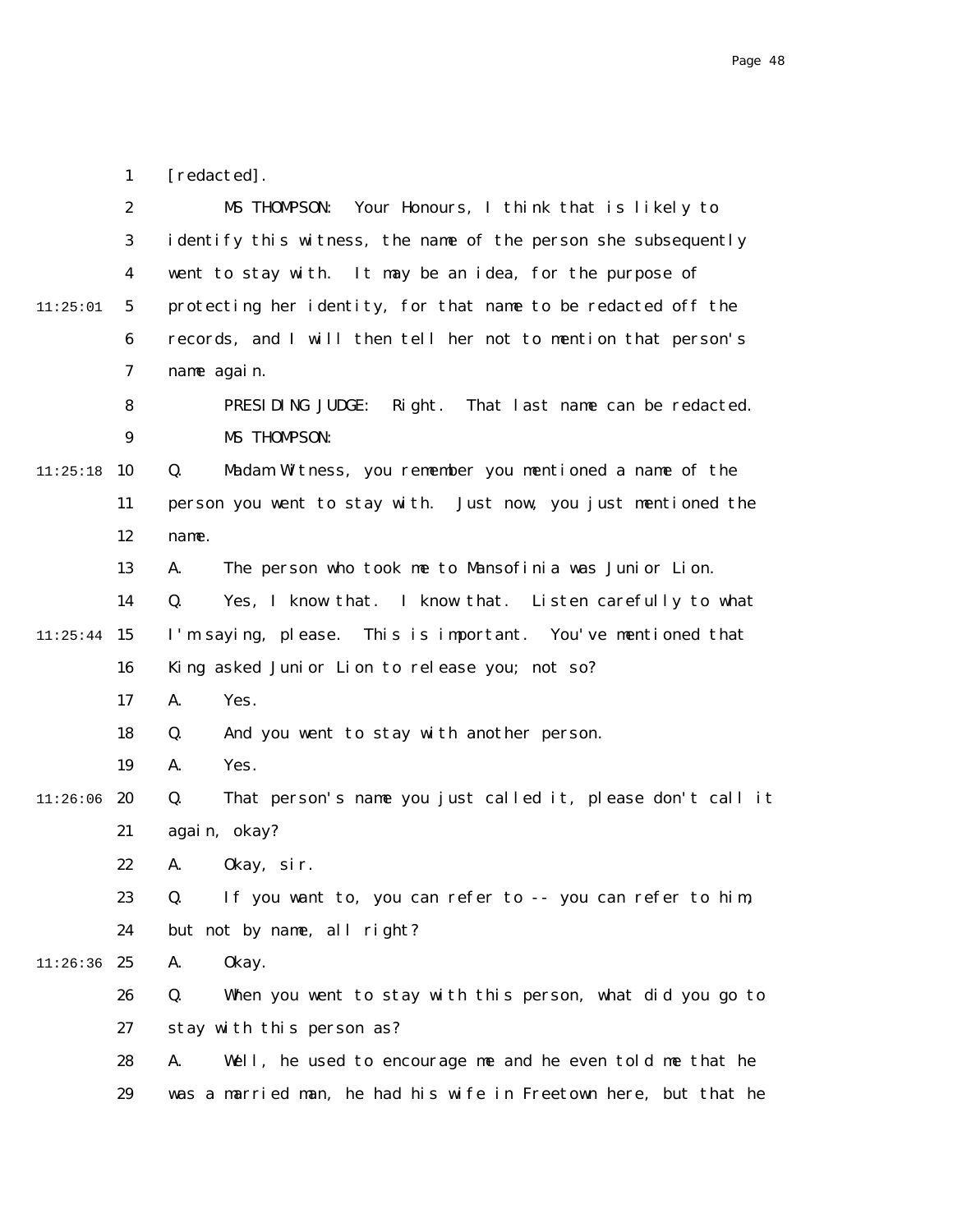|          | 1                | would want me to become his second wife. And he was actually      |
|----------|------------------|-------------------------------------------------------------------|
|          | $\boldsymbol{2}$ | taking good care of me. And at that time, I also became very      |
|          | 3                | lively around him, because I was just from a stressful situation. |
|          | 4                | When he asked you to become his second wife, did you<br>Q.        |
| 11:27:20 | 5                | eventually become his wife?                                       |
|          | 6                | Yes.<br>A.                                                        |
|          | $\mathbf 7$      | Now, Madam Witness, apart from that in Kurubonla, did<br>Q.       |
|          | 8                | anything else happen?                                             |
|          | 9                | Yes.<br>A.                                                        |
| 11:27:48 | 10               | Can you tell the Court, please?<br>Q.                             |
|          | 11               | Well, when we were there at that time now, I became very<br>A.    |
|          | 12               | used to that man with whom I was now staying. And, at that time,  |
|          | 13               | any time Sergeant Musa said something, the man would tell me.     |
|          | 14               | And later he came - and at that time we were sleeping at night -  |
| 11:28:12 | 15               | he told me, they were going to travel to go somewhere. They were  |
|          | 16               | going to look out for another place, another town. But because,   |
|          | 17               | according to him, it was Junior Lion who was leading the troops,  |
|          | 18               | I shouldn't go with him. He will let me stay with his brother,    |
|          | 19               | who was [redacted]. Then I agreed to it. And they first went      |
| 11:28:34 | 20               | ahead.                                                            |
|          | 21               | Again, Your Honour, I think perhaps the last<br>MS THOMPSON:      |
|          | 22               | name ought to be redacted and we'll keep it at his brother.       |
|          | 23               | PRESIDING JUDGE:<br>That's going to tend to reveal the            |
|          | 24               | witness's identity, is it?                                        |
| 11:28:51 | 25               | MS THOMPSON:<br>It may do, Your Honour. It may do.                |
|          | 26               | PRESIDING JUDGE:<br>That last name of the brother can be          |
|          | 27               | redacted from the transcript.                                     |
|          | 28               | MS THOMPSON:                                                      |
|          | 29               | Madam Witness, you must be careful not to mention names<br>Q.     |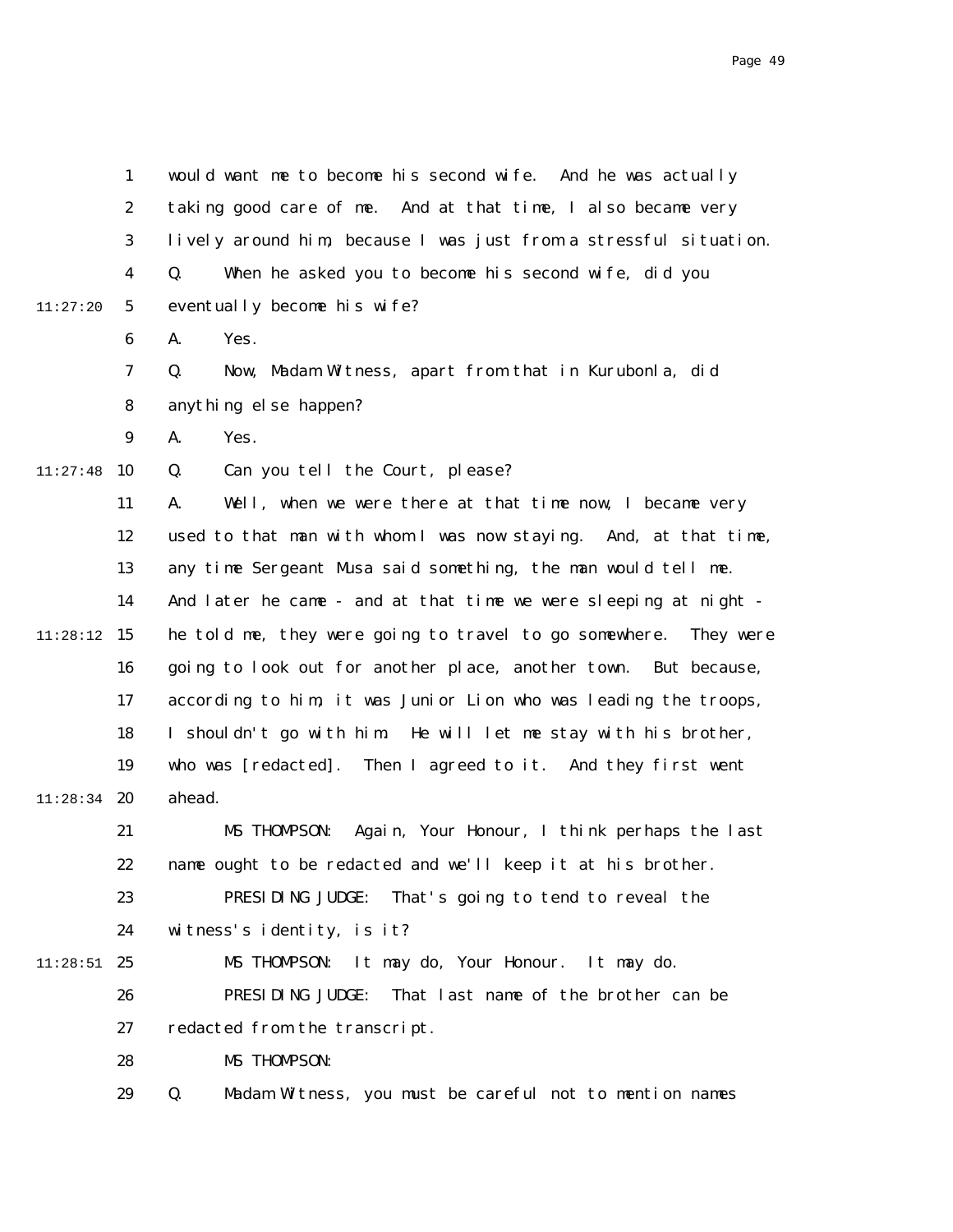|          | $\mathbf{1}$     | that might ultimately reveal your identity, okay? I'll try and          |
|----------|------------------|-------------------------------------------------------------------------|
|          | $\boldsymbol{2}$ | guide you as much as I can --                                           |
|          | 3                | 0kay.<br>A.                                                             |
|          | 4                | -- but you have to be careful. Now, did your husband<br>Q.              |
| 11:29:21 | $5\phantom{.0}$  | subsequently leave Kurubonla?                                           |
|          | $\boldsymbol{6}$ | He left me and I stayed at Kurubonla. At that time,<br>A.<br>Yes.       |
|          | 7                | he and Junior Lion and others went to look out for another place,       |
|          | 8                | and later, they said we should go and meet them there.                  |
|          | $\boldsymbol{9}$ | Who said you should go and meet them there?<br>Q.                       |
| 11:29:41 | 10               | It was my husband that said that to me. He said, as they<br>A.          |
|          | 11               | were leaving, I should stay and, later, we should go and meet           |
|          | 12               | them there. And he said as I'm there, let me - don't be worried         |
|          | 13               | about any other thing, later I will meet him ahead.                     |
|          | 14               | Q.<br>Okay. Did you subsequently leave Kurubonla?                       |
| 11:30:08 | 15               | Yes, later I left Kurubonla, together with his brother.<br>A.           |
|          | 16               | Apart from yourself and his brother, who else did you leave<br>Q.       |
|          | 17               | Kurubonla with? You can name names now.                                 |
|          | 18               | A.<br>Well, we were many, but I can recall some of the names that       |
|          | 19               | I was used to.                                                          |
| 11:30:35 | 20               | Can you tell us then, please?<br>Q.                                     |
|          | 21               | You want me to call the names?<br>A.                                    |
|          | 22               | Yes, but let me ask you one question first, before you do<br>$\Omega$ . |
|          | 23               | These people that you left with, were they civilians?<br>that.          |
|          | 24               | Well, we left together with some civilians and even<br>A.               |
| 11:31:04 | 25               | soldiers were together with us again.                                   |
|          | 26               | The soldiers who were with you, do you know their names?<br>Q.          |
|          | 27               | Yes.<br>A.                                                              |
|          | 28               | Not the civilians, the soldiers' names.<br>Q.<br>Can you tell us        |
|          | 29               | who the soldiers were?                                                  |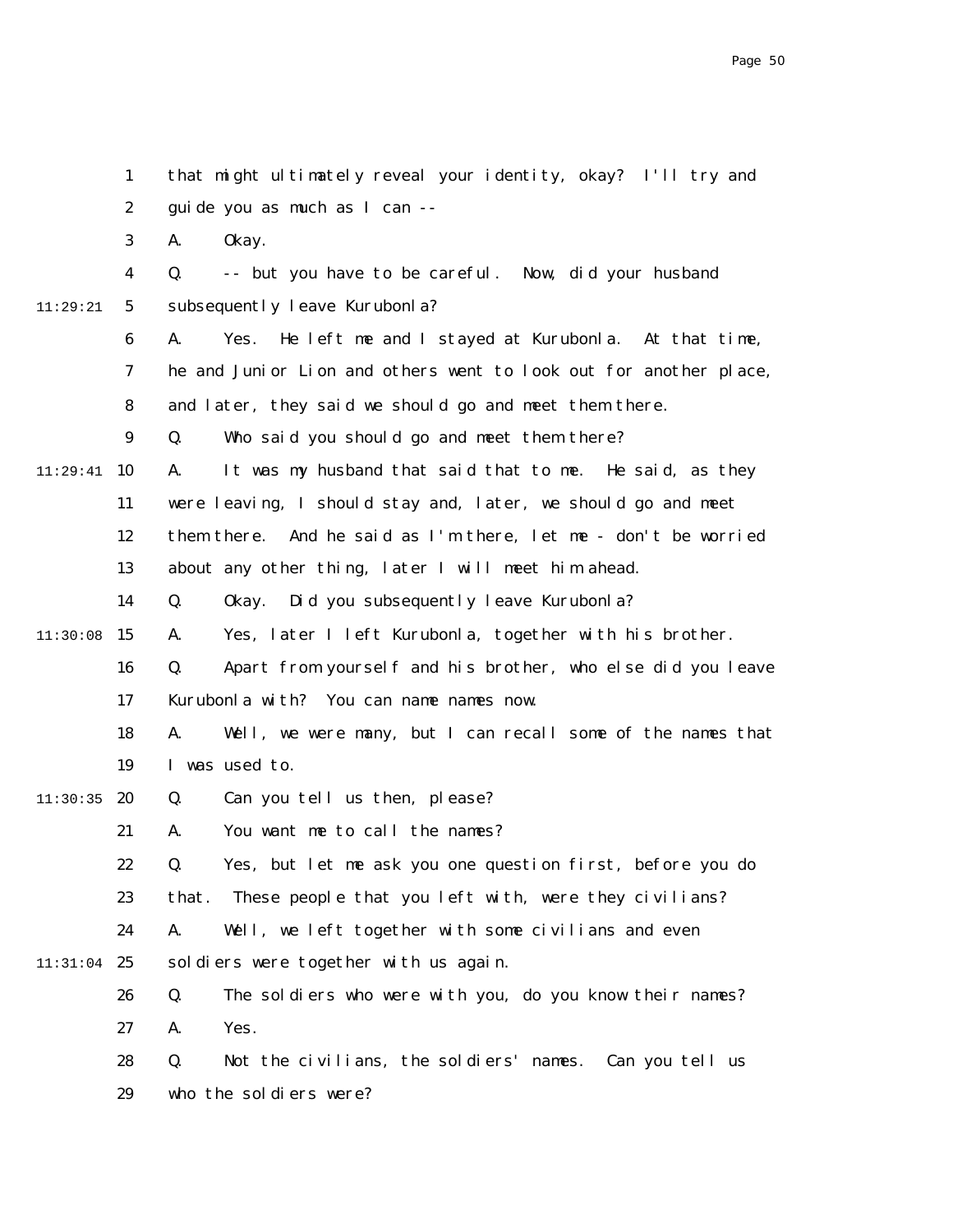|          | $\mathbf{1}$            | PRESIDING JUDGE:<br>And not the brother either.                              |
|----------|-------------------------|------------------------------------------------------------------------------|
|          | $\boldsymbol{2}$        | MS THOMPSON:                                                                 |
|          | 3                       | And not the brother.<br>Q.                                                   |
|          | $\overline{\mathbf{4}}$ | We were now there, together with one soldier called<br>0kay.<br>A.           |
| 11:31:37 | $5\phantom{.0}$         | 0-Five and Keforkeh. I know those people, because even my                    |
|          | 6                       | husband's brother was a soldier, but you have said that I                    |
|          | 7                       | shouldn't call his name.                                                     |
|          | 8                       | Q.<br>That's quite right, Madam Witness. Now, when you left                  |
|          | $\boldsymbol{9}$        | Kurubonla, did you know where you were heading?                              |
| 11:32:09 | 10                      | Well, I never actually knew where we were heading for.<br>A.<br>$\mathbf{I}$ |
|          | 11                      | shouldn't lie.                                                               |
|          | 12                      | On the way going, do you remember if anything happened?<br>Q.                |
|          | 13                      | You mean the time my husband and others had gone ahead, and<br>A.            |
|          | 14                      | the time we left to go? Let me understand you well.                          |
| 11:32:37 | 15                      | When you were going -- you've mentioned you, your husband's<br>Q.            |
|          | 16                      | brother, 0-Five, Keforkeh and some civilians. When you were                  |
|          | 17                      | going, did anything happen on the way?                                       |
|          | 18                      | A.<br>Yes.                                                                   |
|          | 19                      | Q.<br>Can you tell the Court what happened?                                  |
| 11:32:59 | 20                      | As we were going to look out to the place where my husband<br>A.             |
|          | 21                      | and Junior Lion and others had gone to look out for, we came back            |
|          | 22                      | to Mansofinia. After Mansofinia, there was another village that              |
|          | 23                      | I can recall, which was called Worodu. From Worodu, then we went             |
|          | 24                      | to Yarya.                                                                    |
| 11:33:28 | 25                      | When you got to Yarya, did anything happen in Yarya?<br>Q.                   |
|          | 26                      | Yes.<br>A.                                                                   |
|          | 27                      | Q.<br>Can you tell the Court?                                                |
|          | 28                      | Well, when we got to Yarya, we and the other wives of the<br>A.              |
|          | 29                      | soldiers and some other soldier families, because they had their             |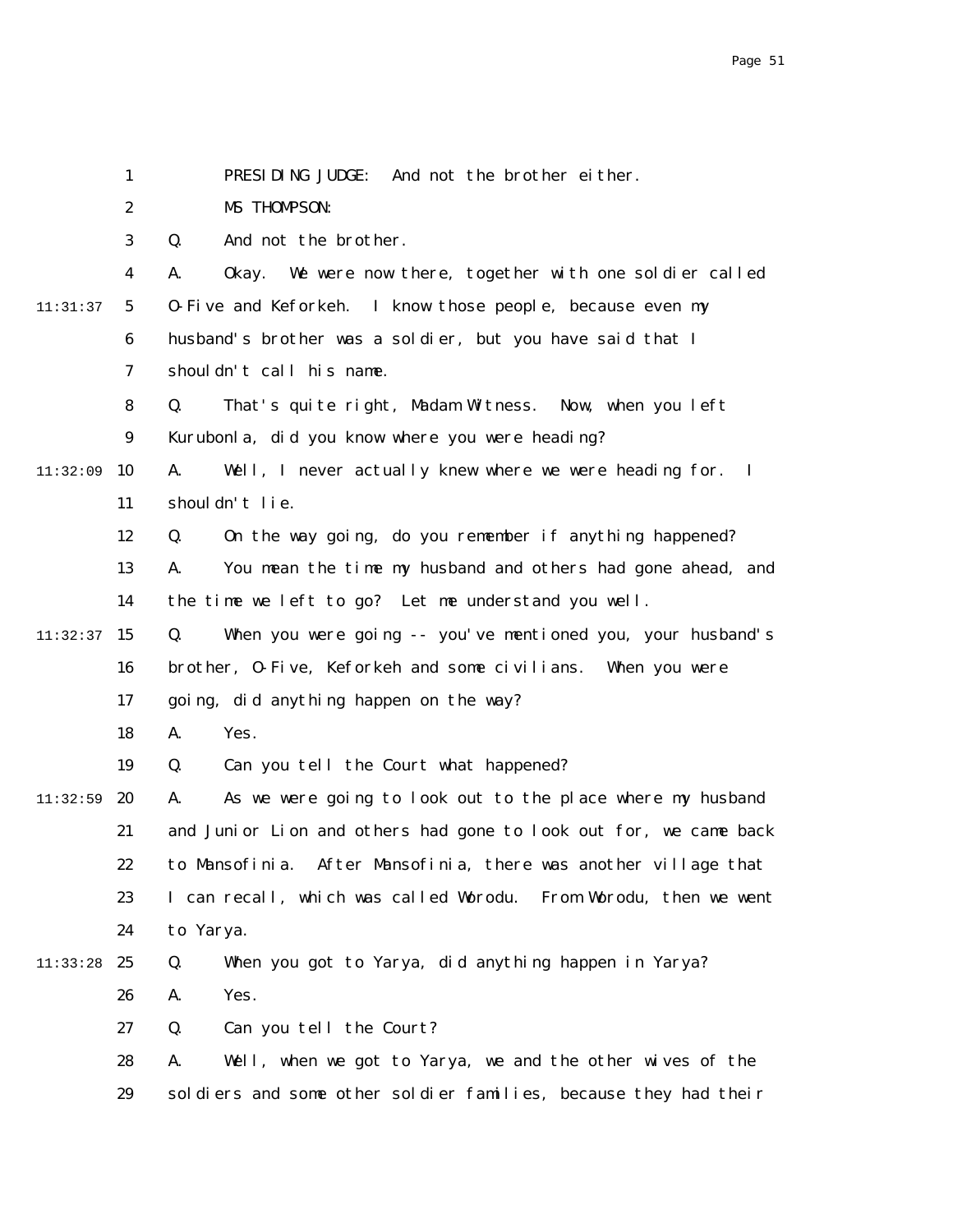Page 52

1 2 3 4 5 6 7 8 9  $10$ 11 12 13 14  $11:35:08$  15 16 17 18 19 20 21 22 23 24 11:36:02 25 26 27 28 29 11:34:11 11:34:39 11:35:39 families there, we were now there, two of us, together with some other soldiers and we saw the other soldiers going ahead. And when they came back, they told us that they had gone to a farm where they met a soldier and he's been arrested. But that moment, I was unable to see the soldier with my own naked eyes. Q. Did they tell you who the soldier, who had been arrested, was? A. That very moment, they didn't tell me. It was when we were going ahead, when we met the men there that I came to know the man who was arrested. Q. And do you recall who this person was that was arrested? A. That very day, when we had reached where my husband was, I never knew the person, but the name that they called, I have it in mind that I cannot easily forget. My husband showed me the name. Q. Okay, Madam Witness. Let me backtrack. When you were in Yarya and they came and said someone -- a soldier had been arrested, at that point, did you know the soldier's name? A. Well, at that time, they only told us that they had arrested a soldier. People were calling his name, but I never believed that that was the name. It was when I reached where my husband was that I came to know the name. And my husband told me that they even arrested some other people at the place there. JUDGE SEBUTINDE: Ms Thompson, I'm a bit confused. The testimony is that a soldier was arrested and then they arrested this soldier. Is it the group that was walking with this witness who actually carried out the arrest? MS THOMPSON: I'll clarify that. JUDGE SEBUTINDE: Or they found a soldier had been arrested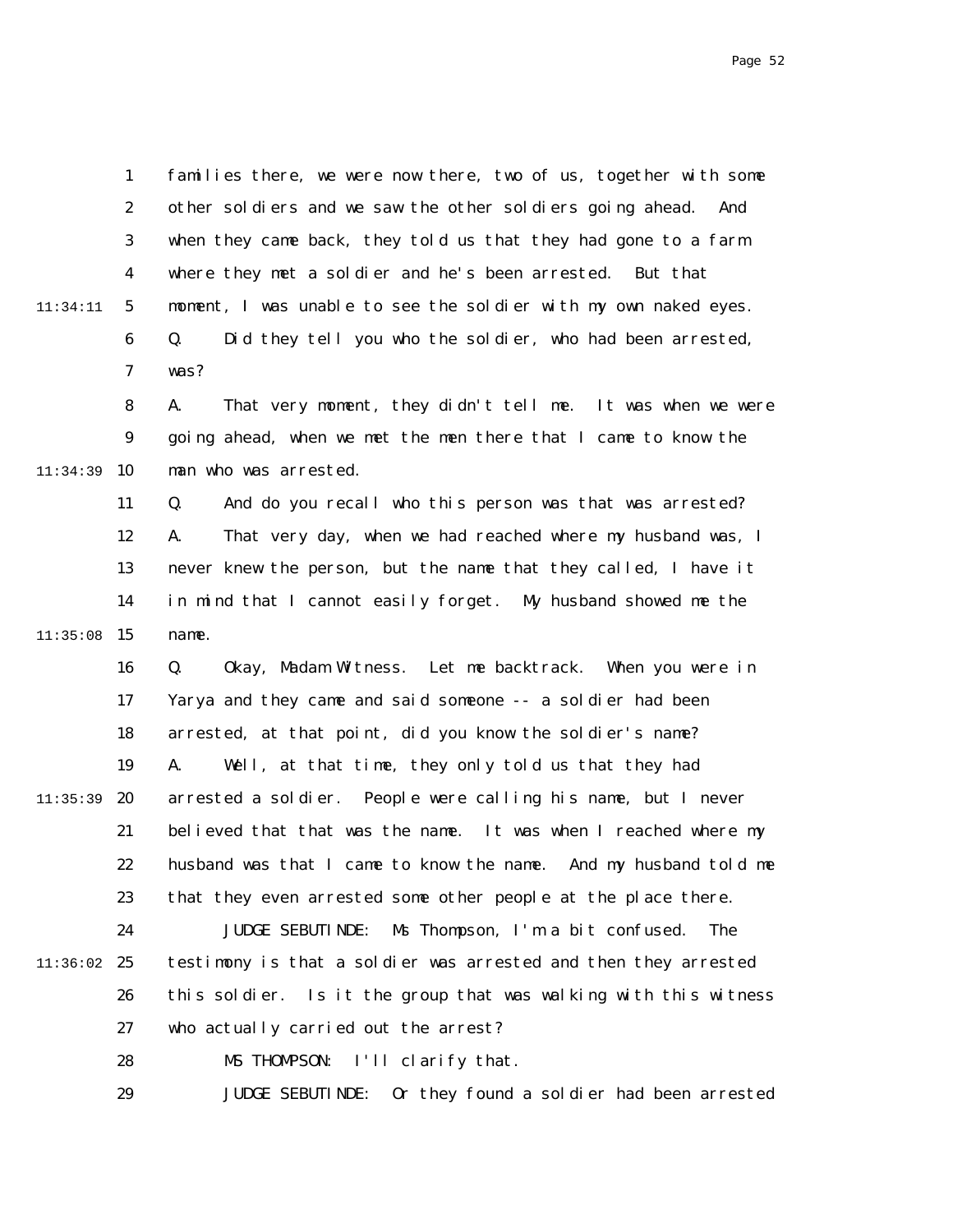1 2 3 4 5 6 7 8 9  $11:36:45$  10 11 12 13 14  $11:37:07$  15 16 17 18 19  $11:37:34$  20 21 22 23 24  $11:37:51$  25 26 27 28 29 11:36:31 by unknown people? MS THOMPSON: I'll clarify that. Q. Madam Witness, when you -- do you know who had arrested this soldier? MR HARDAWAY: Objection, Your Honour. She said other soldiers. PRESIDING JUDGE: Yes, she said she saw some soldiers going ahead and [overlapping speakers] -- THE WITNESS: I said a soldier. PRESIDING JUDGE: She has answered it, Ms Thompson. MS THOMPSON: Q. Do you know which group these soldiers were with? These soldiers that arrested this man, do you know which group they were with? A. Well, the group that we were going ahead with was the group that they were together with. Q. Okay. Now, you say that when you reached where your husband was, he told you this soldier's name. Can you remember the name that your husband told you? A. Yes, I can recall some of their names, but I cannot recall all of them because there were many. Q. Can you tell us those names, please? PRESIDING JUDGE: Are these the names of the people who were arrested, or the names of the soldiers who were arrested? MS THOMPSON: I think I'll start with the first one, Your Honour. I'll backtrack a little bit. Q. The name of the soldier who was arrested in Yarya is the name I'm asking for, Madam Witness. Do you recall the name - you said your husband told you the soldier's name. Do you recall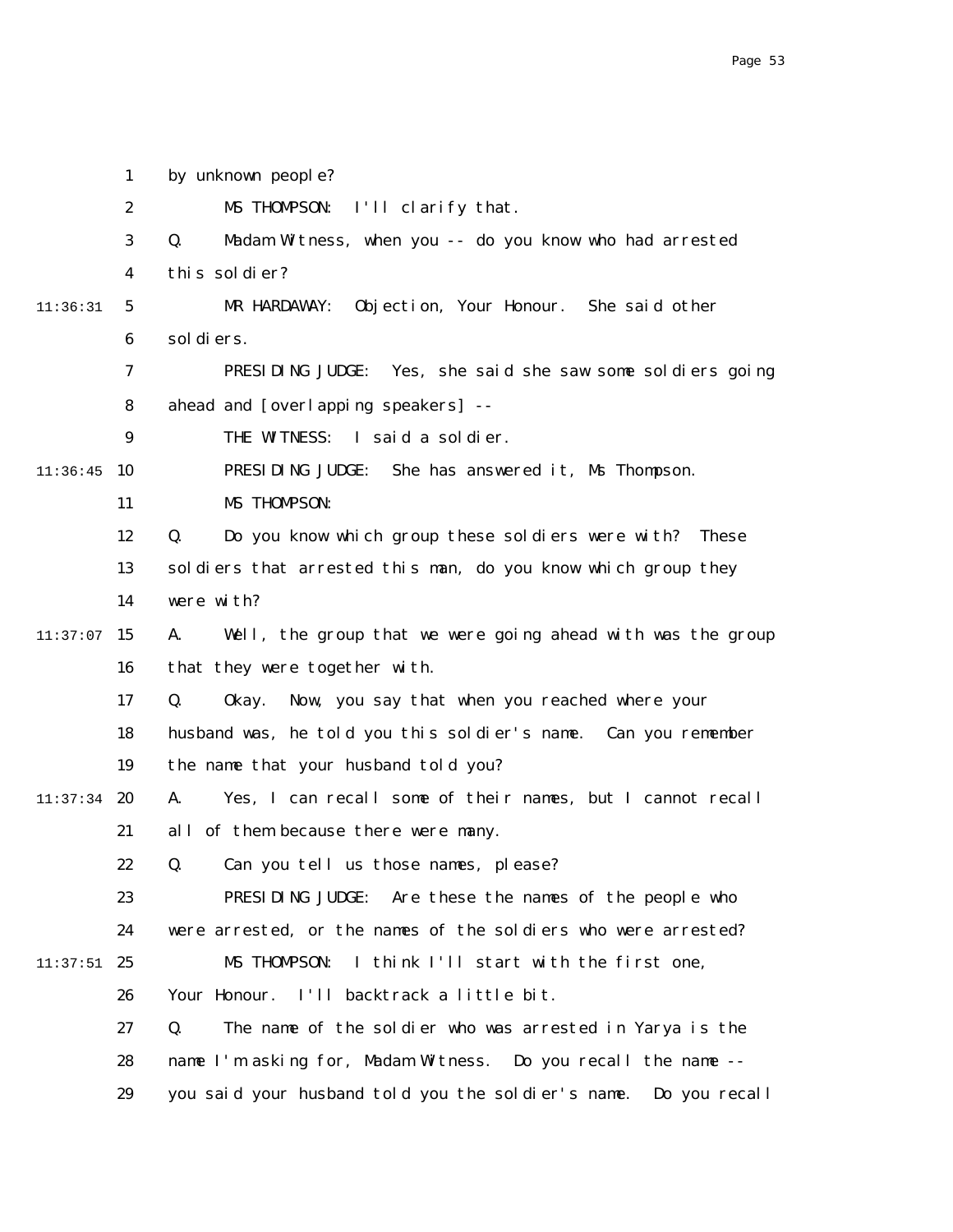|          | $\mathbf{1}$     | what name he told you?                                             |
|----------|------------------|--------------------------------------------------------------------|
|          | $\boldsymbol{2}$ | Yes.<br>A.                                                         |
|          | 3                | Can you tell us, please?<br>Q.                                     |
|          | 4                | Well, the name he told me about, that I know, was Tamba<br>A.      |
| 11:38:22 | 5                | Brima.                                                             |
|          | 6                | Q.<br>Now, before this arrest, had you seen this Tamba Brima       |
|          | 7                | before?                                                            |
|          | 8                | I never knew him before. I've never seen him with my eyes.<br>А.   |
|          | 9                | Madam Witness, you've mentioned that you went to meet your<br>Q.   |
| 11:38:46 | 10               | Where is it that you met your husband?<br>husband.                 |
|          | 11               | Well, the town where I met my husband, because I never knew<br>A.  |
|          | 12               | the name of the town, it was my husband that showed me the name.   |
|          | 13               | The town was called Eddie Town.                                    |
|          | 14               | Apart from your husband, who else was at Eddie Town when<br>Q.     |
| 11:39:07 | 15               | you arrived?                                                       |
|          | 16               | Well, the very first man that captured me, he was also<br>A.       |
|          | 17               | there because he was the one who was leading my husband and the    |
|          | 18               | others in the squad that were going ahead, who was Junior Lion.    |
|          | 19               | And FAT too was there. King also was there. And some other         |
| 11:39:37 | 20               | soldiers were there. They also went with their own families.       |
|          | 21               | Do you know if there was a boss, a leader, at Eddie Town<br>Q.     |
|          | 22               | when you arrived there?                                            |
|          | 23               | Well, it was people like FAT, himself, and Junior Lion and<br>A.   |
|          | 24               | Those were the people that I knew that they said, "We are<br>King. |
| 11:40:14 | 25               | the leaders of that batch." But it was Eddie who found -- found    |
|          | 26               | Eddie place.                                                       |
|          | 27               | This Tamba Brima, who you said was arrested in Yarya, did<br>Q.    |
|          | 28               | you see him after this arrest whilst you were in Eddie Town?       |
|          | 29               | A.<br>Yes.                                                         |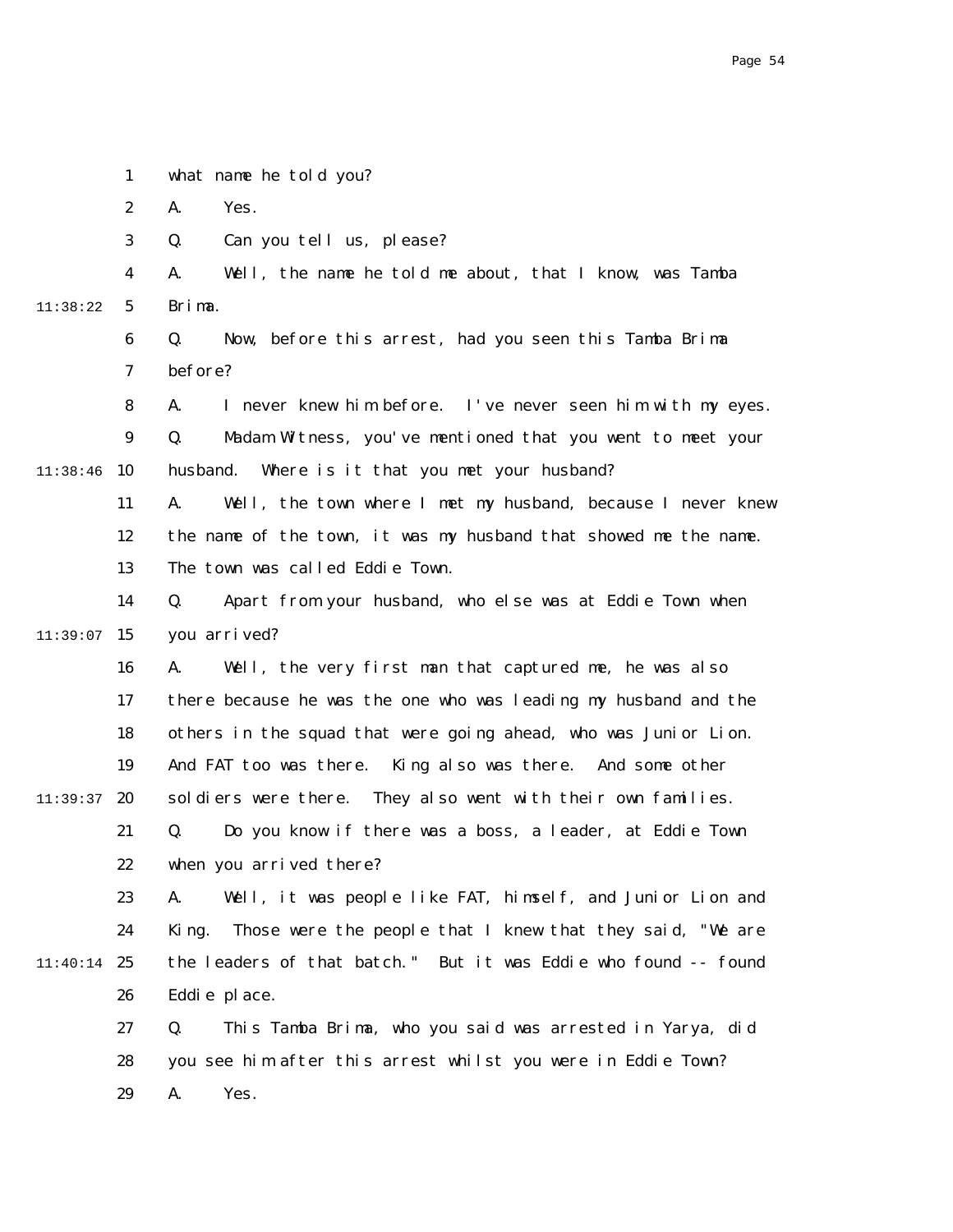1 Q. Where did you see him?

|          | $\boldsymbol{2}$ | Well, it was almost night fall and my husband told me that,<br>A.  |
|----------|------------------|--------------------------------------------------------------------|
|          | $\boldsymbol{3}$ | in the morning, if I would be brave enough to go and see where     |
|          | $\boldsymbol{4}$ | they had locked up the guys, the men who they arrested. And they   |
| 11:41:05 | $\mathbf 5$      | said, if I am brave enough to go and see where the men were, the   |
|          | 6                | men who were arrested were kept, and I told him that as long as    |
|          | 7                | you have the mind to do so, and I am with you, I also have the     |
|          | ${\bf 8}$        | gut to do so.                                                      |
|          | $\boldsymbol{9}$ | Q.<br>Madam Witness, before we get there, I asked you<br>0kay.     |
| 11:41:25 | 10               | about one man and you now are telling us about men who were        |
|          | 11               | Did you see -- apart from Tamba Brima, did you see<br>arrested.    |
|          | 12               | anybody else arrested?                                             |
|          | 13               | Well, I didn't see any other person arrested. But then<br>A.       |
|          | 14               | when I arrived at Eddie Town, it was my husband that told me.      |
| 11:41:50 | 15               | And he said they had arrested some other people. We met them       |
|          | 16               | I was not there, I never saw. But they had gone ahead<br>arrested. |
|          | 17               | and he was the person who told me.                                 |
|          | 18               | Did you subsequently see these people?<br>Q.<br>0kay.              |
|          | 19               | I saw them at Eddie Town.<br>A.<br>Yes.                            |
| 11:42:10 | 20               | Where in Eddie Town did you see them?<br>Q.                        |
|          | 21               | They dug a hole. There was a way that they used to call<br>A.      |
|          | 22               | That was normally where they used to keep them. And when it<br>it. |
|          | 23               | was daylight and the sun was very hot, they would take them out    |
|          | 24               | for them to look at the sun and I asked my husband. I said, "Why   |
| 11:42:45 | 25               | are these men very much old men that you've arrested"? And he      |
|          | 26               | later told me the reason why they have arrested the people.        |
|          | 27               | And what was the reason he told you?<br>Q.                         |
|          | 28               | My husband told me that the people had wanted to escape.<br>A.     |
|          | 29               | That is the reason why they are now suffering, and they are not    |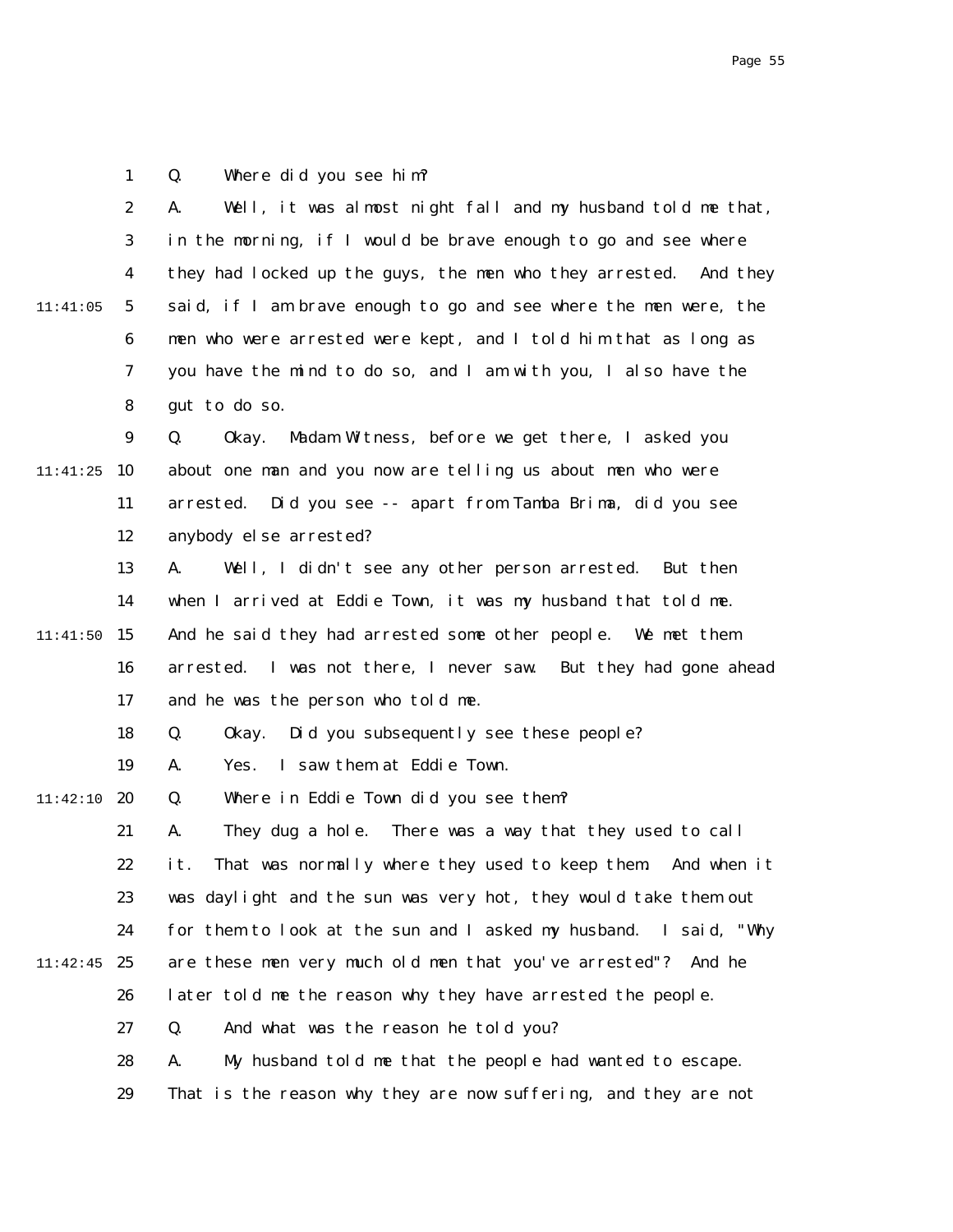|          | $\mathbf{1}$     | going to escape to anywhere. That is why they are suffering.           |
|----------|------------------|------------------------------------------------------------------------|
|          | $\boldsymbol{2}$ | They are going to suffer the penalty and they were all in              |
|          | 3                | civilian clothing. They had people who were guarding them, but         |
|          | $\boldsymbol{4}$ | they were not carrying guns when they were being guarded within        |
| 11:43:26 | 5                | that surrounding.                                                      |
|          | $\boldsymbol{6}$ | Do you remember how many of them there were?<br>Q.                     |
|          | 7                | Well, I can recall some of the names, but I can cannot<br>A.           |
|          | 8                | recall the exact number of them.                                       |
|          | 9                | Can you tell us some of these names you can<br>Q.<br>0kay.             |
| 11:43:46 | 10               | remember?                                                              |
|          | 11               | A.<br>Well, I can recall the name Tamba Brima and Santigie Kanu.       |
|          | 12               | I can recall Ibrahim Bazzy, and Abdul Sesay and Woyoh.<br><b>Those</b> |
|          | 13               | particular people, I can recall the names. The others I cannot         |
|          | 14               | recall.                                                                |
| 11:44:18 | 15               | Q.<br>Apart from seeing the arrested people in Eddie Town,<br>0kay.    |
|          | 16               | Madam Witness, do you recall anything else happening in Eddie          |
|          | 17               | Town?                                                                  |
|          | 18               | A.<br>Yes, what I can recall is what I have to say.                    |
|          | 19               | Q.<br>Yes, Madam Witness, please carry on.                             |
| 11:44:44 | 20               | A.<br>Whilst we were now at Eddie Town, from there, when we had        |
|          | 21               | left Kurubonla, SAJ Musa met us there in Eddie Town again.<br>He       |
|          | 22               | and his own squad, that was where they met us now.                     |
|          | 23               | Do you know some of the people in SAJ Musa's squad?<br>Q.              |
|          | 24               | Well, I don't know them, because they also came with a very<br>A.      |
| 11:45:19 | 25               | large population to the place.                                         |
|          | 26               | Do you remember when SAJ Musa came to Eddie Town,<br>Q.<br>0kay.       |
|          | 27               | the month?                                                             |
|          | 28               | Well, I cannot recall the month, but what I can recall, for<br>A.      |
|          | 29               | sure is that, at that time, it was almost during the rains,            |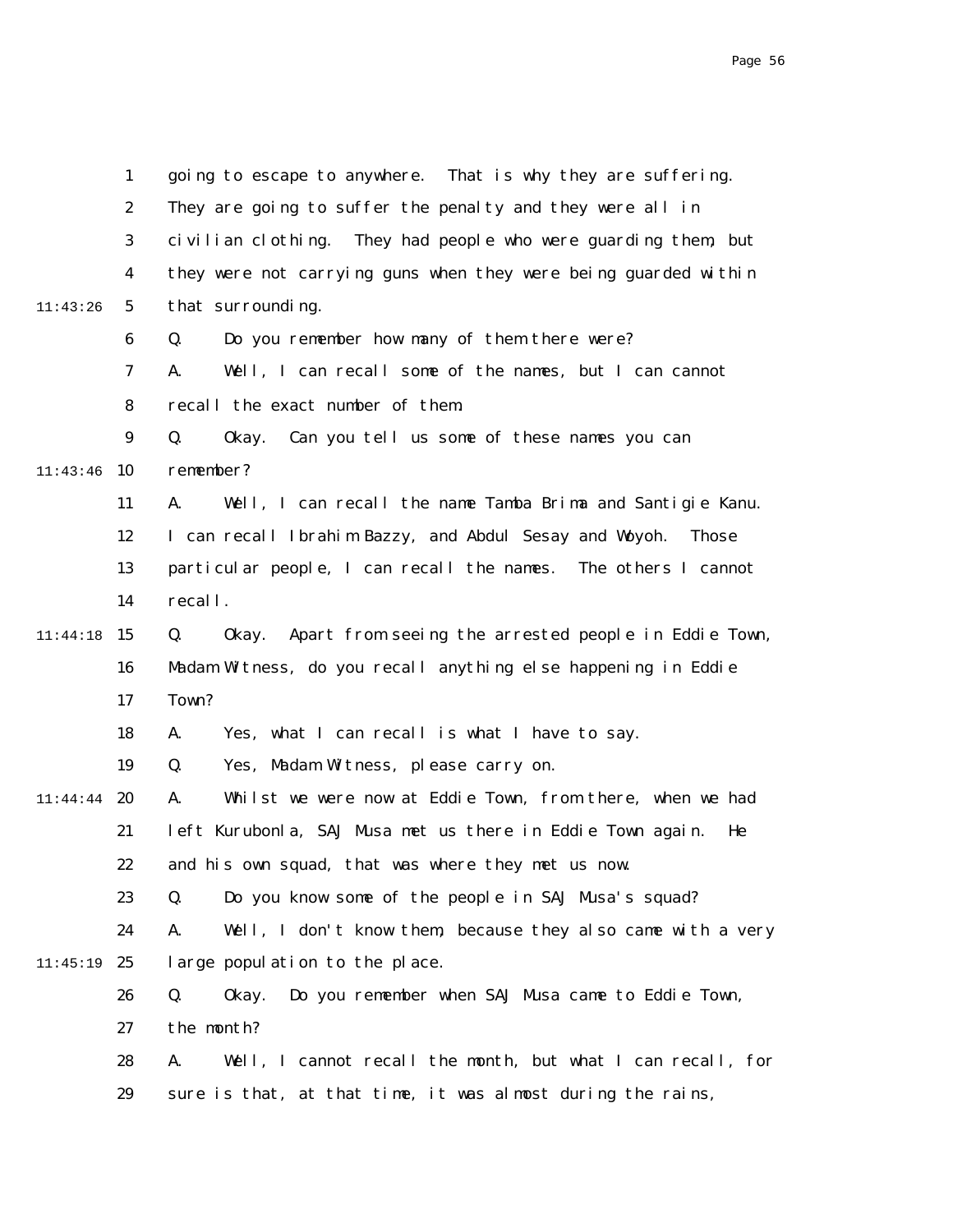|          | $\mathbf{1}$     | because we'll have -- we would have sun at a point in time and     |
|----------|------------------|--------------------------------------------------------------------|
|          | $\boldsymbol{2}$ | then later we would have rains. It was almost like at the end of   |
|          | 3                | the rainy season.                                                  |
|          | 4                | Q.<br>After SAJ Musa came to Eddie Town, did you continue to stay  |
| 11:46:07 | $5\overline{)}$  | in Eddie Town, Madam Witness?                                      |
|          | $\boldsymbol{6}$ | Yes, they did not come and we left. We were there for some<br>A.   |
|          | 7                | days in the town.                                                  |
|          | 8                | After those days, Madam Witness, where did you go?<br>Q.           |
|          | $\boldsymbol{9}$ | Well, after those days, SAJ Musa said they should head<br>A.       |
| 11:46:36 | 10               | back, to come to Freetown.                                         |
|          | 11               | Did you come to Freetown, Madam Witness?<br>Q.                     |
|          | 12               | A.<br>Yes.                                                         |
|          | 13               | Q.<br>When you were coming to Freetown, Madam Witness, who did     |
|          | 14               | you come with?                                                     |
| 11:46:56 | 15               | When -- because when we were coming, we did not come the<br>A.     |
|          | 16               | Junior Lion would travel, like, today. The next batch<br>same day. |
|          | 17               | would travel, like, tomorrow. We would go, like, next tomorrow.    |
|          | 18               | At any time where Junior Lion was, the place would be safe and     |
|          | 19               | when we arrived there, there would be no problem in the place.     |
| 11:47:25 | 20               | So you would be -- by your explanation, you would be the<br>Q.     |
|          | 21               | third set of people who would leave; is that what you're saying?   |
|          | 22               | A. The third group with SAJ Musa's own people, when they had       |
|          | 23               | met us, when we were with SAJ Musa, because he would not allow     |
|          | 24               | the women to be ahead. He said no woman should be with her         |
| 11:47:57 | 25               | husband, so we should be with the men that were arrested.          |
|          | 26               | These men that you say you should be with the men who were<br>Q.   |
|          | 27               | arrested, are they the same men as the ones you had seen in Eddie  |
|          | 28               | Town?                                                              |
|          | 29               | Yes, they were the same men who were with me.<br>A.                |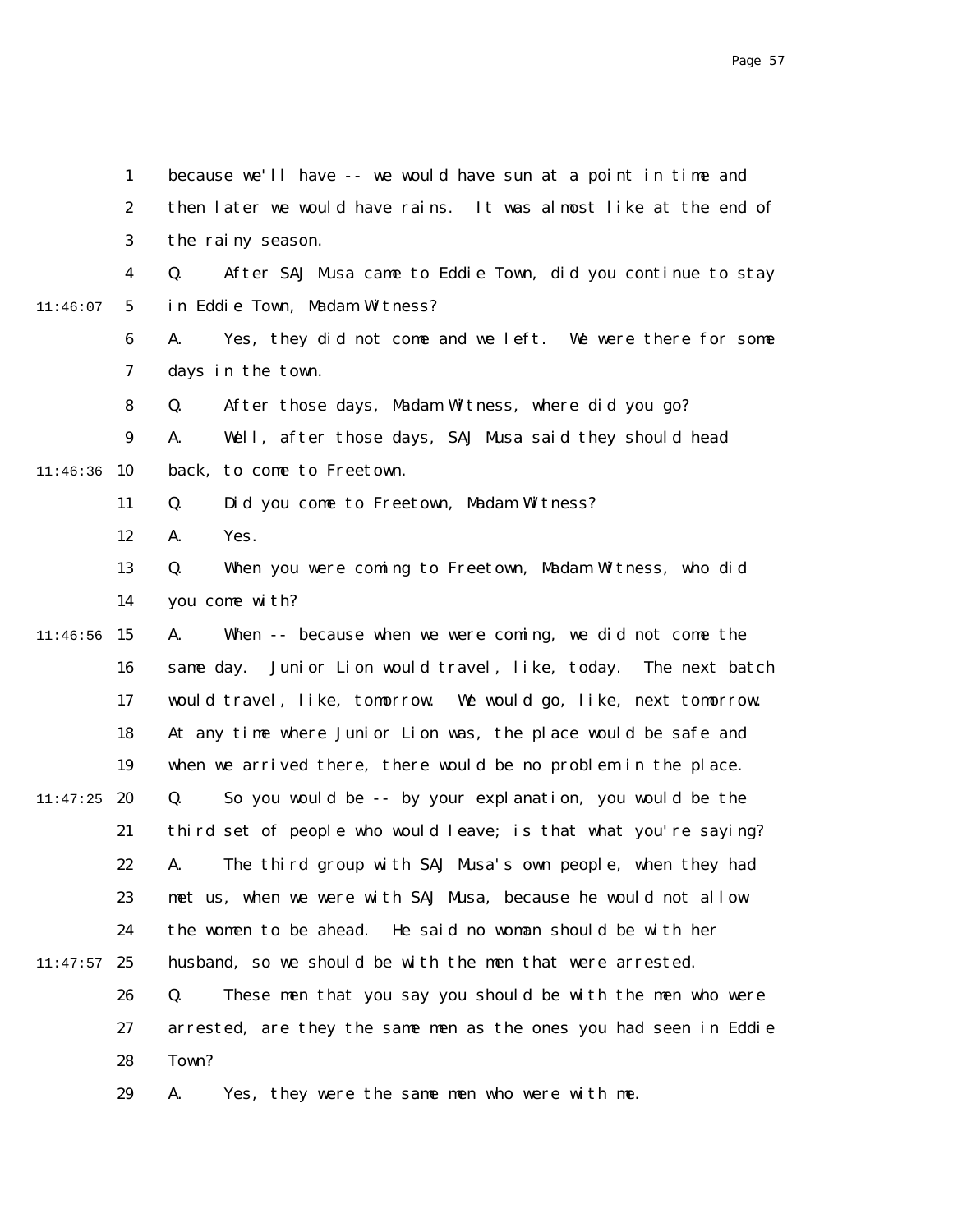2 3 4 5 6 7 8 9  $11:49:08$  10 11 12 13 14 11:49:34 15 16 17 18 19 11:49:55 **20** 21 22 23 24  $11:50:22$  25 26 27 28 29 11:48:47 Q. Madam Witness, on the way from Eddie Town to Freetown, do you recall anything happening? A. Yes. Q. Please tell us. A. I can recall when we were coming from Eddie Town, the first town that we passed, there was a lot of water, because that particular water, in fact, it was -- men had been helping us to cross. In fact, we struggled to cross that -- on that stream. I can recall one town that was called Gbendembu. That was the only town that I can recall. Q. After you passed that, coming down to Freetown, did anything else happen, that you can recall? A. Yes. When we arrived, when we had left that particular place, we walked to come to Freetown, because we walked -- we climbed the hills. We really struggled in order to come, until we reached Waterloo. Q. What happened at -- did any -- sorry, I beg your pardon. Did anything happen at Waterloo? A. Well, Waterloo, when we arrived there -- see, when we were at the back, we heard a heavy firing. But because even when we had been coming, ECOMOG had attacked us. They had been firing. That plane that had been flying, it would drop bombs and it would burn houses and it would kill people. See, I only forgot to tell you about this incident. Q. Where was this plane bombing houses; do you remember? A. Yes. It was because that plane, which was threatening people in Kono, that was why we came, that was why we came to Eddie Town. This plane had been disturbing us. Early in the

MS THOMPSON: That should be "Who were with us."

1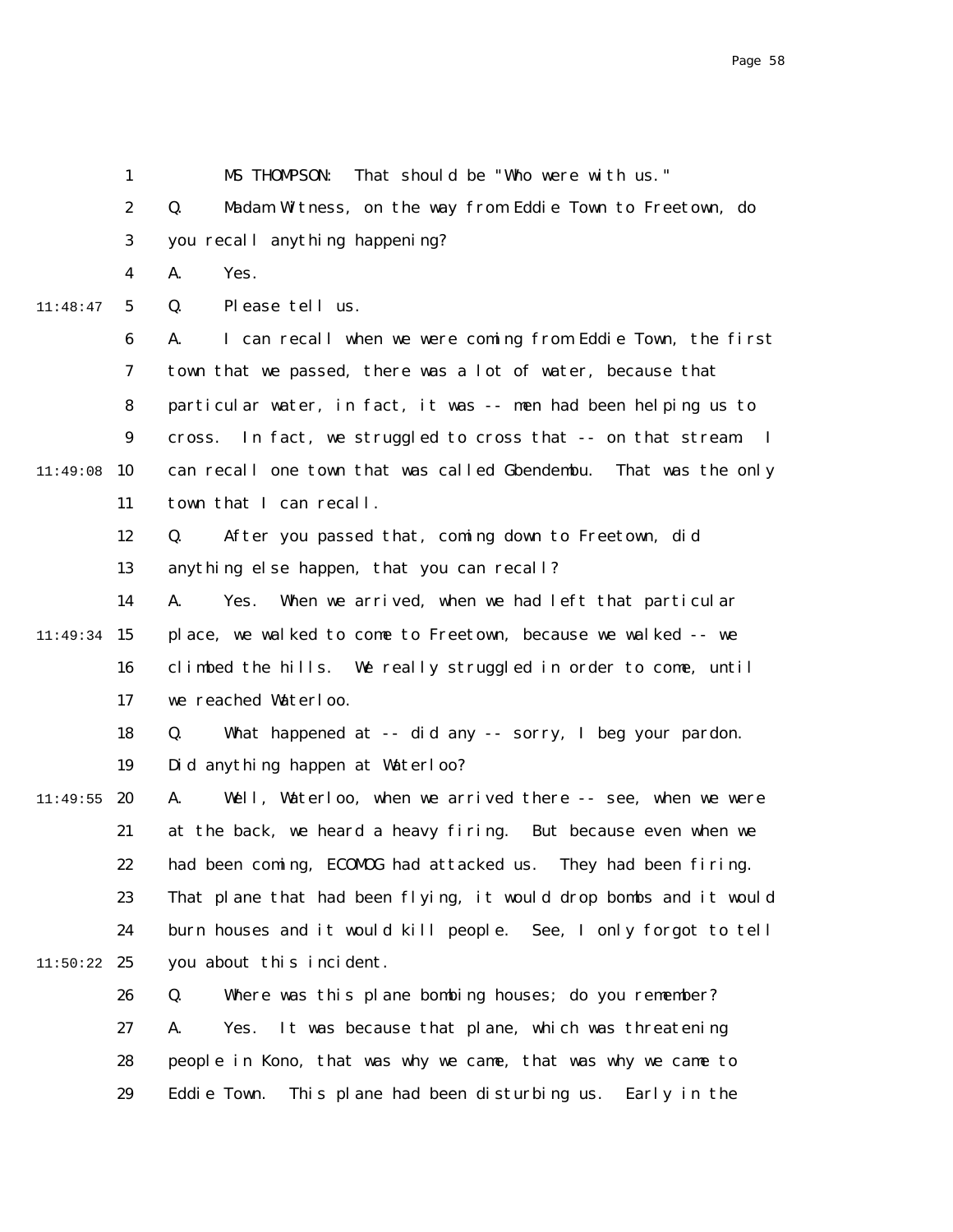|          | $\mathbf{1}$     | morning, none of us were in the town. So we'd go into the bush.   |
|----------|------------------|-------------------------------------------------------------------|
|          | $\boldsymbol{2}$ | We'd be in the bush until around 7.00, then we'd come into the    |
|          | 3                | town, because it was because of that plane that we had been       |
|          | 4                | hiding in the bush.                                               |
| 11:51:04 | $5\phantom{.0}$  | Q.<br>Where was this, Madam Witness?                              |
|          | $\boldsymbol{6}$ | Even when we were at Colonel Eddie Town, we used to hide<br>A.    |
|          | 7                | from it. Even at Kurubonla, we used to hide from it. Even in      |
|          | 8                | Kono, we used to hide from it.                                    |
|          | $\boldsymbol{9}$ | Q.<br>Okay, Madam Witness. Now, I asked you about Waterloo.       |
| 11:51:29 | 10               | Apart from these planes and you've said heavy firing, did         |
|          | 11               | anything else happen?                                             |
|          | 12               | So from Waterloo, by then, we came, we arrived at<br>A.<br>Yes.   |
|          | 13               | Because that was my first time of knowing Benguema,<br>Benguema.  |
|          | 14               | Benguema, although I knew Freetown, but that was my first time of |
| 11:51:58 | 15               | knowing Benguema, which they said was the barracks for the        |
|          | 16               | sol di ers.<br>That was my first time of knowing it.              |
|          | 17               | Do you know if anything happened in Benguema?<br>Q.               |
|          | 18               | A.<br>When we were at Benguema the ECOMOG had been firing<br>Yes. |
|          | 19               | one gun, but that gun, which had been fired -- the place would be |
| 11:52:22 | 20               | dark -- the place would be bright as it is here. So we were       |
|          | 21               | afraid. We, the women, did not know about that. SAJ Musa had      |
|          | 22               | been advising us not to be afraid because they had just been      |
|          | 23               | threatening us, so they said we should not be afraid.             |
|          | 24               | Did anything happen there?<br>Q.                                  |
| 11:52:47 | 25               | A.<br>Yes, we were at Benguema. Because there that time, since    |
|          | 26               | we had walked, a lot had started to be acquainted with SAJ Musa.  |
|          | 27               | I would fetch water for him, because I was just trying to fetch   |
|          | 28               | and to save my life. Because even the man with whom I was, I did  |
|          | 29               | not have confidence in him and SAJ Musa was the commander for all |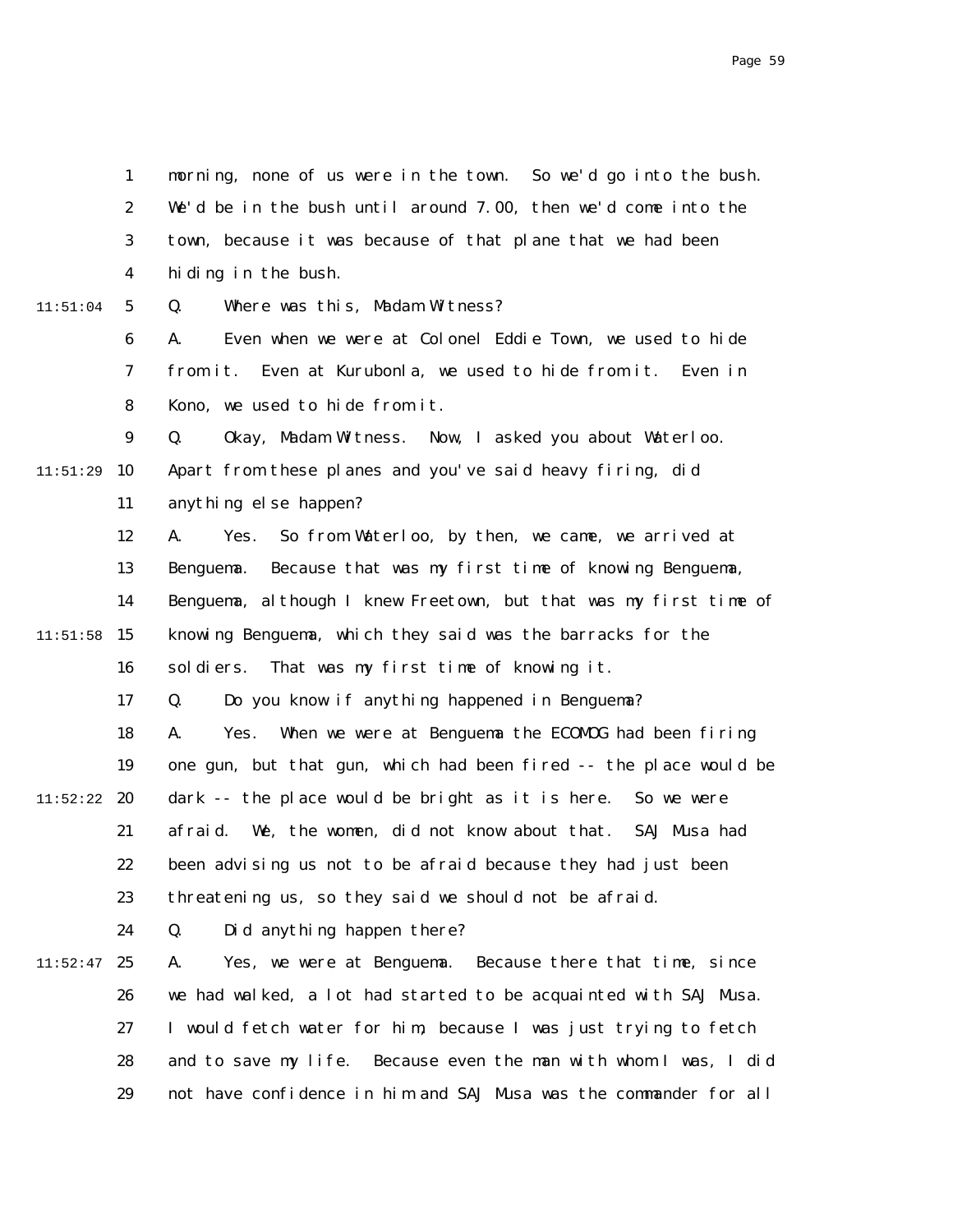1 the group.

2 3 Q. Yes, Madam Witness. Please, I asked you if anything happened and you said "yes."

4 A. Yes.

11:53:17

5 Q. Please, let's move to what happened?

6 7 8 9  $11:53:36$  10 11 12 13 A. So, when we are at Benguema, back then, the place where they kept the ammunition, they had guns which they had been firing with. SAJ Musa said that everything should be removed from that place. The building, it was a one big building. They said they should remove everything. So when a place -- an indigene like me was by him when he was saying those words, so when he took the guns out, and SAJ Musa told his boy, he said they should set the fire ablaze.

> 14 Q. Did they set it ablaze?

 $11:53:58$  15 16 17 18 A. Yes. They set it ablaze, so when they set it ablaze, it was the bomb. It was there that there was a bomb, and that was the time that it exploded. When it exploded, that was the -- a fragment came and hit him on his head.

19 20 21 11:54:27 MS THOMPSON: Mr Interpreter, I think the witness said building. First you said fire ablaze and then it was it ablaze. THE INTERPRETER: Yes, it ablaze, that is the building, set

22 it ablaze.

23 MS THOMPSON:

24  $11:54:46$  25 Q. After that happened, Madam Witness, do you recall anything else happening?

26 27 28 29 A. Yes. We took SAJ Musa to one hill, because a lot of people did not know that SAJ Musa had died. The place was quiet. All the soldiers were quiet during that time. So -- so they said that it was in Freetown that they would actually bury SAJ Musa.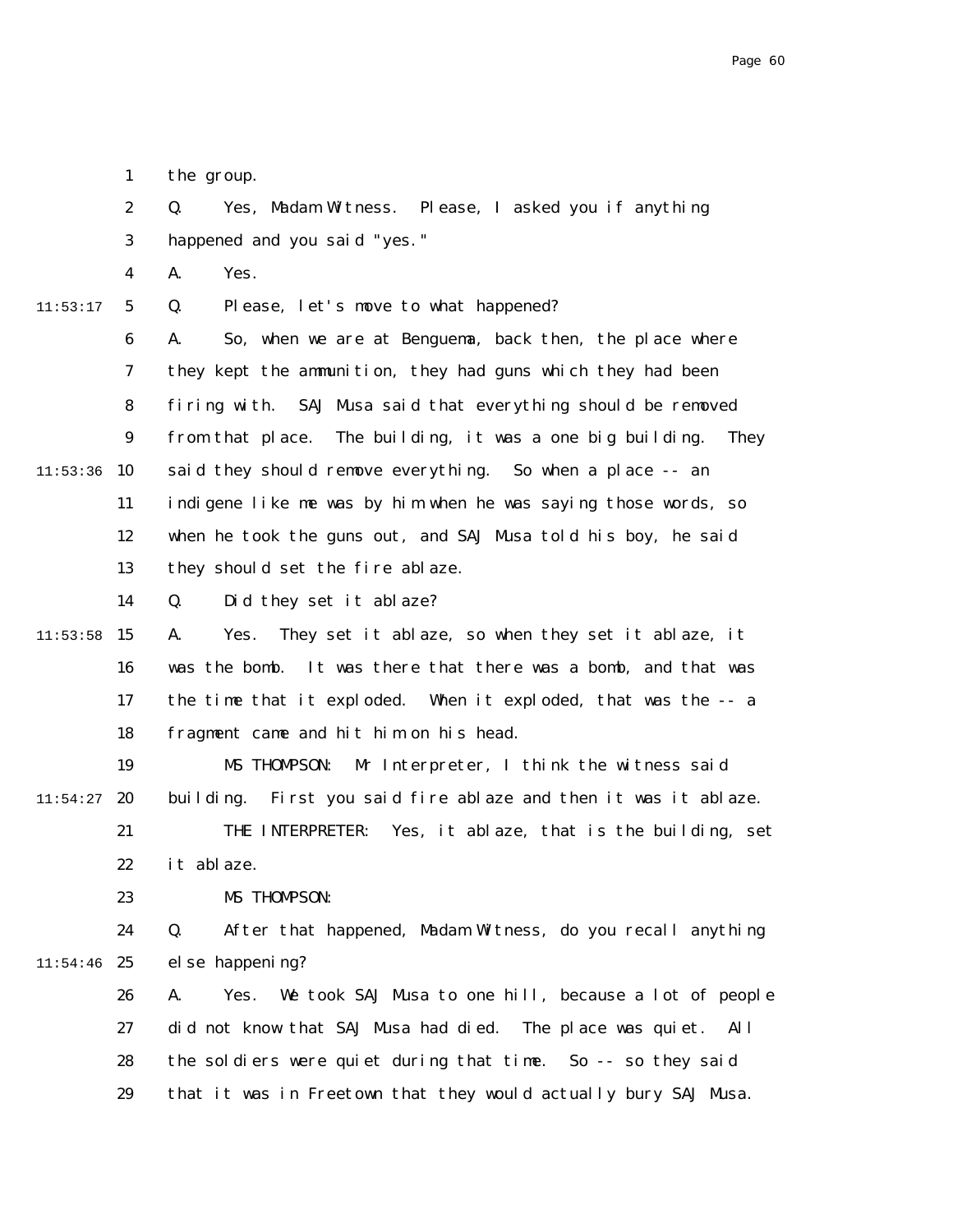1 2 3 4 5 6 7 8 9  $11:55:46$  10 11 12 13 14  $11:56:20$  15 16 17 18 19  $11:56:52$  20 21 22 23 24  $11:57:12$  25 26 27 28 29 11:55:31 I heard that in my ears, but it was not like that. Q. Who took SAJ Musa? A. Well, it was his boys. Q. Do you know any of these boys? A. If I should see them, I would know them, but I did not know their names. But if I should see them, I would know them. Q. Now, Madam Witness, you had said that they arrested men who were travelling with you. When you were in Benguema, where were these arrested men? A. When we reached Waterloo, the firing, it was so intensive, so everybody was trying to save his life. So I did not want to know about those men again. I did not see them from that time. Let me don't say lies. From that time, I did not see them again. Q. Okay. Carry on. Did you continue to stay in Benguema? A. No. I continued to travel with them again, to head for Freetown. Q. Whom did you travel with? A. So we travelled with Junior Lion, O-Five, with FAT, with some soldiers. We travelled, we, the civilians. The families of the soldiers were with them when we were travelling to come to Freetown. Q. Do you know if they had a leader at this time? A. Yes, it was FAT. Well, I heard that he was the one that should lead to come to Freetown. Q. Madam Witness, you said you headed to Freetown. Did you actually arrive in Freetown yourself? A. Yes. Q. Whereabouts in Freetown did you arrive? A. Well, we walked again from Benguema. When we had left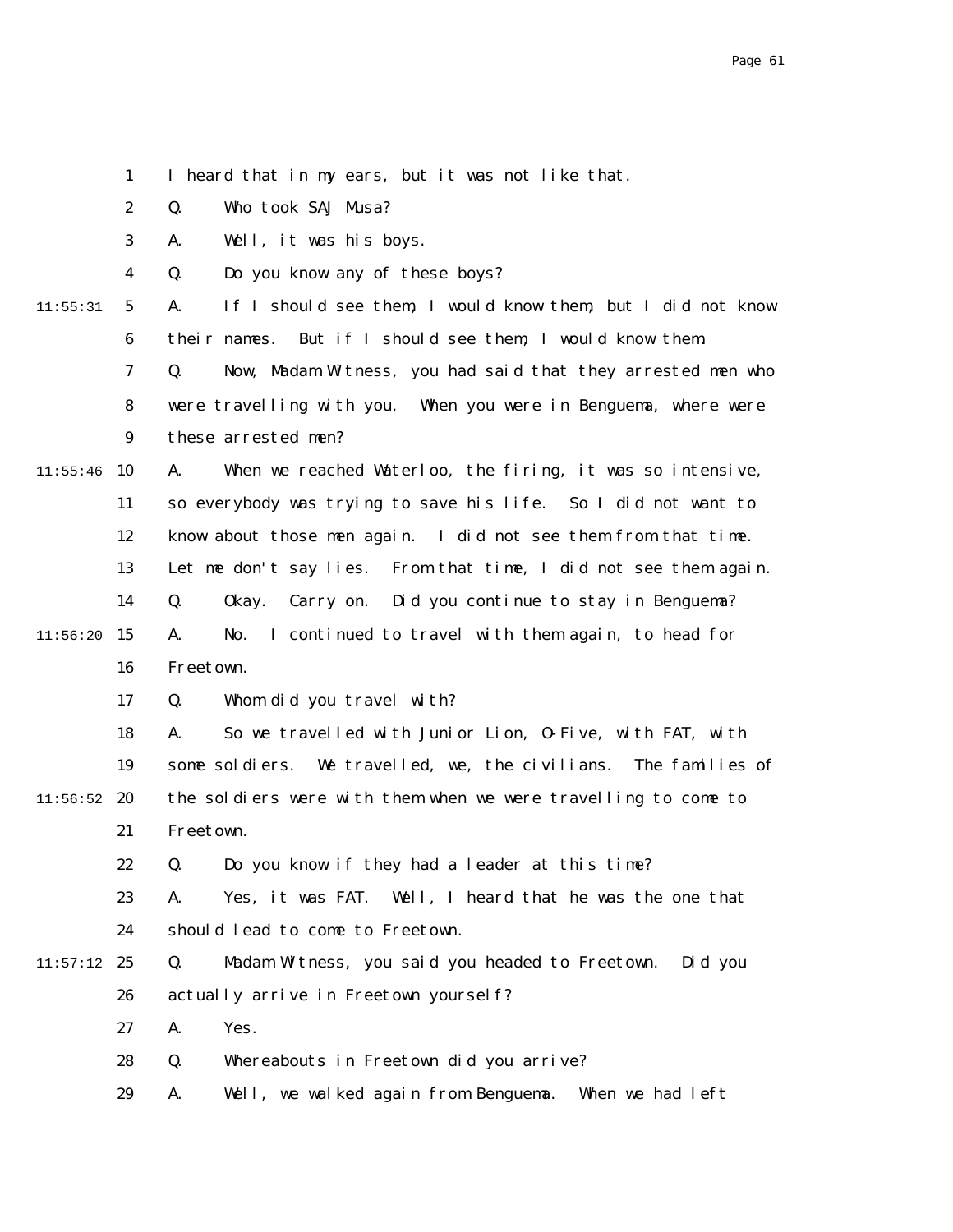|          | $\mathbf{1}$     | Benguema, we were coming. But they said SAJ should be buried in   |
|----------|------------------|-------------------------------------------------------------------|
|          | $\boldsymbol{2}$ | So, when they were carrying the body, it was falling<br>Freetown. |
|          | 3                | on the ground. So they came to realise that they would not be     |
|          | $\boldsymbol{4}$ | able to bring the body to Freetown. So where they buried him,     |
| 11:57:55 | $5\phantom{.0}$  | like, an indigene like me knows the place, so it was in one       |
|          | 6                | village after Benguema, up one hill. You have two mango trees.    |
|          | $\boldsymbol{7}$ | There is one mango tree here and the other was there and, in the  |
|          | 8                | middle, there he was buried. If I should go to the village, I     |
|          | $\boldsymbol{9}$ | know where SAJ Musa was buried, I, that am sitting here.          |
| 11:58:19 | 10               | Okay, Madam Witness. Where in Freetown did you come?<br>Q.        |
|          | 11               | Well, when we had left the place, we walked and passed<br>A.      |
|          | 12               | Hastings. From there, we stayed at kola tree. So when we were     |
|          | 13               | staying at kola tree, it was from kola tree that we entered       |
|          | 14               | Calaba Town, so that was during the Muslim month of fast -- of    |
| 11:58:51 | 15               | Ramadan. So early in the morning when they had been fasting --    |
|          | 16               | but I did not enter this town. We stopped at Ferry Junction, by   |
|          | 17               | There, we stopped.<br>Kissy there.                                |
|          | 18               | When you say, "we stopped at Ferry Junction," who was with<br>Q.  |
|          | 19               | you? Who stopped with you at Ferry Junction?                      |
| 11:59:09 | 20               | Well, my husband, he himself did not come. We all stayed<br>A.    |
|          | 21               | there, with his brothers and the others who came into town.       |
|          | 22               | Q. Who came into town, Madam Witness? You stopped at Ferry        |
|          | 23               | Junction. Who came into town?                                     |
|          | 24               | Well, I stayed at Ferry Junction. It was not that somebody<br>A.  |
| 11:59:37 | 25               | was stopped not to come into town, but we feared the firing,      |
|          | 26               | because the population was so much. So Junior Lion were the ones  |
|          | 27               | that entered into Freetown here, see, with King, with 0-Five.     |
|          | 28               | They were the ones that entered Freetown.                         |
|          | 29               | Apart from Junior Lion, King, 0-Five, do you remember the<br>Q.   |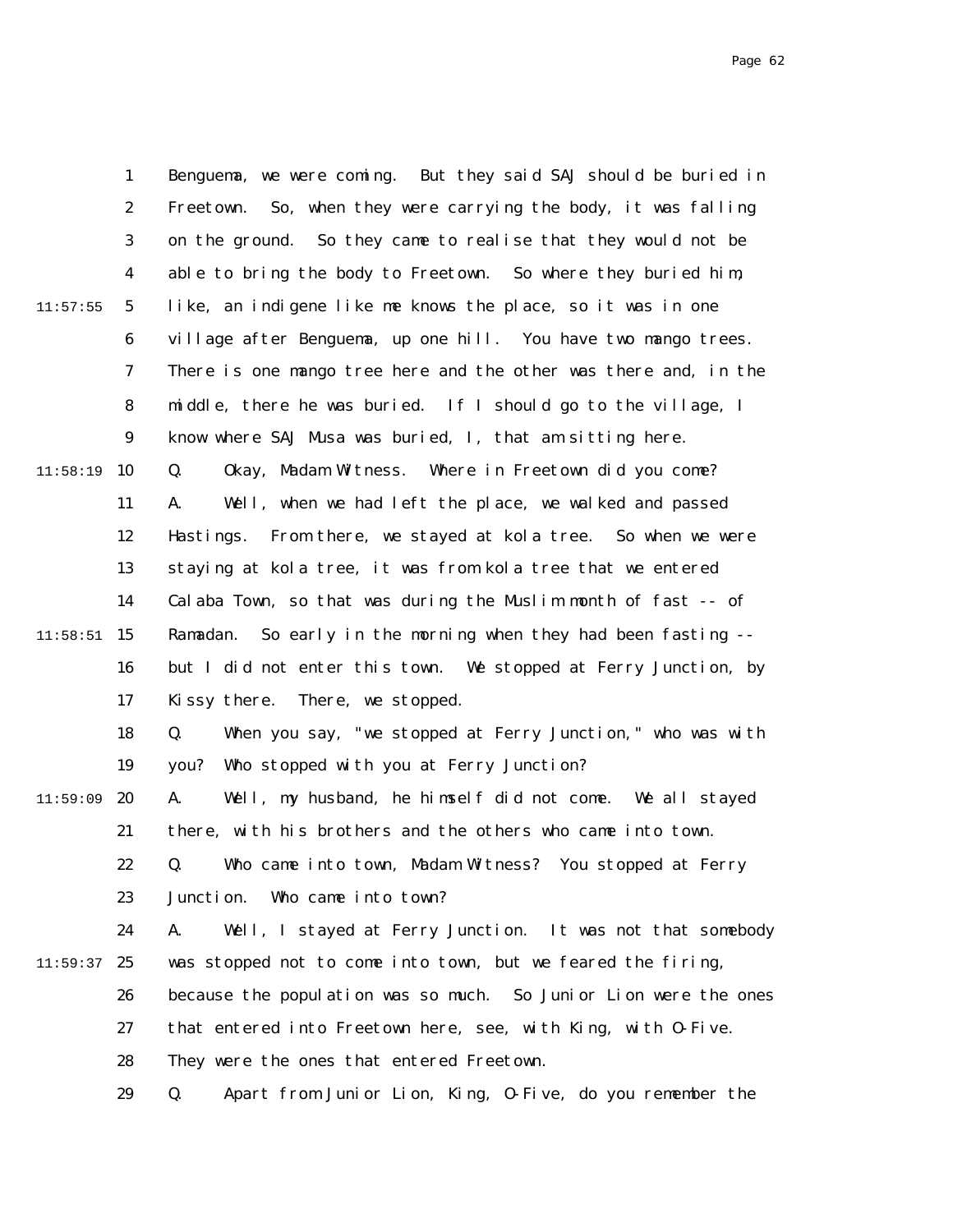1 2 3 4 5 6 7 8 9  $12:00:46$  10 11 12 13 14  $12:01:12$  15 16 17 18 19  $12:01:26$  20 21 22 23 24  $12:01:51$  25 26 27 28 29 12:00:18 names of any other person who entered Freetown? A. The names, I know a lot of soldiers, but I cannot recall all their names. Q. Okay. Now, Madam Witness, how long did you stay at Ferry Junction for? A. We stayed there for a considerable time, because the way in which the plane had been firing, so you had the people coming out tying white rags on their hands and the others, civilians, would come out, saying that we wanted peace, we wanted peace. And there was one lady, who was a friend of mine who came into Freetown, but when she returned and came, and said that that plane had killed a lot of people, soldiers, pregnant women at this main Siaka Stevens Street. Q. Madam Witness, at this time, did you see any of the arrested persons at Ferry Junction? MR HARDAWAY: Objection, Your Honour. She testified that she never saw them after Waterloo. PRESIDING JUDGE: That's correct, Ms Thompson. MS THOMPSON: I'll move on, Your Honour. Q. Okay. After you -- you said you stayed at Ferry Junction for some time. Did you subsequently leave Ferry Junction? A. Well, when I left Ferry Junction, it was because they had piled a lot of pressure on them here. ECOMOG had been firing. The firing was intensive, people had been dying. So they saw, in fact, they had more families. Instead of their families to die, they decided to withdraw, so we used the mental hill roads on the hills, so we walked. We did -- we did walk. Q. Where did you walk to? A. Well, we walked -- we returned to Benguema.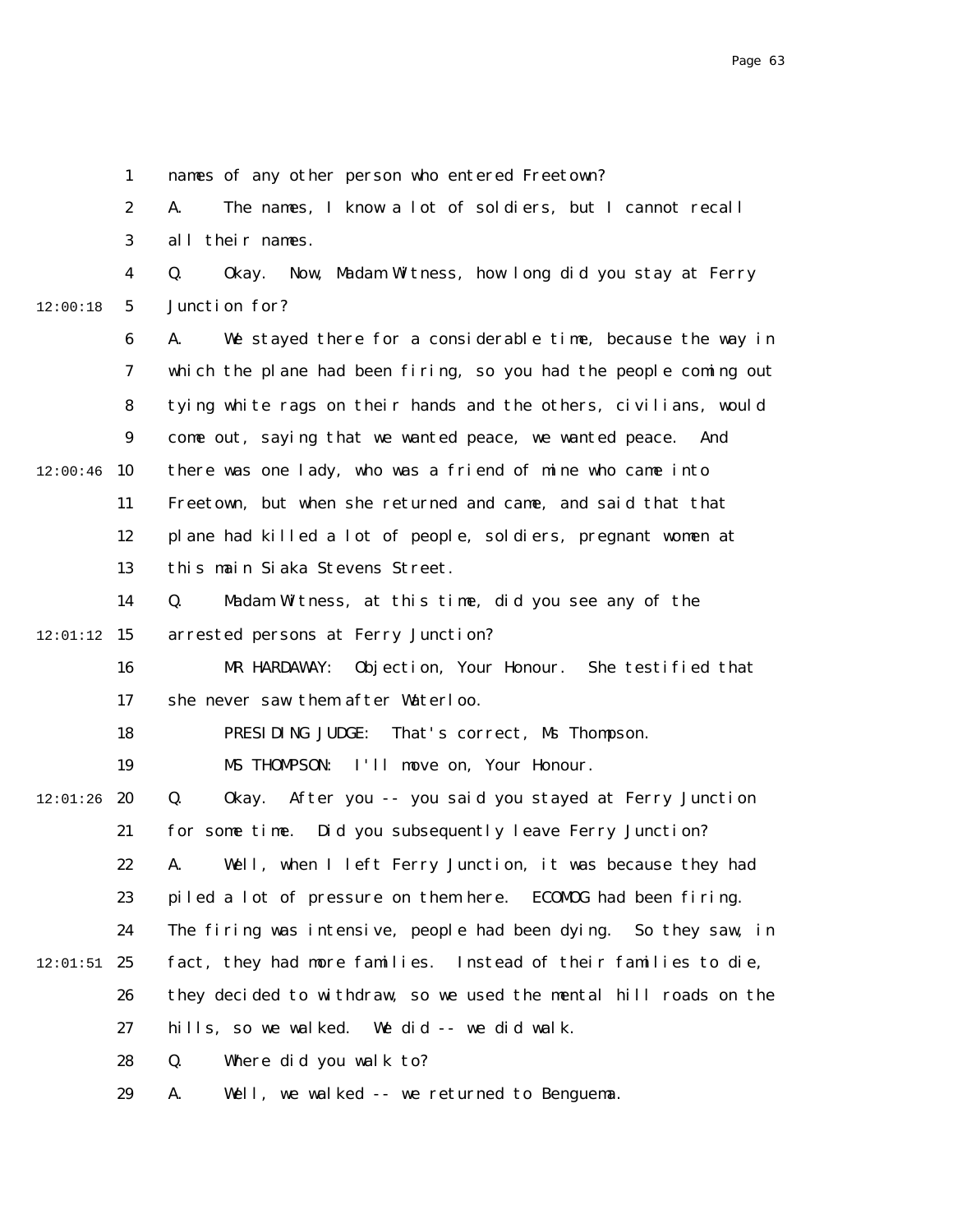1 2 3 4 5 6 7 8 9  $12:03:08$  10 11 12 13 14  $12:03:25$  15 16 17 18 19  $12:03:42$  20 21 22 23 24  $12:04:05$  25 26 27 28 29 12:02:40 Q. Did you stay in Benguema? A. When we were going  $-1$ 'm sorry, that particular part, when they had said that Junior Lion had come and opened this Pademba Road, it had been opened, SAJ's wife was there, but I had never known her. It was at Benguema that I knew her, SAJ's wife. I saw the late president. That was the very day that I knew that I knew him. And they also freed one old man who was blind. He was blind, so they used to hold his walking stick. So we all used those hills to come to Benguema. That was how I came to know them facially. Q. Did you stay at Benguema, Madam Witness? A. Yes. Q. How long did you stay at Benguema for? A. Well, we stayed there for a long time, because other people have come to Waterloo. Superman and the RUF were at Waterloo, so we would walk from Benguema to Waterloo to find food, and we'd go -- so things were normal for us during that time. During that time, ECOMOG were not prepared. Q. Where was your husband at this time? A. Well, my husband was at Benguema during that time. Q. Did you subsequently leave Benguema at this time? A. Yes. Why we left Benguema -- Q. Wait. You said "yes." The question I was going to ask you then was: Where did you go? A. When we left Benguema, we walked, continued walking, because ECOMOG attacked the place. The jets had been disturbing, so the plane had been firing, so we walked -- we went through bush roads to go to Mile 38, those areas. Q. Did you stay at Mile 38?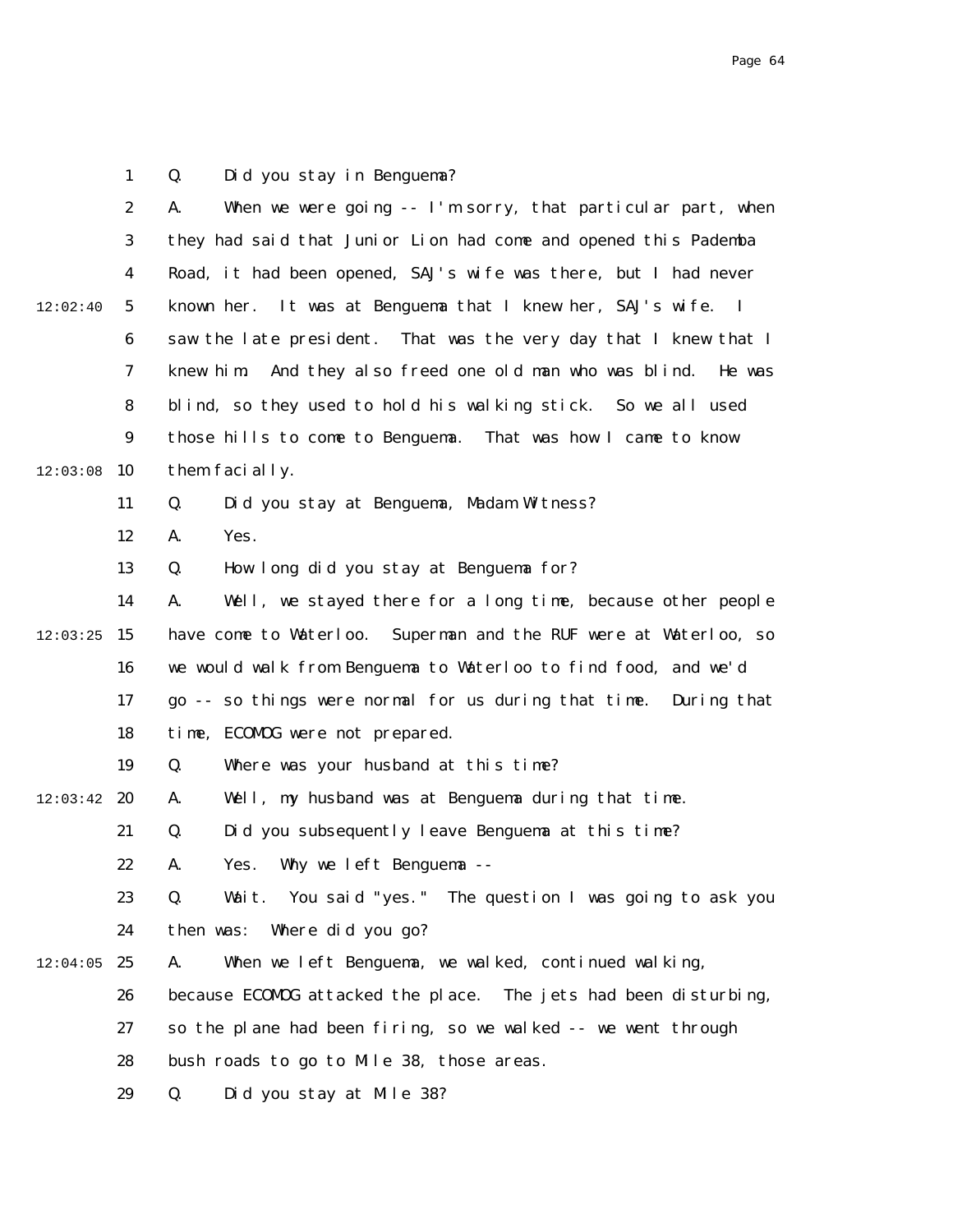|          | $\mathbf{1}$     | We were there for some time.<br>A.<br>Yes.                             |
|----------|------------------|------------------------------------------------------------------------|
|          | $\boldsymbol{2}$ | Did you eventually leave Mile 38?<br>Q.                                |
|          | 3                | Yes, we left Mile 38.<br>A.                                            |
|          | 4                | Where did you go?<br>Q.                                                |
| 12:04:52 | $\sqrt{5}$       | We came to Lunsar.<br>A.                                               |
|          | 6                | And who did you go to Lunsar with?<br>Q.                               |
|          | 7                | My husband. We all came to Lunsar with his brother.<br>A.              |
|          | 8                | Did you stay at Lunsar?<br>Q.                                          |
|          | $\boldsymbol{9}$ | We stayed at Lunsar, because, during that time --<br>A.<br>Yes.        |
| 12:05:20 | <b>10</b>        | see, I had already become pregnant for this man. It was from           |
|          | 11               | Mile 38 that I had this pregnancy.                                     |
|          | 12               | Did you subsequently leave Lunsar?<br>Q.                               |
|          | 13               | We stayed at Lunsar for some time. We left this<br>A.<br>Yes.          |
|          | 14               | place and went to Makeni Town.                                         |
| 12:05:39 | 15               | When you arrived at Makeni, did you see anyone you know, or<br>Q.      |
|          | 16               | you knew, I should say? Did you see anyone who you knew?               |
|          | 17               | Well, that particular moment when I arrived in Makeni, I<br>A.         |
|          | 18               | did not know anybody initially, except when I had stayed for some      |
|          | 19               | time before, I had become acquainted with people.                      |
| 12:06:07 | 20               | Madam Witness, did you see soldiers at Makeni?<br>Q.                   |
|          | 21               | MR HARDAWAY:<br>Objection.<br>Leading.                                 |
|          | 22               | MS THOMPSON:                                                           |
|          | 23               | Madam Witness --<br>Q.                                                 |
|          | 24               | PRESIDING JUDGE:<br>Yes, Ms Thompson.                                  |
| 12:06:19 | 25               | MS THOMPSON:<br>I'll rephrase.                                         |
|          | 26               | Q.<br>Madam Witness, did you see any fighting factions in Makeni?      |
|          | 27               | We were mixed up in the place.<br>RUF were there.<br>A.<br>Yes.<br>The |
|          | 28               | SLA soldiers were there again.                                         |
|          | 29               | Q.<br>Do you know any of these SLA soldiers who were in Makeni?        |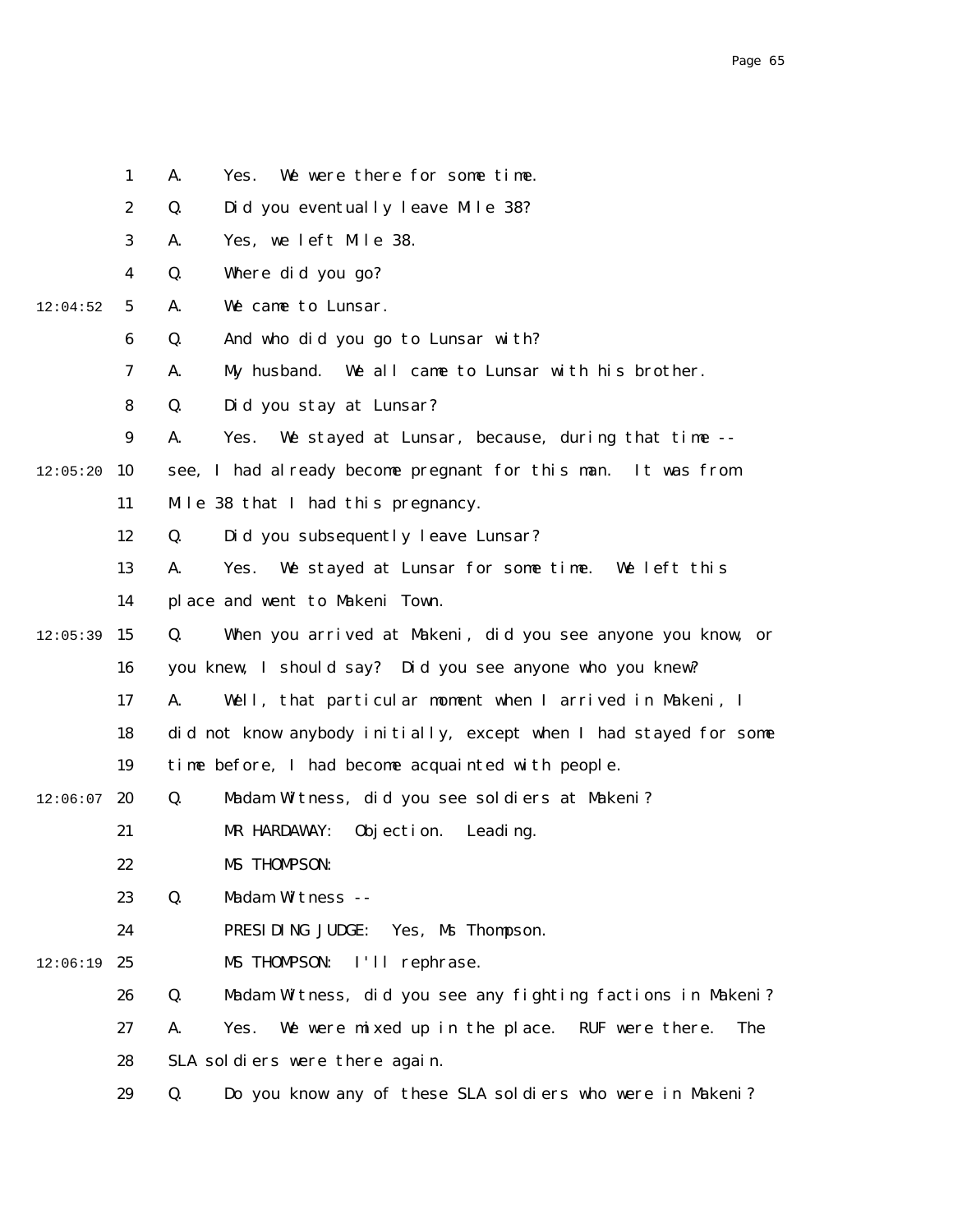|          | $\boldsymbol{2}$ | Q.<br>Whilst you were in Makeni, did anything happen?               |
|----------|------------------|---------------------------------------------------------------------|
|          | 3                | Yes.<br>A.                                                          |
|          | $\boldsymbol{4}$ | Please tell us.<br>Q.                                               |
| 12:07:06 | $5\phantom{.0}$  | We had stayed in Makeni for some time, so my stomach had<br>A.      |
|          | 6                | That was the time that the RUF, with the SLA,<br>become strong.     |
|          | 7                | So there was heavy firing in Makeni Town. So in Makeni<br>fought.   |
|          | 8                | Town by then, the soldiers were not able, so they left Makeni       |
|          | $\boldsymbol{9}$ | Town and they found their own side where they stayed, which was     |
| 12:07:39 | 10               | the Okra Hill.                                                      |
|          | 11               | Q.<br>0kay.<br>Madam Witness, before I ask you about that, you said |
|          | 12               | your stomach had become strong. Now, before I ask you to clarify    |
|          | 13               | that for the records, I'm going to ask you one question:<br>Were    |
|          | 14               | you still pregnant at this time?                                    |
| 12:07:55 | 15               | Yes. See, I was still pregnant.<br>A.                               |
|          | 16               | Do you know how far gone your pregnancy was at that time?<br>Q.     |
|          | 17               | Yes. It was something between eight to nine months.<br>A.<br>It     |
|          | 18               | was strong by then.                                                 |
|          | 19               | Now, you said the soldiers left to Okra Hills; where did<br>Q.      |
| 12:08:21 | 20               | you go -- left Makeni to go to Okra Hills. Where did you go,        |
|          | 21               | Madam Witness?                                                      |
|          | 22               | Well, at that time, when the firing had taken place, I did<br>A.    |
|          | 23               | not know the whereabouts of my husband, I did not see him.<br>So    |
|          | 24               | all of us had dispersed. They had come, because they had been       |
| 12:08:44 | 25               | trying to escape to try to save their lives. So who -- when they    |
|          | 26               | saw a soldier, the other soldier --                                 |
|          | 27               | THE INTERPRETER:<br>Your Honours, would the witness go a            |
|          | 28               | little bit slow?                                                    |
|          | 29               | MS THOMPSON:                                                        |

A. I know them, but I don't know their names, most of them.

1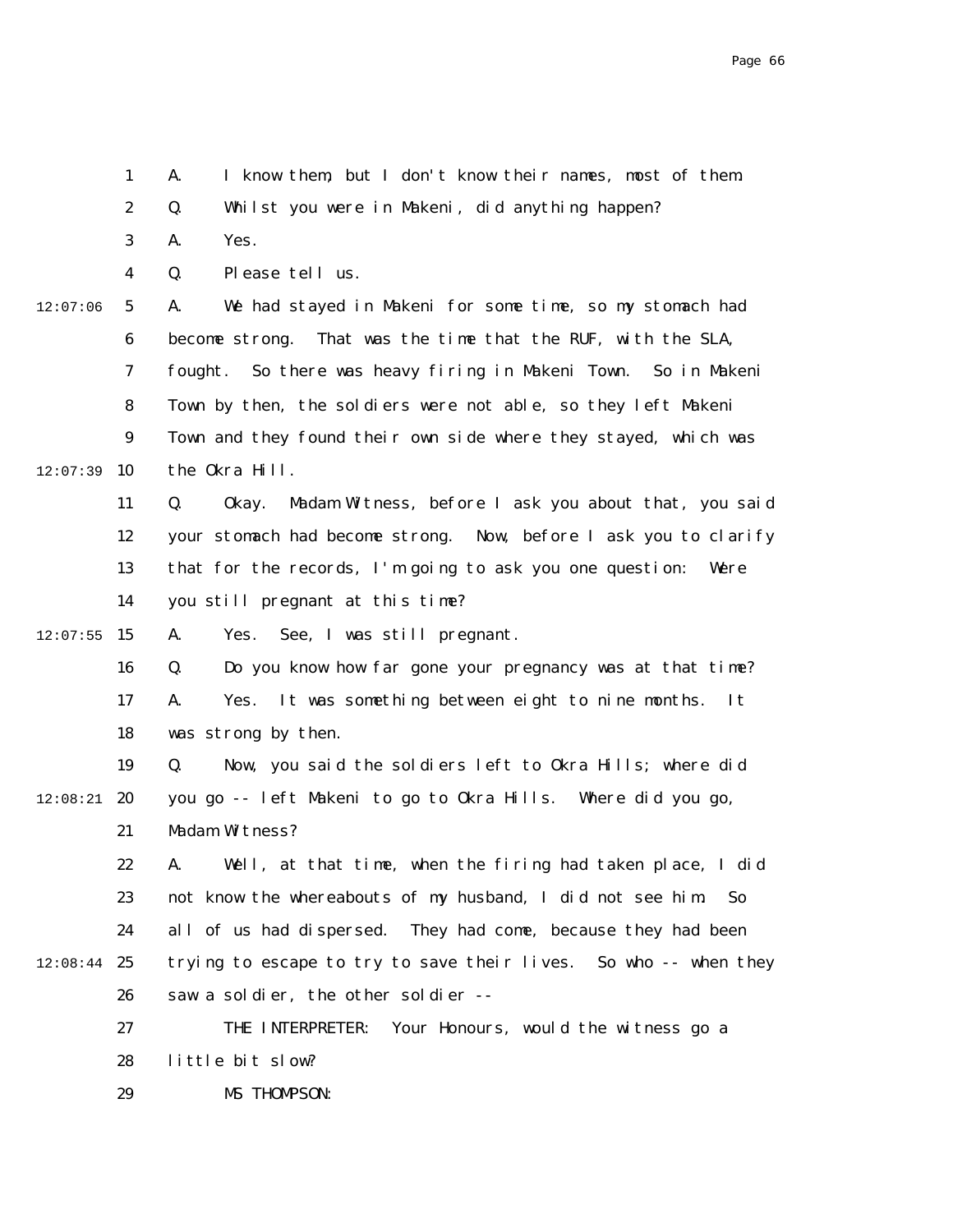|          | $\mathbf{1}$     | Madam Witness, start again and take it slowly because the<br>Q.     |
|----------|------------------|---------------------------------------------------------------------|
|          | $\boldsymbol{2}$ | interpreter lost you somewhere, okay. You were talking about the    |
|          | $\boldsymbol{3}$ | soldiers had dispersed, everybody had dispersed. The question I     |
|          | $\boldsymbol{4}$ | asked you was: Where did you go? Just stick to that, please.        |
| 12:09:16 | $\mathbf{5}$     | Just tell me where you went. You've told us that your husband --    |
|          | $\boldsymbol{6}$ | you couldn't find your husband, so where did you go?                |
|          | 7                | I went and stayed with one old man that was called<br>A.<br>Yes.    |
|          | 8                | I met a lot of the wives of soldiers who were with the<br>Pa Demba. |
|          | $\boldsymbol{9}$ | old man.                                                            |
| 12:09:36 | 10               | How long were you there for?<br>Q.                                  |
|          | 11               | Well, I stayed with the old man for four days.<br>A.                |
|          | 12               | And where did you -- where was this man?<br>Q.                      |
|          | 13               | Well, the old man, my -- I did not know the whereabouts of<br>A.    |
|          | 14               | my husband. Let me don't say lies.                                  |
| 12:10:01 | 15               | No, no, no, no. This man that you went to stay with, whom<br>Q.     |
|          | 16               | you stayed with for four days, what town was he in?                 |
|          | 17               | It was in Makeni Town.<br>A.                                        |
|          | 18               | After those four days, where did you go?<br>Q.<br>0kay.             |
|          | 19               | After those four days, I saw another group, which was the<br>A.     |
| 12:10:25 | 20               | family of the soldiers. They were heading to come to Berry          |
|          | 21               | They said they heard that the SLAs were at Okra Hills.<br>Junction. |
|          | 22               | That's where I joined them.                                         |
|          | 23               | Did you arrive at Okra Hills?<br>Q.                                 |
|          | 24               | Yes.<br>We walked from Makeni to Lunsar.<br>A.<br>From Lunsar, we   |
| 12:10:48 | 25               | reached Okra Hills. By then, my pregnancy was already strong, so    |
|          | 26               | we arrived at Berry Junction. So we met some Ogas at Berry          |
|          | 27               | Junction, so they were sympathetic with me simply because I was     |
|          | 28               | They were the ones who directed us where our husbands<br>pregnant.  |
|          | 29               | were.                                                               |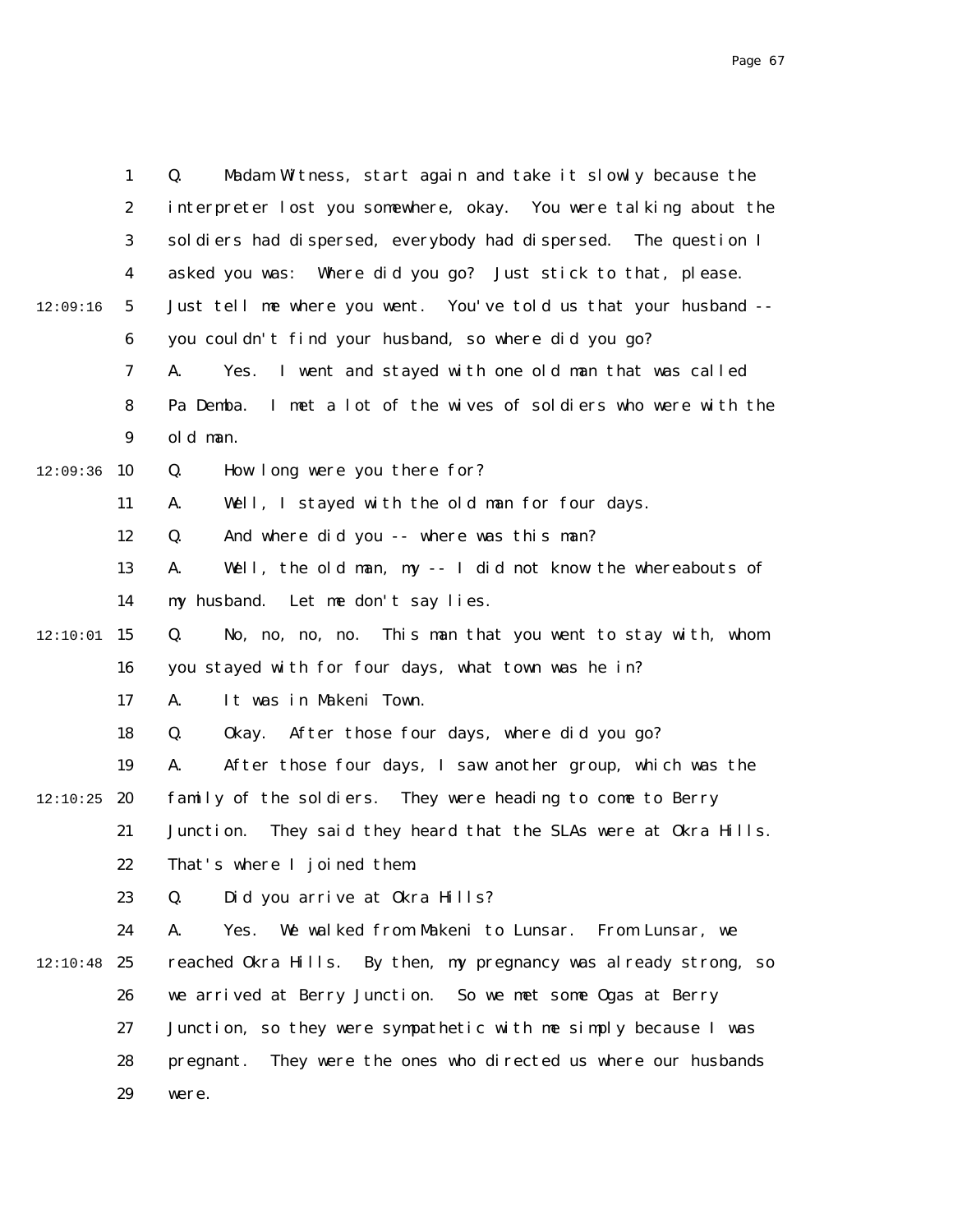|          | $\mathbf{1}$     | Madam Witness, I'm going to ask you two questions.<br>Q.<br>Fi rst,       |
|----------|------------------|---------------------------------------------------------------------------|
|          | $\boldsymbol{2}$ | who were 0gas?                                                            |
|          | 3                | The Nigerians who had been fighting.<br>A.                                |
|          | 4                | Secondly, do you know if Okra Hill is known by any other<br>Q.            |
| 12:11:28 | $\mathbf{5}$     | name?                                                                     |
|          | $\boldsymbol{6}$ | Well, it was when I arrived there that I came to know that<br>A.          |
|          | 7                | Okra Hills had other name that I heard about.                             |
|          | 8                | What was the other name?<br>Q.                                            |
|          | $\boldsymbol{9}$ | Well, we walked. When we had arrived there, by then, I<br>A.              |
| 12:12:06 | 10               | heard some people -- Junior Lion's boys called the place West             |
|          | 11               | Si de.                                                                    |
|          | 12               | Madam Witness, do you know who was in charge of this place?<br>Q.         |
|          | 13               | I don't get you clear.<br>A.                                              |
|          | 14               | Do you know who was in charge of this West Side?<br>Q.                    |
| 12:12:25 | 15               | Yes.<br>A.                                                                |
|          | 16               | Who was it?<br>Q.                                                         |
|          | 17               | Well, Kalleh was there. He was the big man with he, the<br>A.             |
|          | 18               | They were the ones that we met there as big men.<br>Juni or Lion.         |
|          | 19               | Apart from Kalleh -- does Kalleh have another name? Do you<br>Q.          |
| 12:12:55 | 20               | know if there is another name for Kalleh; if you can remember?            |
|          | 21               | Well, it was that Kalleh that I knew.<br>A.                               |
|          | 22               | That's fine. Apart from Kalleh and Junior Lion, did you<br>$\mathbf{0}$ . |
|          | 23               | see anybody else at this place?                                           |
|          | 24               | Yes, I met a large population there again at the place.<br>A.             |
| 12:13:28 | 25               | Do you know the names of some of these people you met at<br>Q.            |
|          | 26               | West Side?                                                                |
|          | 27               | Yes.<br>A.                                                                |
|          | 28               | Q.<br>Who were they?                                                      |
|          | 29               | Well, the men who -- whom I had left to see, I met them<br>A.             |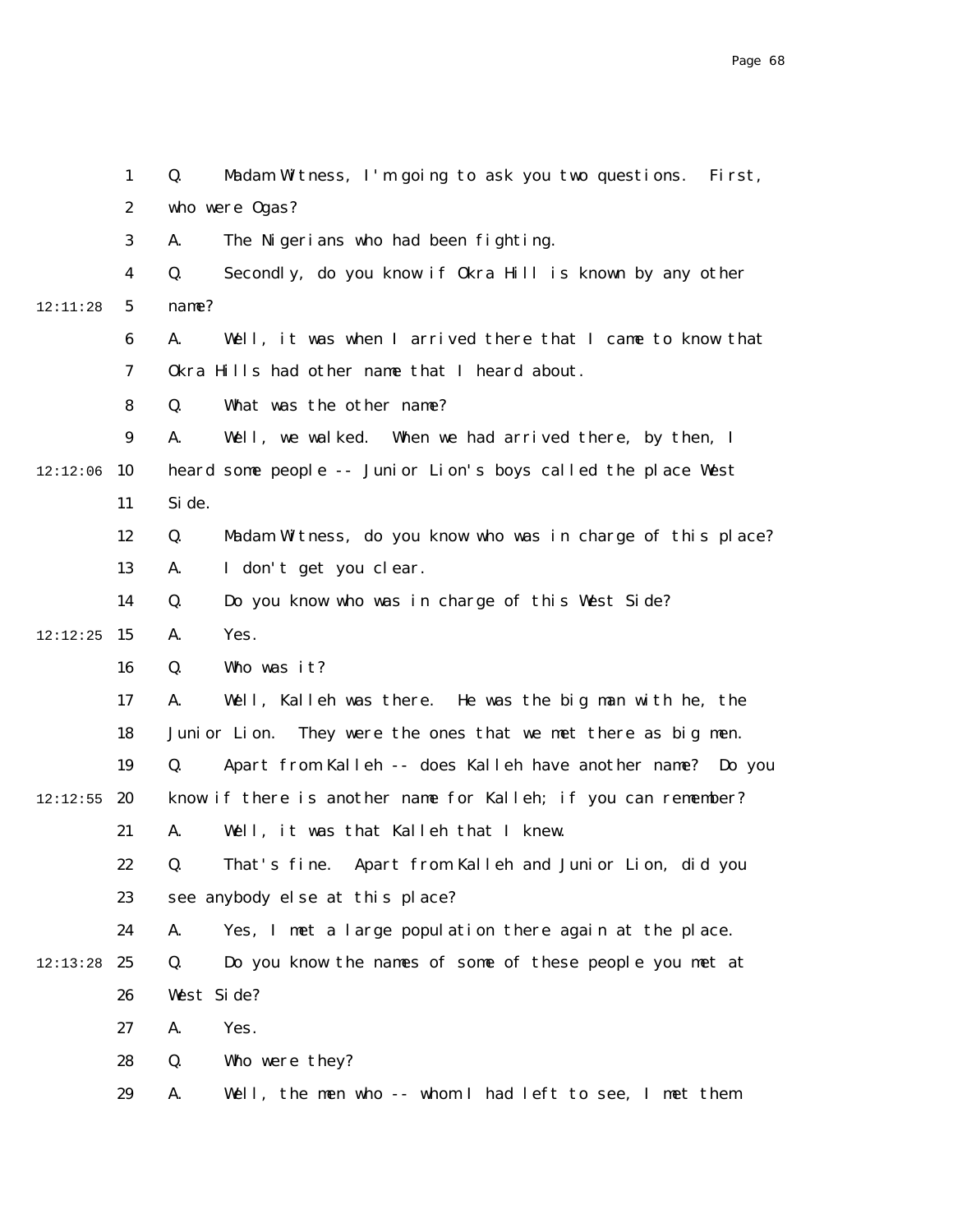|          | $\mathbf{1}$     | there at the Okra Hills, but they were still under arrest.        |
|----------|------------------|-------------------------------------------------------------------|
|          | $\boldsymbol{2}$ | Which men had you -- which you had stopped -- which men --<br>Q.  |
|          | 3                | let me rephrase this. Now, you said the men who you had stopped   |
|          | 4                | seeing, and then you saw them again, who were these men?          |
| 12:14:13 | $5\phantom{.0}$  | A.<br>Well, I saw them again, Santigie Kanu, Tamba Brima, Ibrahim |
|          | 6                | Kamara. I even saw Papa again. He was under arrest, with Abdul    |
|          | 7                | Sesay, with Foday Bah. All of them were under arrest.             |
|          | 8                | How did you know, Madam Witness, that they were under<br>Q.       |
|          | $\boldsymbol{9}$ | arrest?                                                           |
| 12:14:44 | 10               | A.<br>Well, my husband, whom I met there, was the one that        |
|          | 11               | explained to me, because I did not know anything concerning       |
|          | 12               | Anything, I was being informed by my husband.<br>sol di ers.      |
|          | 13               | Q.<br>Madam Witness, did you actually see them under arrest?      |
|          | 14               | A.<br>Yes.                                                        |
| 12:15:03 | 15               | Q.<br>Can you describe what you saw?                              |
|          | 16               | Yes.<br>A.                                                        |
|          | 17               | Please do so.<br>Q.                                               |
|          | 18               | They still -- they were still put in the same hole where<br>A.    |
|          | 19               | they had been punishing them where I last saw them, but they      |
| 12:15:29 | 20               | covered the place.                                                |
|          | 21               | Q.<br>Madam Witness, how long were you at West Side for?          |
|          | 22               | Well, I stayed there for some time, and I left -- I was<br>А.     |
|          | 23               | there -- see, when I gave birth to my baby girl, I was there when |
|          | 24               | I gave birth to my baby. When we crossed the stream, that was     |
| 12:16:00 | 25               | the area that I gave birth to my child.                           |
|          | 26               | Did you subsequently leave West Side?<br>Q.                       |
|          | 27               | Yes.<br>A.                                                        |
|          | 28               | What year was that?<br>Q.                                         |
|          | 29               | I left there in 1999.<br>I gave birth to my child in<br>A.        |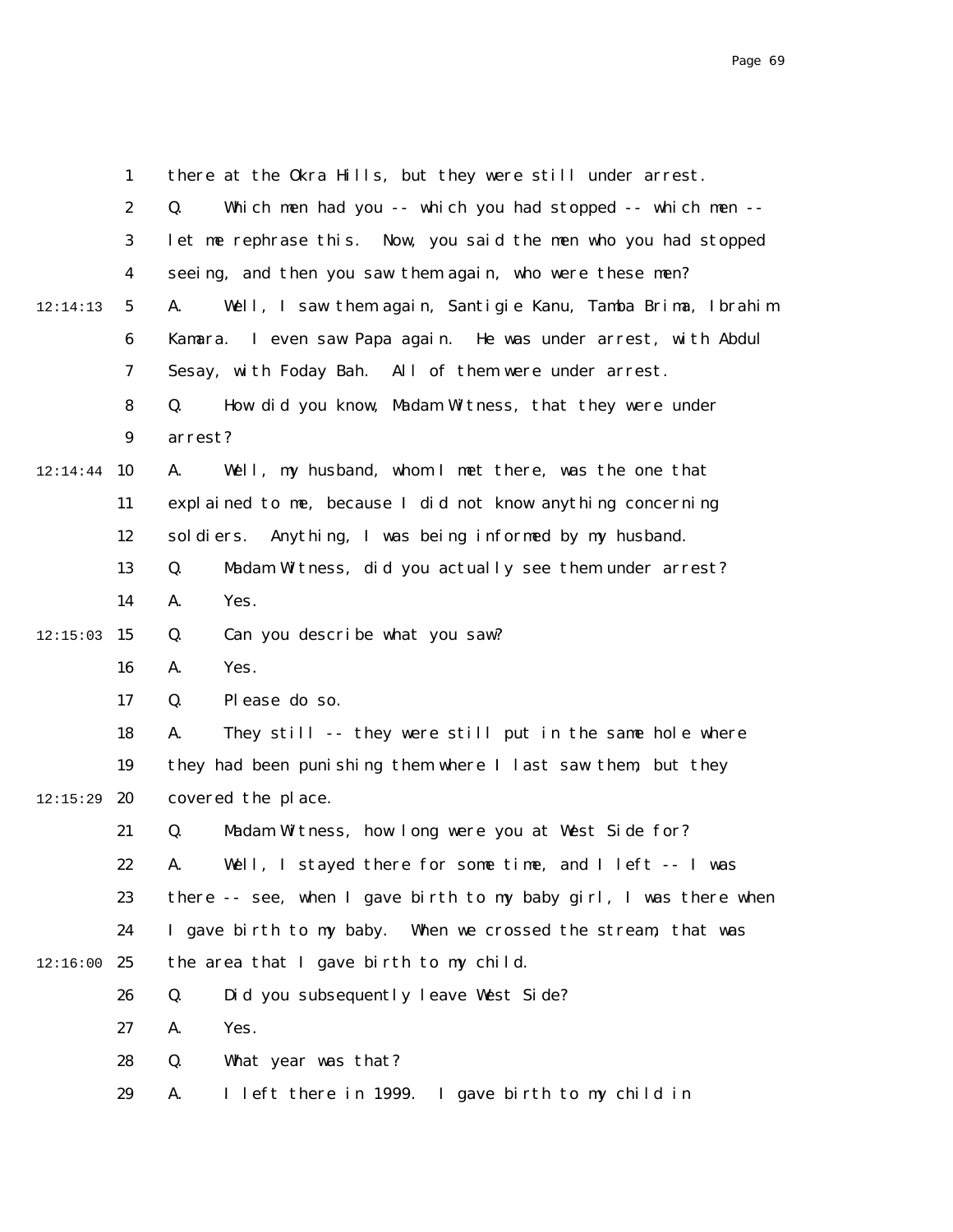|          | 1                | 1999, November 20. That was the time that I gave birth to my        |
|----------|------------------|---------------------------------------------------------------------|
|          | $\boldsymbol{2}$ | child in West Side.                                                 |
|          | 3                | Madam Witness, I'm going to ask you one more question,<br>Q.        |
|          | $\boldsymbol{4}$ | which would mean going back to Kurubonla. Do you remember the       |
| 12:16:42 | $5\phantom{.0}$  | month that you left Kurubonla? Remember you told us you left        |
|          | $\boldsymbol{6}$ | Kurubonla with 0-Five, your husband's brother and some other        |
|          | 7                | people. Do you remember what month that was?                        |
|          | 8                | A.<br>The month, it was in the end of the rainy season.<br>The      |
|          | 9                | place was a little bit sunny and a little bit rainy, that I can     |
| 12:17:12 | 10               | recall.                                                             |
|          | 11               | Q.<br>Okay, Madam Witness. Thank you very much. That is all the     |
|          | 12               | questions I have for you.<br>Thank you.                             |
|          | 13               | PRESIDING JUDGE:<br>Thank you, Ms Thompson.<br>Any                  |
|          | 14               | cross-examination from the Defence?                                 |
| 12:17:38 | 15               | CROSS-EXAMINED BY MR DANIELS:                                       |
|          | 16               | Good afternoon, Madam Witness.<br>Q.                                |
|          | 17               | Yes, good afternoon, sir.<br>A.                                     |
|          | 18               | Madam Witness, it has been your evidence today that while<br>Q.     |
|          | 19               | you were at Eddie Town, you saw the second accused Ibrahim Bazzy    |
| 12:18:01 | 20               | Kamara.                                                             |
|          | 21               | Eddie Town, yes.<br>A.                                              |
|          | 22               | Did you know him before you met him at Eddie Town?<br>Q.            |
|          | 23               | I never knew him before.<br>I never knew him, really.<br>A.         |
|          | 24               | After you saw him, did you get to know him very well?<br>Q.         |
| 12:18:27 | 25               | But we never used to have discussions, but I normally<br>A.<br>Yes. |
|          | 26               | see them and they also see me.                                      |
|          | 27               | MR DANIELS:<br>That will be all.<br>Thank you.                      |
|          | 28               | PRESIDING JUDGE:<br>Thank you, Mr Daniels. Anything,                |
|          | 29               | Mr Manly-Spain?                                                     |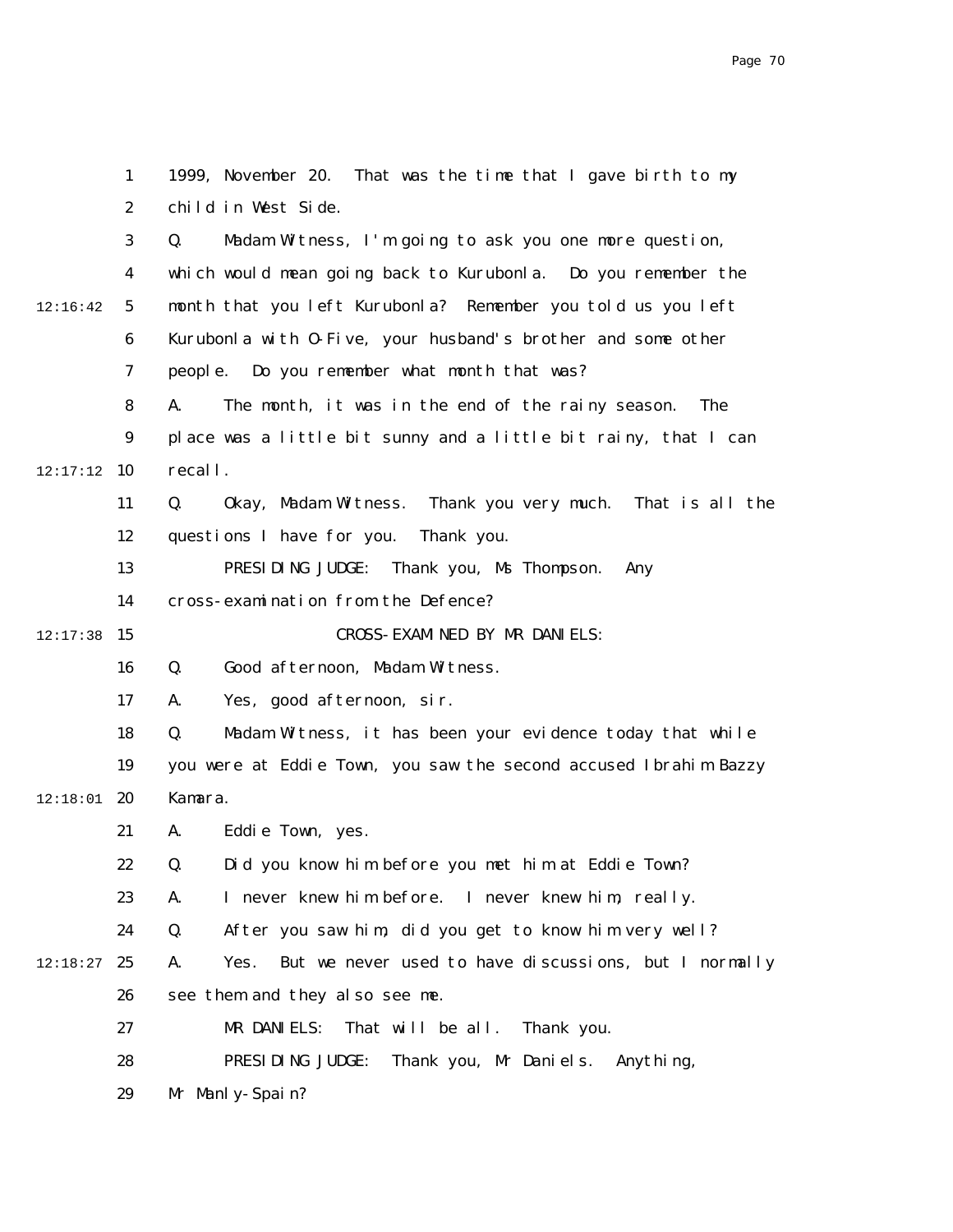|          | $\mathbf{1}$            | MR MANLY-SPAIN: Yes, Your Honour.                                   |
|----------|-------------------------|---------------------------------------------------------------------|
|          | $\boldsymbol{2}$        | CROSS-EXAMINED BY MR MANLY-SPAIN:                                   |
|          | 3                       | Madam Witness, good afternoon.<br>Q.                                |
|          | $\overline{\mathbf{4}}$ | Yes, good afternoon.<br>A.                                          |
| 12:19:06 | $\mathbf{5}$            | Madam Witness, you spoke -- you told this Court this<br>Q.          |
|          | 6                       | morning about your movement from Eddie Town to Freetown.<br>Do you  |
|          | $\boldsymbol{7}$        | remember?                                                           |
|          | 8                       | Yes, I can recall that because we went through struggles.<br>A.     |
|          | $\boldsymbol{9}$        | I can forget that because we even crossed a stream.                 |
| 12:19:37 | 10                      | Q.<br>Thank you, Madam Witness. Madam Witness, I want you to        |
|          | 11                      | remember after the death of SAJ Musa, when you were coming to       |
|          | 12                      | Freetown until you stopped at Kissy, do you recall seeing houses    |
|          | 13                      | at Kissy, Calaba Town, Wellington being burnt?                      |
|          | 14                      | Well, at the time we were entering, we didn't see any house<br>A.   |
| 12:20:13 | 15                      | burning.                                                            |
|          | 16                      | Did you recall any one amongst your group, that is the<br>Q.        |
|          | 17                      | civilians amongst your group, burning houses in that area of --     |
|          | 18                      | before you arrived in Freetown?                                     |
|          | 19                      | Well, for me, I don't want to lie. I didn't see that.<br>The<br>A.  |
| 12:20:43 | 20                      | only thing that I know about was when the jet used to drop the      |
|          | 21                      | bombs, you can see houses damaged, and people will be disturbed     |
|          | 22                      | too, and people died.                                               |
|          | 23                      | Thank you, Madam Witness. Madam Witness, do you recall<br>Q.        |
|          | 24                      | seeing Santigie Kanu distributing boxes of matches to the           |
| 12:21:10 | 25                      | civilians with you, and telling them to go and burn houses?         |
|          | 26                      | I did not see that happen in Freetown here. At all.<br>A.           |
|          | 27                      | Thank you, Madam Witness. Madam Witness, you spoke about<br>Q.      |
|          | 28                      | the civilians with whom you were when you were coming in            |
|          | 29                      | Do you know whether, during that period after you left<br>Freetown. |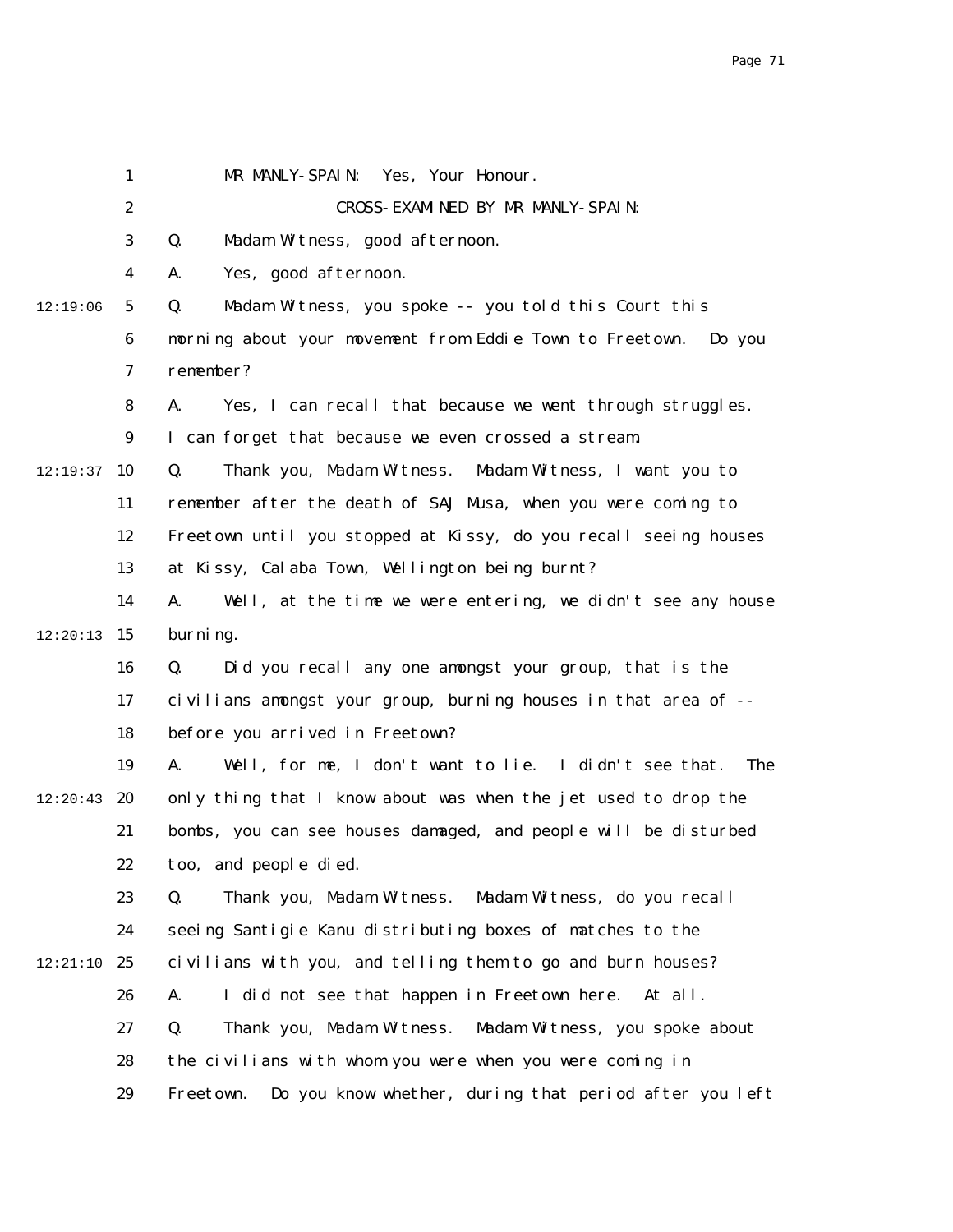|          | $\mathbf{1}$     | Eddie Town, anyone was in charge of the civilians, anyone was     |
|----------|------------------|-------------------------------------------------------------------|
|          | $\boldsymbol{2}$ | given the responsibility to look after them?                      |
|          | 3                | A.<br>Well, for me, with regards that, I only knew that for us,   |
|          | 4                | the civilians and the wives of the soldiers, we were on the side  |
| 12:22:10 | $5\phantom{.0}$  | of Sergeant Musa. That is what I can recall.                      |
|          | 6                | Thank you, Madam Witness.<br>Q.                                   |
|          | 7                | MR MANLY-SPAIN:<br>That is all.                                   |
|          | 8                | PRESIDING JUDGE:<br>Thank you. Yes, Mr Hardaway.                  |
|          | $\boldsymbol{9}$ | CROSS-EXAMINED BY MR HARDAWAY:                                    |
| 12:22:27 | 10               | Madam Witness, good afternoon.<br>Q.                              |
|          | 11               | Afternoon.<br>A.                                                  |
|          | 12               | I have some questions for you. I want you to listen to<br>Q.      |
|          | 13               | them carefully, answer them truthfully. A lot of times, the       |
|          | 14               | answer can be -- you can answer "yes," "no," or "I don't know;"   |
| 12:22:54 | 15               | do you understand?                                                |
|          | 16               | Yes.<br>A.                                                        |
|          | 17               | If I want an explanation, I will then ask for it. Do we<br>Q.     |
|          | 18               | understand each other?                                            |
|          | 19               | A.<br>Yes.                                                        |
| 12:23:12 | 20               | Q.<br>Madam Witness, I want to take you back to the neighbour who |
|          | 21               | you said, I believe, was in Koidu Town, who was involved with the |
|          | 22               | diamonds; do you remember that?                                   |
|          | 23               | A.<br>Yes.                                                        |
|          | 24               | During the time that you were his neighbour, did anybody<br>Q.    |
| 12:23:37 | 25               | have the chance to visit him, any important people come to visit  |
|          | 26               | hi m?                                                             |
|          | 27               | A.<br>Yes.                                                        |
|          | 28               | Q.<br>Alex Tamba Brima, the first accused, went to visit your     |
|          | 29               | neighbour on several occasions, didn't he?                        |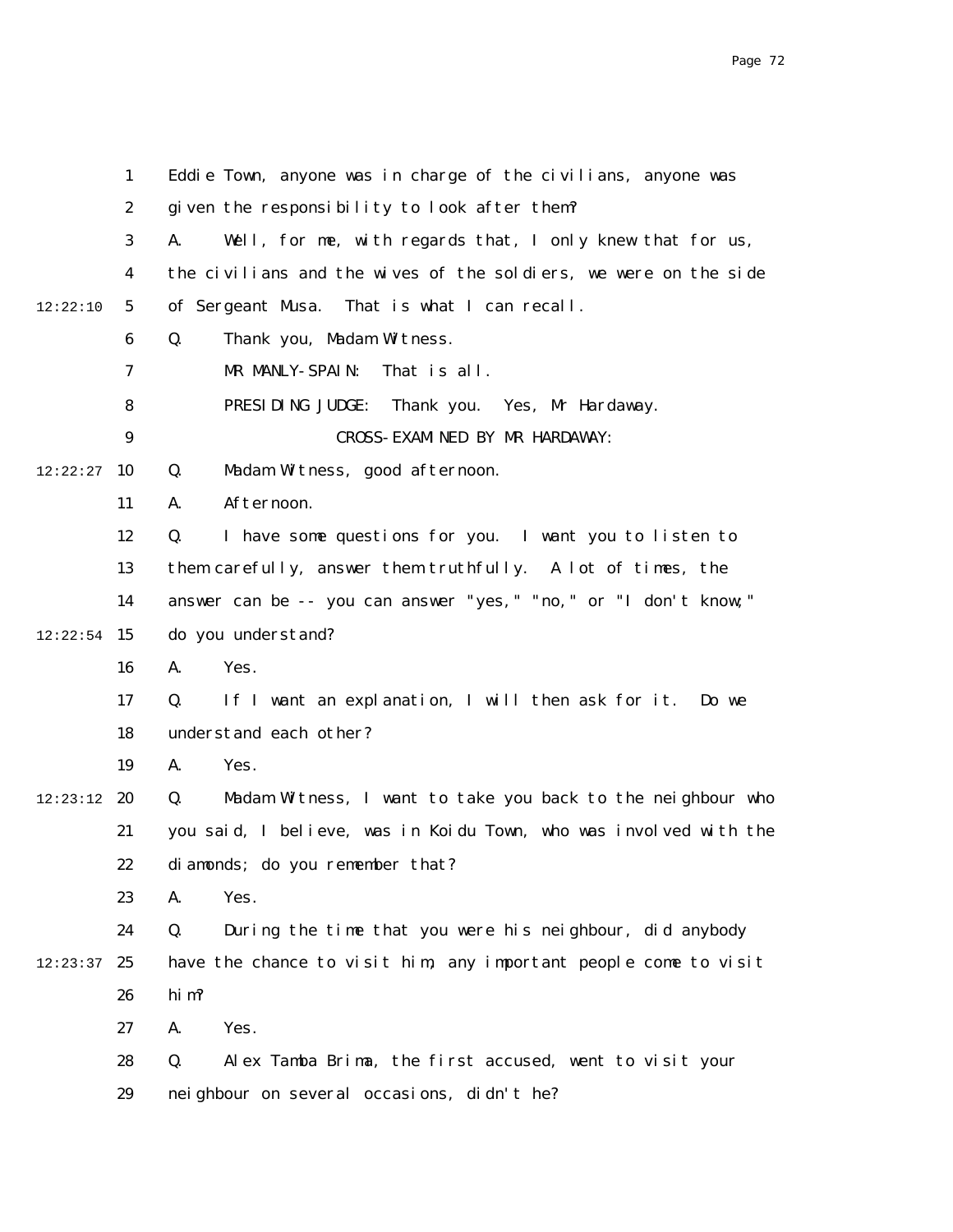1 2 3 4 5 6 7 8 9  $12:24:57$  10 11 12 13 14  $12:25:33$  15 16 17 18 19  $12:26:15$  20 21 22 23 24  $12:26:38$  25 26 27 28 29 12:24:31 A. I never knew him. At the time I was still with that old man. Q. I'm not asking if you knew him, ma'am. Listen to the question. Alex Tamba Brima, aka Gullit, had gone to visit your neighbour, the old man, while you were in Koidu Town, didn't he? A. No. It is not everything that you will expect me to know about. Q. I'm not asking you everything, ma'am, just my questions. I put it to you that Alex Tamba Brima, aka Gullit, did in fact go to Koidu Town and make visits to your neighbour to discuss diamond mining; what is your response? A. Well, I don't know about that. Q. Madam Witness, I want to now take you to Kabala. How long did you stay in Kabala before you were abducted by Junior Lion, as you've testified to. A. Well, I stayed there for some time. I cannot recall the length of time because I was under stress. I was stressful. Q. You were under stress when you arrived in Kabala? A. Well, at the time I reached Kabala, the time him, the Junior Lion, had not captured me, I was not feeling that bad because I now had the confidence that I had entered my mother's township, and it was when he held me that I felt very, very bad. Q. We'll get to that in a moment, Madam Witness. What month and year did you arrive in Kabala? A. I cannot recall the month. I can't recall the month at all. Q. Was it the rainy season or was it the dry season? A. Well, it was not raining that much at that time. Q. And you say that you were there for some time before you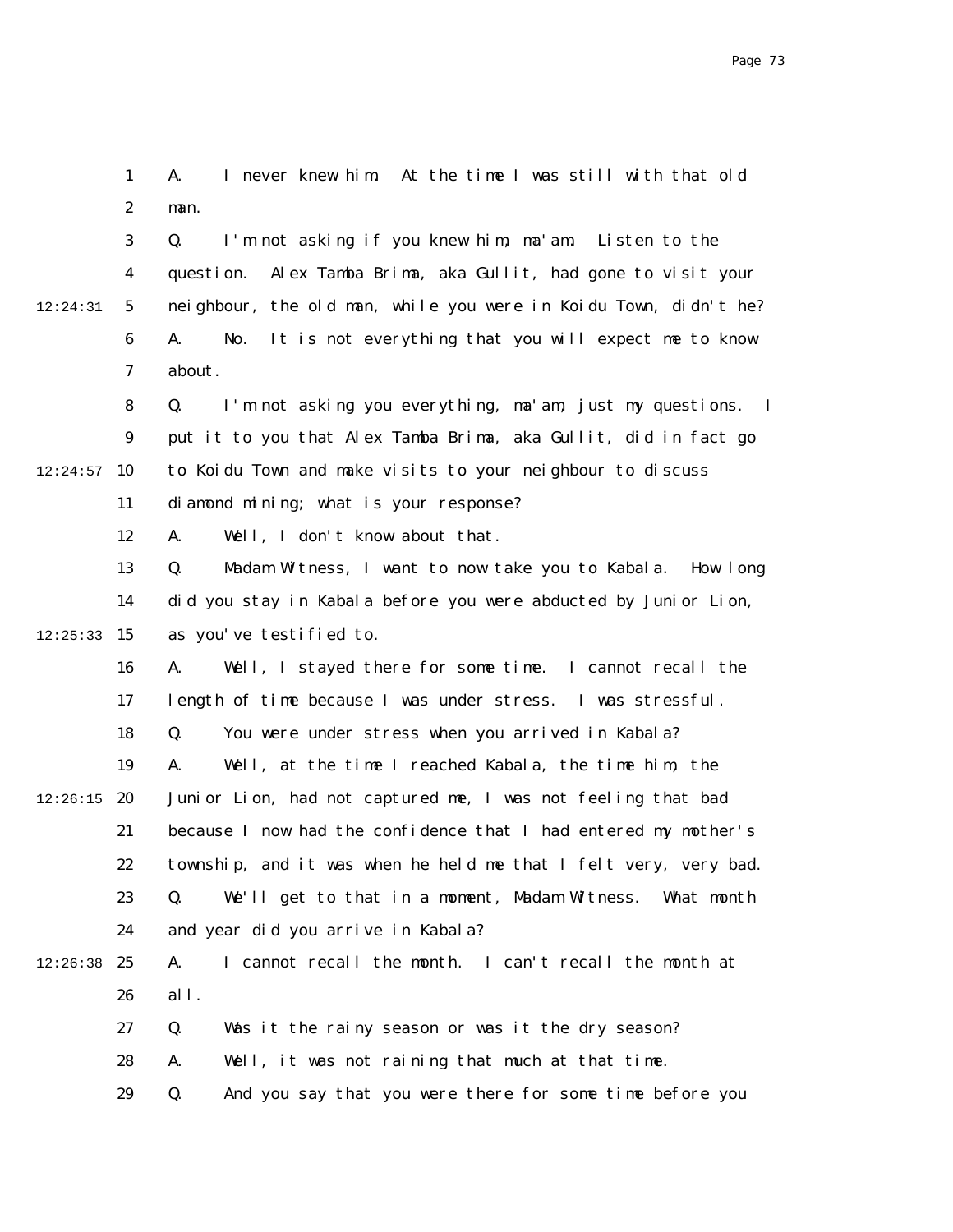|          | $\mathbf{1}$     | were abducted and raped by Junior Lion; is that correct?          |
|----------|------------------|-------------------------------------------------------------------|
|          | $\boldsymbol{2}$ | Yes, because I was now staying with my own family members<br>A.   |
|          | 3                | before he captured me, but then when I reached Kabala Town, it    |
|          | 4                | had not stayed too long.                                          |
| 12:27:39 | $5\phantom{.0}$  | Q.<br>Again, Madam Witness, just please listen to the question.   |
|          | 6                | A lot of the times, again, it can be answered "yes," "no," or "I  |
|          | 7                | don't know." If I wish an explanation, I shall ask one of you,    |
|          | 8                | all right?                                                        |
|          | $\boldsymbol{9}$ | A.<br>0kay.                                                       |
| 12:28:00 | 10               | Q.<br>Now, when you arrived in Kabala with the soldiers who would |
|          | 11               | help the old man, where were they staying after you all arrived   |
|          | 12               | in Kabala?                                                        |
|          | 13               | "They" who, Your Honour?<br>MS THOMPSON:                          |
|          | 14               | MR HARDAWAY:<br>The soldiers who helped them move to Kabala.      |
| 12:28:26 | 15               | THE WITNESS:<br>They were in Kabala Town, but the ones that       |
|          | 16               | we met at Binkolo, they were the ones who looked out for that     |
|          | 17               | particular vehicle, for the driver to take us to Kabala.          |
|          | 18               | MR HARDAWAY:                                                      |
|          | 19               | Q.<br>So your evidence is the soldiers that helped you, they      |
| 12:28:47 | 20               | stayed in Kabala; yes or no?                                      |
|          | 21               | Your Honour, I think before the witness<br>MS THOMPSON:           |
|          | 22               | answers --                                                        |
|          | 23               | It was only the old man.<br>THE WITNESS:<br>No.                   |
|          | 24               | There is some confusion here as to the<br>MS THOMPSON:            |
| 12:29:05 | 25               | The evidence was not that soldiers took them to<br>evi dence.     |
|          | 26               | Kabala, but soldiers had them and were providing a vehicle to     |
|          | 27               | take them to be Kabala.                                           |
|          | 28               | Now, if my learned friend -- my learned friend might wish         |
|          | 29               | to establish whether, in fact, she did go with soldiers, or       |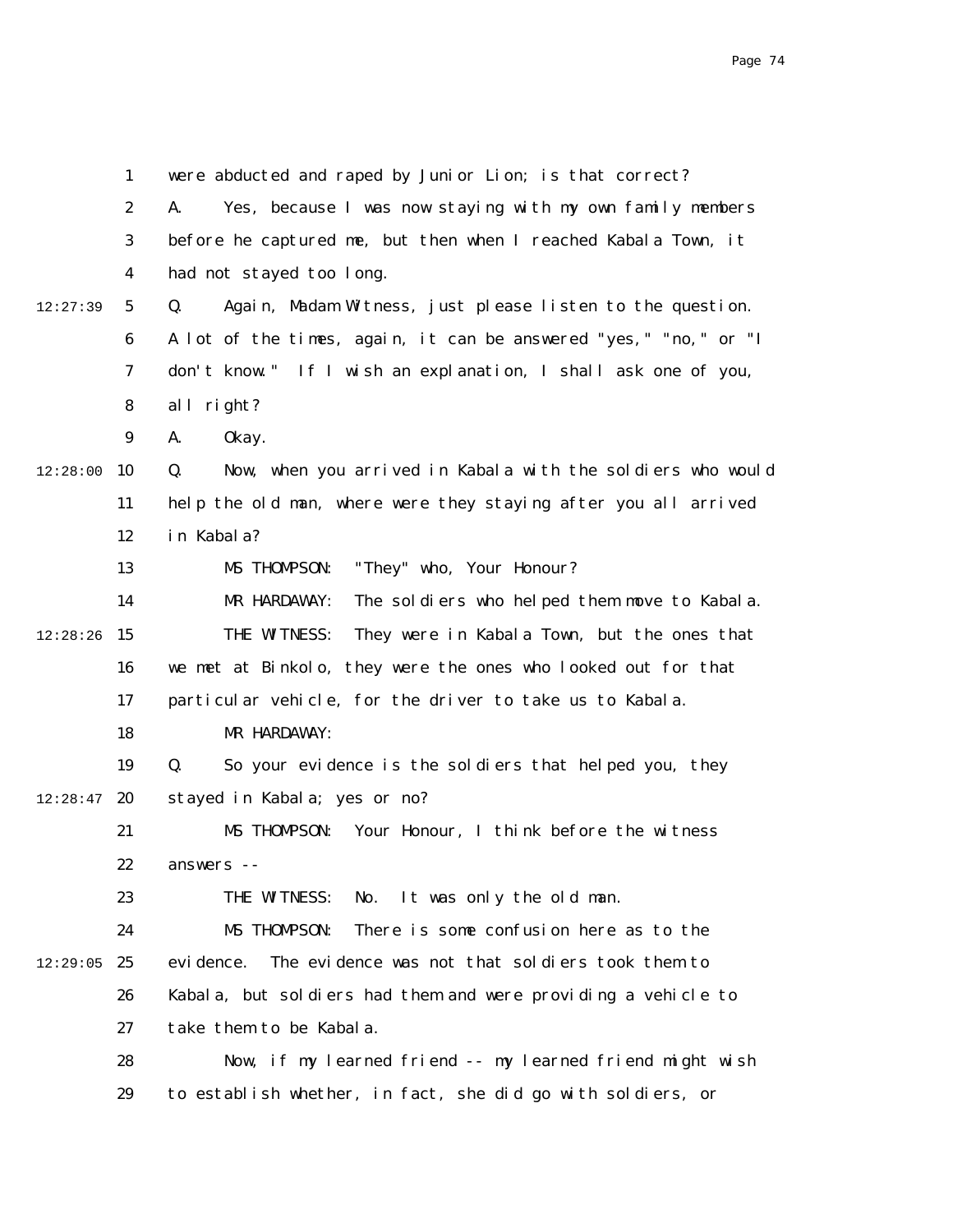1 2 3 4 5 6 7 8 9  $12:29:48$  10 11 12 13 14  $12:30:28$  15 16 17 18 19  $13:59:34$  20 21 22 23 24  $14:02:47$  25 26 27 28 29 12:29:27 whether it was a vehicle and a driver and the soldiers stayed behind. MR HARDAWAY: I'll clarify. MS THOMPSON: They are certainly two different things. MR HARDAWAY: I'll clarify, Your Honour. Q. Madam Witness -- MR HARDAWAY: Your Honour, she's raising her hand. I think she might want to address the Bench. PRESIDING JUDGE: Yes, Madam Witness, what's the problem? THE WITNESS: I want to use the restroom. I want to ease myself. PRESIDING JUDGE: All right. We'll take an early lunch. We'll be back at 2 p.m. instead of 2.15 p.m. Madam Witness, do not discuss this case or your evidence with anybody else in the meantime; is that clear? THE WITNESS: Yes. PRESIDING JUDGE: We'll adjourn now and Court will resume at 2 p.m.. [Luncheon recess taken at 12.30 p.m.] [AFRC29SEP06C - MD] [Upon resuming at 2.00 p.m.] PRESIDING JUDGE: Go ahead, Mr Hardaway. MR HARDAWAY: Thank you, Your Honour. Q. Good afternoon, Madam Witness. A. Good afternoon, sir. Q. When we broke for lunch, I was asking you about the soldiers who helped you in the -- to get the vehicle to go to Kabala; do you remember that? A. Yes, I can recall that, and I was -- they give us a driver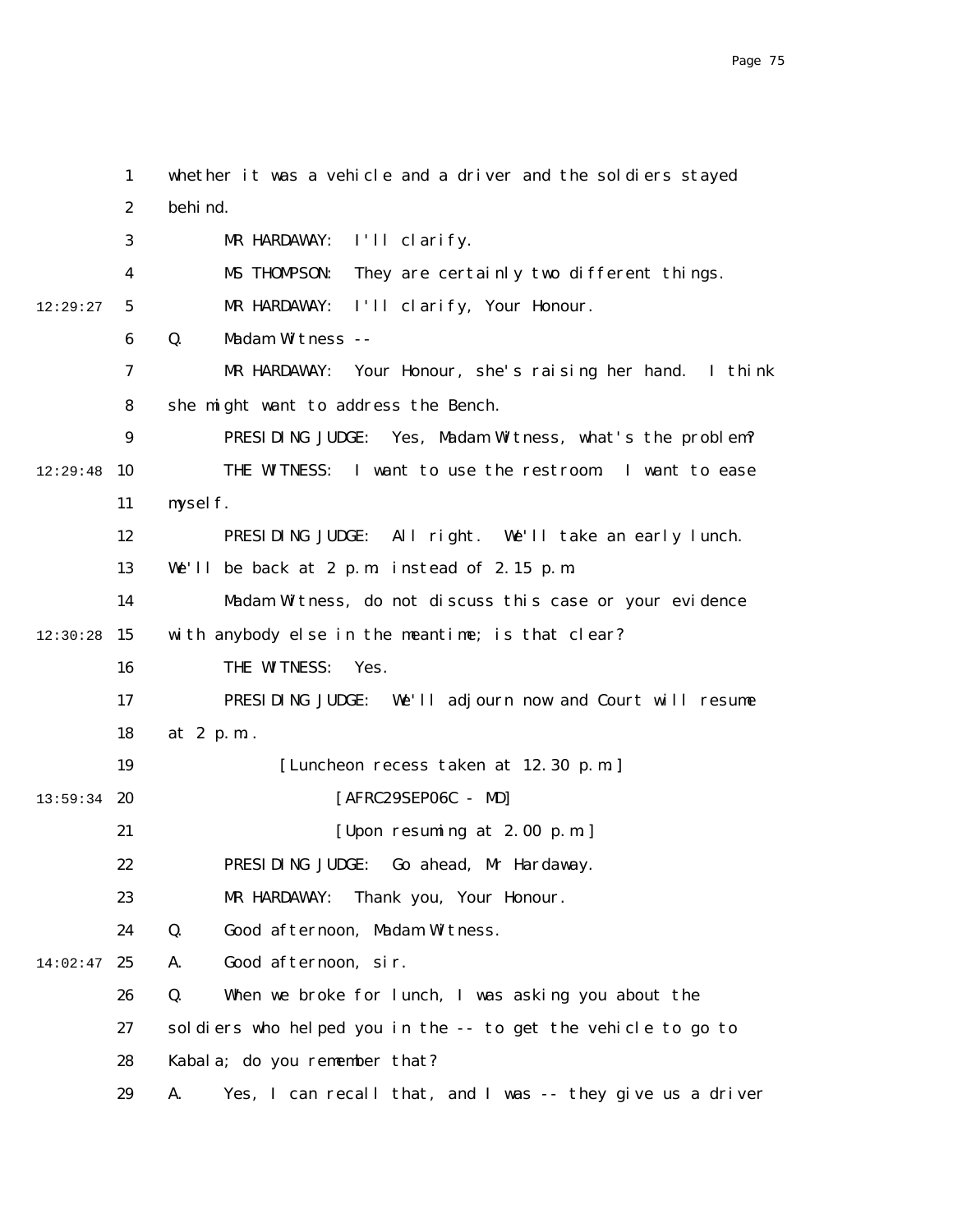1 to take us to Kabala.

|          | $\boldsymbol{2}$ | Did those soldiers ever go with you to Kabala, ma'am?<br>Q.        |
|----------|------------------|--------------------------------------------------------------------|
|          | $\boldsymbol{3}$ | Well, the driver, I don't know whether he was a soldier,<br>A.     |
|          | $\boldsymbol{4}$ | but they begged the driver to take us to Kabala.                   |
| 14:03:24 | $\mathbf{5}$     | But the soldiers who begged the driver to take you<br>Q.<br>Right. |
|          | 6                | to Kabala, did they accompany you? Did they go with you?           |
|          | 7                | A.<br>No.                                                          |
|          | 8                | Q.<br>Now, when you went -- when you were in Kabala, please        |
|          | $\boldsymbol{9}$ | correct me if I am wrong, but you had mentioned that there were    |
| 14:03:46 | 10               | soldiers protecting you; were there soldiers there protecting      |
|          | 11               | you?                                                               |
|          | 12               | A.<br>I did not say that soldiers were protecting me.              |
|          | 13               | Were there soldiers in Kabala at the time you arrived?<br>Q.       |
|          | 14               | Soldiers were there in Kabala, when I got there.<br>A.             |
| 14:04:13 | 15               | Q.<br>All right. And were there soldiers there at the time you     |
|          | 16               | were abducted by Junior Lion?                                      |
|          | 17               | Well, the time when he abducted me, those that I saw with<br>A.    |
|          | 18               | him, I don't know them. I don't know whether they were soldiers.   |
|          | 19               | Q.<br>But any -- were there any of the other soldiers, who you     |
| 14:04:41 | 20               | had seen around Kabala before, were they still there?              |
|          | 21               | The ones that we met there, they were still there, but<br>A.       |
|          | 22               | where Junior Lion was -- they were not there.<br>Other people were |
|          | 23               | taken there, but I don't know them.                                |
|          | 24               | Q.<br>Thank you, Madam Witness.<br>Now, Madam Witness, I want to   |
| 14:05:08 | 25               | apologise to you ahead of time. There are some questions that I    |
|          | 26               | want to ask you, but I want to let you know it is not my           |
|          | 27               | intention to ask them to hurt you or to make you feel              |
|          | 28               | uncomfortable. I'm asking questions -- the next questions I'm      |
|          | 29               | going to ask, I'm asking because we need to find the truth, and    |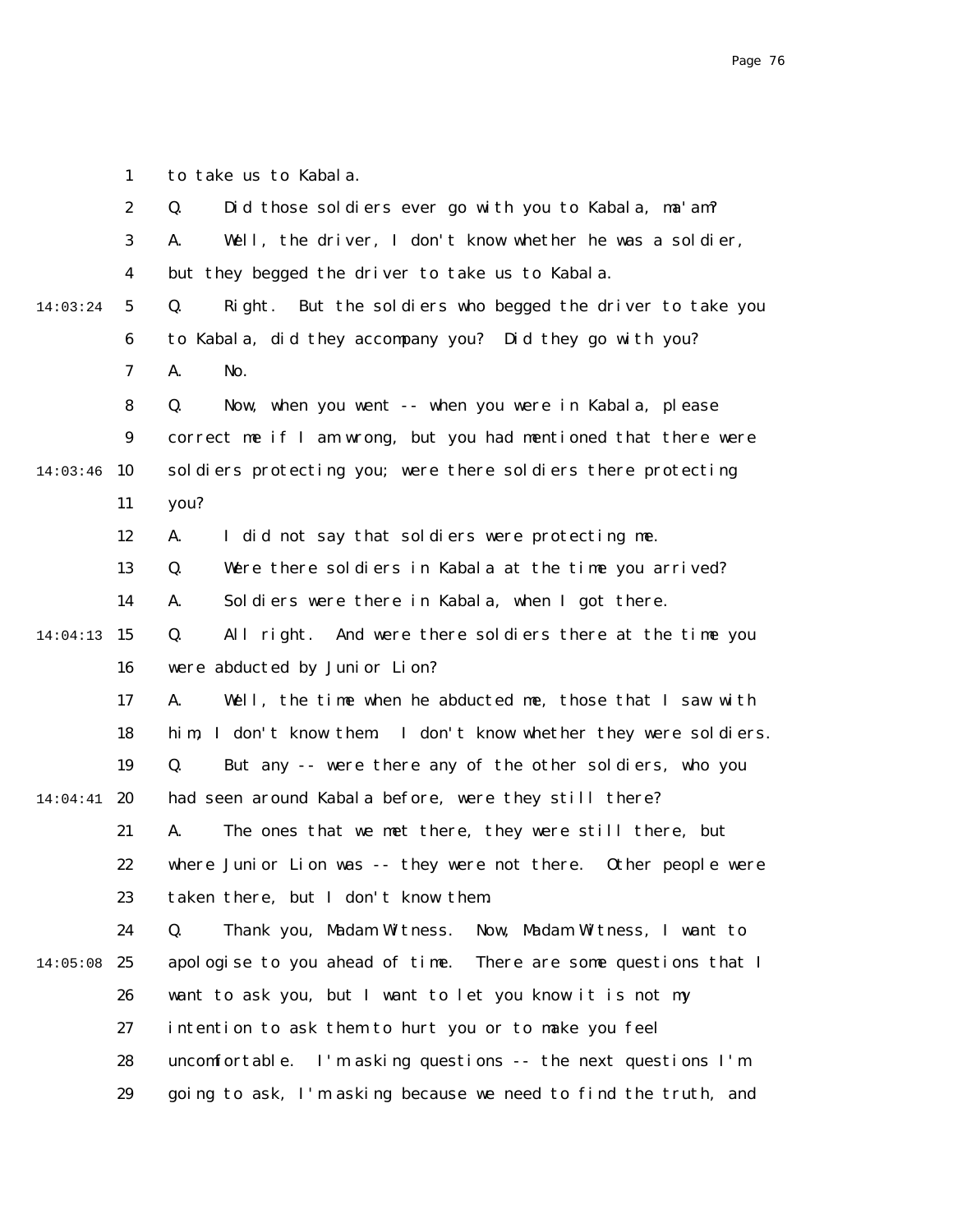|          | $\mathbf{1}$     | it's going to concern your abduction and rape by Junior Lion; do        |
|----------|------------------|-------------------------------------------------------------------------|
|          | $\boldsymbol{2}$ | you understand, ma'am?                                                  |
|          | 3                | Yes, I can get you correct. It was not only that he raped<br>A.         |
|          | 4                | He also beat me on my forehead and he removed my teeths and<br>me.      |
| 14:05:51 | $5\overline{ }$  | now, right now, I have false teeth. The teeth I have in my mouth        |
|          | 6                | are false teeth.                                                        |
|          | 7                | I understand, ma'am. Now, how exactly did Junior Lion<br>Q.             |
|          | 8                | abduct you?                                                             |
|          | $\boldsymbol{9}$ | A.<br>Well, at that time, the time was already in the turmoil           |
| 14:06:14 | 10               | because they were taking people from the people -- from the time        |
|          | 11               | when he too had captured me. So he will make me into a wife.            |
|          | 12               | But the way he turned me into his wife was by force.                    |
|          | 13               | Q.<br>Where were you exactly, in Kabala, when Junior Lion               |
|          | 14               | abducted you?                                                           |
| 14:06:46 | 15               | A.<br>In Yuromia Town.                                                  |
|          | 16               | Where exactly in Yuromia Town, what part of the town?<br>Q.             |
|          | 17               | By Foday Street.<br>A.                                                  |
|          | 18               | Q.<br>And were any of the soldiers who you had seen before, were        |
|          | 19               | they in the area?                                                       |
| 14:07:07 | 20               | No, they were not there. They were not in the area.<br><b>The</b><br>A. |
|          | 21               | ones I had seen were at Baowa II.                                       |
|          | 22               | Q. After you were abducted by Junior Lion, and he raped you,            |
|          | 23               | did you ever have occasion to see any of the other soldiers who         |
|          | 24               | you had seen before Junior Lion abducted you?                           |
| 14:07:47 | 25               | Well, at that time I was not able to go to their area so I<br>A.        |
|          | 26               | was under his command.                                                  |
|          | 27               | Madam Witness, I put it to you that you are not telling the<br>Q.       |
|          | 28               | truth when you say that Junior Lion abducted and raped you; what        |
|          | 29               | is your response, please?                                               |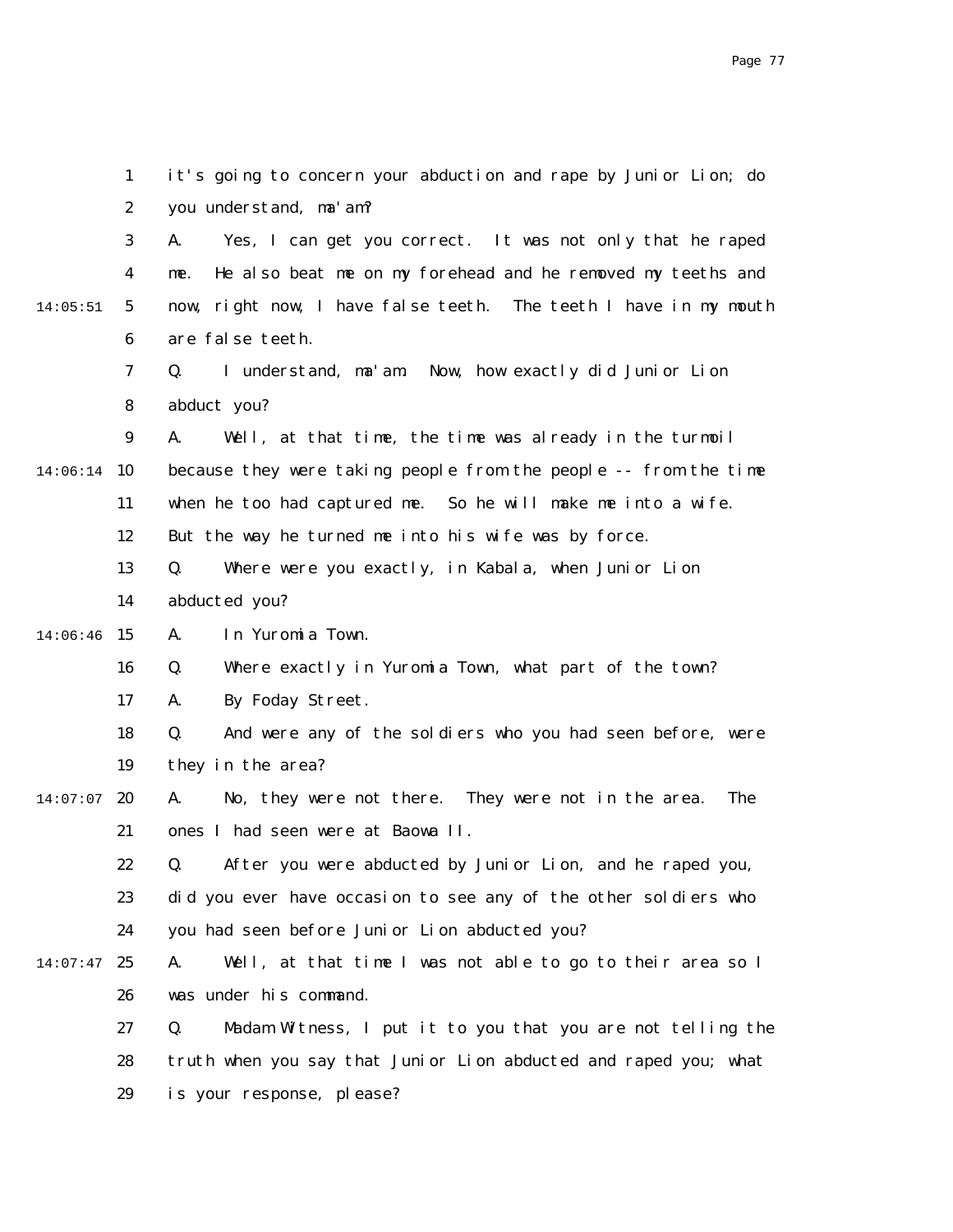|          | $\mathbf{1}$     | Well, I know that I am saying the truth. I cannot come<br>A.      |
|----------|------------------|-------------------------------------------------------------------|
|          | $\boldsymbol{2}$ | here as a Muslim, a daughter of a Muslim, and I took up a Koran   |
|          | 3                | to take an oath and come here to die for my only child.           |
|          | 4                | I put it to you, ma'am, that at the time Junior Lion was in<br>Q. |
| 14:08:33 | $5\phantom{.0}$  | Kabala he was unable to abduct and rape you because he was        |
|          | $\boldsymbol{6}$ | seriously injured from a motor vehicle accident; what is your     |
|          | 7                | response?                                                         |
|          | 8                | It is not so, sir.<br>A.                                          |
|          | $\boldsymbol{9}$ | Q.<br>Madam Witness, I now want to go, take you to your part of   |
| 14:08:57 | 10               | your testimony when you said you went to Kurubonla; all right?    |
|          | 11               | 0kay.<br>A.                                                       |
|          | 12               | Now, what month did you arrive in Kurubonla?<br>Q.                |
|          | 13               | Well, for now, I cannot recall the month because it has<br>A.     |
|          | 14               | taken a long time. I cannot recall the month.                     |
| 14:09:22 | 15               | Q.<br>And you came from -- and you went to Kurubonla from         |
|          | 16               | Mansofinia; is that correct?                                      |
|          | 17               | A.<br>Yes.                                                        |
|          | 18               | And it was at Kurubonla that you first saw SAJ Musa, isn't<br>Q.  |
|          | 19               | it?                                                               |
| 14:09:38 | 20               | Yes.<br>A.                                                        |
|          | 21               | It was also at Kurubonla where SAJ Musa gave Santigie<br>Q.       |
|          | 22               | Borbor Kanu and FAT to the first accused Alex Tamba Brima so that |
|          | 23               | they could find --                                                |
|          | 24               | Your Honours, could counsel take that<br>THE INTERPRETER:         |
| 14:10:00 | 25               | again please, and very slowly.                                    |
|          | 26               | MR HARDAWAY:<br>My apologies to the interpreter.                  |
|          | 27               | Q.<br>Madam Witness, it was during this time in Kurubonla that    |
|          | 28               | SAJ Musa gave Santigie Borbor Kanu, alias Five-Five, the third    |
|          | 29               | accused, and FAT, to Alex Tamba Brima, the first accused, so that |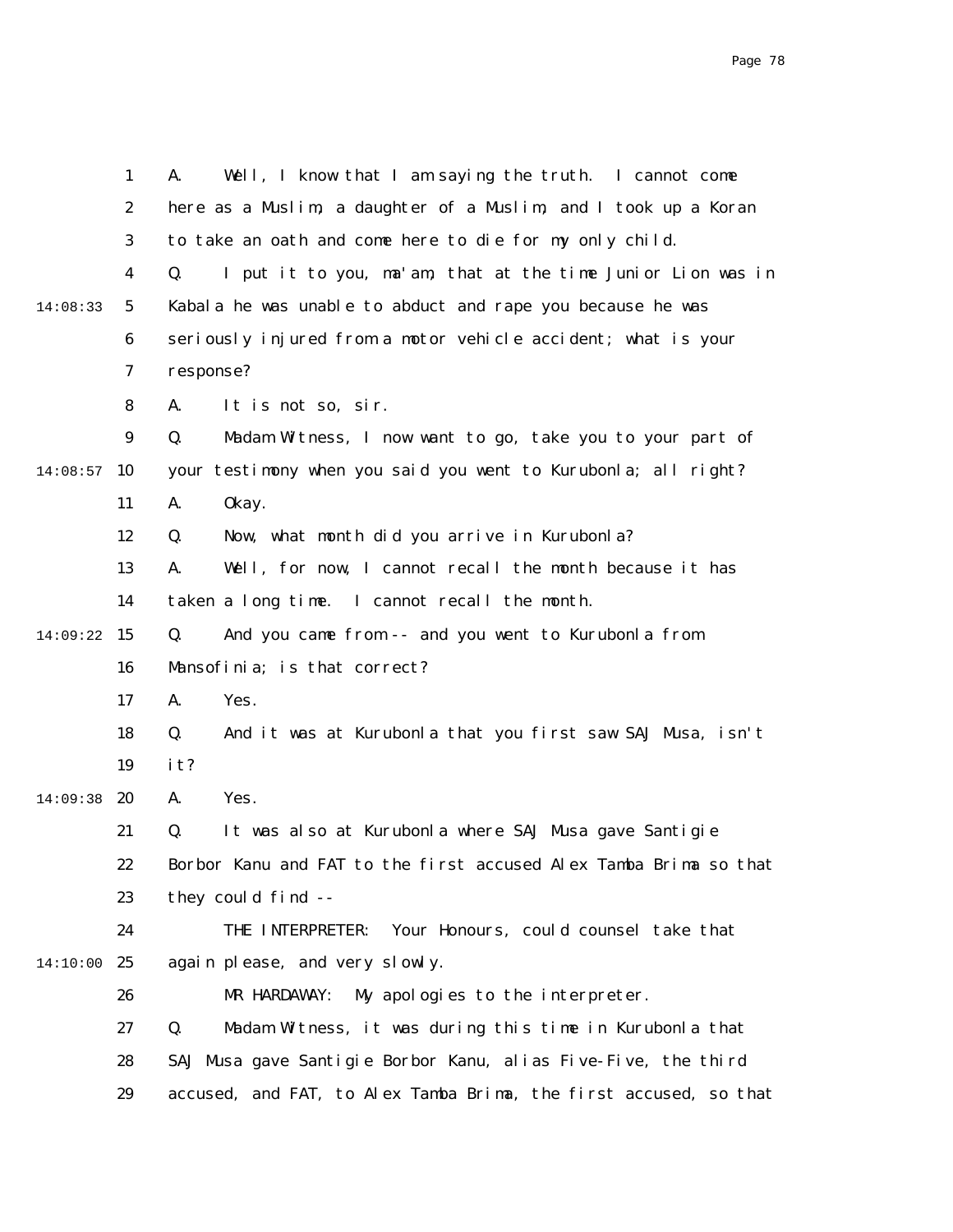1 2 3 4 5 6 7 8 9 14:11:22 10 11 12 13 14 14:11:45 15 16 17 18 19  $14:12:07$  20 21 22 23 24 14:12:37 25 26 27 28 29 14:10:55 they could find a base towards Freetown, wasn't it? A. It is not so. I don't know about it, sir. Q. I put it to you that it was at Kurubonla that SAJ Musa gave Santigie Borbor Kanu, alias Five-Five, and FAT, to the first accused, Alex Tamba Brima, aka Gullit, so that they could move forward and find a base towards Freetown; what is your response? A. Well, I don't know about it. I did not hear those names in that place. My husband told me everything. Even when they were coming, he told me that I should remain together with his brother, but I don't know the names of those people. They were not in that area. Q. Now, you stated that you went to Kurubonla from Mansofinia with troops; is that correct? You went with soldiers? A. The time I went to Kurubonla, it was my husband that took me there to leave -- to give me over to his brother. Q. Now, were you the only two that went or were there other soldiers that went with you? A. We were walking in the -- in the crowd. Q. Was it a large crowd? A. Yes. Q. Would you say -- I'll strike that. I put it to you, Madam Witness, that the troops, or that the crowd that you are describing, never went from Mansofinia to Kurubonla, and that you are not being truthful with this Court; what is your response? A. I am saying the truth. I and my husband went and took me to where he left me, and there were other people in Mansofinia. Q. I put it to you madam -- A. Many people went there. Q. I put it to you, Madam Witness, that it was only a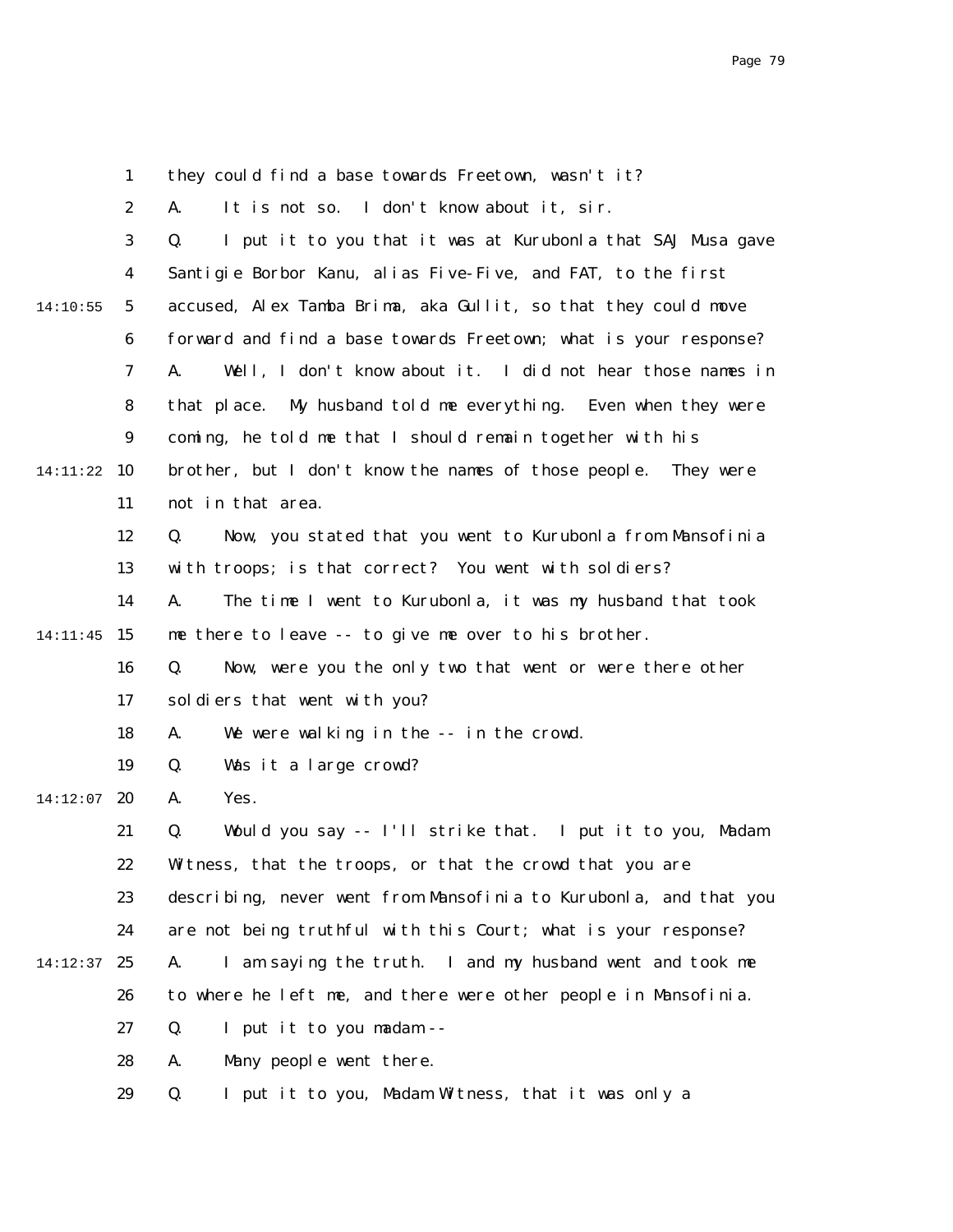1 2 3 4 5 6 7 8 9 14:13:34 10 11 12 13 14  $14:13:57$  15 16 17 18 19 14:14:21 **20** 21 22 23 24 14:14:48 25 26 27 28 29 14:13:21 delegation under the command of the first accused, Alex Tamba Brima, that went to brief SAJ Musa and it was at that time that he received instructions to find a base towards Freetown; what is your response? MS THOMPSON: Your Honour, "what is your response" -- THE WITNESS: I don't know about that, sir. MS THOMPSON: I was just about to point out the question is loaded and it's in two parts and I'm not sure which one the witness was to respond to. PRESIDING JUDGE: It was a difficult question, but she's given an answer she doesn't know about it anyway. I presume she's responding to the total question, Mr Hardaway? MR HARDAWAY: I believe so as well. I can move on. Thank you. Q. Madam Witness, I want to take you now to when you arrived at Eddie Town; do you remember that part of your evidence? A. Yes. Q. At Eddie Town, and please correct me if I am wrong on the wording of this, your husband had asked if you had had the courage to see the prisoners at Eddie Town; is that correct? A. He told me that if I would be able to go and see them, and I said yes, because I would want to see them myself, because I didn't know them before. Q. Madam Witness, why would you want to see the prisoners? A. Because some of the soldiers' wife went there to look at them and they allowed people to go and see them so I, too, was eager to see them. Q. Now, it is your evidence, ma'am, that these prisoners were in a pit and then brought out in the sun to suffer; is that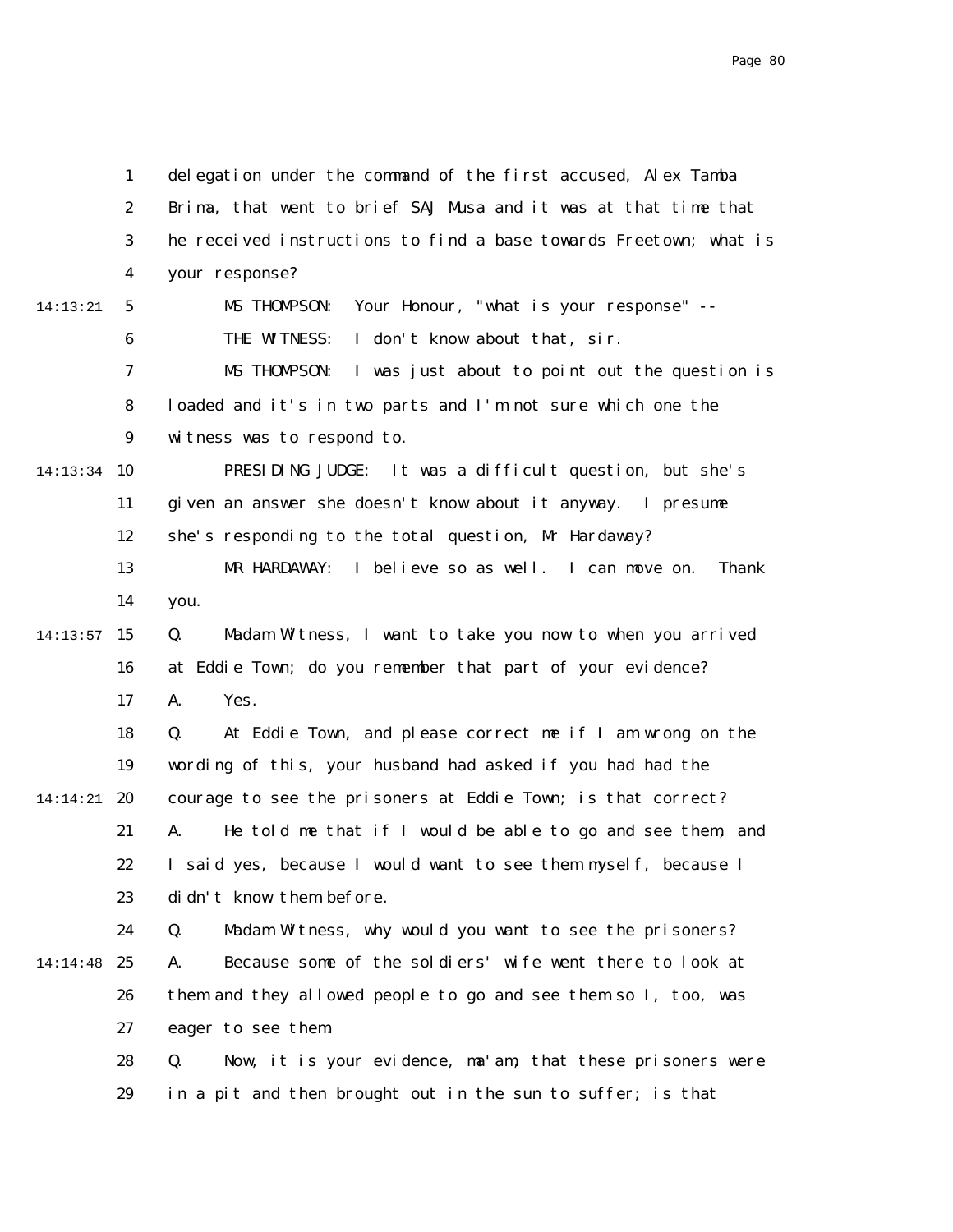|          | $\mathbf{1}$     | correct?                                                          |
|----------|------------------|-------------------------------------------------------------------|
|          | $\boldsymbol{2}$ | A.<br>Yes.                                                        |
|          | 3                | I put it to you, Madam Witness, that you are not telling<br>Q.    |
|          | 4                | the truth; what is your response?                                 |
| 14:15:29 | $5\phantom{.0}$  | A.<br>I'm saying the truth.                                       |
|          | 6                | I put it to you, Madam Witness, that at Eddie Town the<br>Q.      |
|          | 7                | prisoners were kept in a house and not in a pit; what is your     |
|          | 8                | response?                                                         |
|          | $\boldsymbol{9}$ | I know that when they were -- those that were guarding<br>A.      |
| 14:15:52 | 10               | them, who were taking care of them, they were -- they were in the |
|          | 11               | house but they were in the pit. That is what I know about.        |
|          | 12               | Madam Witness, while you were at Eddie Town, did you attend<br>Q. |
|          | 13               | any muster parades?                                               |
|          | 14               | Not a day. It never happened. I did not attend any muster<br>A.   |
| 14:16:18 | 15               | parade.                                                           |
|          | 16               | Court's indulgence for one moment, please.<br>MR HARDAWAY:        |
|          | 17               | [Prosecution counsel conferred]                                   |
|          | 18               | MR HARDAWAY: I thank the Court.                                   |
|          | 19               | Madam Witness, while at Eddie Town, are you aware of any<br>Q.    |
| 14:16:35 | 20               | muster trades that were held by SAJ Musa?                         |
|          | 21               | I don't know about that because only thing that I know, in<br>A.  |
|          | 22               | the morning, we will be struggling to go into the bush. SAJ Musa  |
|          | 23               | will not allow anybody to remain in the town.                     |
|          | 24               | Q.<br>And that was because of safety for fear of attack; is that  |
| 14:17:07 | 25               | correct?                                                          |
|          | 26               | Yes.<br>A.                                                        |
|          | 27               | Now, Madam Witness, I want to take you now to Benguema; all<br>Q. |
|          | 28               | right?                                                            |
|          | 29               | 0kay.<br>A.                                                       |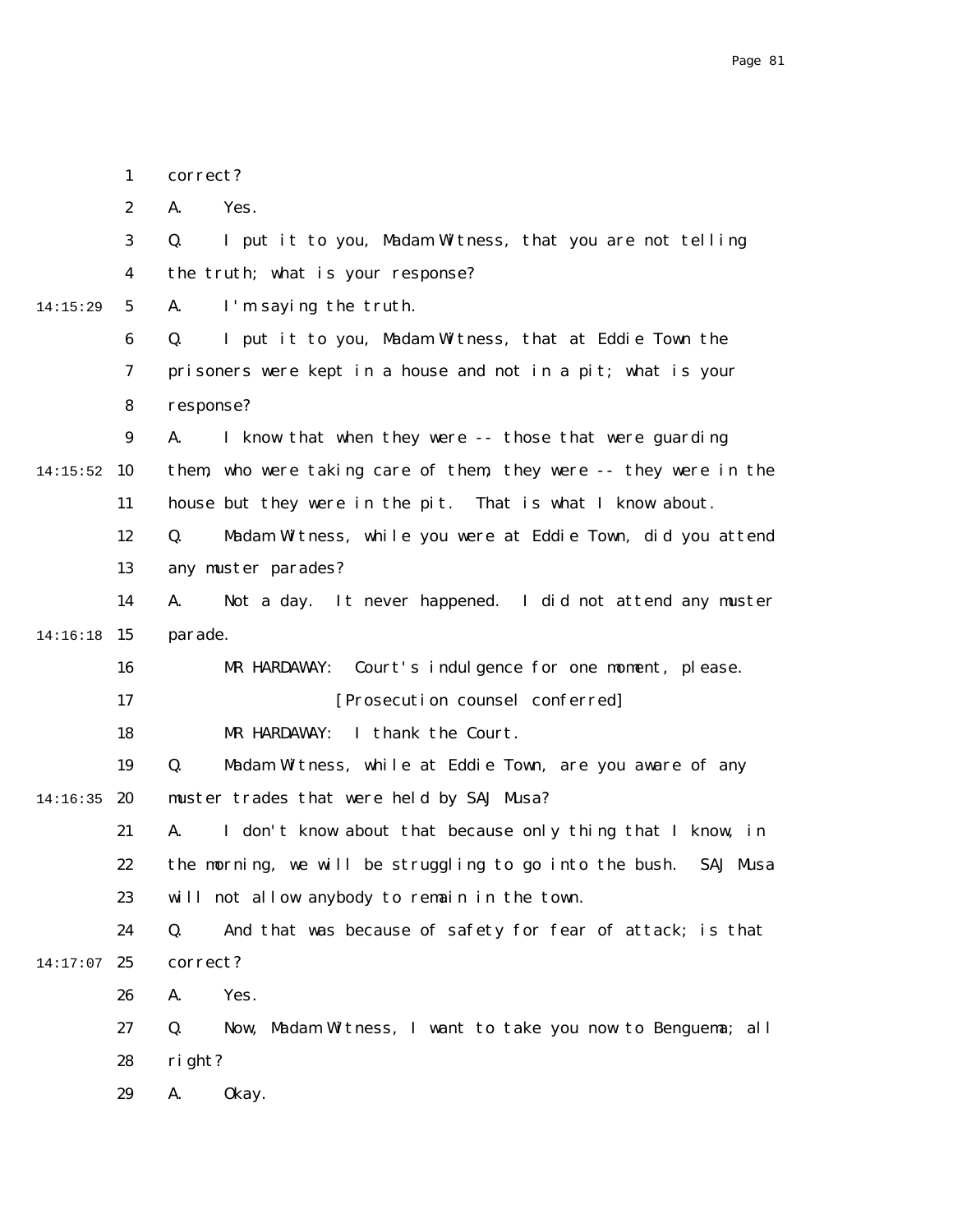1 2 3 4 5 6 7 8 9 14:18:04 10 11 12 13 14 14:18:17 15 16 17 18 19 14:18:50 20 21 22 23 24 14:19:11 25 26 27 28 29 14:17:36 Q. Now you -- it was your evidence that you -- that a bomb exploded and that a fragment struck and killed SAJ Musa; is that correct? A. It happened that way, sir. Q. And did you personally see SAJ Musa get struck with this fragment? A. I did not see the -- I did not see the fragment hit SAJ Musa, because I couldn't see it, but I was there when he said that he should set the place on fire. Later after he had died his boy told me, I don't know his name but if I could see him I will see him. He told me that it was a fragment that struck - that hit him. And because they burned that place, it was during the process that the fragment hit SAJ Musa. Q. Did you see SAJ Musa die? A. Yes, I saw it. Because I was there when he was buried. Q. Did you see -- after SAJ Musa fell, did you see anybody trying to give him anything to drink? A. Well, I did not see anybody. I did not see somebody give something to drink. Let me don't tell a lie. Q. I put it to you, Madam Witness, that you are again not being truthful; what is your response? A. I know the truth and that is what I'm saying. Q. I put it to you that you were not present when SAJ Musa died because SAJ Musa would never endanger the families; what is your response? A. I was there when he said that they should set the place on fire. We were there together with the prisoners because when the soldiers, the Nigerians were sending the weapons and it will give -- brighten the place, so he, too, said that we should not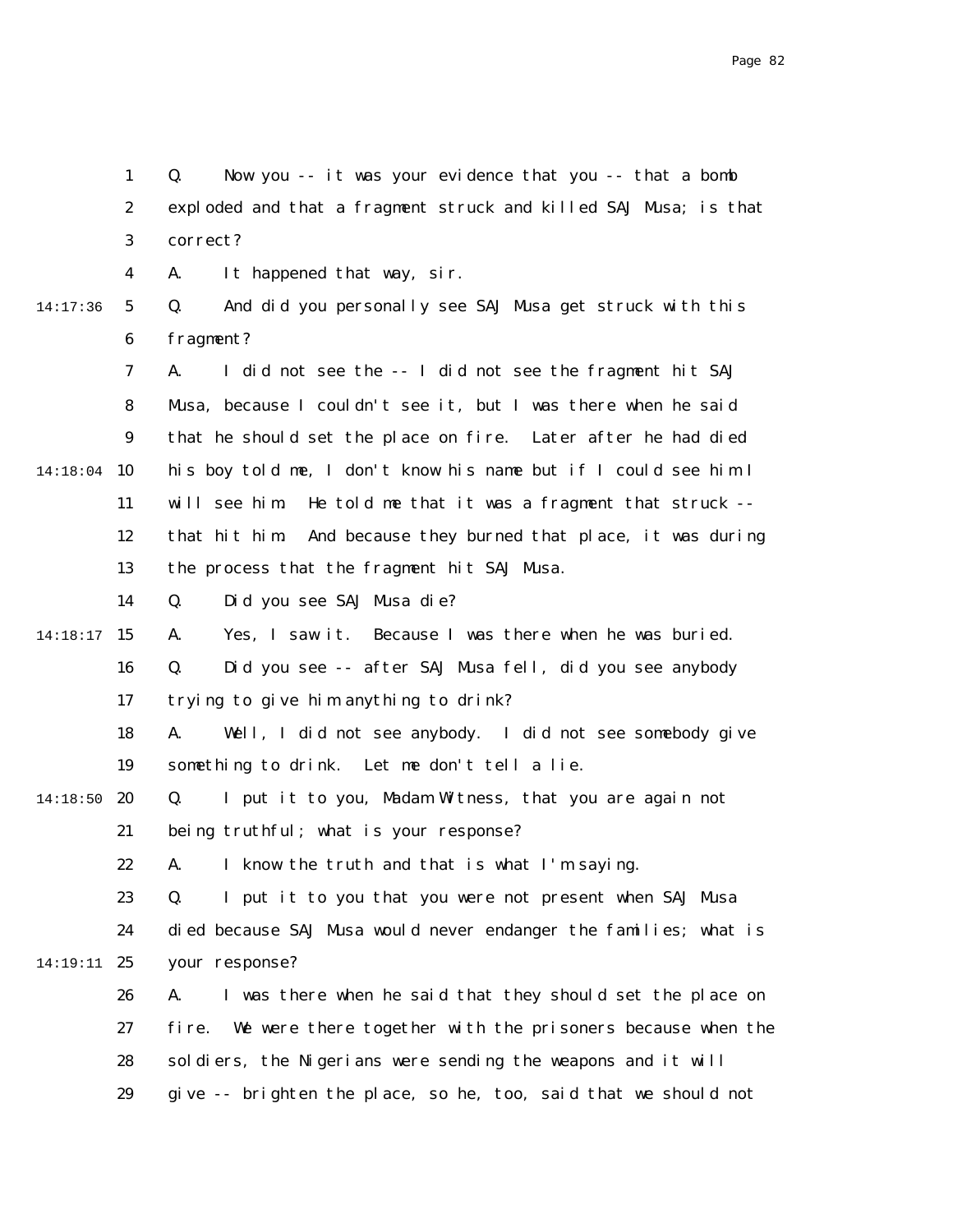|          | $\mathbf{1}$     | be afraid, they were threatening us. That the Pa said it and I      |
|----------|------------------|---------------------------------------------------------------------|
|          | $\boldsymbol{2}$ | heard of that.                                                      |
|          | 3                | Madam Witness, did you ever hear of a person close to SAJ<br>Q.     |
|          | 4                | Musa called Alabama?                                                |
| 14:19:51 | $5\overline{ }$  | A.<br>Thank you, sir. The name I've forgotten about it, but the     |
|          | 6                | Alabama, that is how it happened, sir. Each time we came he will    |
|          | 7                | be close to him.<br>He held on his bag.                             |
|          | 8                | Thank you, Madam Witness. Madam Witness, have you -- one<br>Q.      |
|          | $\boldsymbol{9}$ | second. Madam Witness, you stated that Alabama was -- my            |
| 14:20:45 | 10               | apol ogi es, Your Honours.                                          |
|          | 11               | Madam Witness. You said that Alabama was always close to            |
|          | 12               | SAJ Musa; correct?                                                  |
|          | 13               | I'm sorry, sir. The name, the name is Adamu. He has so<br>A.        |
|          | 14               | many beards. I could remember the name now. He is Adamu he          |
| 14:21:20 | 15               | beards and he is a very tall man. He carried SAJ Musa's bag.        |
|          | 16               | It's only now that I've thought of the name.                        |
|          | 17               | So you don't know anyone close to SAJ Musa named Alabama;<br>Q.     |
|          | 18               | is that correct?                                                    |
|          | 19               | Well, I wouldn't know all those names.<br>A.                        |
| 14:21:49 | 20               | Madam Witness, after the death of SAJ Musa, who led the<br>Q.       |
|          | 21               | troops into Freetown?                                               |
|          | 22               | A. It was 0-Five and Eddie                                          |
|          | 23               | I put it to you, Madam Witness, that the troops being led<br>Q.     |
|          | 24               | into Freetown were led by the first accused, Alex Tamba Brima;      |
| 14:22:14 | 25               | what is your response?                                              |
|          | 26               | Well, it is not so, sir.<br>Those men were under detention.<br>A.   |
|          | 27               | That is what I know about them and I stopped seeing them at         |
|          | 28               | Here -- I seated here in front of you, I came together<br>Waterloo. |
|          | 29               | with Eddie.<br>Together with 0-Five and others to Freetown and I    |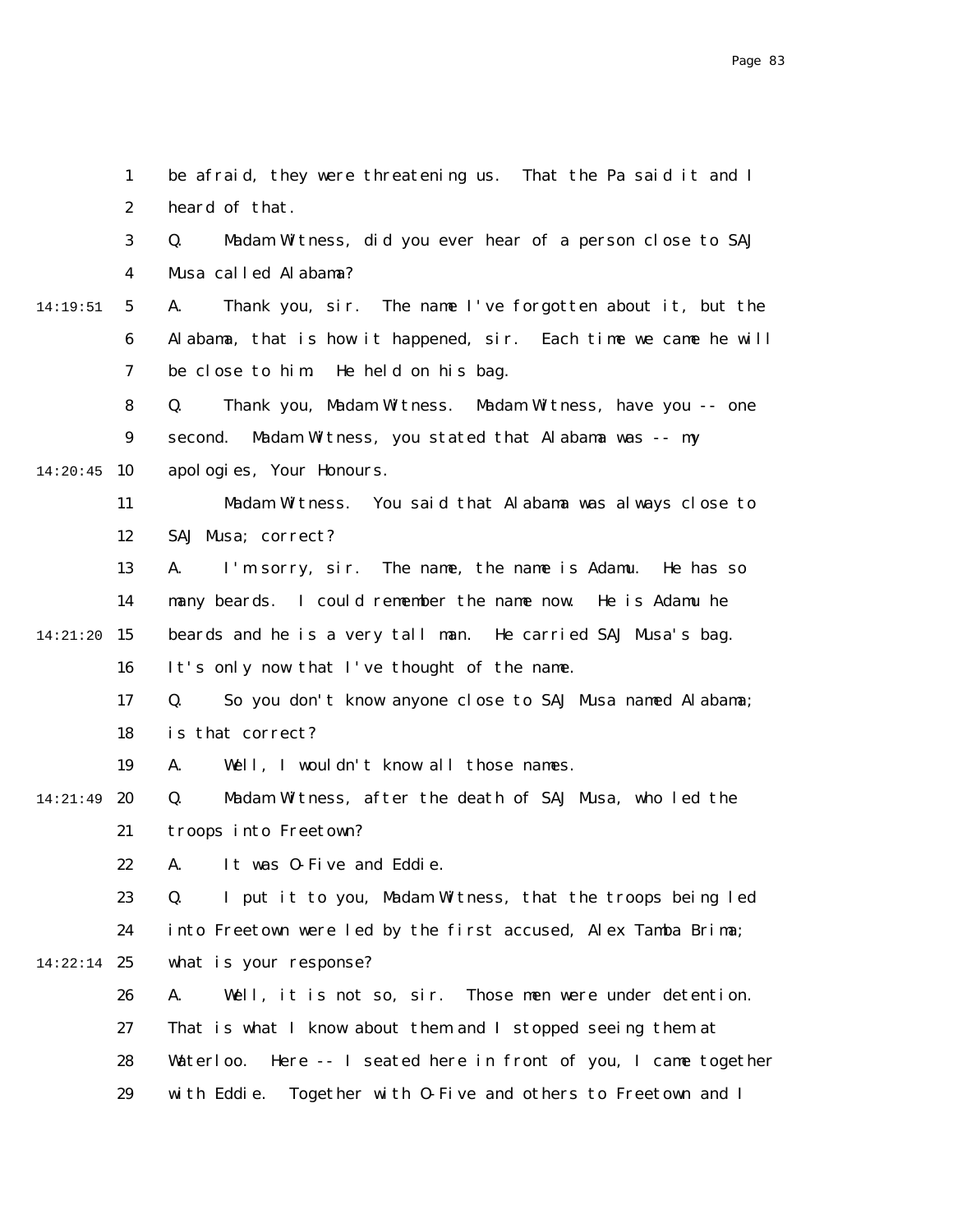2 3 4 5 6 7 8 9 14:23:26 10 11 12 13 14  $14:23:53$  15 16 17 18 19 14:24:10 20 21 22 23 24 14:24:42 25 26 27 28 29 14:22:55 Q. Madam Witness, I put to you that the second accused, Ibrahim Bazzy Kamara, was the second in command for the Freetown invasion; what is your response, please? A. I did not hear that name and I did not see him. Q. Madam Witness, I put it to you that Santigie Borbor Kanu, alias Five-Five, was one of the commanders of the Freetown invasion; what is your response, please? A. It is not so, sir. Those that we came together, I know most of them, but I don't know all their names but if I should see one, I would know them, but I don't know their names. MR HARDAWAY: If I could have a moment, Your Honour, please. [Prosecution counsel conferred] MR HARDAWAY: I thank the Court. Q. Madam Witness, you had mentioned earlier -- A. Yes. Q. -- in your evidence that you no longer saw the people arrested, those under detention, after Waterloo; is that correct? A. No, I didn't see them after that at all, because the population that entered, nobody would really say that they would be able to see his companion at that time. Q. So just so we are clear, your evidence is that after Waterloo, you did not see them again; correct? A. Yes. Q. You also testified before the break, Madam Witness, that you then saw these people again when you went to the West Side; do you remember saying that? A. Yes, but Waterloo, I stopped seeing them in Waterloo. But

1

stopped at Kissy at PWD.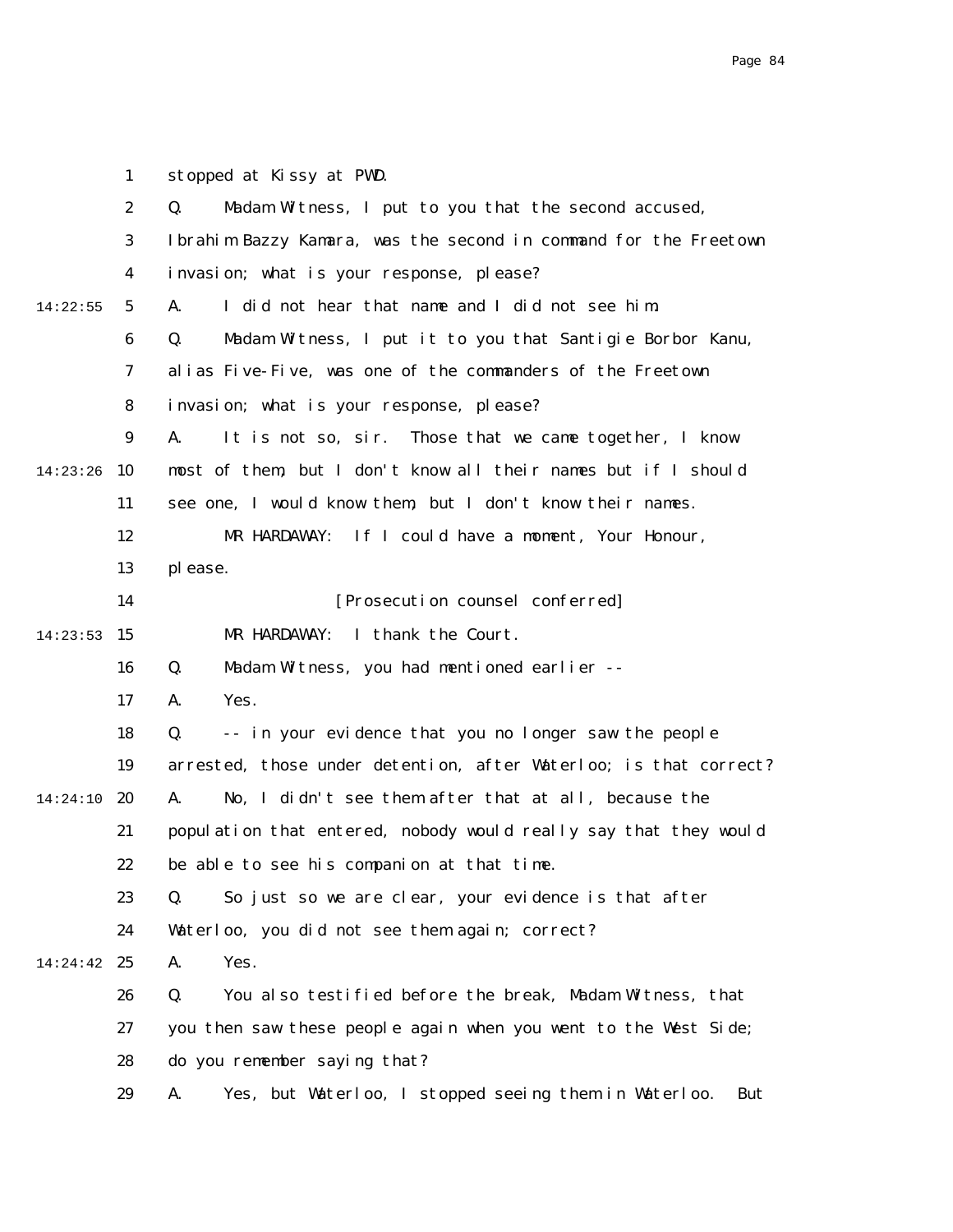|          | $\mathbf{1}$     | when I came back to Lunsar, I came to Makeni. By then I had -- I  |
|----------|------------------|-------------------------------------------------------------------|
|          | $\boldsymbol{2}$ | was pregnant. I saw those men in Waterloo, at the Okra Hill.      |
|          | $\boldsymbol{3}$ | So please help me with this, Madam Witness. Which one is<br>Q.    |
|          | $\boldsymbol{4}$ | the truth and which one is the lie?                               |
| 14:25:23 | $\mathbf{5}$     | When we got to Waterloo, everybody dispersed. Most of the<br>A.   |
|          | 6                | people, not everybody entered Freetown at that time. Not all of   |
|          | 7                | them entered Freetown.                                            |
|          | 8                | So that part is the truth, you did not see them again after<br>Q. |
|          | $\boldsymbol{9}$ | Waterloo?                                                         |
| 14:25:42 | 10               | I stopped seeing them at Waterloo and where I saw them the<br>A.  |
|          | 11               | next time is at Okra Hill.                                        |
|          | 12               | So your testimony of -- if Waterloo is the truth, then when<br>Q. |
|          | 13               | you say you saw them again at Okra Hill, that has to a be a lie   |
|          | 14               | doesn't it?                                                       |
| 14:26:03 | 15               | PRESIDING JUDGE: I don't think that's fair, Mr Hardaway.          |
|          | 16               | There might be some problem with her expression, but --           |
|          | 17               | I'll move on.<br>MR HARDAWAY:                                     |
|          | 18               | PRESIDING JUDGE:<br>Yes. All right.                               |
|          | 19               | MR HARDAWAY:                                                      |
| 14:26:22 | 20               | Madam Witness, when you arrived at West Side, your<br>Q.          |
|          | 21               | pregnancy was almost complete, wasn't it? You were almost ready   |
|          | 22               | to give birth?                                                    |
|          | 23               | A.<br>Yes.                                                        |
|          | 24               | And did you give birth in the West Side?<br>Q.                    |
| 14:26:41 | 25               | I gave birth there, in November 20th.<br>A.                       |
|          | 26               | And that was in 1999, wasn't it?<br>Q.                            |
|          | 27               | In 1999, November 20, I gave birth on Saturday, at the West<br>A. |
|          | 28               | Si de.                                                            |
|          | 29               | I put it to you, Madam Witness, that prior to your arrival<br>Q.  |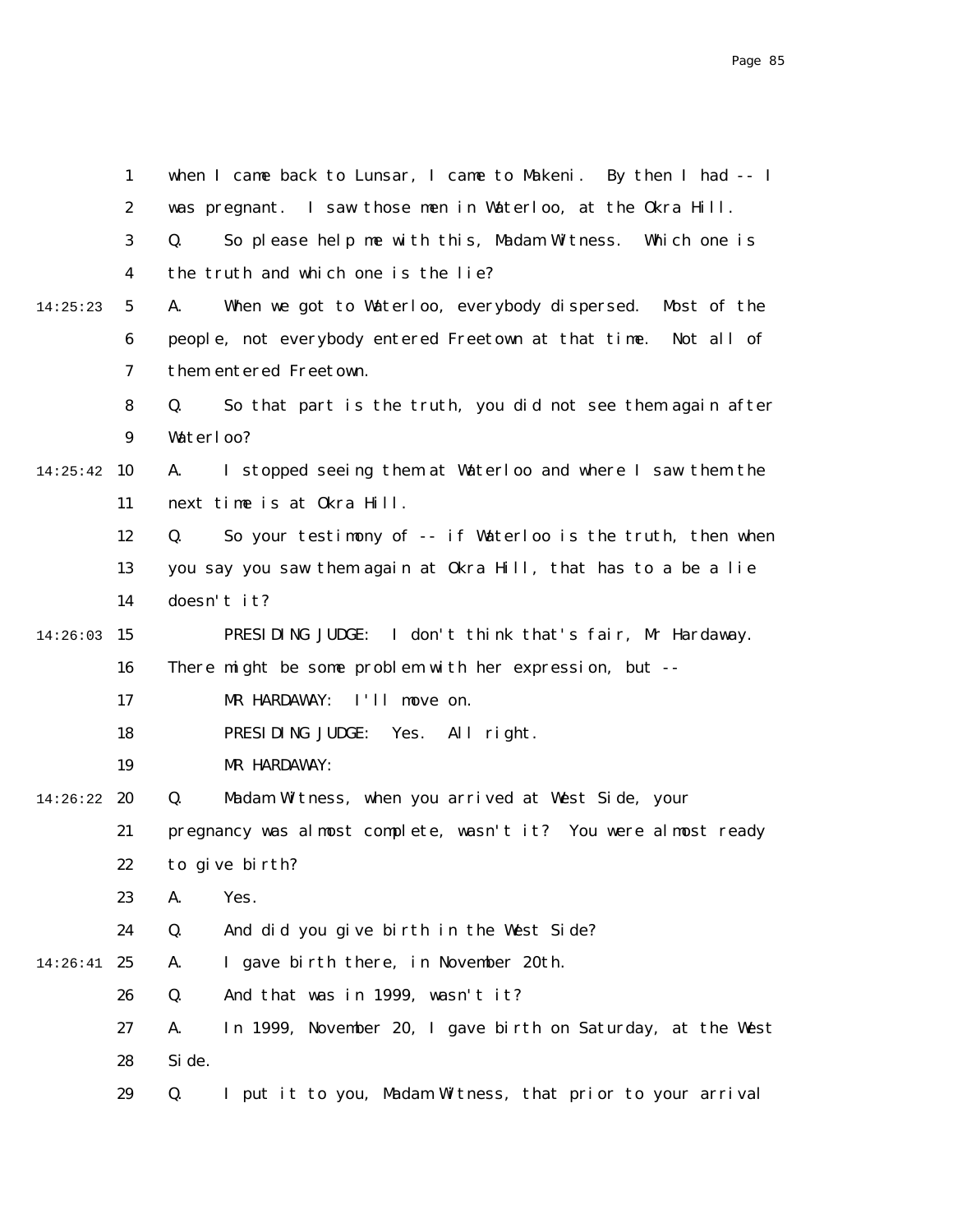|          | $\mathbf{1}$    | at the West Side, that the second accused, Ibrahim Bazzy Kamara, |
|----------|-----------------|------------------------------------------------------------------|
|          | 2               | was the leader in the West Side; what is your response?          |
|          | 3               | Well, it was not so. Those that I met there, the leader I<br>A.  |
|          | 4               | met there -- the leaders I met there are the ones that I've      |
| 14:27:30 | $5\overline{ }$ | called out to you.                                               |
|          | 6               | Madam Witness, my question -- I am putting it to you that<br>Q.  |
|          | 7               | before you arrived Ibrahim Bazzy Kamara was the leader in the    |
|          | 8               | West Side; what is your response, please?                        |
|          | 9               | Asked and answered, Your Honour.<br>MS THOMPSON:                 |
| 14:27:55 | 10              | PRESIDING JUDGE: Yes, she did say not so, didn't she?            |
|          | 11              | THE WITNESS:<br>It was not so, sir.                              |
|          | 12              | MS THOMPSON:<br>She went on to say that those that she met       |
|          | 13              | are the ones she's talking about, and, in any event, those that  |
|          | 14              | she met at the time she went there, it's outside the indictment  |
| 14:28:10 | 15              | period, Your Honour.                                             |
|          | 16              | PRESIDING JUDGE:<br>But I'm not quite sure what you meant to     |
|          | 17              | ask, Mr Hardaway. Did you mean to ask her: There was a leader    |
|          | 18              | there before she got there and it was Ibrahim Bazzy Kamara?      |
|          | 19              | MR HARDAWAY:<br>That is what I am getting at, Your Honour.       |
| 14:28:25 | 20              | PRESIDING JUDGE: And that he was not the same leader that        |
|          | 21              | she struck when she got there.                                   |
|          | 22              | MR HARDAWAY: Yes, that's what I'm getting at.                    |
|          | 23              | PRESIDING JUDGE: I took your question the other way. I           |
|          | 24              | think you should break it up if you are going to ask her that.   |
| 14:28:37 | 25              | Very well, Your Honour.<br>MR HARDAWAY:                          |
|          | 26              | When you arrived, Madam Witness, when you arrived at West<br>Q.  |
|          | 27              | Side, who was the leader?                                        |
|          | 28              | Junior Lion and Kallay.<br>A.                                    |
|          | 29              | Q.<br>Now, before you arrived at West Side, do you know who the  |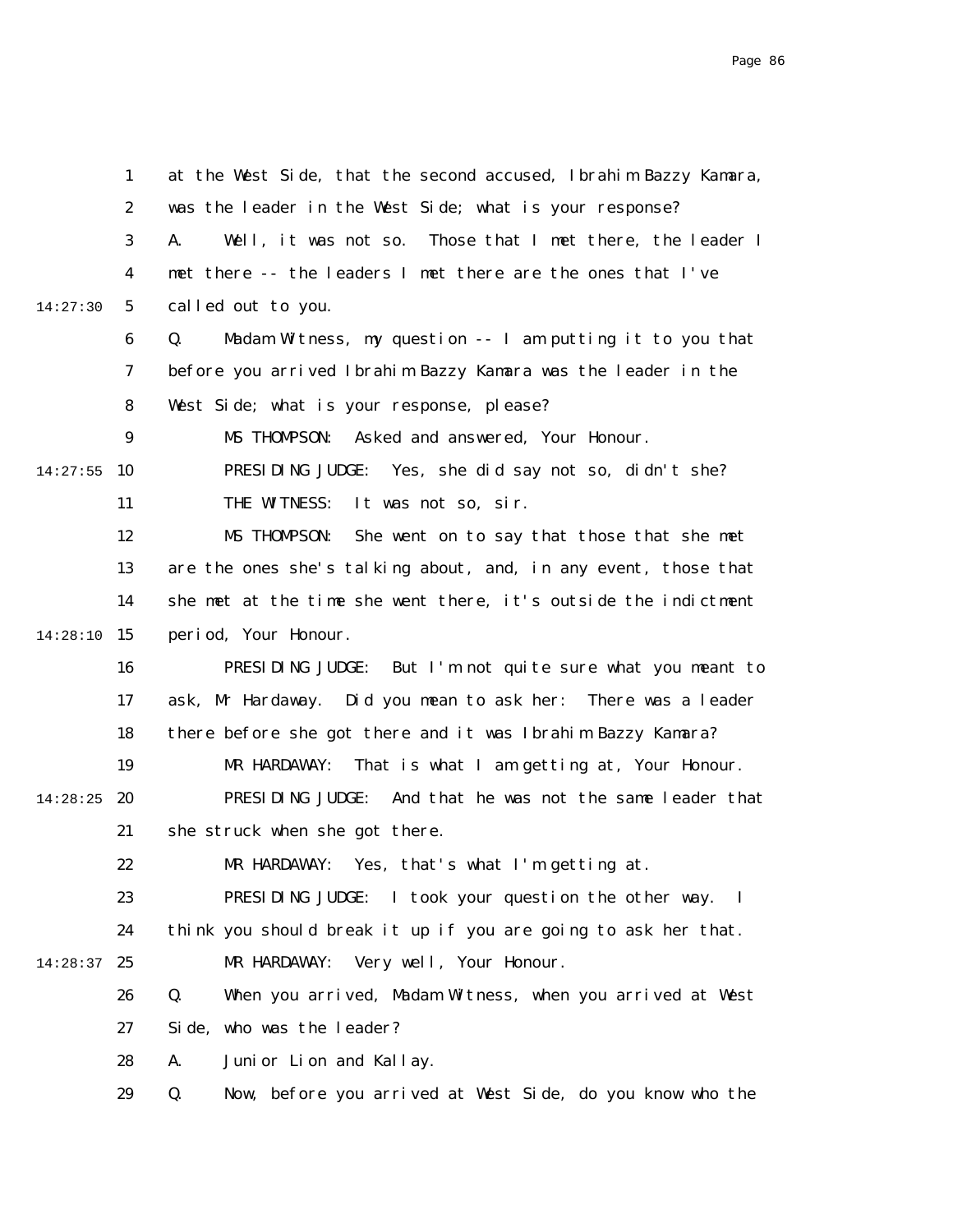|          | $\boldsymbol{2}$ | I didn't know. It was only when I reached there that I<br>A.      |
|----------|------------------|-------------------------------------------------------------------|
|          | 3                | knew.                                                             |
|          | 4                | I put it to you, Madam Witness, that before you arrived at<br>Q.  |
| 14:29:25 | $5\overline{)}$  | West Side, the leader was the second accused, Ibrahim Bazzy       |
|          | 6                | Kamara; what is your response?                                    |
|          | 7                | Well, it was not so, sir, because when I got there, the<br>A.     |
|          | 8                | leaders that I found there, who were introduced to me, were those |
|          | $\boldsymbol{9}$ | two men whose names I know, and I was in the West Side when       |
| 14:29:51 | 10               | Junior Lion sent [as interpreted] that they should kill Tito.     |
|          | 11               | Madam Witness, the prisoner who you referred to as Tamba<br>Q.    |
|          | 12               | Brima, did you ever hear or see anyone refer to him as Gullit?    |
|          | 13               | Well, I only know of Tamba Brima.<br>A.                           |
|          | 14               | Q.<br>Your husband never mentioned Tamba Brima as Gullit all the  |
| 14:30:28 | 15               | times you've spoken with him?                                     |
|          | 16               | He told me of Tamba Brima.<br>No.<br>A.                           |
|          | 17               | Madam Witness, I put it to you that the first accused, Alex<br>Q. |
|          | 18               | Tamba Brima, is also known as Gullit, and that you are lying when |
|          | 19               | you say you've never heard of it; what is your response?          |
| 14:30:52 | 20               | I'm not telling lies. The name that I know is the one I<br>A.     |
|          | 21               | There was a large population there. That was the name I<br>know.  |
|          | 22               | That is the name I know for him.<br>heard.                        |
|          | 23               | Madam Witness, I put it to you that your entire testimony<br>Q.   |
|          | 24               | here today has been a lie; what is your response?                 |
| 14:31:13 | 25               | I'm not lying. I will repeat again: I will not take an<br>A.      |
|          | 26               | oath in your presence, so that I will die for my one and only     |
|          | 27               | child that I gave birth in the booth. I will never do that. I'm   |
|          | 28               | telling you the truth. I'm telling you all that I know.           |
|          | 29               | I put it to you, Madam Witness, that your evidence here<br>Q.     |

1

leader was?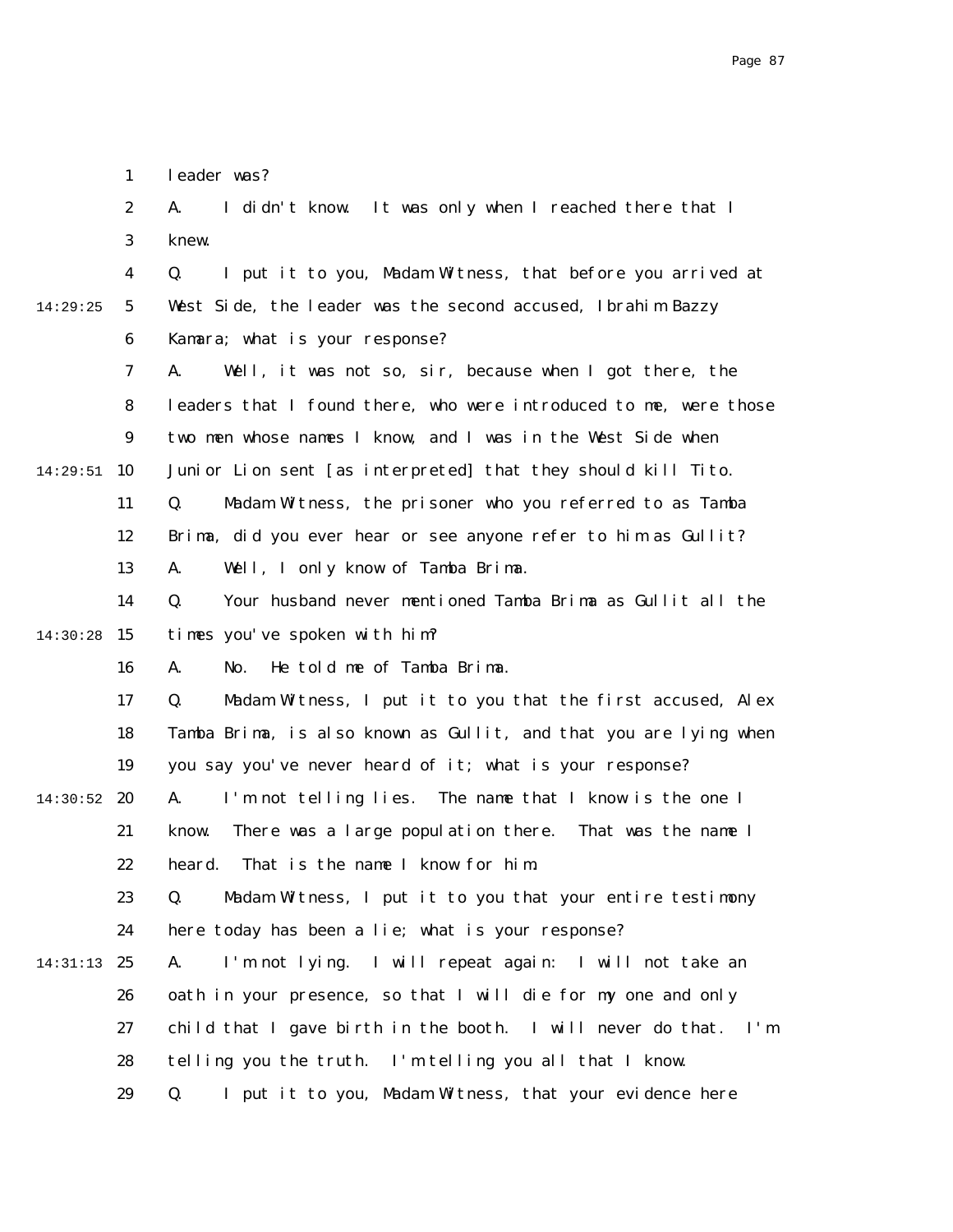|          | $\mathbf{1}$     | today is a lie because you want to get back at the person who you  |
|----------|------------------|--------------------------------------------------------------------|
|          | $\boldsymbol{2}$ | believed raped you, Junior Lion; what is your response?            |
|          | 3                | I don't get you clear, sir.<br>A.                                  |
|          | 4                | I put it to you, Madam Witness, that your entire testimony<br>Q.   |
| 14:32:04 | $5\overline{ }$  | here today is a lie because you want to get revenge on the man     |
|          | 6                | you believed raped you, Junior Lion; what is your response?        |
|          | 7                | That is not so. I am not a God to fight. God will fight<br>A.      |
|          | 8                | for me. All I know is what I'm testifying in this Court.           |
|          | $\boldsymbol{9}$ | MR HARDAWAY:<br>Thank you, Madam Witness. I have no more           |
| 14:32:41 | 10               | questions of you. That concludes my cross-examination, Your        |
|          | 11               | Honour.                                                            |
|          | 12               | Thank you, Mr Hardaway. Ms Thompson, is<br>PRESIDING JUDGE:        |
|          | 13               | there any re-examination?                                          |
|          | 14               | MS THOMPSON:<br>No, Your Honour, there is none.                    |
| 14:32:52 | 15               | PRESIDING JUDGE:<br>Thank you. Thank you, Madam Witness, for       |
|          | 16               | coming to Court. Your testimony is over now.<br>There will just be |
|          | 17               | some questions from the Bench.                                     |
|          | 18               | THE WITNESS:<br>Wel come.                                          |
|          | 19               | <b>QUESTIONED BY THE COURT:</b>                                    |
| 14:33:10 | 20               | <b>JUDGE SEBUTINDE:</b>                                            |
|          | 21               | Q.<br>Madam Witness, I have a few questions relating to Eddie      |
|          | 22               | Town. You told Court that you went and visited where the           |
|          | 23               | prisoners were, and that you had a look at them. Could you         |
|          | 24               | describe to us the place where these prisoners were detained?      |
| 14:33:29 | 25               | Well, I'm unable to explain everything because we were not<br>A.   |
|          | 26               | allowed to stay long in watching the place. So I can't remember    |
|          | 27               | everything that I saw.                                             |
|          | 28               | I didn't ask you to describe everything. I just asked you<br>Q.    |
|          | 29               | to describe the prison, or the place where they were detained.     |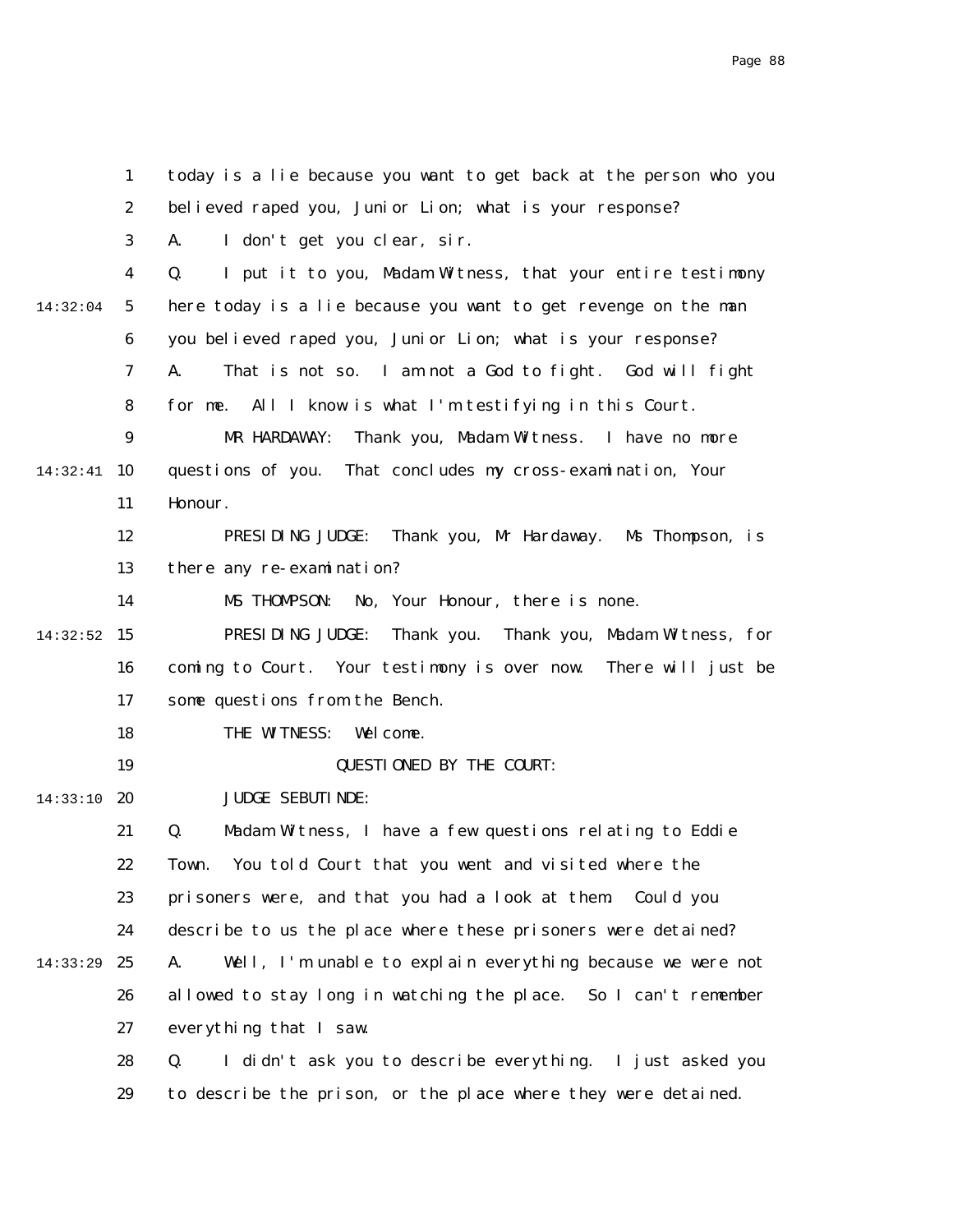1 Are you able to do that or not?

2 A. Well, I know that where they were detained was a place that

3 I've testified, in a pit.

4 Q. Okay. Do you know if anybody was in charge of the

5 14:34:21 detainees at Eddie Town?

> 6 A. They were soldiers; they had weapons.

> 7 Q. But was one person in charge of them?

8 9 A. Not one person. I can't say I know all of them, but not one person was in charge.

 $14:34:57$  10 11 12 13 Q. Okay. Now at Benguema you said you were present when SAJ Musa died. Could you tell the Court, in relation to SAJ Musa, where were you sitting or standing when the explosion happened? How far from SAJ Musa were you?

14  $14:35:26$  15 16 17 18 19 14:36:13 20 21 A. Well, the place where SAJ Musa said they should set fire on, they said that we should give way so that they can put fire on the place. So when the bomb exploded, I heard the bomb, but we are far away. At that time the place was quiet, and all the soldiers were quiet, because nobody was saying that -- no one had the gut to say that SAJ Musa has died. They were just gossiping that he has died. From there, we come up to a bush where he was laid  $-$ 

22 23 24 14:36:13 25 26 27 Q. No, no, no, I didn't ask you that. I didn't ask you anything beyond that. I simply asked you where you were standing or sitting and you've answered. Now, the other thing is: When SAJ Musa died, did anybody else die with him or did he die alone? A. Well, for that, I can't explain. All I knew was SAJ Musa died at Benguema as a result of fragment.

> 28 Q. Did you see any other soldiers dead at the scene?

29 A. Well, people died; soldiers died; civilians died but I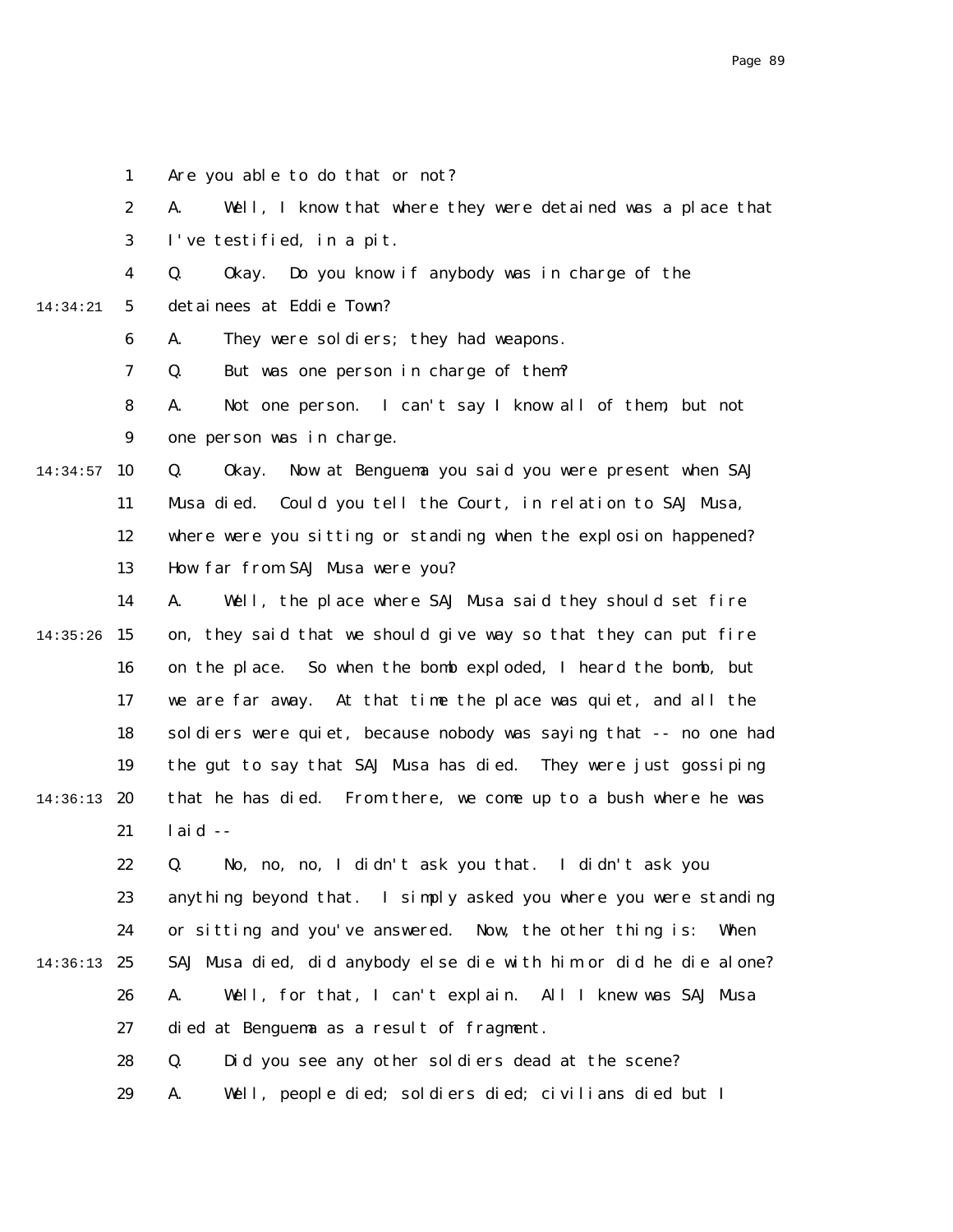|          | $\mathbf{1}$     | can't say I saw a soldier who died that I knew. I can't say               |
|----------|------------------|---------------------------------------------------------------------------|
|          | $\boldsymbol{2}$ | that.                                                                     |
|          | 3                | You said that they took away SAJ Musa's body from Benguema;<br>Q.         |
|          | $\boldsymbol{4}$ | they carried it away. How -- who carried it away?                         |
| 14:37:15 | $\sqrt{5}$       | Those that were with him. If I see their faces I will<br>A.               |
|          | $\boldsymbol{6}$ | recognise them.                                                           |
|          | 7                | How did they carry it away?<br>Q.                                         |
|          | 8                | A.<br>They laid him on something, and they carried it on their            |
|          | $\boldsymbol{9}$ | head and the body fell. Then they said they should come and bury          |
| 14:37:41 | 10               | it in Freetown but they were unable.                                      |
|          | 11               | Q.<br>I'm sorry, I asked you how did they carry the body and you          |
|          | 12               | said they laid it on something. What? What did they lay it on?            |
|          | 13               | I don't know how they called the thing. The soldiers know<br>A.           |
|          | 14               | how they managed to tote it and carry it.                                 |
| 14:38:05 | 15               | Can you describe it?<br>Q.                                                |
|          | 16               | A.<br>No.                                                                 |
|          | 17               | Thank you, Madam Witness.<br><b>JUDGE SEBUTI NDE:</b><br>0kay.<br>That is |
|          | 18               | all.                                                                      |
|          | 19               | PRESIDING JUDGE:<br>Yes.<br>Any questions arising from the                |
| 14:38:22 | 20               | Bench questions?                                                          |
|          | 21               | MS THOMPSON:<br>No, Your Honour.                                          |
|          | 22               | PRESIDING JUDGE: All right. Well, thank you again, Madam                  |
|          | 23               | Just sit there and --<br>Witness.                                         |
|          | 24               | THE WITNESS:<br>0kay.                                                     |
| 14:38:40 | 25               | PRESIDING JUDGE: -- we will arrange for the curtains to be                |
|          | 26               | pulled and then you can leave.                                            |
|          | 27               | THE WITNESS:<br>0kay.<br>Thank you.                                       |
|          | 28               | [The witness withdrew]                                                    |
|          | 29               | MS THOMPSON: Your Honours, save for the cross-examinations                |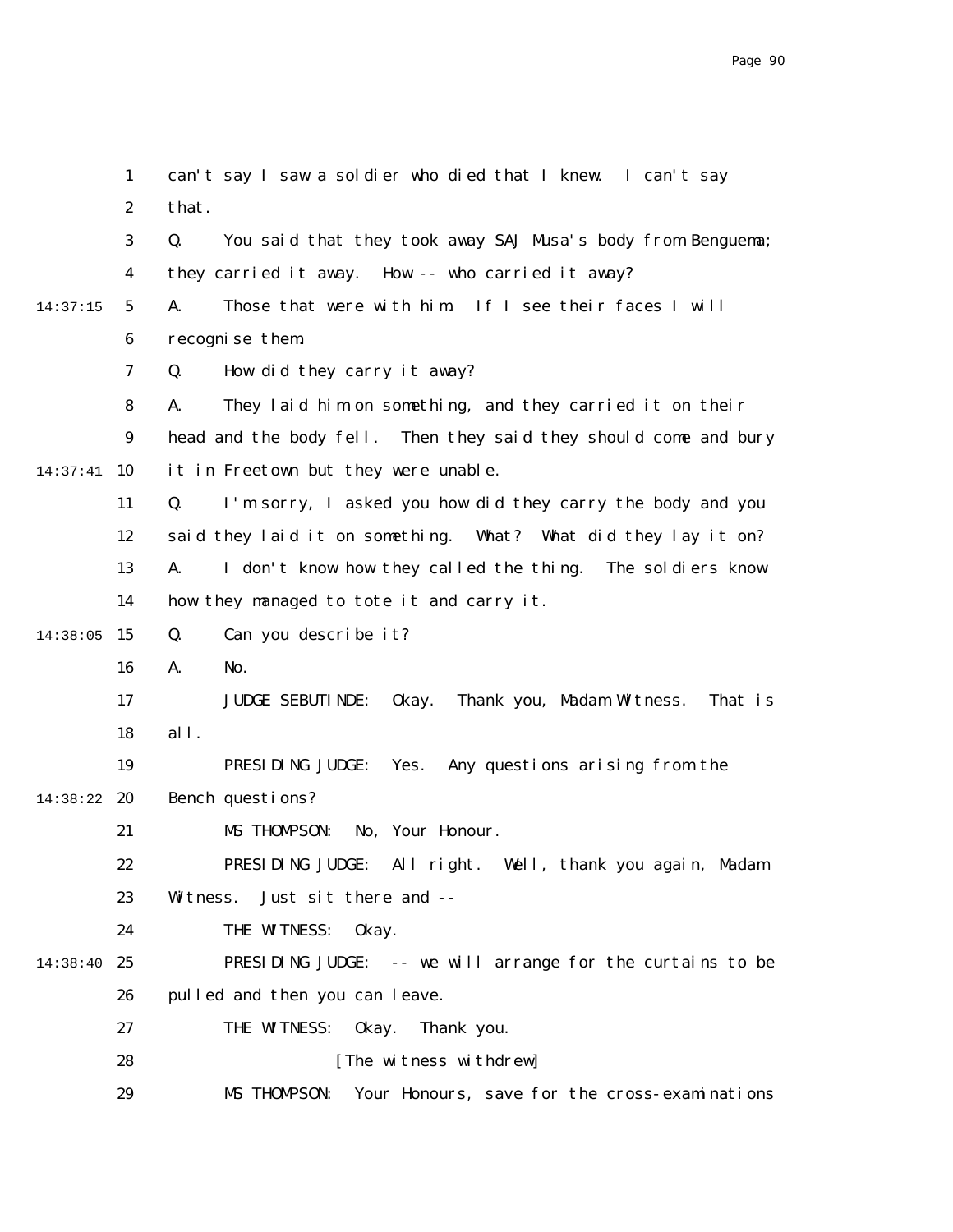1 2 3 4 5 6 7 8 9 14:39:50 10 11 12 13 14 14:40:04 15 16 17 18 19 14:40:25 **20** 21 22 23 24 25 14:41:11 26 27 28 29 14:39:28 for Monday, that is the case for the Brima Defence. PRESIDING JUDGE: Thank you, Ms Thompson. Mr Graham, how are you placed now? I take it -- I beg your pardon, Mr Daniels, I am sorry, but I take it you will be presenting your case next; is that right? MR DANIELS: We believe we would like to start on Tuesday, because on Monday we have two cross-examinations and a common witness. So that, with the Court's indulgence, if we could start on Tuesday? PRESIDING JUDGE: You don't have any witnesses to call today? MR DANIELS: Not today. PRESIDING JUDGE: Right. Who is the common witness, Mr Daniels? MR DANIELS: The common witness is DAB-147, who arrived today. PRESIDING JUDGE: Madam Court Attendant, those curtains should be pulled now. We are in open Court. I am sorry, Mr Daniels. DAB -- MR DANIELS: 147. PRESIDING JUDGE: All right. I don't know if the Prosecution want to add something or not? MR AGHA: Just to say, Your Honours, as a matter of completeness, as DAB-147 is actually a common witness, he can give his evidence firstly after the cross-examinations, before the first Kamara witness. PRESIDING JUDGE: Yes. That would probably be a preferable way to proceed, Mr Daniels; is that going to be possible? MR DANIELS: Do I understand the Prosecution to say that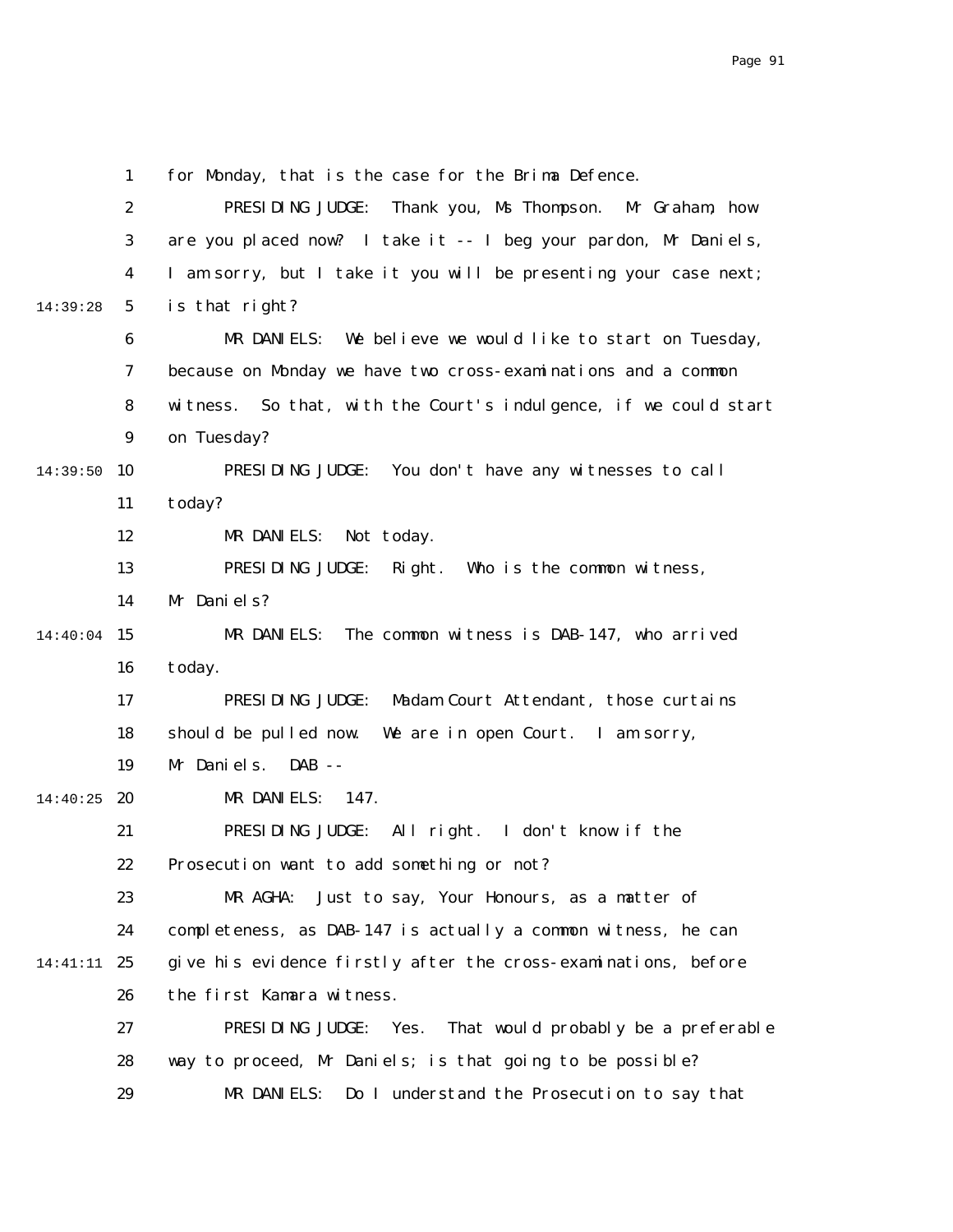1 2 3 4 5 6 7 8 9 14:41:54 10 11 12 13 14 14:42:10 15 16 17 18 19 14:42:26 20 21 22 23 24 25 26 27 28 29 14:41:40 DAB-147 starts before the cross-examination? PRESIDING JUDGE: No, no, that is not what they say. MR DANIELS: The other way around? PRESIDING JUDGE: They are saying complete the cross-examination, then that concludes the first accused's case and then the common witness will conclude the common witnesses and then you commence your case. MR DANIELS: That was our intention. PRESIDING JUDGE: That was the intention anyway. MR DANIELS: Yes. PRESIDING JUDGE: All right. Well, I presume there are no more witnesses to call today, so -- MR DANIELS: See, what happened was, the witness originally slated for this morning -- for this afternoon, was dropped at the very last minute and so that explains the reason why we don't have one right now. PRESIDING JUDGE: I understand. Yes. We were given notice of that, Mr Daniels. All right. Well, in that case, we will adjourn the Court until 9.15 on Monday morning, and that will be for the cross-examination of DAB-033 and DAB -- I beg your pardon. DAB-059 and DAB-033. All right. We will adjourn the Court. Thank you. [Whereupon the hearing adjourned at 2.42 p.m., to be reconvened on Monday, the 2nd day of October 2006, at 9.15 a.m.]